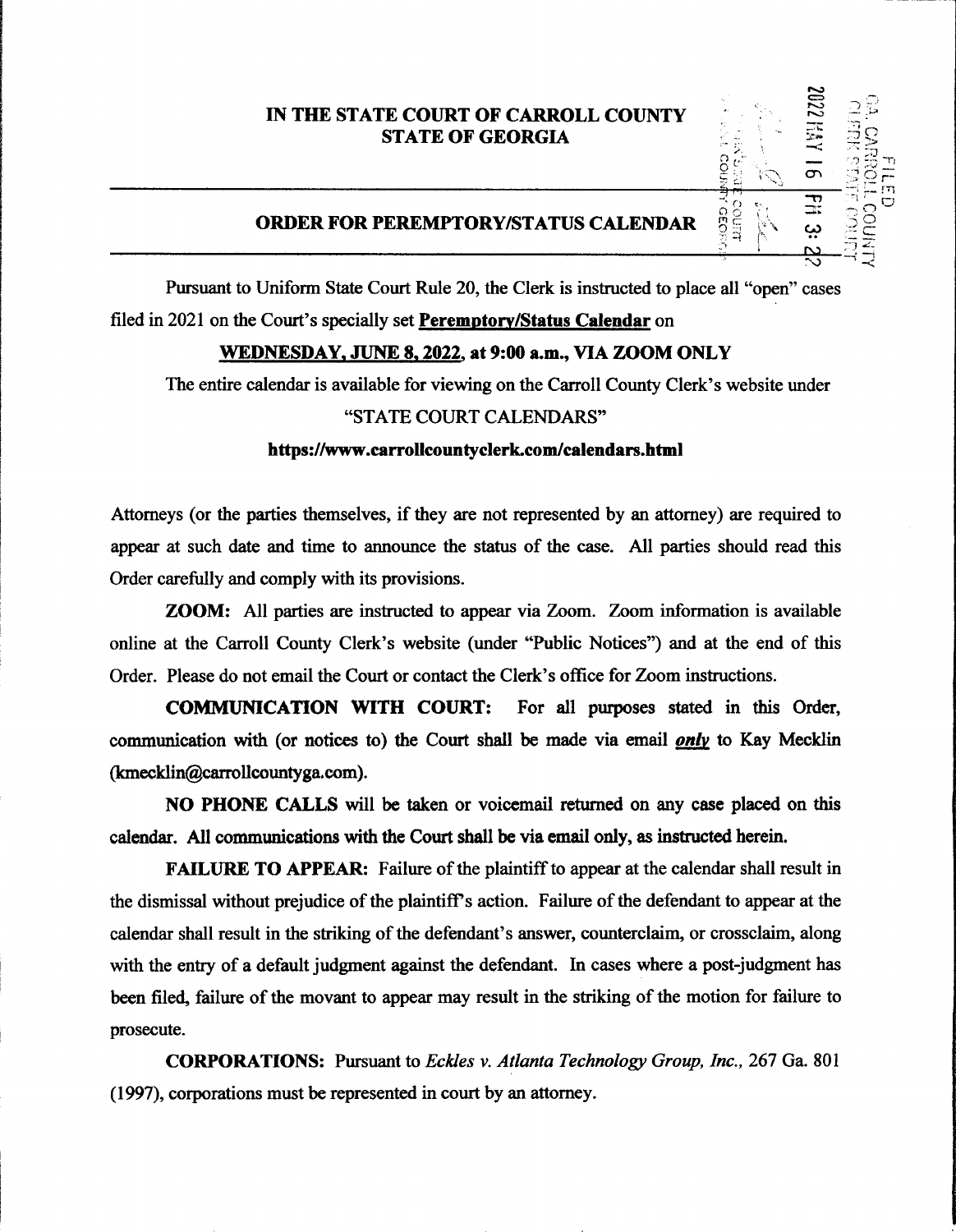**SETTLEMENTS/DISMISSALS:** If the case has been settled, dismissed, or otherwise completed, the parties may be excused from appearing if and only if the plaintiff and/or counterclaimant file(s) an appropriate written dismissal and final disposition form with the Clerk's office by 5:00 p.m. on Monday, June 6, 2022, and notify(ies) this Court (by email).

NO SERVICE CASES: If service of process has not been effected prior to the call of the calendar, the plaintiff must be prepared to factually demonstrate at the peremptory/status hearing, due diligence in attempting service on the defendant(s). Should the Court find that the plaintiff has not adequately demonstrated due diligence in attempting to serve the defendant(s), the case may be dismissed for want of prosecution. Requests for additional time to perfect service will not be considered in advance.

BANKRUPTCY: We do not receive updates from the Bankruptcy Court, so the parties must keep the Court apprised of the status of bankruptcy cases. If the case is currently in bankruptcy, the plaintiff shall notify the Court. If the defendant has been discharged in bankruptcy, the plaintiff must file a dismissal to close out the case.

**REMOVAL FROM CALENDAR:** Removal from the calendar for reasons other than the following will be by permission of the Judge's office and only for legal cause shown:

- 1. The case has been dismissed:
- 2. The case has been set for a trial; or
- 3. A Consent Scheduling Order is presented to and approved by the Court.

Attorneys and *pro se* parties are required to appear at the calendar call **UNLESS** excused in writing by the Court. Any request must be made by Monday, June 6, 2022, at 5:00 p.m. (by email). No request will be answered after the deadline. If the case has been reset to this calendar from a previous peremptory calendar, no further reset from this calendar will be granted absent extraordinary circumstances. Please do not contact the Clerk's office requesting removal from the calendar.

If a motion is filed in any case after the filing of this Order for Peremptory/Status Calendar, a copy of said motion should be emailed directly to the Judge's office, to the attention of Kay Mecklin (kmecklin@carrollcountyga.com). Unless otherwise directed by the Court, the filing of the motion will not excuse the attorneys in any such case from appearing at the calendar call.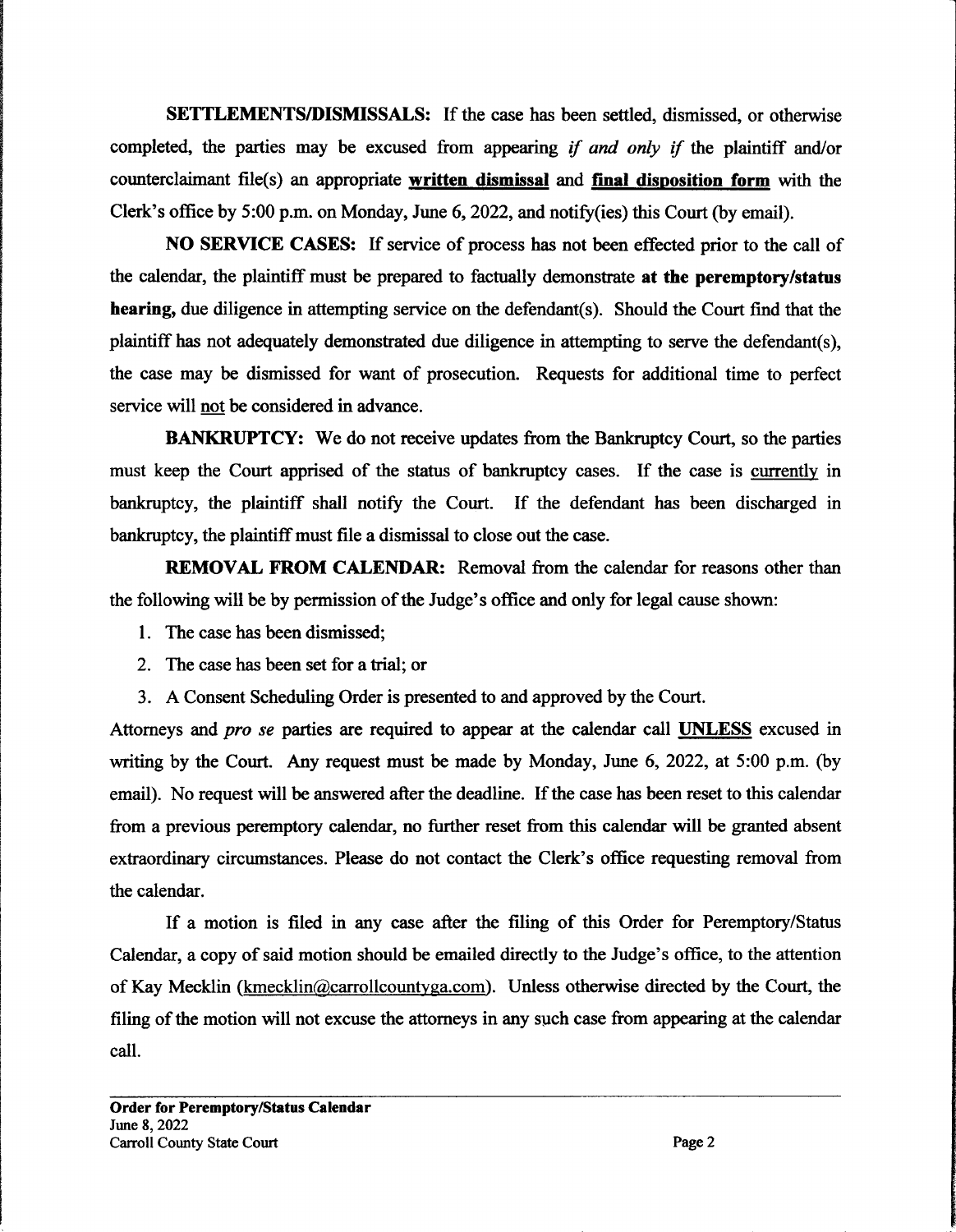**CONFLICTS AND LEAVES OF ABSENCE:** All attorney conflicts will be resolved as provided in Uniform Superior Court Rule 17.1. All attorney leaves of absence affecting the calendar and filed *after* the calendar is published will require an application and Court approval pursuant to Uniform Superior Court Rule 16.2.

TIMELINE TO FILE DOCUMENTS AFTER CALENDAR: Any party who announces a dismissal, settlement, status, or scheduling order, or any other order to be provided to the Court shall have until June 30, 2022, to file such with the Court. Failure to file any such document (without other written agreement by this Court) shall result in a global order dismissing all cases listed therein for want of prosecution.

day of May, 2022. **SO ORDERED, this** 

Erica L. Tisinger Judge, State Court of Carroll County, Georgia

**Join Zoom Meeting** Meeting ID: 840 8711 5029

Passcode: 429977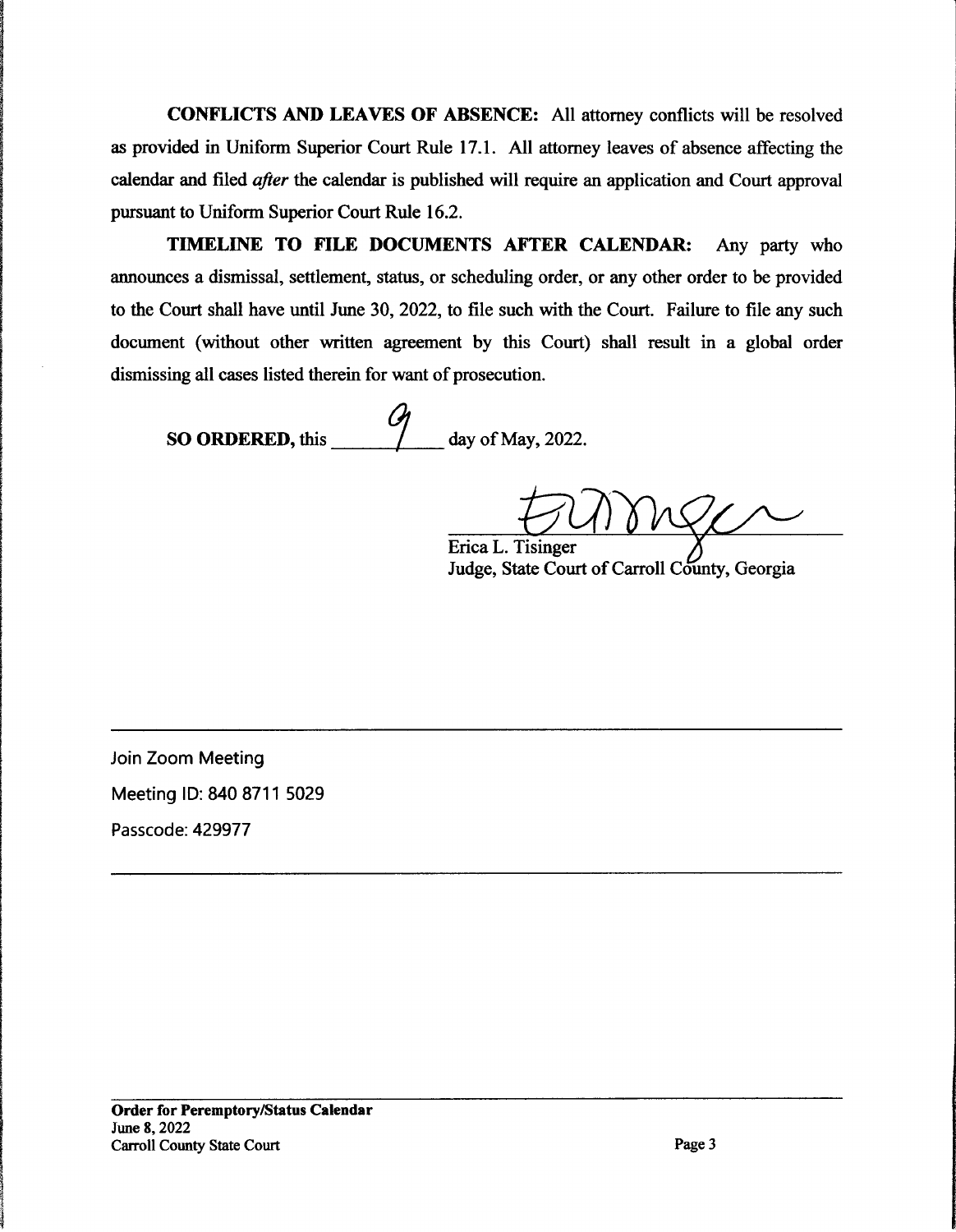| 2021-ST-CV-3                                                  | CONTRACT/ACCOUNT<br>Cause of Action:                                                                  |                             |
|---------------------------------------------------------------|-------------------------------------------------------------------------------------------------------|-----------------------------|
| Filing Date: 01/04/2021                                       | CREATED FROM IMPORT FROM PEACHCOURT<br>Remarks:<br>SEOS & COPY OF CASE SENT TO SHERIFF'S OFC 01/04/21 | Item #: $1$                 |
| Case Time: 9:00AM                                             |                                                                                                       |                             |
| <b>PLAINTIFF</b>                                              | AUTOVEST, L.L.C,                                                                                      | <b>LAHEY KAREN</b>          |
| DEFENDANT                                                     | HILL AULISSHA                                                                                         | HILL AULISSHA - PRO SE      |
| 2021-ST-CV-11                                                 | CONTRACT/ACCOUNT<br>Cause of Action:                                                                  |                             |
| Filing Date: 01/08/2021<br>Case Time: 9:00AM                  | CREATED FROM IMPORT FROM PEACHCOURT<br>Remarks:                                                       | Item #: $2$                 |
| <b>PLAINTIFF</b>                                              | MIDLAND CREDIT MANAGEMENT, INC LLC                                                                    | MCCULLOUGH JEREMY T         |
| <b>DEFENDANT</b>                                              | <b>BODDIE DONNA</b>                                                                                   | BODDIE DONNA - PRO SE       |
| 2021-ST-CV-12<br>Filing Date: 01/08/2021<br>Case Time: 9:00AM | Cause of Action:<br>CONTRACT/ACCOUNT<br>CREATED FROM IMPORT FROM PEACHCOURT<br>Remarks:               | Item #: $3$                 |
| <b>PLAINTIFF</b>                                              | MIDLAND FUNDING LLC LLC                                                                               | MCCULLOUGH JEREMY T         |
| <b>DEFENDANT</b>                                              | <b>WILLIAMS KIZZY</b>                                                                                 |                             |
| 2021-ST-CV-18                                                 | OTHER GENERAL CIVIL FILING<br>Cause of Action:                                                        |                             |
| Filing Date: 01/13/2021<br>Case Time: 9:00AM                  | CREATED FROM IMPORT FROM PEACHCOURT<br>Remarks:                                                       | Item #: $4$                 |
| <b>PLAINTIFF</b>                                              | MIDLAND CREDIT MANAGEMENT, INC.                                                                       | BOWMAN-DUMITRASCU ASHLEY    |
| <b>DEFENDANT</b>                                              | <b>GHANEM REGINA</b>                                                                                  |                             |
| 2021-ST-CV-19                                                 | Cause of Action:<br>OTHER GENERAL CIVIL FILING                                                        |                             |
| Filing Date: 01/13/2021<br>Case Time: 9:00AM                  | CREATED FROM IMPORT FROM PEACHCOURT<br>Remarks:                                                       | Item #: $5$                 |
| <b>PLAINTIFF</b>                                              | MIDLAND CREDIT MANAGEMENT, INC.                                                                       | BOWMAN-DUMITRASCU ASHLEY    |
| <b>DEFENDANT</b>                                              | <b>BROOKS SUSAN</b>                                                                                   | <b>BROOKS SUSAN -PRO SE</b> |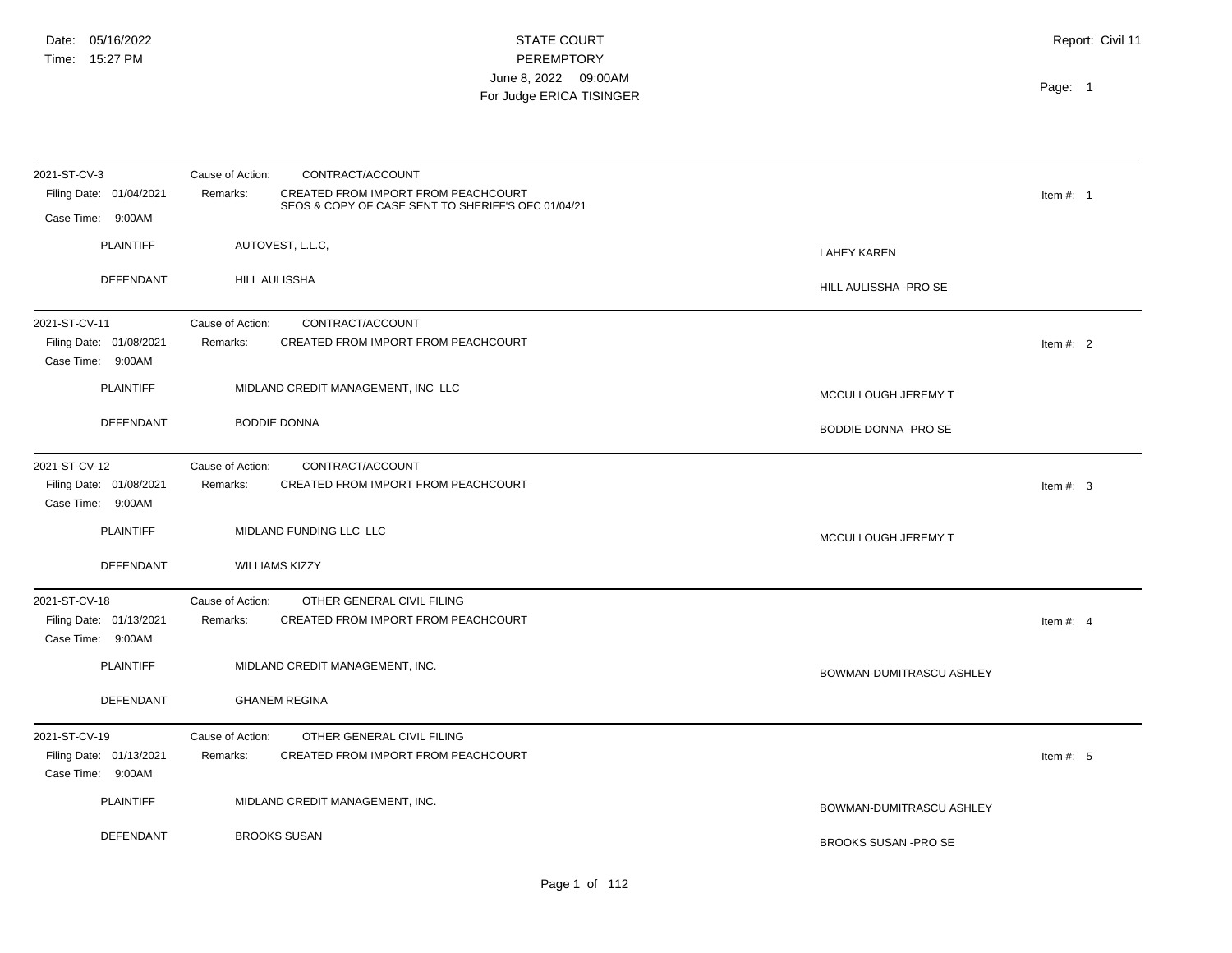| 2021-ST-CV-22                                | CONTRACT/ACCOUNT<br>Cause of Action:                                                                    |                                           |             |
|----------------------------------------------|---------------------------------------------------------------------------------------------------------|-------------------------------------------|-------------|
| Filing Date: 01/13/2021<br>Case Time: 9:00AM | CREATED FROM IMPORT FROM PEACHCOURT<br>Remarks:                                                         |                                           | Item #: $6$ |
| <b>PLAINTIFF</b>                             | CAPITAL ONE BANK (USA), N.A.                                                                            | MCCULLOUGH JEREMY T                       |             |
| <b>DEFENDANT</b>                             | FLOYD KIMBERLY M                                                                                        |                                           |             |
| 2021-ST-CV-26                                | Cause of Action:<br><b>AUTOMOBILE TORT</b>                                                              |                                           |             |
| Filing Date: 01/13/2021<br>Case Time: 9:00AM | CREATED FROM IMPORT FROM PEACHCOURT<br>Remarks:<br>SEOS AND COPY OF CASE SENT TO SHERIFF'S OFC 01/14/20 |                                           | Item #: $7$ |
| <b>PLAINTIFF</b>                             | <b>HOLLAND TERRIE</b>                                                                                   | PITTS KRISTEN                             |             |
| <b>DEFENDANT</b>                             | PARRISH ALDEN                                                                                           | ANDREWS TIMOTHY                           |             |
| <b>UNINSURED</b><br><b>MOTOPICT</b>          | <b>GEICO</b>                                                                                            | <b>WHITMAN LAURA</b>                      |             |
| 2021-ST-CV-27                                | Cause of Action:<br>CONTRACT/ACCOUNT                                                                    |                                           |             |
| Filing Date: 01/14/2021<br>Case Time: 9:00AM | CREATED FROM IMPORT FROM PEACHCOURT<br>Remarks:                                                         |                                           | Item #: $8$ |
| <b>PLAINTIFF</b>                             | PURCHASING CENTER, LLC D/B/A US AUTO CREDIT                                                             | RUSSO ADAM S                              |             |
| <b>DEFENDANT</b>                             | PERSON CALEB                                                                                            |                                           |             |
| 2021-ST-CV-28                                | <b>AUTOMOBILE TORT</b><br>Cause of Action:                                                              |                                           |             |
| Filing Date: 01/14/2021                      | CREATED FROM IMPORT FROM PEACHCOURT<br>Remarks:<br>SEOS AND COPY OF CASE SENT TO SHERIFF'S OFC 01/14/21 |                                           | Item #: $9$ |
| Case Time: 9:00AM                            |                                                                                                         |                                           |             |
| <b>PLAINTIFF</b>                             | <b>TOMEI SHADRA L</b>                                                                                   | <b>PIZZA BHRETT</b><br><b>PINTER MAUD</b> |             |
| <b>DEFENDANT</b>                             | WHEELER ALEX D                                                                                          | EDWARDS JODENE J.                         |             |
| <b>UNINSURED</b><br><b>MOTODICT</b>          | AMERICAN STANDARD INS. CO. OF OHIO                                                                      | REESE LIDNSAY L                           |             |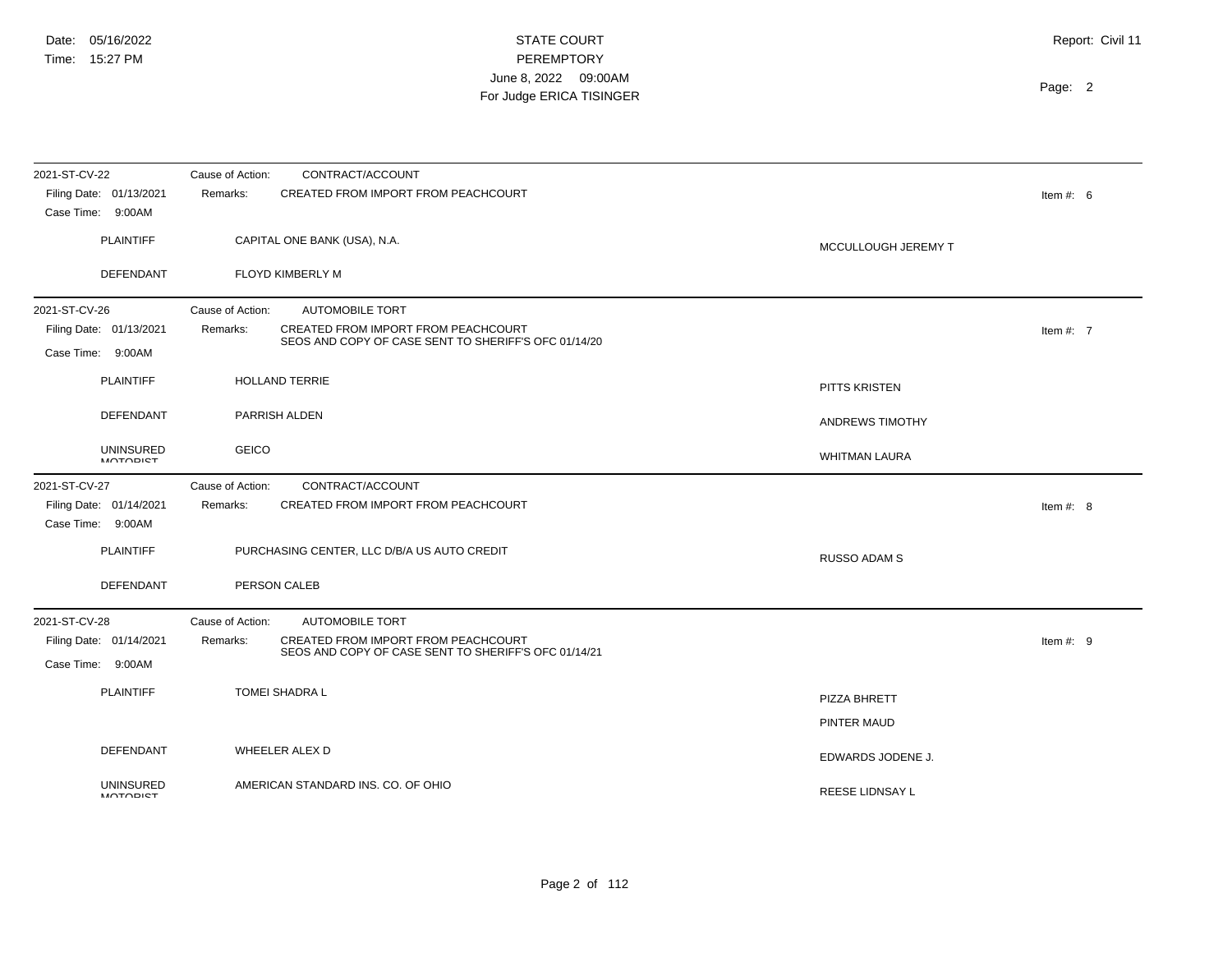| 2021-ST-CV-43                                | CONTRACT/ACCOUNT<br>Cause of Action:                                                                    |                       |              |
|----------------------------------------------|---------------------------------------------------------------------------------------------------------|-----------------------|--------------|
| Filing Date: 01/18/2021                      | CREATED FROM IMPORT FROM PEACHCOURT<br>Remarks:<br>SEOS AND COPY OF CASE SENT TO SHERIFF'S OVC 01/19/21 |                       | Item #: $10$ |
| Case Time: 9:00AM                            |                                                                                                         |                       |              |
| PLAINTIFF                                    | SYNOVUS BANK,                                                                                           | <b>LAHEY KAREN</b>    |              |
| DEFENDANT                                    | <b>COLLINS CHARLOTTE N</b>                                                                              |                       |              |
| 2021-ST-CV-45                                | CONTRACT/ACCOUNT<br>Cause of Action:                                                                    |                       |              |
| Filing Date: 01/18/2021                      | CREATED FROM IMPORT FROM PEACHCOURT<br>Remarks:<br>SEOS AND COPY OF CASE SENT TO SHERRIF'S OFC 01/19/21 |                       | Item #: $11$ |
| Case Time: 9:00AM                            |                                                                                                         |                       |              |
| <b>PLAINTIFF</b>                             | SYNOVUS BANK,                                                                                           | <b>LAHEY KAREN</b>    |              |
| <b>DEFENDANT</b>                             | <b>BERNA FRANKIE</b>                                                                                    | BERNA FRANKIE -PRO SE |              |
| 2021-ST-CV-46                                | <b>GARNISHMENT</b><br>Cause of Action:                                                                  |                       |              |
| Filing Date: 01/20/2021<br>Case Time: 9:00AM | CREATED FROM IMPORT FROM PEACHCOURT<br>Remarks:                                                         |                       | Item #: $12$ |
| <b>PLAINTIFF</b>                             | AUTOVEST, L.L.C.                                                                                        | <b>RUSSO ADAM S</b>   |              |
| DEFENDANT                                    | <b>LANEY JESSICA</b>                                                                                    |                       |              |
| DEFENDANT                                    | TANNER MEDICAL CENTER, INC                                                                              |                       |              |
| 2021-ST-CV-49                                | <b>GARNISHMENT</b><br>Cause of Action:                                                                  |                       |              |
| Filing Date: 01/20/2021<br>Case Time: 9:00AM | Remarks:<br>CREATED FROM IMPORT FROM PEACHCOURT                                                         |                       | Item #: $13$ |
| <b>PLAINTIFF</b>                             | AMERICREDIT FINANCIAL SERVICES, INC                                                                     | MCCULLOUGH JEREMY T   |              |
| DEFENDANT                                    | <b>THOMPSON EMMANUAL</b>                                                                                |                       |              |
| DEFENDANT                                    | SOUTHWIRE COMPANY, LLC AFS: STACEY L. BLACKMON                                                          |                       |              |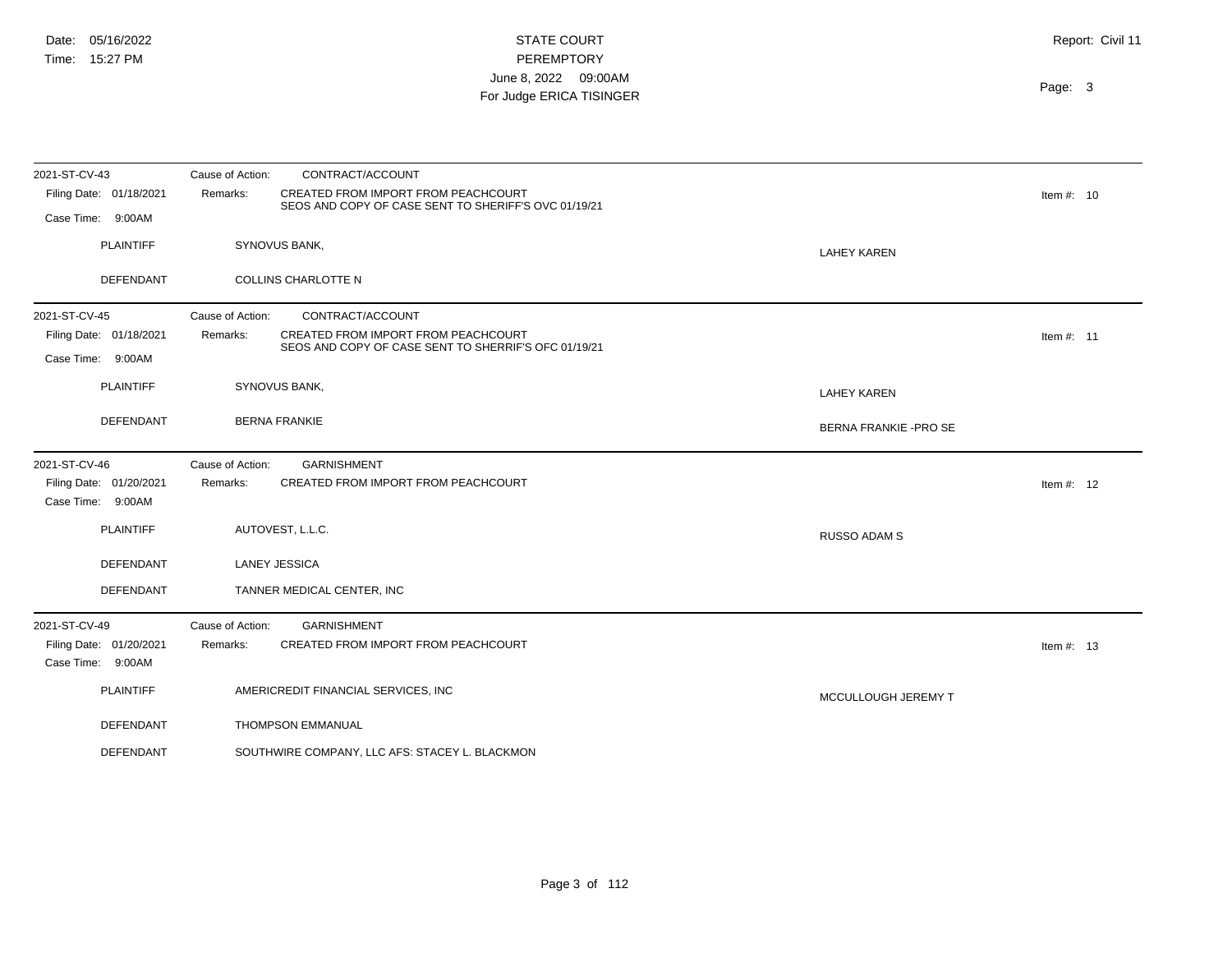| 2021-ST-CV-53                                | Cause of Action:<br><b>AUTOMOBILE TORT</b>                                                                           |                        |              |
|----------------------------------------------|----------------------------------------------------------------------------------------------------------------------|------------------------|--------------|
| Filing Date: 01/22/2021                      | <b>CREATED FROM IMPORT FROM PEACHCOURT</b><br>Remarks:<br>2 SEOS AND 2 COPIES OF CASE SENT TO SHERIFF'S OFC 01/22/21 |                        | Item #: $14$ |
| Case Time: 9:00AM                            |                                                                                                                      |                        |              |
| <b>PLAINTIFF</b>                             | THE CINCINNATI INS. CO. A/S/O DAVID HEMBREE                                                                          | KISTLER BERNARD JR.    |              |
|                                              |                                                                                                                      | <b>TERRY BRENT</b>     |              |
|                                              |                                                                                                                      |                        |              |
| <b>DEFENDANT</b>                             | <b>HALES SHEKELA EVETTE</b>                                                                                          | PRO SE                 |              |
| <b>DEFENDANT</b>                             | <b>HALES JUSTIN LADALE</b>                                                                                           | PRO SE                 |              |
| 2021-ST-CV-55                                | <b>AUTOMOBILE TORT</b><br>Cause of Action:                                                                           |                        |              |
| Filing Date: 01/22/2021                      | CREATED FROM IMPORT FROM PEACHCOURT<br>Remarks:<br>SEOS AND COPY OF CASE SENT TO SHERIFF'S OFC 01/22/21              |                        | Item #: $15$ |
| Case Time: 9:00AM                            |                                                                                                                      |                        |              |
| <b>PLAINTIFF</b>                             | DANIEL CHRISTINA M                                                                                                   | MURPHY JAMES K         |              |
|                                              |                                                                                                                      | MERMELSTEIN EVAN R     |              |
|                                              |                                                                                                                      |                        |              |
|                                              |                                                                                                                      | <b>BOURRET R ROMAN</b> |              |
| <b>DEFENDANT</b>                             | REYNOLDS PATE WANDA J                                                                                                | <b>GRANDISON TERRY</b> |              |
| <b>UNINSURED</b><br><b>MOTORIST</b>          | <b>GEICO GENERAL INSURANCE COMPANY</b>                                                                               | SHOCKLEY NICOLE        |              |
| 2021-ST-CV-64                                | <b>GARNISHMENT</b><br>Cause of Action:                                                                               |                        |              |
| Filing Date: 01/24/2021<br>Case Time: 9:00AM | CREATED FROM IMPORT FROM PEACHCOURT<br>Remarks:                                                                      |                        | Item #: $16$ |
| <b>PLAINTIFF</b>                             | MIDLAND FUNDING LLC AS ASSIGNEE OF GE MONEY BANK                                                                     | MCCULLOUGH JEREMY T    |              |
| <b>DEFENDANT</b>                             | <b>TORRES LUIS</b>                                                                                                   | PRO SE                 |              |
| DEFENDANT                                    | SOUTHWIRE COMPANY, LLC AFS: STACEY L. BLACKMON                                                                       |                        |              |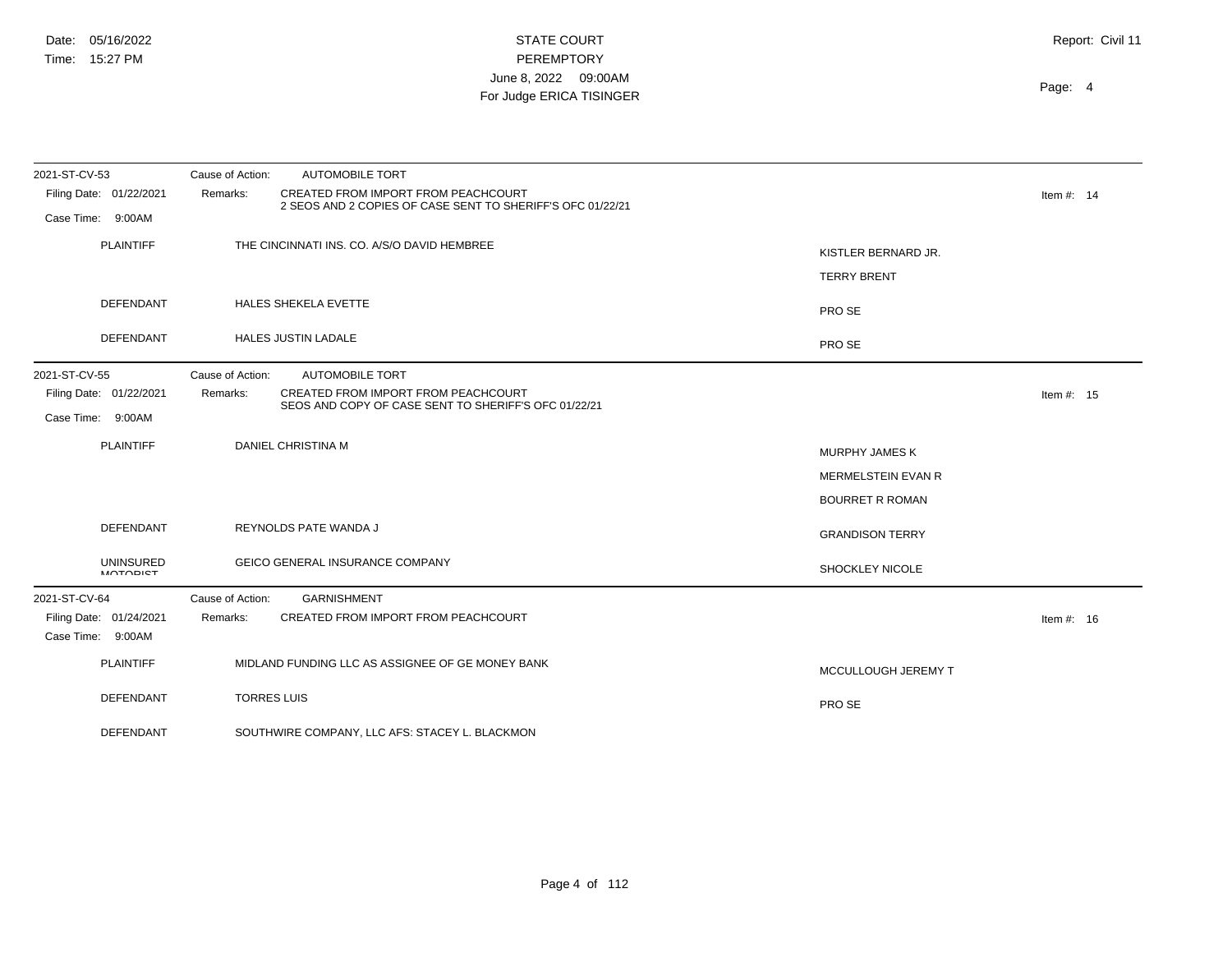| 2021-ST-CV-65                                                 | Cause of Action:<br>APPEALS/REVIEWS                                                                         |                       |              |
|---------------------------------------------------------------|-------------------------------------------------------------------------------------------------------------|-----------------------|--------------|
| Filing Date: 01/25/2021<br>Case Time: 9:00AM                  | Remarks:                                                                                                    |                       | Item #: $17$ |
| DEFENDANT                                                     | SHEPHARD SERON                                                                                              | PRO SE                |              |
| PLAINTIFF                                                     | <b>VISION REALTY</b>                                                                                        | AHMAD AMER H.         |              |
| <b>PLAINTIFF</b>                                              | SHEPHERD SERON                                                                                              |                       |              |
| DEFENDANT                                                     | <b>VISION REALTY</b>                                                                                        |                       |              |
| 2021-ST-CV-66<br>Filing Date: 01/25/2021<br>Case Time: 9:00AM | Cause of Action:<br><b>AUTOMOBILE TORT</b><br>CREATED FROM IMPORT FROM PEACHCOURT<br>Remarks:               |                       | Item #: $18$ |
| <b>PLAINTIFF</b>                                              | <b>DAILEY DONNA</b>                                                                                         | <b>JACKSON STEVEN</b> |              |
| <b>DEFENDANT</b>                                              | SOLIS FRANCISCO VIDAL                                                                                       | MCCOLLUM CODY M.      |              |
| <b>UNINSURED</b><br><b>MOTOPIST</b>                           | USAA GENERAL INDEMNITY COMPANY                                                                              |                       |              |
| 2021-ST-CV-68                                                 | Cause of Action:<br><b>GENERAL TORT</b>                                                                     |                       |              |
| Filing Date: 01/26/2021<br>Case Time: 9:00AM                  | CREATED FROM IMPORT FROM PEACHCOURT<br>Remarks:<br>3 SEOS AND COPIES OF CASE SENT TO SHERIFF'S OFC 01/27/21 |                       | Item #: $19$ |
| <b>PLAINTIFF</b>                                              | SWAFFORD AMANDA N                                                                                           | <b>BUICE KEVIN B</b>  |              |
| <b>PLAINTIFF</b>                                              | SWAFFORD CHADWICK E                                                                                         |                       |              |
| DEFENDANT                                                     | EIDSON ELITE, LLC                                                                                           | KING ZANITA A         |              |
| DEFENDANT                                                     | SHANE'S RIB SHACK, LLC                                                                                      | KING ZANITA A         |              |
| DEFENDANT                                                     | SHANE'S RIB SHACK MARKETING, LLC                                                                            |                       |              |
| DEFENDANT                                                     | SHANE'S RIB SHACK OF CARROLLTON, GEORGIA                                                                    |                       |              |
| DEFENDANT                                                     | EIDSON BENJAMIN J                                                                                           | KING ZANITA A         |              |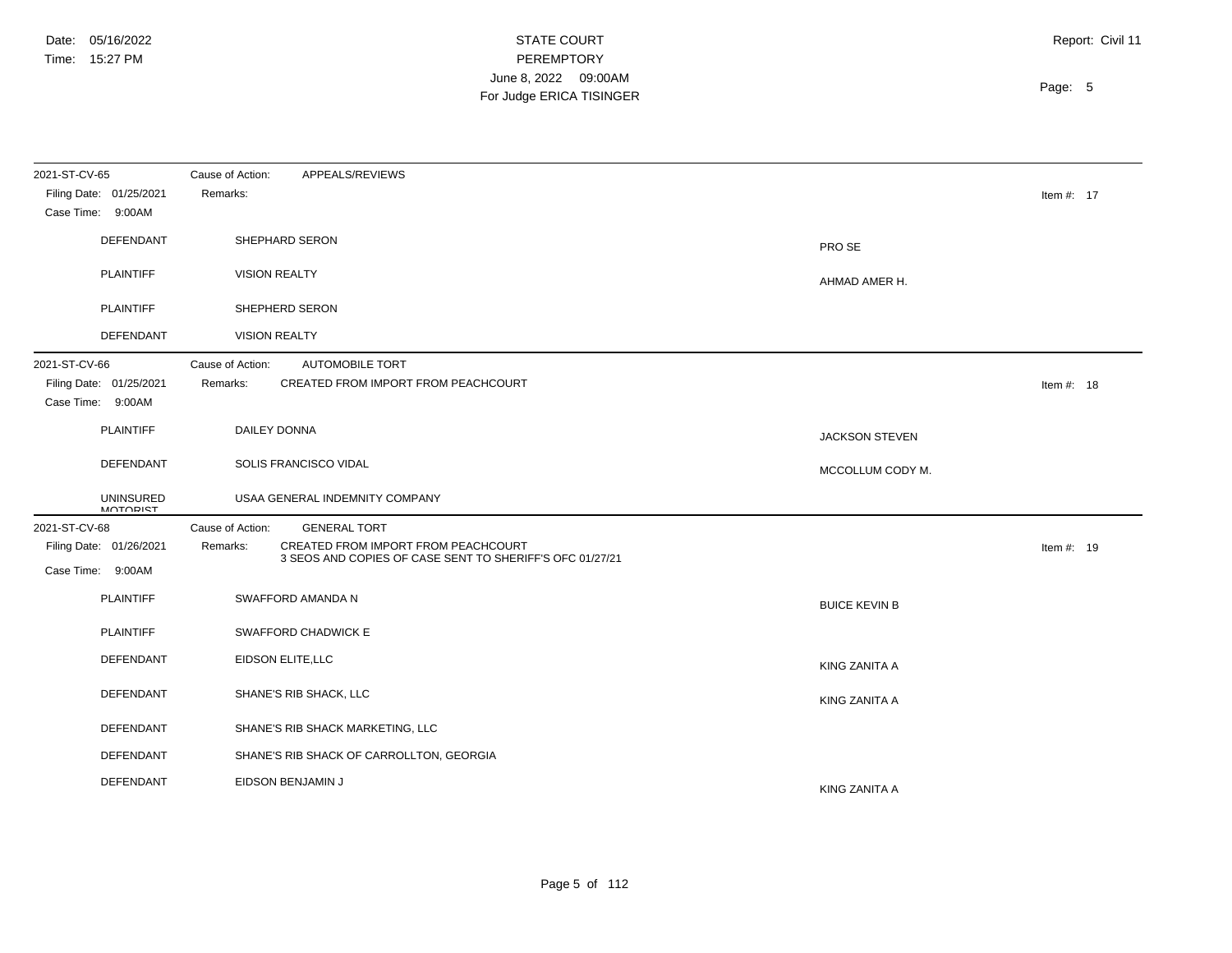| 2021-ST-CV-75<br>Filing Date: 01/29/2021<br>Case Time: 9:00AM | CONTRACT/ACCOUNT<br>Cause of Action:<br>CREATED FROM IMPORT FROM PEACHCOURT<br>Remarks:   | Item #: $20$              |
|---------------------------------------------------------------|-------------------------------------------------------------------------------------------|---------------------------|
| <b>PLAINTIFF</b>                                              | MOUNTAINEER VILLAGE ASSOCIATES LLC                                                        | RUSSELL RICHARD A         |
| <b>DEFENDANT</b>                                              | <b>WILLIAMS KIMBERLY</b>                                                                  | WILLIAMS KIMBERLY -PRO SE |
| DEFENDANT                                                     | <b>WILLIAMS JOSHUA E</b>                                                                  | WILLIAMS JOSHUA E -PRO SE |
| 2021-ST-CV-76<br>Filing Date: 01/29/2021<br>Case Time: 9:00AM | CONTRACT/ACCOUNT<br>Cause of Action:<br>CREATED FROM IMPORT FROM PEACHCOURT<br>Remarks:   | Item #: $21$              |
| <b>PLAINTIFF</b>                                              | JHPDE FINANCE I, LLC                                                                      | <b>RUSSELL RICHARD A</b>  |
| <b>DEFENDANT</b>                                              | ROBERTS MICHAEL D                                                                         | <b>CONERLY CHARLES S</b>  |
| 2021-ST-CV-77<br>Filing Date: 01/29/2021<br>Case Time: 9:00AM | CONTRACT/ACCOUNT<br>Cause of Action:<br>CREATED FROM IMPORT FROM PEACHCOURT<br>Remarks:   | Item #: $22$              |
| PLAINTIFF                                                     | JHPDE FINANCE I, LLC                                                                      | RUSSELL RICHARD A         |
| DEFENDANT                                                     | <b>HALL MATTHEW W</b>                                                                     | HALL MATTHEW W -PRO SE    |
| 2021-ST-CV-78<br>Filing Date: 02/01/2021<br>Case Time: 9:00AM | Cause of Action:<br><b>GARNISHMENT</b><br>CREATED FROM IMPORT FROM PEACHCOURT<br>Remarks: | Item #: $23$              |
| <b>PLAINTIFF</b>                                              | MIDLAND FUNDING, LLC                                                                      | HAAN GREGSON T.           |
| <b>DEFENDANT</b>                                              | SPRINGER JOSEPHINE A/K/A JOSEPHINE THORNTON                                               | PRO SE                    |
| DEFENDANT                                                     | WEST GEORGIA PARTY PLACE LLC                                                              |                           |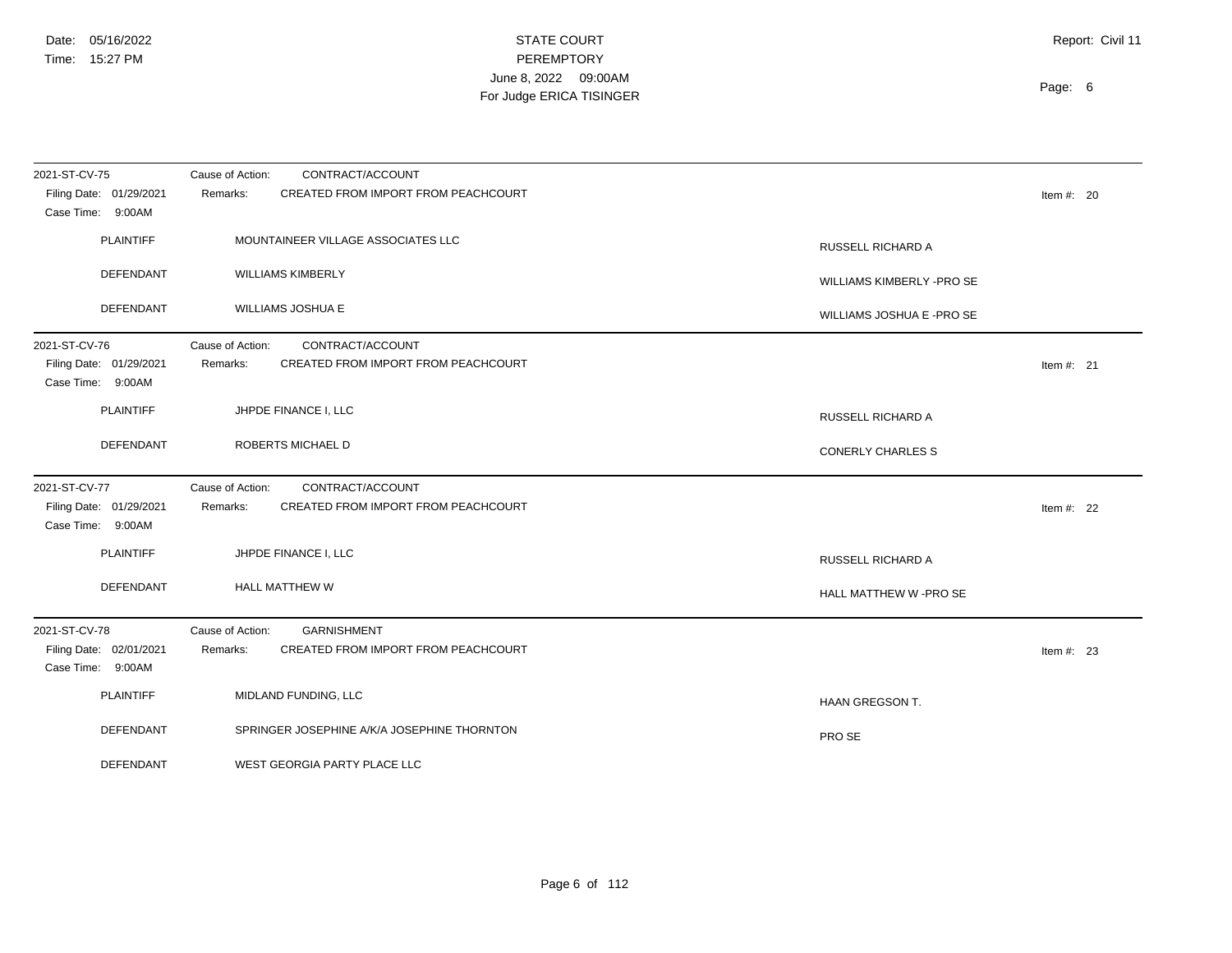| 2021-ST-CV-80                                | Cause of Action:<br>CONTRACT/ACCOUNT            |                         |  |
|----------------------------------------------|-------------------------------------------------|-------------------------|--|
| Filing Date: 02/01/2021<br>Case Time: 9:00AM | CREATED FROM IMPORT FROM PEACHCOURT<br>Remarks: | Item #: $24$            |  |
| <b>PLAINTIFF</b>                             | CAVALRY SPV I, LLC, AS ASSIGNE LLC              | MCCULLOUGH JEREMY T     |  |
| <b>DEFENDANT</b>                             | OBARR MICHAEL W                                 | OBARR MICHAEL W -PRO SE |  |
| 2021-ST-CV-83                                | CONTRACT/ACCOUNT<br>Cause of Action:            |                         |  |
| Filing Date: 02/01/2021<br>Case Time: 9:00AM | CREATED FROM IMPORT FROM PEACHCOURT<br>Remarks: | Item #: $25$            |  |
| <b>PLAINTIFF</b>                             | CAPITAL ONE BANK (USA), N.A.                    | MCCULLOUGH JEREMY T     |  |
| DEFENDANT                                    | <b>GERALD CLAUDE D</b>                          |                         |  |
| 2021-ST-CV-86                                | Cause of Action:<br>CONTRACT/ACCOUNT            |                         |  |
| Filing Date: 02/02/2021<br>Case Time: 9:00AM | Remarks:<br>CREATED FROM IMPORT FROM PEACHCOURT | Item #: $26$            |  |
| <b>PLAINTIFF</b>                             | CAPITAL ONE BANK (USA), N.A.                    | MCCULLOUGH JEREMY T     |  |
| <b>DEFENDANT</b>                             | <b>BROOKS JAKA</b>                              | BROOKS JAKA -PRO SE     |  |
| 2021-ST-CV-88                                | Cause of Action:<br><b>GARNISHMENT</b>          |                         |  |
| Filing Date: 02/02/2021<br>Case Time: 9:00AM | CREATED FROM IMPORT FROM PEACHCOURT<br>Remarks: | Item #: $27$            |  |
| <b>PLAINTIFF</b>                             | MIDLAND FUNDING LLC                             | MCCULLOUGH JEREMY T     |  |
| DEFENDANT                                    | <b>RAINEY KENYA</b>                             |                         |  |
| <b>DEFENDANT</b>                             | TRINKA DAVIS VETERANS VIL US DEPARTMENT OF      |                         |  |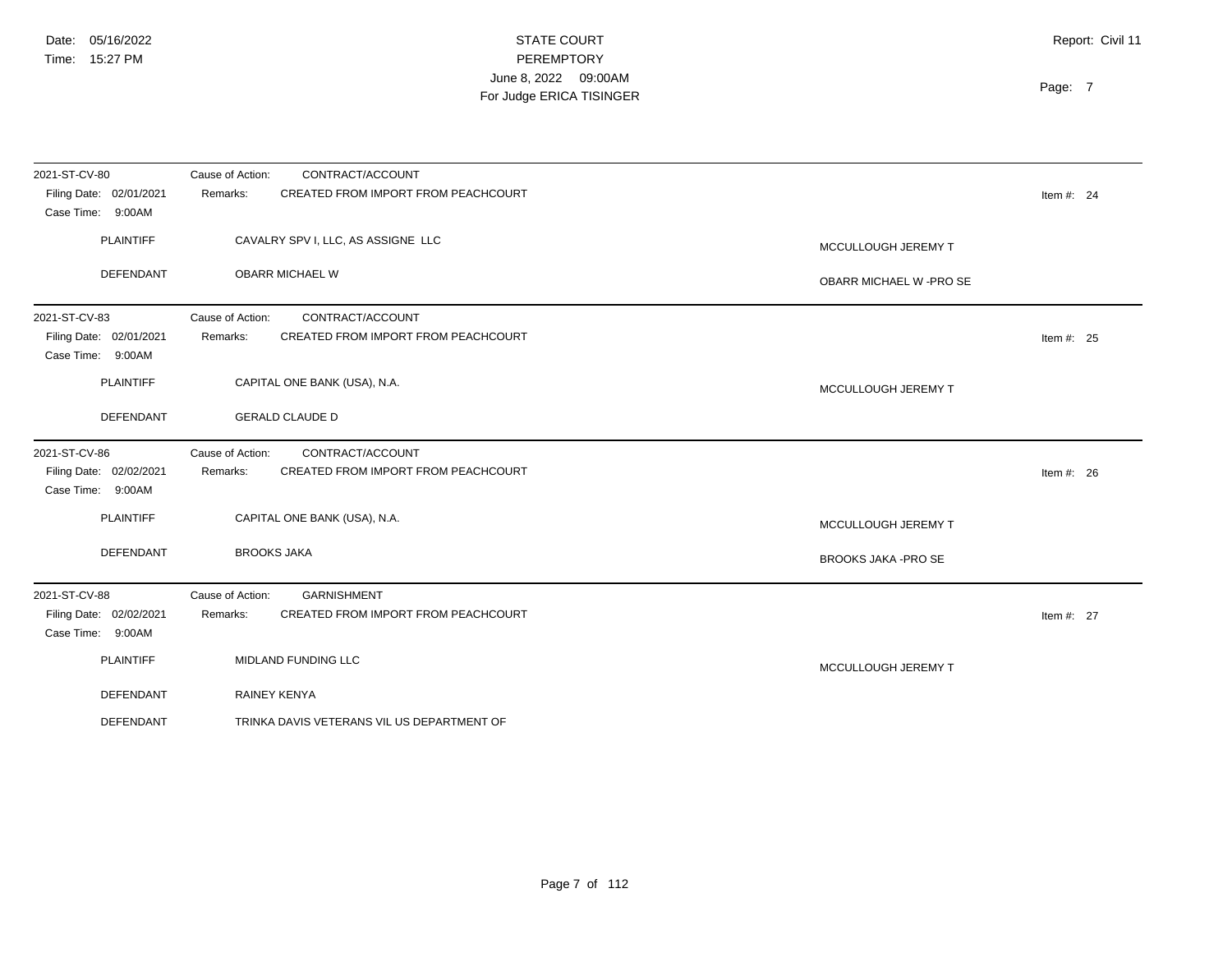| 2021-ST-CV-89                                | <b>MEDICAL TORT</b><br>Cause of Action:                                                                  |                        |              |
|----------------------------------------------|----------------------------------------------------------------------------------------------------------|------------------------|--------------|
| Filing Date: 02/02/2021<br>Case Time: 9:00AM | CREATED FROM IMPORT FROM PEACHCOURT<br>Remarks:                                                          |                        | Item #: $28$ |
| <b>PLAINTIFF</b>                             | <b>BUTLER RONNIE</b>                                                                                     | DALEY CYNTHIA          |              |
| <b>PLAINTIFF</b>                             | <b>BUTLER ELAINE</b>                                                                                     |                        |              |
| DEFENDANT                                    | SCHOLL, PA-C ELIZABETH                                                                                   | ALFORD MATTHEW C       |              |
| DEFENDANT                                    | PHYSICIANS CARE GROUP OF WEST GEORGIA                                                                    | ALFORD MATTHEW C       |              |
| <b>DEFENDANT</b>                             | JELLICORSE, M.D. JOSEPH M                                                                                | ALFORD MATTHEW C       |              |
| 2021-ST-CV-90                                | Cause of Action:<br><b>GARNISHMENT</b>                                                                   |                        |              |
| Filing Date: 02/03/2021<br>Case Time: 9:00AM | CREATED FROM IMPORT FROM PEACHCOURT<br>Remarks:                                                          |                        | Item #: $29$ |
| <b>PLAINTIFF</b>                             | MIDLAND FUNDING, LLC                                                                                     | MCCULLOUGH JEREMY T    |              |
| <b>DEFENDANT</b>                             | PERDUE JOSEPH                                                                                            |                        |              |
| <b>DEFENDANT</b>                             | AUBREY SILVEY ENTERPRISES, INC.                                                                          |                        |              |
| 2021-ST-CV-91                                | CONTRACT/ACCOUNT<br>Cause of Action:                                                                     |                        |              |
| Filing Date: 02/03/2021<br>Case Time: 9:00AM | CREATED FROM IMPORT FROM PEACHCOURT<br>Remarks:<br>SEOS AND COPY OF CASE SENT TO SHERIFF'S OFC 02/03/21  |                        | Item #: $30$ |
| <b>PLAINTIFF</b>                             | CREDIT CORP SOLUTIONS, INC                                                                               | <b>LAHEY KAREN</b>     |              |
| <b>DEFENDANT</b>                             | <b>LEWIS WILLIAM</b>                                                                                     | LEWIS WILLIAM - PRO SE |              |
| 2021-ST-CV-94                                | <b>GARNISHMENT</b><br>Cause of Action:                                                                   |                        |              |
| Filing Date: 02/04/2021                      | CREATED FROM IMPORT FROM PEACHCOURT<br>Remarks:<br>SEOS AND COPY OF CASE SENT TO SHERIFF'S OFC 02/04 /21 |                        | Item #: $31$ |
| Case Time: 9:00AM                            |                                                                                                          |                        |              |
| <b>PLAINTIFF</b>                             | VELOCITY INVESTMENTS LLC ASGN OF PROSPER FUNDING                                                         |                        |              |
| <b>DEFENDANT</b>                             | SALGADO JEAN                                                                                             |                        |              |
| DEFENDANT                                    | DECOSTAR INDUSTRIES INC                                                                                  |                        |              |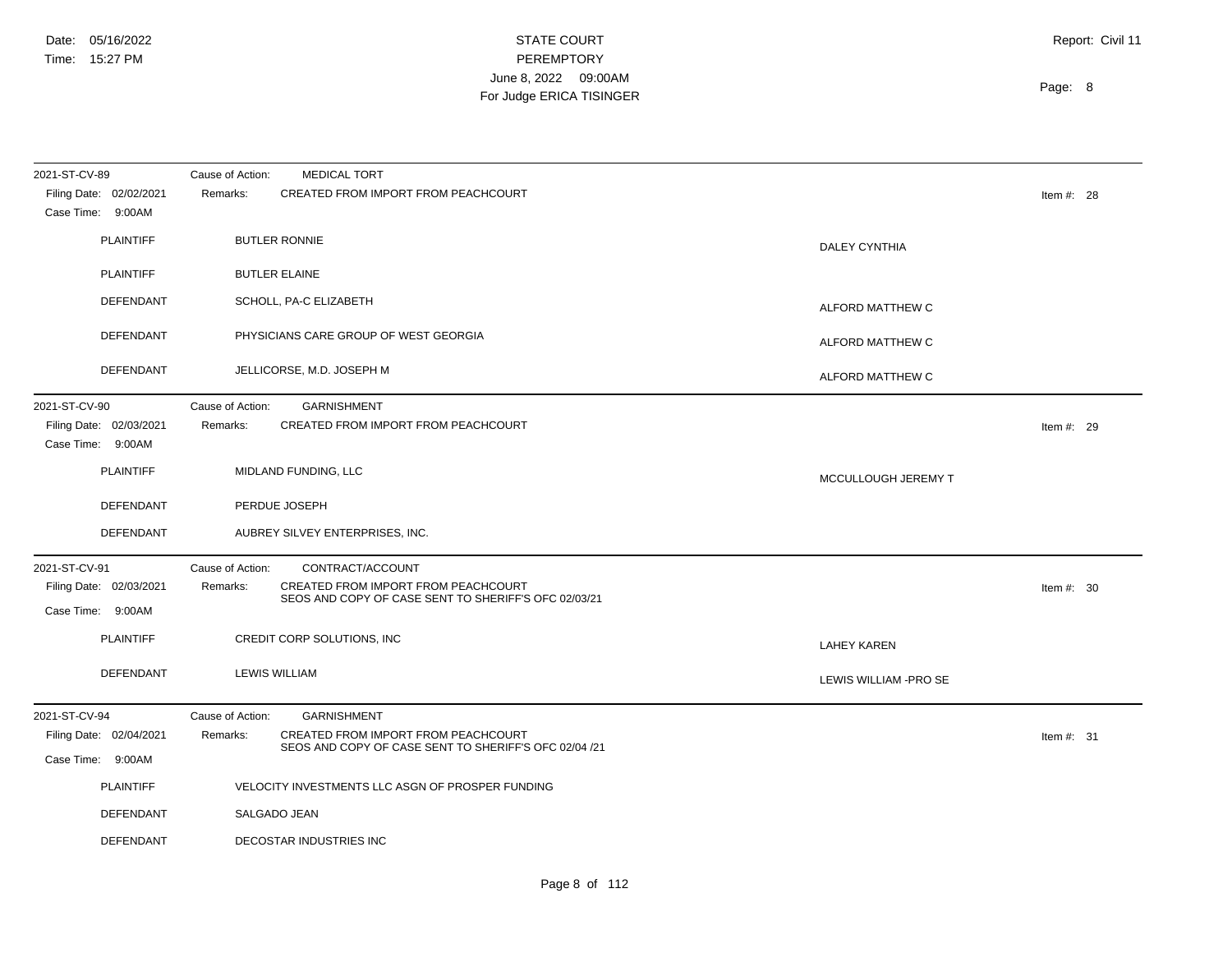| 2021-ST-CV-98                                | CONTRACT/ACCOUNT<br>Cause of Action:            |                                                  |              |
|----------------------------------------------|-------------------------------------------------|--------------------------------------------------|--------------|
| Filing Date: 02/04/2021                      | CREATED FROM IMPORT FROM PEACHCOURT<br>Remarks: |                                                  |              |
| Case Time: 9:00AM                            |                                                 |                                                  | Item #: $32$ |
| <b>PLAINTIFF</b>                             | CROWN ASSET MANAGEMENT, LLC                     | FAGEN JESSICA J.                                 |              |
| <b>DEFENDANT</b>                             | <b>ATTAWAY JAMES</b>                            |                                                  |              |
| 2021-ST-CV-106                               | CONTRACT/ACCOUNT<br>Cause of Action:            |                                                  |              |
| Filing Date: 02/05/2021<br>Case Time: 9:00AM | CREATED FROM IMPORT FROM PEACHCOURT<br>Remarks: | -----CLOSED - DEFAULT JUDGMENT - 01/26/2022----- | Item #: $33$ |
| <b>PLAINTIFF</b>                             | JEFFERSON CAPITAL SYSTEMS LLC                   | DUNN LESLIE ANN L.                               |              |
| <b>DEFENDANT</b>                             | <b>MULLINS MELISSA</b>                          |                                                  |              |
| 2021-ST-CV-109                               | OTHER GENERAL CIVIL FILING<br>Cause of Action:  |                                                  |              |
| Filing Date: 02/05/2021<br>Case Time: 9:00AM | CREATED FROM IMPORT FROM PEACHCOURT<br>Remarks: |                                                  | Item #: $34$ |
| <b>PLAINTIFF</b>                             | PUBLIX EMPLOYEES FEDERAL CREDIT UNION           | <b>ROSS JEREMY</b>                               |              |
| DEFENDANT                                    | KIGHT JANA C.                                   |                                                  |              |
| 2021-ST-CV-110                               | CONTRACT/ACCOUNT<br>Cause of Action:            |                                                  |              |
| Filing Date: 02/08/2021<br>Case Time: 9:00AM | CREATED FROM IMPORT FROM PEACHCOURT<br>Remarks: |                                                  | Item #: $35$ |
| PLAINTIFF                                    | MIDLAND CREDIT MANAGEMENT, INC LLC              | MCCULLOUGH JEREMY T                              |              |
| <b>DEFENDANT</b>                             | HUSBY CHRISTOPHER                               |                                                  |              |
| 2021-ST-CV-112                               | Cause of Action:<br>CONTRACT/ACCOUNT            |                                                  |              |
| Filing Date: 02/08/2021<br>Case Time: 9:00AM | CREATED FROM IMPORT FROM PEACHCOURT<br>Remarks: |                                                  | Item #: $36$ |
| <b>PLAINTIFF</b>                             | CAPITAL ONE BANK (USA), N.A.                    | MCCULLOUGH JEREMY T                              |              |
| <b>DEFENDANT</b>                             | <b>WIGGINTON BRANDI</b>                         | <b>WILLIAMS JOSEPH</b>                           |              |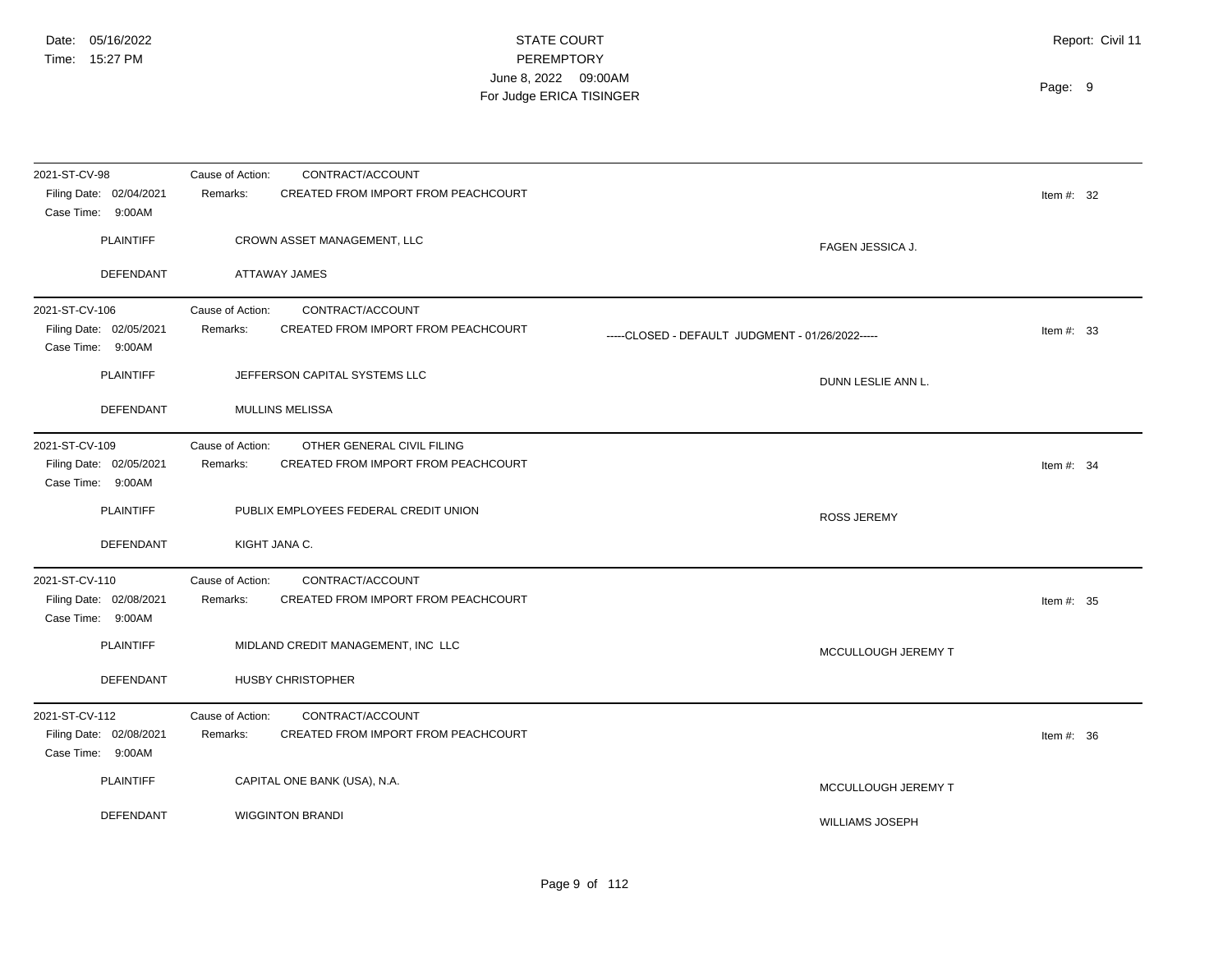| 2021-ST-CV-113<br>Filing Date: 02/08/2021<br>Case Time: 9:00AM | CONTRACT/ACCOUNT<br>Cause of Action:<br>CREATED FROM IMPORT FROM PEACHCOURT<br>Remarks:   | Item #: $37$                       |
|----------------------------------------------------------------|-------------------------------------------------------------------------------------------|------------------------------------|
| <b>PLAINTIFF</b>                                               | MIDLAND CREDIT MANAGEMENT, INC LLC                                                        | MCCULLOUGH JEREMY T                |
| DEFENDANT                                                      | SMITH EDWARD DAVID                                                                        | SMITH EDWARD DAVID -PRO SE         |
| 2021-ST-CV-115<br>Filing Date: 02/08/2021<br>Case Time: 9:00AM | CONTRACT/ACCOUNT<br>Cause of Action:<br>CREATED FROM IMPORT FROM PEACHCOURT<br>Remarks:   | Item #: $38$                       |
| <b>PLAINTIFF</b>                                               | MIDLAND CREDIT MANAGEMENT, INC LLC                                                        | MCCULLOUGH JEREMY T                |
| DEFENDANT                                                      | <b>NORUM MATTHEW</b>                                                                      |                                    |
| 2021-ST-CV-125<br>Filing Date: 02/11/2021<br>Case Time: 9:00AM | Cause of Action:<br>CONTRACT/ACCOUNT<br>CREATED FROM IMPORT FROM PEACHCOURT<br>Remarks:   | Item #: $39$                       |
| PLAINTIFF                                                      | CAVALRY SPV I, LLC, AS ASSIGNE LLC                                                        | MCCULLOUGH JEREMY T                |
| <b>DEFENDANT</b>                                               | <b>WEST CHAUNCEY D</b>                                                                    |                                    |
| 2021-ST-CV-126<br>Filing Date: 02/11/2021<br>Case Time: 9:00AM | <b>GARNISHMENT</b><br>Cause of Action:<br>CREATED FROM IMPORT FROM PEACHCOURT<br>Remarks: | Item #: $40$                       |
| <b>PLAINTIFF</b>                                               | CONSUMER PORTFOLIO SERVICES, INC.                                                         | <b>RUSSO ADAM S</b>                |
| <b>DEFENDANT</b>                                               | COPELAND SHONDREKES MONIQUE                                                               | <b>COPELAND SHONDREKES MONIQUE</b> |
| <b>DEFENDANT</b>                                               | TANNER MEDICAL CENTER, INC                                                                |                                    |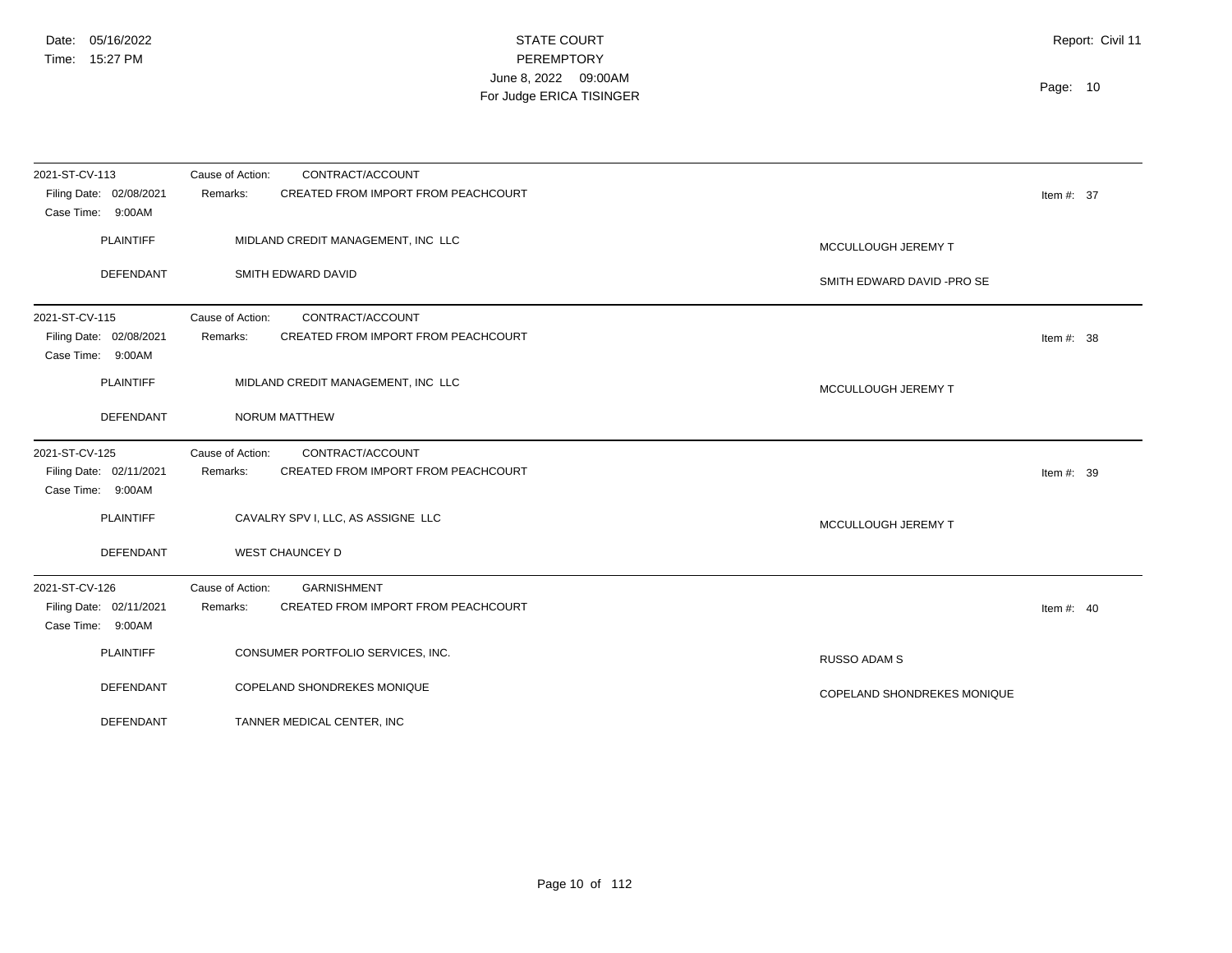| 2021-ST-CV-127                               | Cause of Action:    | <b>AUTOMOBILE TORT</b>                                                                      |                                                  |              |
|----------------------------------------------|---------------------|---------------------------------------------------------------------------------------------|--------------------------------------------------|--------------|
| Filing Date: 02/11/2021                      | Remarks:            | CREATED FROM IMPORT FROM PEACHCOURT<br>SEOS AND COPY OF CASE SENT TO SHERIFF'S OFC 02/12/21 |                                                  | Item #: $41$ |
| Case Time: 9:00AM                            |                     |                                                                                             |                                                  |              |
| <b>PLAINTIFF</b>                             |                     | BOYKIN STEPHEN LAST                                                                         | BRYANT CLARENCE                                  |              |
| <b>DEFENDANT</b>                             |                     | <b>CLINE MICHAEL</b>                                                                        |                                                  |              |
| 2021-ST-CV-128                               | Cause of Action:    | CONTRACT/ACCOUNT                                                                            |                                                  |              |
| Filing Date: 02/11/2021<br>Case Time: 9:00AM | Remarks:            | CREATED FROM IMPORT FROM PEACHCOURT                                                         |                                                  | Item #: $42$ |
| <b>PLAINTIFF</b>                             |                     | JEFFERSON CAPITAL SYSTEMS LLC                                                               | <b>FAGEN JESSICA</b>                             |              |
| <b>DEFENDANT</b>                             |                     | PETTUS KAITLYN N                                                                            |                                                  |              |
| 2021-ST-CV-131                               | Cause of Action:    | CONTRACT/ACCOUNT                                                                            |                                                  |              |
| Filing Date: 02/11/2021<br>Case Time: 9:00AM | Remarks:            | CREATED FROM IMPORT FROM PEACHCOURT                                                         |                                                  | Item #: $43$ |
| <b>PLAINTIFF</b>                             |                     | JEFFERSON CAPITAL SYSTEMS LLC                                                               | <b>FAGEN JESSICA</b>                             |              |
| DEFENDANT                                    |                     | <b>BRASWELL CRYSTAL</b>                                                                     |                                                  |              |
| 2021-ST-CV-135                               | Cause of Action:    | CONTRACT/ACCOUNT                                                                            |                                                  |              |
| Filing Date: 02/11/2021<br>Case Time: 9:00AM | Remarks:            | CREATED FROM IMPORT FROM PEACHCOURT                                                         | -----CLOSED - DEFAULT JUDGMENT - 01/26/2022----- | Item #: $44$ |
| <b>PLAINTIFF</b>                             |                     | JEFFERSON CAPITAL SYSTEMS LLC                                                               | DUNN LESLIE ANN L.                               |              |
| <b>DEFENDANT</b>                             | <b>KIRK TABITHA</b> |                                                                                             |                                                  |              |
| 2021-ST-CV-139                               | Cause of Action:    | <b>GENERAL TORT</b>                                                                         |                                                  |              |
| Filing Date: 02/12/2021<br>Case Time: 9:00AM | Remarks:            | CREATED FROM IMPORT FROM PEACHCOURT                                                         |                                                  | Item #: $45$ |
| <b>PLAINTIFF</b>                             |                     | <b>BROADWAY DEBORA</b>                                                                      | MORRIS JR. CHARLES                               |              |
| DEFENDANT                                    | HAPJACK, INC.       |                                                                                             |                                                  |              |
| <b>DEFENDANT</b>                             |                     | JHC PROPERTIES AND INVESTMENTS LLC                                                          | CAPOBIANCO ANDREW M.                             |              |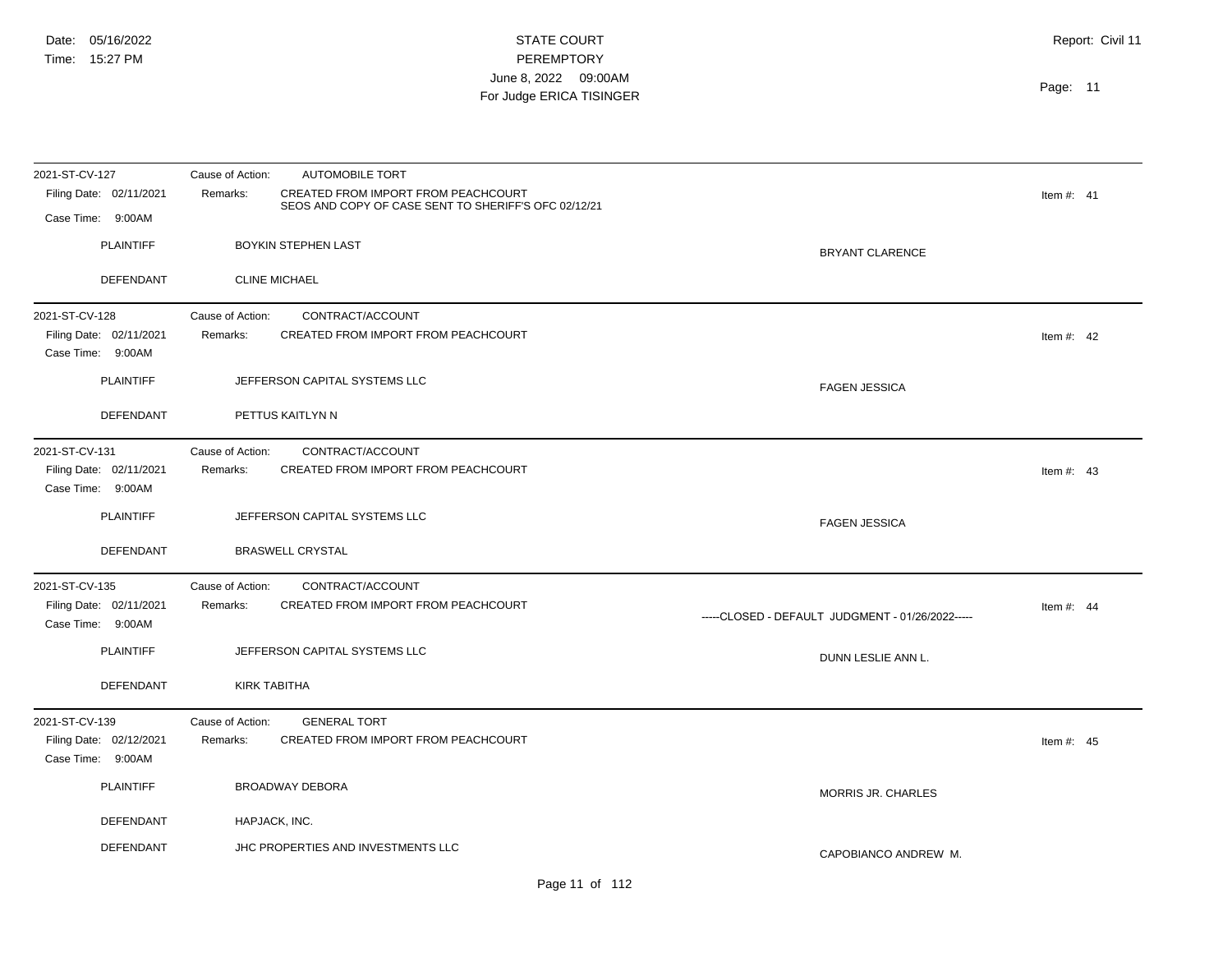| 2021-ST-CV-140                                                 | GARNISHMENT<br>Cause of Action:                                                           |                       |
|----------------------------------------------------------------|-------------------------------------------------------------------------------------------|-----------------------|
| Filing Date: 02/12/2021<br>Case Time: 9:00AM                   | CREATED FROM IMPORT FROM PEACHCOURT<br>Remarks:                                           | Item #: $46$          |
| <b>PLAINTIFF</b>                                               | DNF ASSOCIATES, LLC                                                                       | <b>NICOLE SIMPSON</b> |
| DEFENDANT                                                      | DANEIL DAVID                                                                              |                       |
| DEFENDANT                                                      | <b>WEST GEORGIA TECHNOLOGY</b>                                                            |                       |
| 2021-ST-CV-141                                                 | Cause of Action:<br><b>AUTOMOBILE TORT</b>                                                |                       |
| Filing Date: 02/12/2021<br>Case Time: 9:00AM                   | CREATED FROM IMPORT FROM PEACHCOURT<br>Remarks:                                           | Item #: $47$          |
| <b>PLAINTIFF</b>                                               | SMITH TERRI                                                                               | PERKINS ANN-MARGARET  |
| DEFENDANT                                                      | VELAZQUEZ MARIA                                                                           | <b>HARBIN BEN</b>     |
| DEFENDANT                                                      | MARTINEZ FABIAN L.                                                                        | <b>HARBIN BEN</b>     |
| <b>UNINSURED</b><br><b>MOTORIST</b>                            | ALFA INSURANCE CORPORATION                                                                |                       |
| 2021-ST-CV-144                                                 | Cause of Action:<br>CONTRACT/ACCOUNT                                                      |                       |
| Filing Date: 02/12/2021<br>Case Time: 9:00AM                   | CREATED FROM IMPORT FROM PEACHCOURT<br>Remarks:                                           | Item #: $48$          |
| <b>PLAINTIFF</b>                                               | CAPITAL ONE BANK (USA), N.A.                                                              | MCCULLOUGH JEREMY T   |
| DEFENDANT                                                      | <b>BANKS NATORY S</b>                                                                     |                       |
| 2021-ST-CV-148<br>Filing Date: 02/15/2021<br>Case Time: 9:00AM | <b>GARNISHMENT</b><br>Cause of Action:<br>CREATED FROM IMPORT FROM PEACHCOURT<br>Remarks: | Item #: $49$          |
| <b>PLAINTIFF</b>                                               | <b>C&amp;F FINANCE COMPANY</b>                                                            | RUSSO ADAM S          |
| DEFENDANT                                                      | <b>HART IDA</b>                                                                           |                       |
| <b>DEFENDANT</b>                                               | TANNER MEDICAL CENTER, INC                                                                |                       |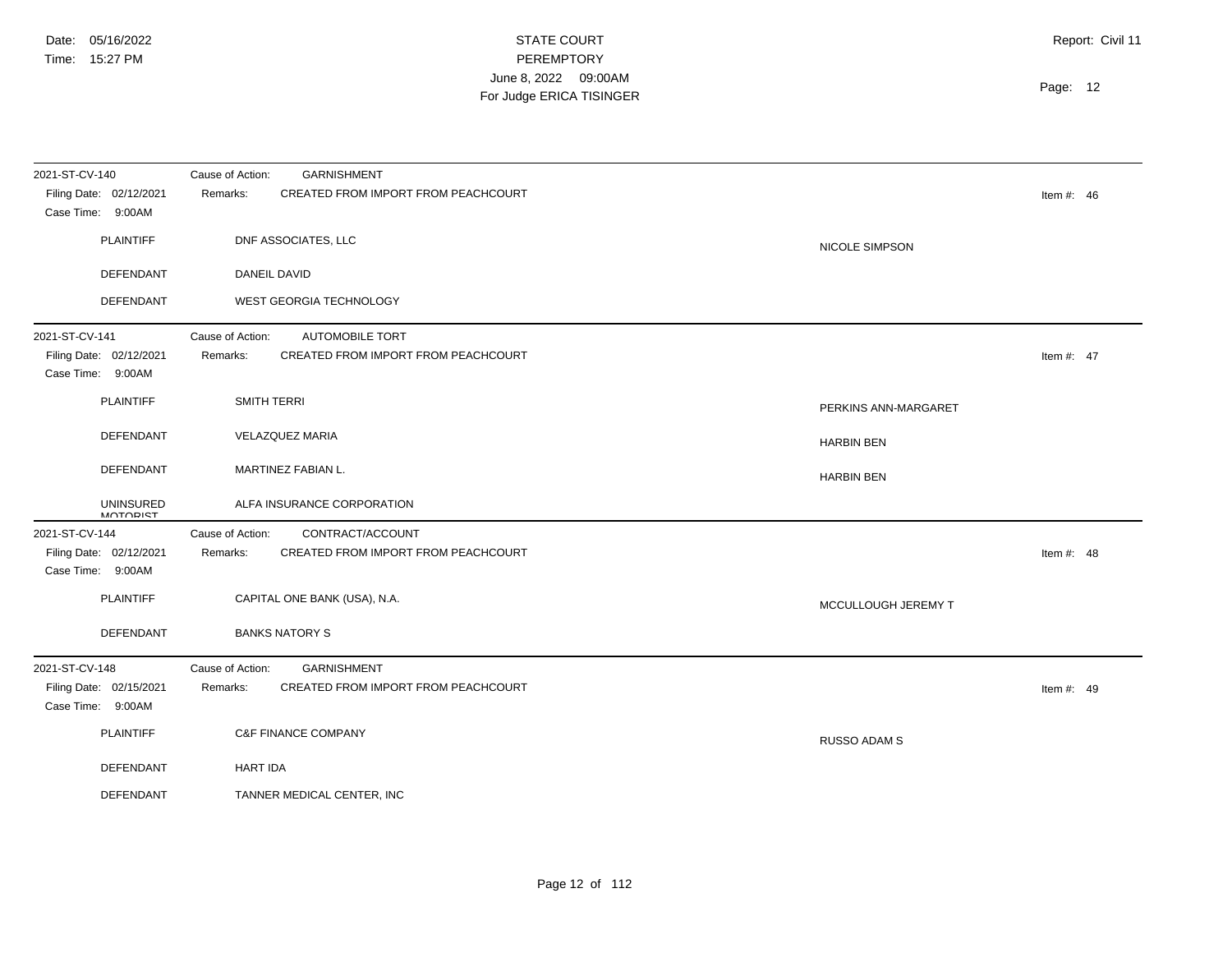| 2021-ST-CV-150                                                 | <b>AUTOMOBILE TORT</b><br>Cause of Action:                                                                                                                              |                         |              |
|----------------------------------------------------------------|-------------------------------------------------------------------------------------------------------------------------------------------------------------------------|-------------------------|--------------|
| Filing Date: 02/16/2021                                        | CREATED FROM IMPORT FROM PEACHCOURT<br>Remarks:<br>SEOS AND COPY OF CASE SENT TO SHERIFF'S OFC 02/17/21<br>SEOS AND COPY OF CASE SENT TO SHERIFF'S OFC 02/26/21 RESERVE |                         | Item #: $50$ |
| Case Time: 9:00AM                                              |                                                                                                                                                                         |                         |              |
| <b>PLAINTIFF</b>                                               | SAFEWAY INSURANCE COMPANY OF GEORGIA (2021-0013)                                                                                                                        | <b>LOCKLEY RONALD</b>   |              |
| <b>DEFENDANT</b>                                               | <b>TIPPENS CHELITA</b>                                                                                                                                                  | YANCEY BENJAMIN J       |              |
|                                                                |                                                                                                                                                                         | <b>BRANTLEY TERRY O</b> |              |
| 2021-ST-CV-152                                                 | Cause of Action:<br><b>AUTOMOBILE TORT</b>                                                                                                                              |                         |              |
| Filing Date: 02/17/2021<br>Case Time: 9:00AM                   | CREATED FROM IMPORT FROM PEACHCOURT<br>Remarks:                                                                                                                         |                         | Item #: $51$ |
| <b>PLAINTIFF</b>                                               | <b>MCCARTHUR GEORGIA</b>                                                                                                                                                | FRY RANDAL E            |              |
|                                                                |                                                                                                                                                                         | JAMES JEFFREY G         |              |
| <b>DEFENDANT</b>                                               | <b>ROBERTS HARVEY</b>                                                                                                                                                   |                         |              |
| DEFENDANT                                                      | MURPHY KATHLEEN                                                                                                                                                         | <b>HARRIS RUDY T</b>    |              |
| <b>DEFENDANT</b>                                               | <b>ROBERTS HARVEY</b>                                                                                                                                                   | <b>HARRIS RUDY T</b>    |              |
| <b>INSURANCE CARRIER</b>                                       | <b>GEICO</b>                                                                                                                                                            |                         |              |
| 2021-ST-CV-155<br>Filing Date: 02/18/2021<br>Case Time: 9:00AM | Cause of Action:<br>OTHER GENERAL CIVIL FILING<br>CREATED FROM IMPORT FROM PEACHCOURT<br>Remarks:                                                                       |                         | Item #: $52$ |
| <b>PLAINTIFF</b>                                               | <b>STETLER GIGI</b>                                                                                                                                                     | HOWE RICHARD M.         |              |
| DEFENDANT                                                      | URIOSTE LINDA                                                                                                                                                           |                         |              |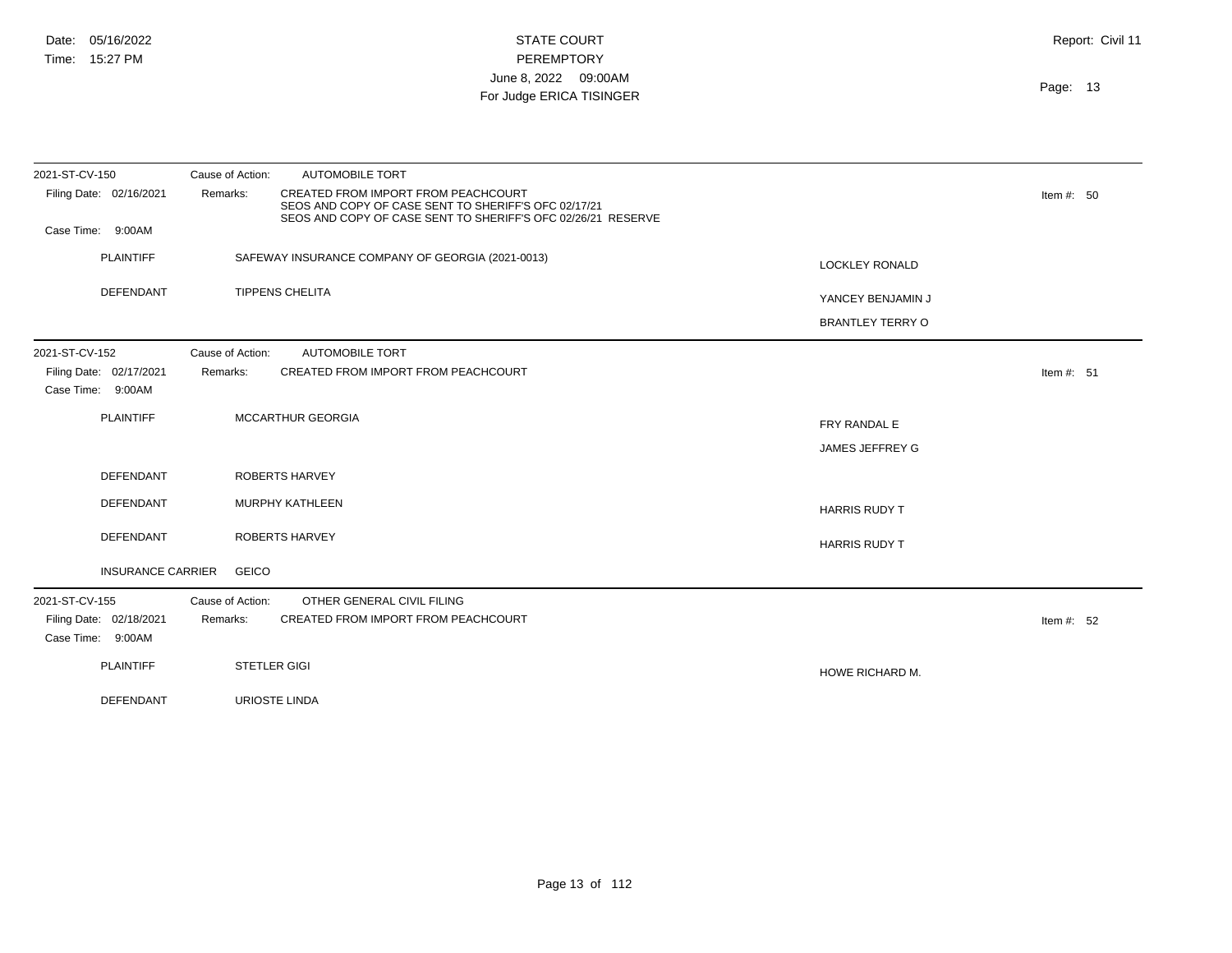| 2021-ST-CV-157<br>Filing Date: 02/18/2021<br>Case Time: 9:00AM | Cause of Action:<br><b>AUTOMOBILE TORT</b><br>Remarks:<br>CREATED FROM IMPORT FROM PEACHCOURT |                                              | Item #: $53$ |
|----------------------------------------------------------------|-----------------------------------------------------------------------------------------------|----------------------------------------------|--------------|
| <b>PLAINTIFF</b>                                               | <b>ALLEN FRANCIE</b>                                                                          | <b>WILLIAMS DANIEL II</b>                    |              |
| DEFENDANT                                                      | RASHID MALIKAH                                                                                | WILLIAMS KYLE HH.                            |              |
| <b>INSURANCE CARRIER</b>                                       | STATE FARM MUTUAL AUTOMOBILE INSURANCE COMPANY                                                | ALEXANDER BRIAN                              |              |
| 2021-ST-CV-160<br>Filing Date: 02/18/2021<br>Case Time: 9:00AM | Cause of Action:<br><b>AUTOMOBILE TORT</b><br>CREATED FROM IMPORT FROM PEACHCOURT<br>Remarks: |                                              | Item #: $54$ |
| <b>PLAINTIFF</b>                                               | <b>BROWN MONIQUE</b>                                                                          |                                              |              |
| <b>PLAINTIFF</b>                                               | ZACHERY CHERYL                                                                                | <b>KUBANYI SHERRY</b>                        |              |
| <b>DEFENDANT</b>                                               | <b>HOLLOWAY KATRINA</b>                                                                       | SHERIDAN KIMBERLY<br><b>LEGAULT MICHELLE</b> |              |
| 2021-ST-CV-162<br>Filing Date: 02/19/2021<br>Case Time: 9:00AM | Cause of Action:<br>CONTRACT/ACCOUNT<br>CREATED FROM IMPORT FROM PEACHCOURT<br>Remarks:       |                                              | Item #: $55$ |
| <b>PLAINTIFF</b>                                               | JEFFERSON CAPITAL SYSTEMS LLC                                                                 | <b>FAGEN JESSICA</b>                         |              |
| <b>DEFENDANT</b>                                               | BERRY AMANDA NICOLE                                                                           |                                              |              |
| 2021-ST-CV-164<br>Filing Date: 02/19/2021<br>Case Time: 9:00AM | Cause of Action:<br>CONTRACT/ACCOUNT<br>CREATED FROM IMPORT FROM PEACHCOURT<br>Remarks:       |                                              | Item #: $56$ |
| <b>PLAINTIFF</b>                                               | JEFFERSON CAPITAL SYSTEMS LLC                                                                 | <b>FAGEN JESSICA</b>                         |              |
| <b>DEFENDANT</b>                                               | <b>JLOZIN KENYA</b>                                                                           |                                              |              |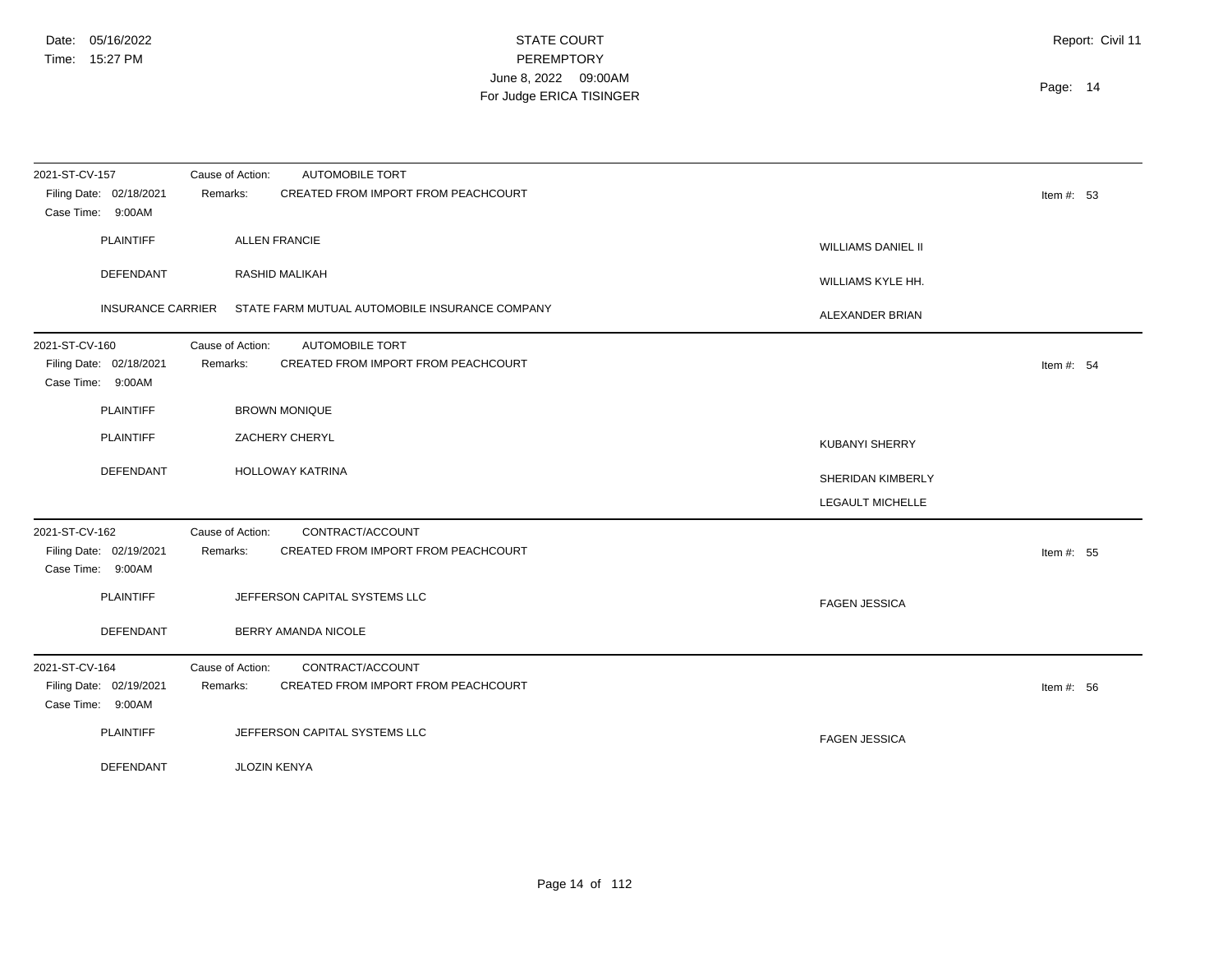| 2021-ST-CV-165                                                 | Cause of Action:<br>OTHER GENERAL CIVIL FILING                                                |                                                 |              |
|----------------------------------------------------------------|-----------------------------------------------------------------------------------------------|-------------------------------------------------|--------------|
| Filing Date: 02/19/2021<br>Case Time: 9:00AM                   | CREATED FROM IMPORT FROM PEACHCOURT<br>Remarks:                                               |                                                 | Item #: $57$ |
| <b>PLAINTIFF</b>                                               | <b>GASTON JAMES ALLEN</b>                                                                     | <b>CONERLY CHARLES</b>                          |              |
| <b>DEFENDANT</b>                                               | BENNETT KATHERINE ELIZABETH                                                                   |                                                 |              |
| DEFENDANT                                                      | SINGLETON KEVIN DEWAYNE                                                                       | <b>LUSKIN ROBERT A</b>                          |              |
| <b>DEFENDANT</b>                                               | KENNETH JONES TRUCKING, INC.                                                                  | HOLT JOHN D.<br>LUSKIN ROBERT A<br>HOLT JOHN D. |              |
| DEFENDANT                                                      | FICTICIOUS DEFENDANTS A - C                                                                   |                                                 |              |
| <b>UNINSURED</b><br>MOTORIST                                   | AUTOMOBILE INSURANCE COMPANY STATE FARM MUTUAL                                                | <b>GANTT LINDSEY MEHAN</b>                      |              |
| 2021-ST-CV-170                                                 | Cause of Action:<br>CONTRACT/ACCOUNT                                                          |                                                 |              |
| Filing Date: 02/20/2021<br>Case Time: 9:00AM                   | CREATED FROM IMPORT FROM PEACHCOURT<br>Remarks:                                               |                                                 | Item #: $58$ |
| <b>PLAINTIFF</b>                                               | MIDLAND CREDIT MANAGEMENT, INC LLC                                                            | MCCULLOUGH JEREMY T                             |              |
| DEFENDANT                                                      | <b>DAN TAYLOR</b>                                                                             | DAN TAYLOR - PRO SE                             |              |
| 2021-ST-CV-172<br>Filing Date: 02/22/2021<br>Case Time: 9:00AM | <b>AUTOMOBILE TORT</b><br>Cause of Action:<br>CREATED FROM IMPORT FROM PEACHCOURT<br>Remarks: |                                                 | Item #: $59$ |
|                                                                |                                                                                               |                                                 |              |
| <b>PLAINTIFF</b>                                               | <b>CARDELL RICHARD</b>                                                                        | AUSBAND ANDREW                                  |              |
| <b>DEFENDANT</b>                                               | <b>WILBANKS JACOB</b>                                                                         | DARNEILLE JASON D                               |              |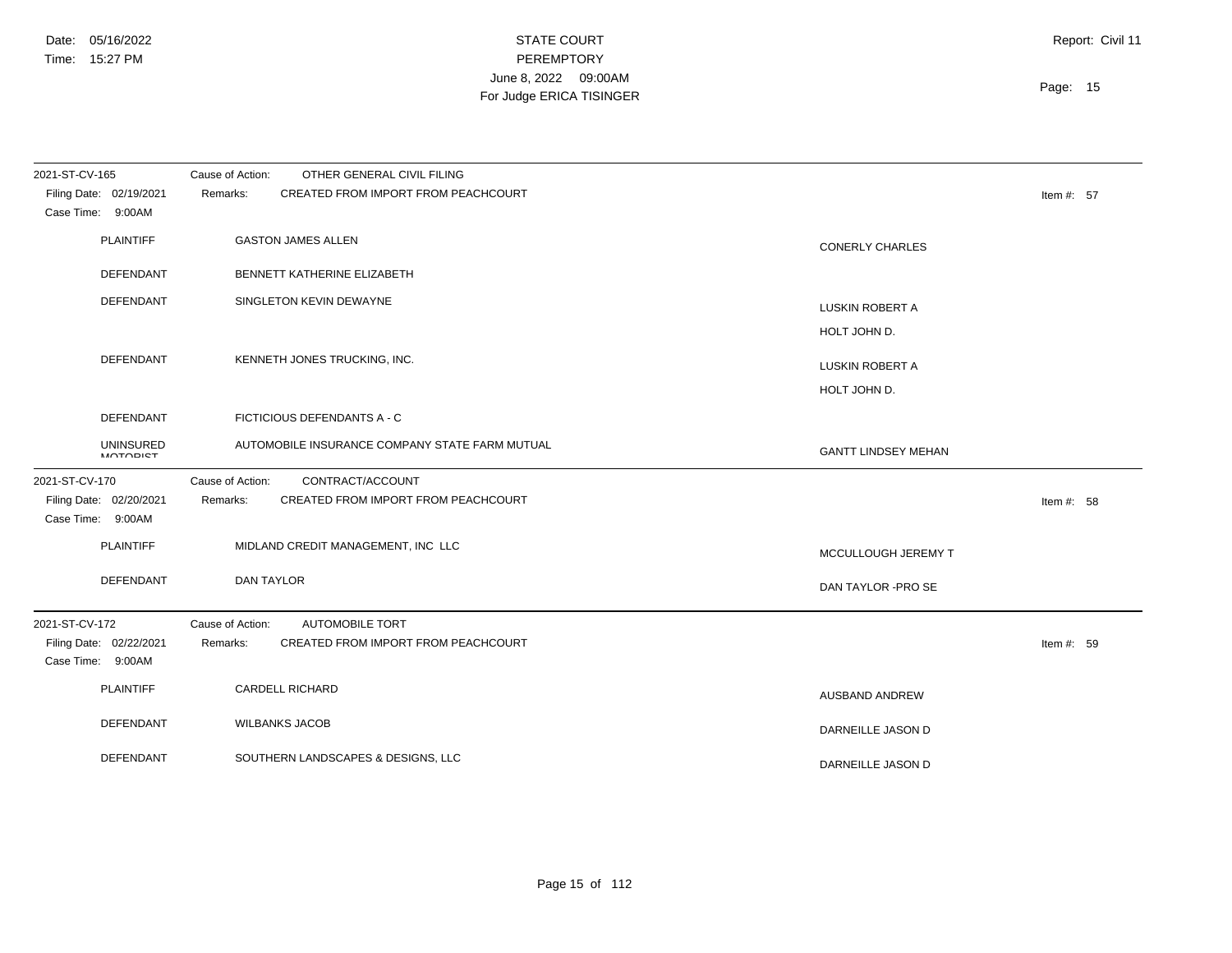| 2021-ST-CV-174                                                 | <b>AUTOMOBILE TORT</b><br>Cause of Action:                                                              |                      |              |
|----------------------------------------------------------------|---------------------------------------------------------------------------------------------------------|----------------------|--------------|
| Filing Date: 02/22/2021                                        | CREATED FROM IMPORT FROM PEACHCOURT<br>Remarks:<br>SEOS AND COPY OF CASE SENT TO SHERIFF'S OFC 02/23/21 |                      | Item #: $60$ |
| Case Time: 9:00AM                                              |                                                                                                         |                      |              |
| <b>PLAINTIFF</b>                                               | <b>SIMS VINCENT</b>                                                                                     | <b>LEE DEMONE</b>    |              |
| <b>PLAINTIFF</b>                                               | <b>SIMS KASHALA</b>                                                                                     | LEE DEMONE           |              |
| DEFENDANT                                                      | <b>WHITE BRITTANY</b>                                                                                   | EDWARDS VICTORIA S.  |              |
| 2021-ST-CV-175                                                 | Cause of Action:<br>CONTRACT/ACCOUNT                                                                    |                      |              |
| Filing Date: 02/24/2021<br>Case Time: 9:00AM                   | Remarks:<br>CASE TRANSFERRED FROM HEARD CO SUPERIOR COURT \$50 FEE PD                                   |                      | Item #: $61$ |
| <b>PLAINTIFF</b>                                               | PORTFOLIO RECOVERY ASSOCIATES, LLC                                                                      | <b>LAHEY KAREN E</b> |              |
| DEFENDANT                                                      | SWINT ANDREA R.                                                                                         |                      |              |
| 2021-ST-CV-182                                                 | Cause of Action:<br><b>GARNISHMENT</b>                                                                  |                      |              |
| Filing Date: 02/25/2021                                        | CREATED FROM IMPORT FROM PEACHCOURT<br>Remarks:<br>SEOS AND COPY OF CASE SENT TO SHERIFF'S OFC 02/25/21 |                      | Item #: $62$ |
| Case Time: 9:00AM                                              |                                                                                                         |                      |              |
| <b>PLAINTIFF</b>                                               | SEAFORD AVENUE CAPITAL, LLC AS ASSIGNEE OF DRIVE T                                                      | <b>ROBIN SARA</b>    |              |
| <b>DEFENDANT</b>                                               | NOLTON WANDA Y                                                                                          |                      |              |
| DEFENDANT                                                      | VICTORY NURSING & HOME CARE INC.                                                                        |                      |              |
| 2021-ST-CV-186<br>Filing Date: 03/03/2021<br>Case Time: 9:00AM | Cause of Action:<br>CONTRACT/ACCOUNT<br>CREATED FROM IMPORT FROM PEACHCOURT<br>Remarks:                 |                      | Item #: $63$ |
| <b>PLAINTIFF</b>                                               | <b>ALLY BANK</b>                                                                                        | MCCULLOUGH JEREMY T  |              |
| <b>DEFENDANT</b>                                               | <b>HARRISON MATTHEW F</b>                                                                               |                      |              |
| <b>DEFENDANT</b>                                               | <b>GRAHAM BRANDYE S</b>                                                                                 |                      |              |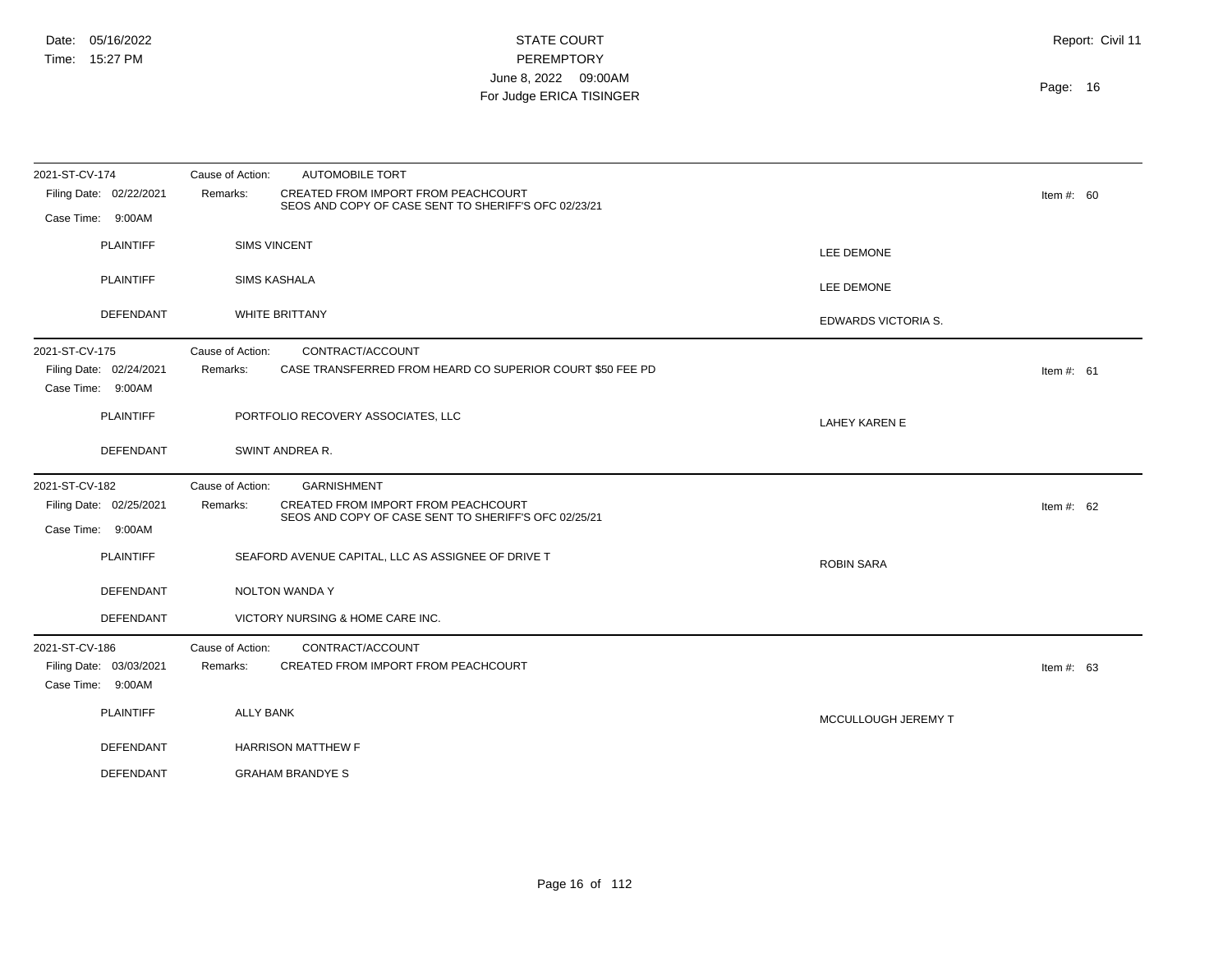| 2021-ST-CV-187                                                 | Cause of Action:<br>CONTRACT/ACCOUNT                                                                          |                         |              |
|----------------------------------------------------------------|---------------------------------------------------------------------------------------------------------------|-------------------------|--------------|
| Filing Date: 03/03/2021<br>Case Time: 9:00AM                   | CREATED FROM IMPORT FROM PEACHCOURT<br>Remarks:                                                               |                         | Item #: $64$ |
| <b>PLAINTIFF</b>                                               | ALLY FINANCIAL INC.                                                                                           | MCCULLOUGH JEREMY T     |              |
| DEFENDANT                                                      | RIDLEY TAMMY L                                                                                                |                         |              |
| DEFENDANT                                                      | <b>BAKER CEDRIC</b>                                                                                           |                         |              |
| 2021-ST-CV-193                                                 | <b>AUTOMOBILE TORT</b><br>Cause of Action:                                                                    |                         |              |
| Filing Date: 03/05/2021<br>Case Time: 9:00AM                   | CREATED FROM IMPORT FROM PEACHCOURT<br>Remarks:                                                               |                         | Item #: $65$ |
| PLAINTIFF                                                      | <b>GRIER JOHN LEWIS</b>                                                                                       | <b>CARTY GERARD</b>     |              |
| DEFENDANT                                                      | CHEEK RONALD D                                                                                                | EBY JACOB S             |              |
| <b>DEFENDANT</b>                                               | <b>GUNN MARSHAL</b>                                                                                           | DRUMMOND KEVIN WAYNE    |              |
| <b>UNINSURED</b><br><b>MOTORIST</b>                            | STATE FARM MUTUAL AUTOMOBILE INSURANCE COMPANY                                                                | EBY JACOB S             |              |
| 2021-ST-CV-194                                                 | AUTOMOBILE TORT<br>Cause of Action:                                                                           |                         |              |
| Filing Date: 03/05/2021<br>Case Time: 9:00AM                   | CREATED FROM IMPORT FROM PEACHCOURT<br>Remarks:<br>2 SEOS AND 2 COPIES OF CASE SENT TO SHERIFF'S OFC 03/08/21 |                         | Item #: $66$ |
| <b>PLAINTIFF</b>                                               | <b>HANNON BRIANA</b>                                                                                          | <b>LEWIS DAVID</b>      |              |
| DEFENDANT                                                      | DUNCAN ZSHAQIRA                                                                                               | PANELLA ANDREW          |              |
| DEFENDANT                                                      | <b>SIMERLY TAYLOR</b>                                                                                         | <b>BAINES TAMARA N.</b> |              |
| <b>INSURANCE CARRIER</b>                                       | <b>GEICO GENERAL INSURANCE COMPANY</b>                                                                        | PARIS MATTHEW           |              |
| 2021-ST-CV-200<br>Filing Date: 03/05/2021<br>Case Time: 9:00AM | Cause of Action:<br>CONTRACT/ACCOUNT<br>Remarks:<br>CREATED FROM IMPORT FROM PEACHCOURT                       |                         | Item #: $67$ |
| <b>PLAINTIFF</b>                                               | MIDLAND CREDIT MANAGEMENT, INC                                                                                | MCCULLOUGH JEREMY T     |              |
| DEFENDANT                                                      | <b>HARRISON MARY</b>                                                                                          |                         |              |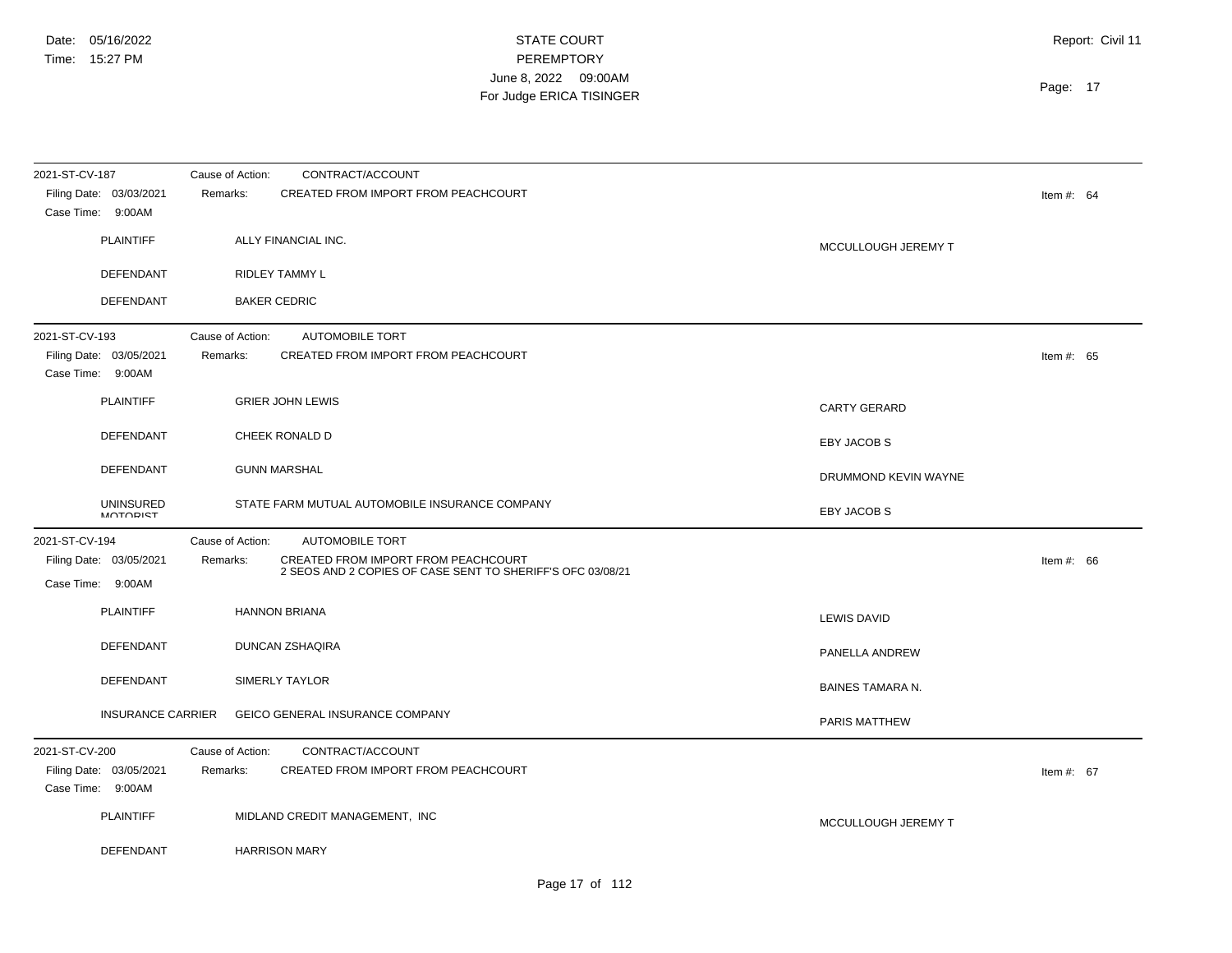| 2021-ST-CV-202<br>Filing Date: 03/07/2021<br>Case Time: 9:00AM | Cause of Action:<br>CONTRACT/ACCOUNT<br>CREATED FROM IMPORT FROM PEACHCOURT<br>Remarks:       |                                               | Item #: $68$ |
|----------------------------------------------------------------|-----------------------------------------------------------------------------------------------|-----------------------------------------------|--------------|
| <b>PLAINTIFF</b>                                               | MIDLAND CREDIT MANAGEMENT, INC                                                                | MCCULLOUGH JEREMY T                           |              |
| DEFENDANT                                                      | <b>RICE TRACEY</b>                                                                            | RICE TRACEY - PRO SE                          |              |
| 2021-ST-CV-205<br>Filing Date: 03/08/2021<br>Case Time: 9:00AM | Cause of Action:<br><b>AUTOMOBILE TORT</b><br>CREATED FROM IMPORT FROM PEACHCOURT<br>Remarks: |                                               | Item #: $69$ |
| <b>PLAINTIFF</b>                                               | LEDBETTER CHARLES                                                                             | PENNEBAKER GEORGE<br><b>CAMP MICHAEL TODD</b> |              |
| DEFENDANT                                                      | WARD CHARLES LEWIS                                                                            | <b>WHITLOCK TIERRA</b>                        |              |
| <b>UNINSURED</b><br>MOTORIST                                   | AUTO-OWNERS INSURANCE COMPANY                                                                 | <b>WELBORN G LEE</b>                          |              |
| <b>UNINSURED</b><br><b>MOTORIST</b>                            | OWNERS INSURANCE COMPANY                                                                      | PRO SE                                        |              |
| 2021-ST-CV-209<br>Filing Date: 03/09/2021<br>Case Time: 9:00AM | Cause of Action:<br><b>MEDICAL TORT</b><br>CREATED FROM IMPORT FROM PEACHCOURT<br>Remarks:    |                                               | Item #: $70$ |
| <b>PLAINTIFF</b>                                               | <b>HARRIS PAULA</b>                                                                           | PENN DARREN                                   |              |
| <b>DEFENDANT</b>                                               | CARROLLTON ORTHOPAEDIC CLINIC, P.C.                                                           | <b>WEATHINGTON J. CARTER</b>                  |              |
| DEFENDANT                                                      | CARROLLTON ORTHOPAEDIC SURGERY CENTER, LLC                                                    | <b>WEATHINGTON J. CARTER</b>                  |              |
| <b>DEFENDANT</b>                                               | <b>COLPINI ANTHONY</b>                                                                        | <b>WEATHINGTON J. CARTER</b>                  |              |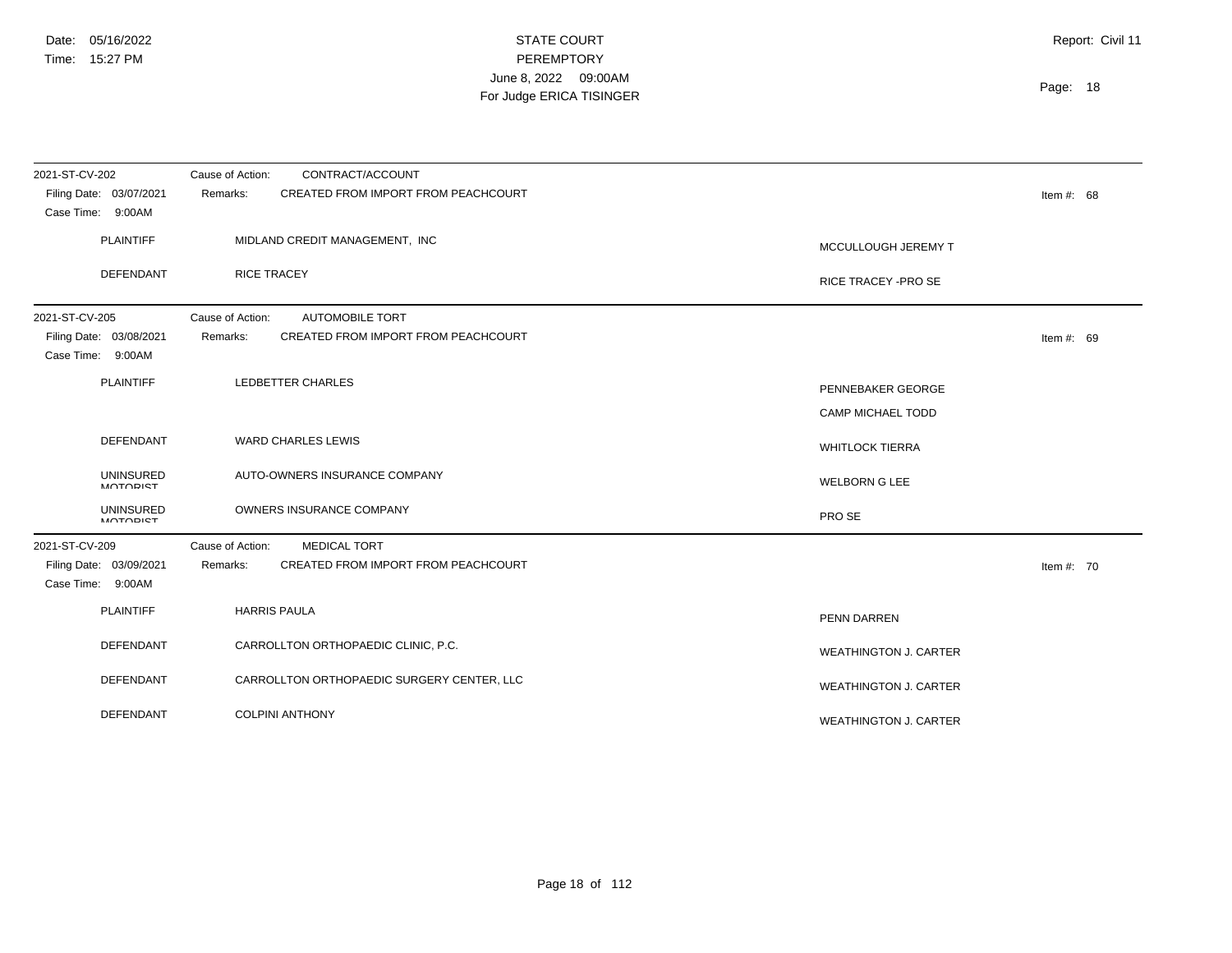| 2021-ST-CV-210                                                 | Cause of Action:<br><b>AUTOMOBILE TORT</b>                                                                                                     |                                                          |
|----------------------------------------------------------------|------------------------------------------------------------------------------------------------------------------------------------------------|----------------------------------------------------------|
| Filing Date: 03/09/2021<br>Case Time: 9:00AM                   | CREATED FROM IMPORT FROM PEACHCOURT<br>Remarks:                                                                                                | Item #: $71$                                             |
| <b>PLAINTIFF</b>                                               | BONNER-DANCLAR JOY                                                                                                                             | <b>NGUYEN HUNG</b>                                       |
| <b>DEFENDANT</b>                                               | THE HOME DEPOT, INC.                                                                                                                           | HAYES DAVID V<br>SPARWATH STEPHEN H<br>TAYLOR MELANIE S. |
| <b>DEFENDANT</b>                                               | DOE 1-3 JOHN                                                                                                                                   |                                                          |
| DEFENDANT                                                      | ABC CORP.                                                                                                                                      |                                                          |
| 2021-ST-CV-213<br>Filing Date: 03/10/2021<br>Case Time: 9:00AM | AUTOMOBILE TORT<br>Cause of Action:<br>CREATED FROM IMPORT FROM PEACHCOURT<br>Remarks:<br>SEOS AND COPY OF CASE SENT TO SHERIFF'S OFC 03/11/21 | Item #: $72$                                             |
| <b>PLAINTIFF</b>                                               | <b>JAMISON ROGER</b>                                                                                                                           | WITCHER JACK F.                                          |
| DEFENDANT                                                      | <b>DIX SHUNDRICKA</b>                                                                                                                          | <b>BARRE K. MARC JR</b>                                  |
| 2021-ST-CV-214<br>Filing Date: 03/11/2021<br>Case Time: 9:00AM | OTHER GENERAL CIVIL FILING<br>Cause of Action:<br>CREATED FROM IMPORT FROM PEACHCOURT<br>Remarks:                                              | Item #: $73$                                             |
| <b>PLAINTIFF</b>                                               | MIDLAND CREDIT MANAGEMENT, INC.                                                                                                                | BOWMAN-DUMITRASCU ASHLEY                                 |
| <b>DEFENDANT</b>                                               | <b>MCINTOSH DORIAN</b>                                                                                                                         |                                                          |
| 2021-ST-CV-219                                                 | Cause of Action:<br>CONTRACT/ACCOUNT                                                                                                           |                                                          |
| Filing Date: 03/12/2021<br>Case Time: 9:00AM                   | Remarks:<br>CREATED FROM IMPORT FROM PEACHCOURT                                                                                                | Item #: $74$                                             |
| <b>PLAINTIFF</b>                                               | CAPITAL ONE BANK (USA), N.A.                                                                                                                   | OREM JOSHUA R                                            |
| DEFENDANT                                                      | <b>LEWALLEN NANCY</b>                                                                                                                          | PRO SE                                                   |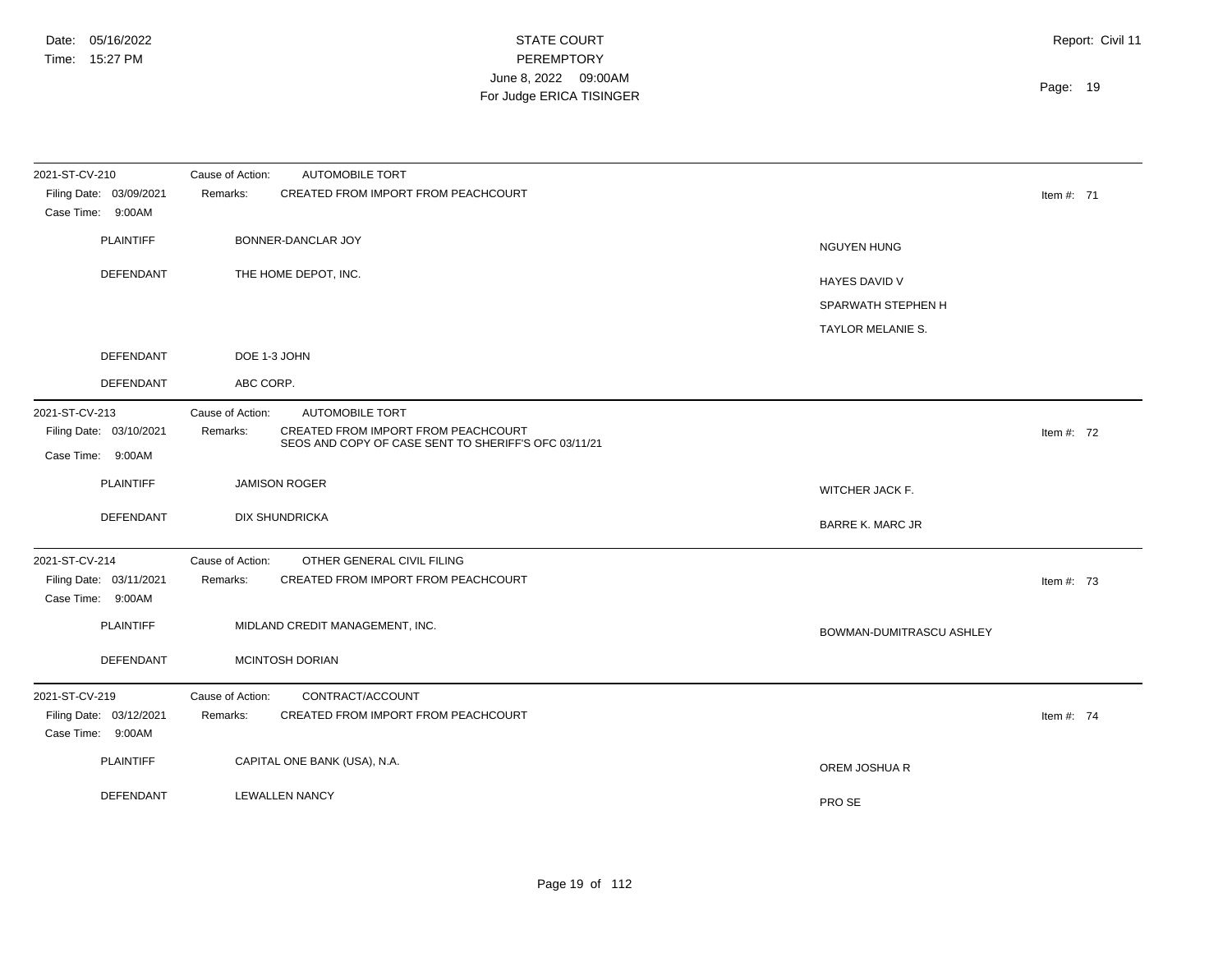| 2021-ST-CV-223<br>Filing Date: 03/15/2021<br>Case Time: 9:00AM | <b>GARNISHMENT</b><br>Cause of Action:<br>CREATED FROM IMPORT FROM PEACHCOURT<br>Remarks:     |                             | Item #: $75$ |
|----------------------------------------------------------------|-----------------------------------------------------------------------------------------------|-----------------------------|--------------|
| <b>PLAINTIFF</b>                                               | MAMARONECK CAPITAL, LLC                                                                       | MCCULLOUGH JEREMY T         |              |
| <b>DEFENDANT</b>                                               | <b>HOUSTON REGINALD</b>                                                                       |                             |              |
| DEFENDANT                                                      | CARROLLTON NURSING & AMP; REHABILITATION CENTER                                               |                             |              |
| 2021-ST-CV-224<br>Filing Date: 03/15/2021<br>Case Time: 9:00AM | Cause of Action:<br><b>AUTOMOBILE TORT</b><br>CREATED FROM IMPORT FROM PEACHCOURT<br>Remarks: |                             | Item #: 76   |
| <b>PLAINTIFF</b>                                               | <b>ELDRED GRACEY</b>                                                                          | <b>BASIL DAVID AUGUSTUS</b> |              |
| DEFENDANT                                                      | <b>ESTATE OF TIMMY PARKER</b>                                                                 |                             |              |
| DECEDANT                                                       | PARKER TIMMY                                                                                  |                             |              |
| <b>OTHER</b>                                                   | PARKER SCOTT L                                                                                |                             |              |
| <b>OTHER</b>                                                   | PARKER BARBARA M                                                                              |                             |              |
| <b>OTHER</b>                                                   | PARKER LENA R                                                                                 |                             |              |
| <b>OTHER</b>                                                   | PARKER TANDY L                                                                                |                             |              |
| <b>OTHER</b>                                                   | PARKER SAVANNAH L                                                                             |                             |              |
| <b>INSURANCE CARRIER</b>                                       | STATE FARM MUTUAL AUTOMOBILE INSURANCE COMPANY                                                | MCCARTHY BRIAN C.           |              |
|                                                                |                                                                                               | MCCARTHY BRIAN C.           |              |
|                                                                |                                                                                               | SMITH SHEPARD R.            |              |
| <b>DEFENDANT</b>                                               | AUTO-OWNERS INSURANCE COMPANY                                                                 | CASEY WILLIAM T JR          |              |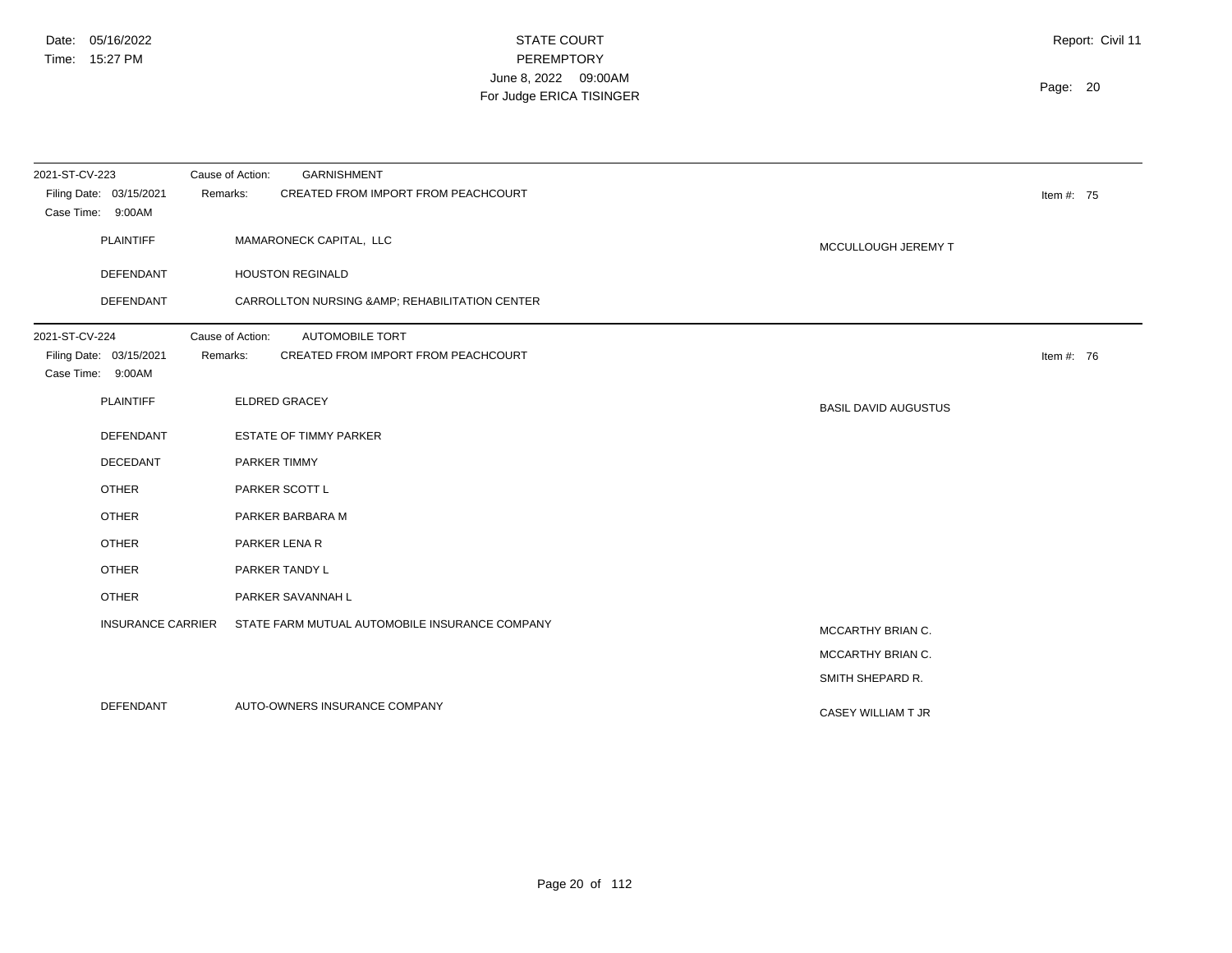| 2021-ST-CV-230                               | Cause of Action: | <b>GARNISHMENT</b>                                                                                 |                       |              |  |
|----------------------------------------------|------------------|----------------------------------------------------------------------------------------------------|-----------------------|--------------|--|
| Filing Date: 03/18/2021<br>Case Time: 9:00AM | Remarks:         | CREATED FROM IMPORT FROM PEACHCOURT                                                                |                       | Item #: $77$ |  |
| <b>PLAINTIFF</b>                             |                  | MIDLAND FUNDING, LLC                                                                               | MCCULLOUGH JEREMY T   |              |  |
| <b>DEFENDANT</b>                             |                  | <b>WILLIAMS JENNIFER</b>                                                                           |                       |              |  |
| <b>DEFENDANT</b>                             |                  | CARROLL COUNTY TRAINING CENTER ATTN: JODY WREN                                                     |                       |              |  |
| 2021-ST-CV-232                               | Cause of Action: | <b>AUTOMOBILE TORT</b>                                                                             |                       |              |  |
| Filing Date: 03/19/2021<br>Case Time: 9:00AM | Remarks:         | CREATED FROM IMPORT FROM PEACHCOURT<br>SEOS AND COPY OF CASE SENT SHERIFF'S OFC 03/19/21           |                       | Item #: $78$ |  |
| <b>PLAINTIFF</b>                             |                  | HERREN RIDLEY J JR.                                                                                | <b>JACKSON JOHN B</b> |              |  |
| <b>DEFENDANT</b>                             |                  | <b>WARREN AMANDA</b>                                                                               | MOODY S.E. III        |              |  |
| 2021-ST-CV-233                               | Cause of Action: | CONTRACT/ACCOUNT                                                                                   |                       |              |  |
| Filing Date: 03/21/2021<br>Case Time: 9:00AM | Remarks:         | CREATED FROM IMPORT FROM PEACHCOURT                                                                |                       | Item #: $79$ |  |
| <b>PLAINTIFF</b>                             |                  | CAPITAL ONE BANK (USA), N.A.                                                                       | NADLER JAMES ALAN     |              |  |
| <b>DEFENDANT</b>                             |                  | <b>MECKLIN ANDREW</b>                                                                              | MECKLIN C. DAVID JR   |              |  |
| 2021-ST-CV-234                               | Cause of Action: | <b>AUTOMOBILE TORT</b>                                                                             |                       |              |  |
| Filing Date: 03/22/2021                      | Remarks:         | <b>CREATED FROM IMPORT FROM PEACHCOURT</b><br>SEOS AND COPY OF CASE SENT TO SHERIFF'S OFC 03/22/21 |                       | Item #: $80$ |  |
| Case Time: 9:00AM                            |                  |                                                                                                    |                       |              |  |
| <b>PLAINTIFF</b>                             |                  | <b>BOSTON SHAUNDRELL</b>                                                                           | <b>TITUS MATHEW</b>   |              |  |
| <b>DEFENDANT</b>                             |                  | JENKINS JOHN C                                                                                     | STRAWSER TERRY L      |              |  |
| <b>INSURANCE CARRIER</b>                     |                  | STATE FARM MUTUAL AUTOMOBILE INSURANCE COMPANY                                                     | MCCALL RICHARD A      |              |  |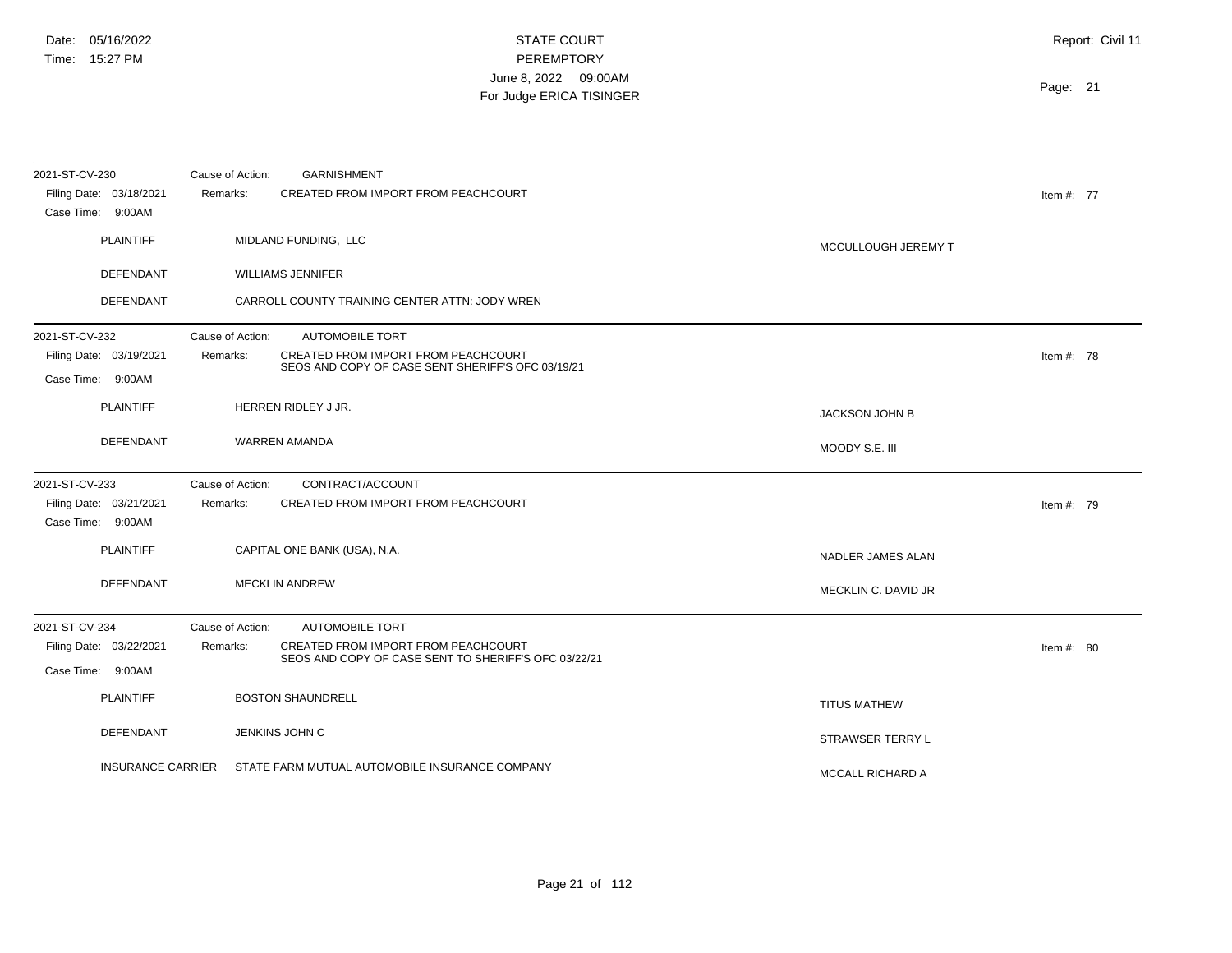| 2021-ST-CV-239                               | Cause of Action:<br>OTHER GENERAL CIVIL FILING                                                             |                        |              |
|----------------------------------------------|------------------------------------------------------------------------------------------------------------|------------------------|--------------|
| Filing Date: 03/23/2021                      | CREATED FROM IMPORT FROM PEACHCOURT<br>Remarks:<br>SEOS AND COPY OF PETITON SENT TO SHERIFF'S OFC 03/24/21 |                        | Item #: $81$ |
| Case Time: 9:00AM                            |                                                                                                            |                        |              |
| <b>PLAINTIFF</b>                             | JOHNSON ALTON P.                                                                                           | <b>JOHNSON KELSEY</b>  |              |
| DEFENDANT                                    | O'SHIELDS KENNETH                                                                                          |                        |              |
| 2021-ST-CV-244                               | <b>AUTOMOBILE TORT</b><br>Cause of Action:                                                                 |                        |              |
| Filing Date: 03/25/2021<br>Case Time: 9:00AM | CREATED FROM IMPORT FROM PEACHCOURT<br>Remarks:                                                            |                        | Item #: $82$ |
| <b>PLAINTIFF</b>                             | <b>EASTON SHEENA</b>                                                                                       | <b>GREEN JASON</b>     |              |
| DEFENDANT                                    | <b>BOYD MICHELLE</b>                                                                                       | WILSON STEVEN R.       |              |
|                                              |                                                                                                            | YANG MUYUN             |              |
| DEFENDANT                                    | DOES 1-3 JOHN                                                                                              |                        |              |
| <b>UNINSURED</b><br><b>MOTODICT</b>          | PROGRESSIVE PREMIER INSURANCE COMPANY                                                                      | DARNEILLE JASON D      |              |
| 2021-ST-CV-250                               | CONTRACT/ACCOUNT<br>Cause of Action:                                                                       |                        |              |
| Filing Date: 03/27/2021<br>Case Time: 9:00AM | CREATED FROM IMPORT FROM PEACHCOURT<br>Remarks:                                                            |                        | Item #: $83$ |
| <b>PLAINTIFF</b>                             | CAVALRY SPV I, LLC, AS ASSIGNE                                                                             | MCCULLOUGH JEREMY T    |              |
| DEFENDANT                                    | WYATT BRANDON J                                                                                            |                        |              |
| 2021-ST-CV-255                               | Cause of Action:<br>CONTRACT/ACCOUNT                                                                       |                        |              |
| Filing Date: 03/30/2021<br>Case Time: 9:00AM | CREATED FROM IMPORT FROM PEACHCOURT<br>Remarks:                                                            |                        | Item #: $84$ |
| <b>PLAINTIFF</b>                             | AMERICAN EXPRESS NATIONAL BANK                                                                             | <b>HOLLIS COURTNEY</b> |              |
| DEFENDANT                                    | RYAN WILSON AKA RYAN M WILSON                                                                              |                        |              |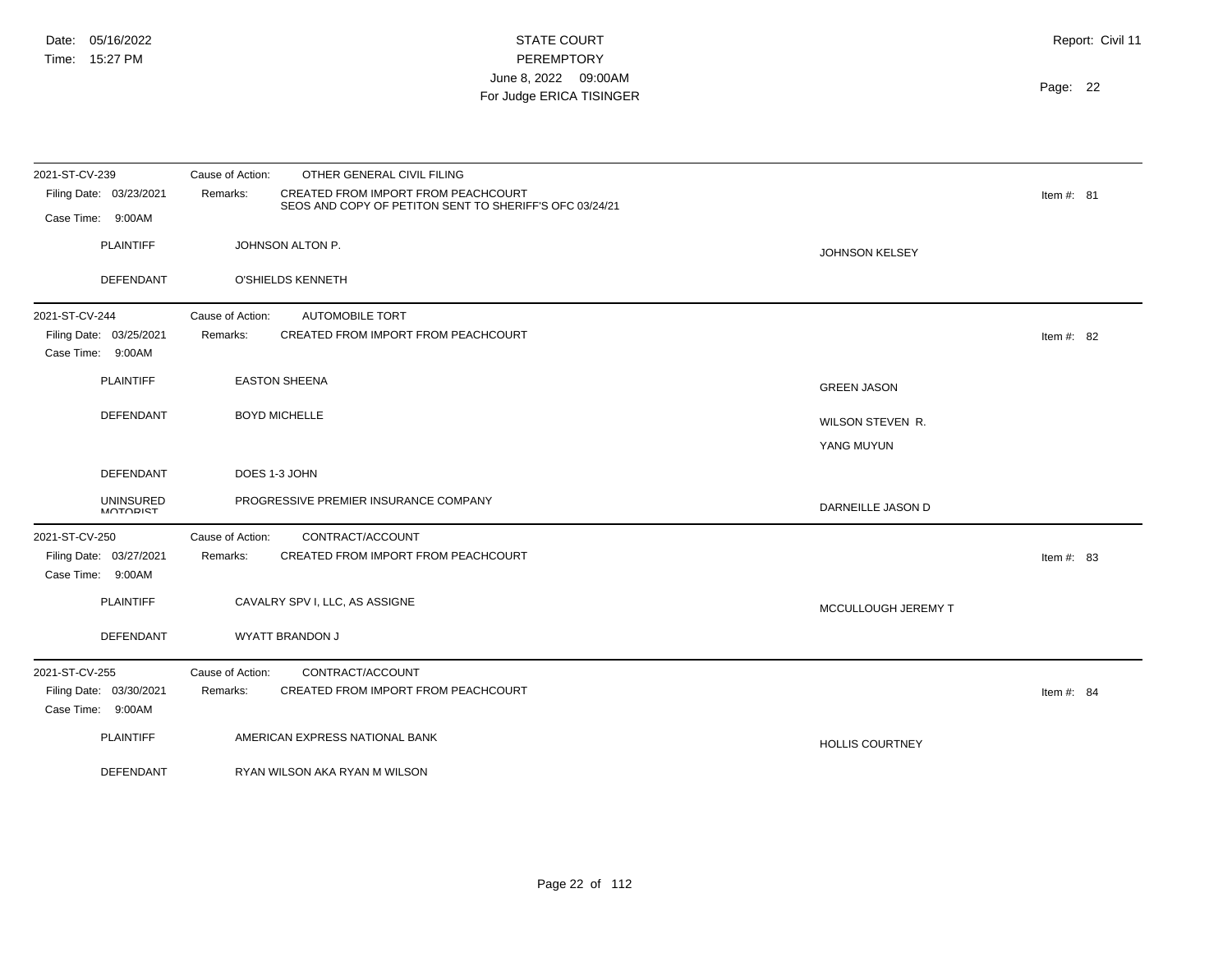| 2021-ST-CV-256                               | <b>GARNISHMENT</b><br>Cause of Action:                                                                  |                        |              |
|----------------------------------------------|---------------------------------------------------------------------------------------------------------|------------------------|--------------|
| Filing Date: 03/30/2021                      | CREATED FROM IMPORT FROM PEACHCOURT<br>Remarks:<br>SEOS AND COPY OF CASE SENT TO SHERIFF'S OVC 03/30/21 |                        | Item #: $85$ |
| Case Time:<br>9:00AM                         |                                                                                                         |                        |              |
| <b>PLAINTIFF</b>                             | CAVALRY PORTFOLIO SERVICES, LLC                                                                         | <b>ROBIN SARA</b>      |              |
| DEFENDANT                                    | CUNNINGHAM ROBERT LEE JR.                                                                               |                        |              |
| DEFENDANT                                    | WELLS FARGO BANK, NATIONAL ASSOCIATION                                                                  |                        |              |
| 2021-ST-CV-269                               | CONTRACT/ACCOUNT<br>Cause of Action:                                                                    |                        |              |
| Filing Date: 04/02/2021                      | CREATED FROM IMPORT FROM PEACHCOURT<br>Remarks:<br>SEOS AND COPY OF CASE SENT TO SHERIFF'S OFC 04/02/21 |                        | Item #: $86$ |
| Case Time: 9:00AM                            |                                                                                                         |                        |              |
| <b>PLAINTIFF</b>                             | SYNOVUS BANK,                                                                                           | <b>LAHEY KAREN</b>     |              |
|                                              |                                                                                                         |                        |              |
| <b>DEFENDANT</b>                             | <b>BROCK ROY D</b>                                                                                      |                        |              |
| 2021-ST-CV-270                               | <b>GARNISHMENT</b><br>Cause of Action:                                                                  |                        |              |
| Filing Date: 04/02/2021                      | CREATED FROM IMPORT FROM PEACHCOURT<br>Remarks:<br>SEOS AND COPY OF CASE SENT TO SHERIFF'S OFC 04/02/21 |                        | Item #: $87$ |
| Case Time: 9:00AM                            |                                                                                                         |                        |              |
| <b>PLAINTIFF</b>                             | ONEMAIN FINANCIAL GROUP, LLC SUCCESSOR IN INTEREST                                                      | <b>HECHT FREDERICK</b> |              |
|                                              |                                                                                                         |                        |              |
| <b>DEFENDANT</b>                             | <b>MCLAIN DARLENE</b>                                                                                   |                        |              |
| DEFENDANT                                    | <b>CHIX &amp; WINGS</b>                                                                                 |                        |              |
| 2021-ST-CV-274                               | Cause of Action:<br>CONTRACT/ACCOUNT                                                                    |                        |              |
| Filing Date: 04/02/2021<br>Case Time: 9:00AM | CREATED FROM IMPORT FROM PEACHCOURT<br>Remarks:                                                         |                        | Item #: $88$ |
| <b>PLAINTIFF</b>                             | JPMORGAN CHASE BANK, N.A.                                                                               | <b>LAVRAR FLYNN</b>    |              |
| <b>DEFENDANT</b>                             | MIZELLE MARIE E                                                                                         | <b>MICHEL MELISSA</b>  |              |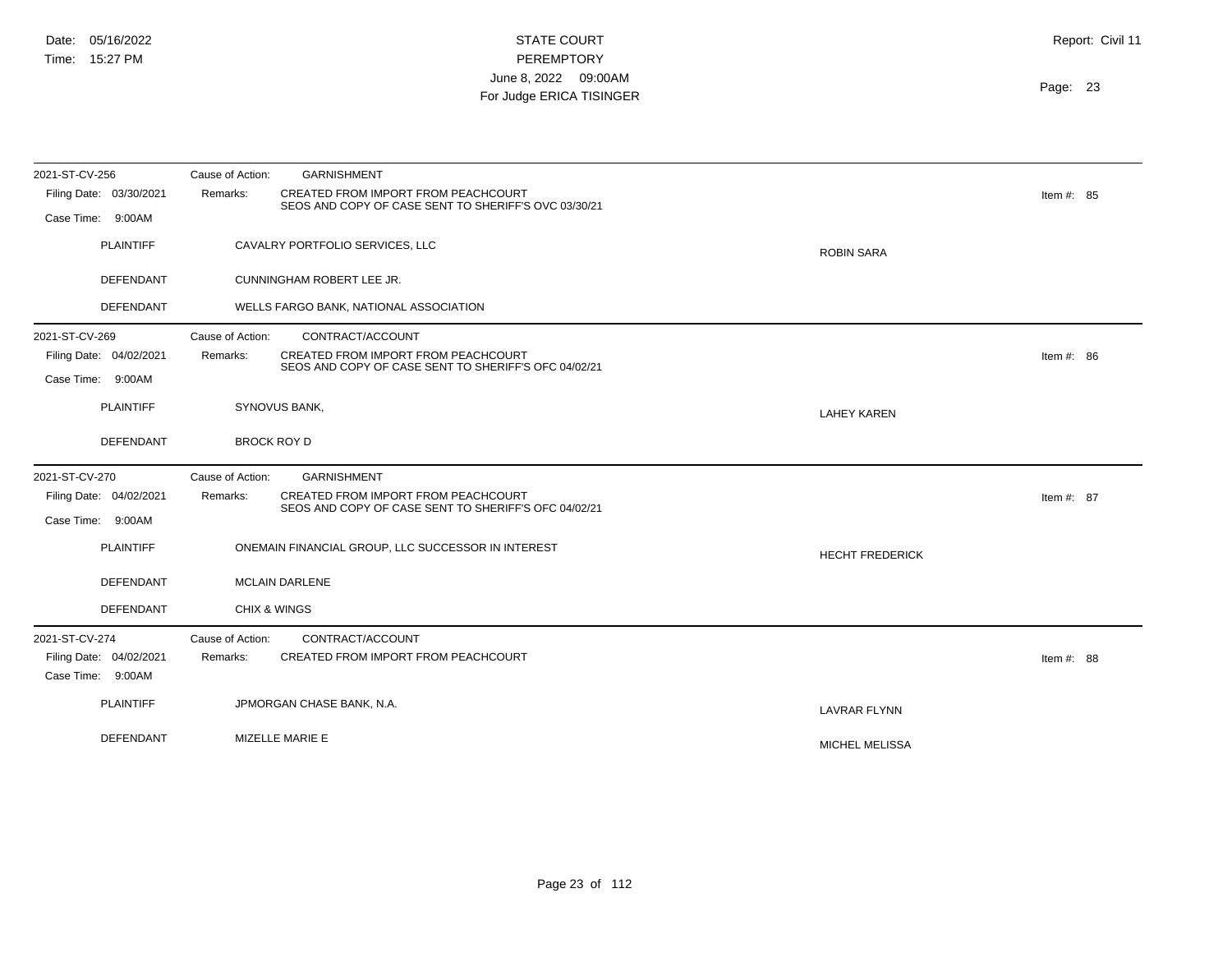| 2021-ST-CV-276<br>Filing Date: 04/02/2021<br>Case Time: 9:00AM | CONTRACT/ACCOUNT<br>Cause of Action:<br>CREATED FROM IMPORT FROM PEACHCOURT<br>Remarks:                 |                       | Item #: $89$ |
|----------------------------------------------------------------|---------------------------------------------------------------------------------------------------------|-----------------------|--------------|
| <b>PLAINTIFF</b>                                               | MIDLAND CREDIT MANAGEMENT, INC                                                                          | MCCULLOUGH JEREMY T   |              |
| DEFENDANT                                                      | <b>COOLEY ANDRETTI</b>                                                                                  |                       |              |
| 2021-ST-CV-281                                                 | Cause of Action:<br><b>AUTOMOBILE TORT</b>                                                              |                       |              |
| Filing Date: 04/05/2021<br>Case Time: 9:00AM                   | CREATED FROM IMPORT FROM PEACHCOURT<br>Remarks:<br>SEOS AND COPY OF CASE SENT TO SHERIFF'S OFC 04/05/21 |                       | Item #: $90$ |
| <b>PLAINTIFF</b>                                               | <b>MARIN SAUL CARRILLO</b>                                                                              | <b>CHALKER RONALD</b> |              |
| <b>PLAINTIFF</b>                                               | <b>MOLINA SAMANTHA</b>                                                                                  | CHALKER RONALD F.     |              |
| <b>DEFENDANT</b>                                               | SMITH CALVIN GERALD JR.                                                                                 |                       |              |
| 2021-ST-CV-283                                                 | CONTRACT/ACCOUNT<br>Cause of Action:                                                                    |                       |              |
| Filing Date: 04/05/2021<br>Case Time: 9:00AM                   | CREATED FROM IMPORT FROM PEACHCOURT<br>Remarks:                                                         |                       | Item #: $91$ |
| <b>PLAINTIFF</b>                                               | GALAXY INTERNATIONAL PURCHASING, LLC                                                                    | BREEDEN RALPH D. III  |              |
| <b>DEFENDANT</b>                                               | <b>FARMER MICHAEL</b>                                                                                   |                       |              |
| 2021-ST-CV-284                                                 | Cause of Action:<br>CONTRACT/ACCOUNT                                                                    |                       |              |
| Filing Date: 04/05/2021<br>Case Time: 9:00AM                   | CREATED FROM IMPORT FROM PEACHCOURT<br>Remarks:                                                         |                       | Item #: $92$ |
| <b>PLAINTIFF</b>                                               | MIDLAND CREDIT MANAGEMENT, INC                                                                          | MCCULLOUGH JEREMY T   |              |
| DEFENDANT                                                      | <b>DUVAL JANICE</b>                                                                                     |                       |              |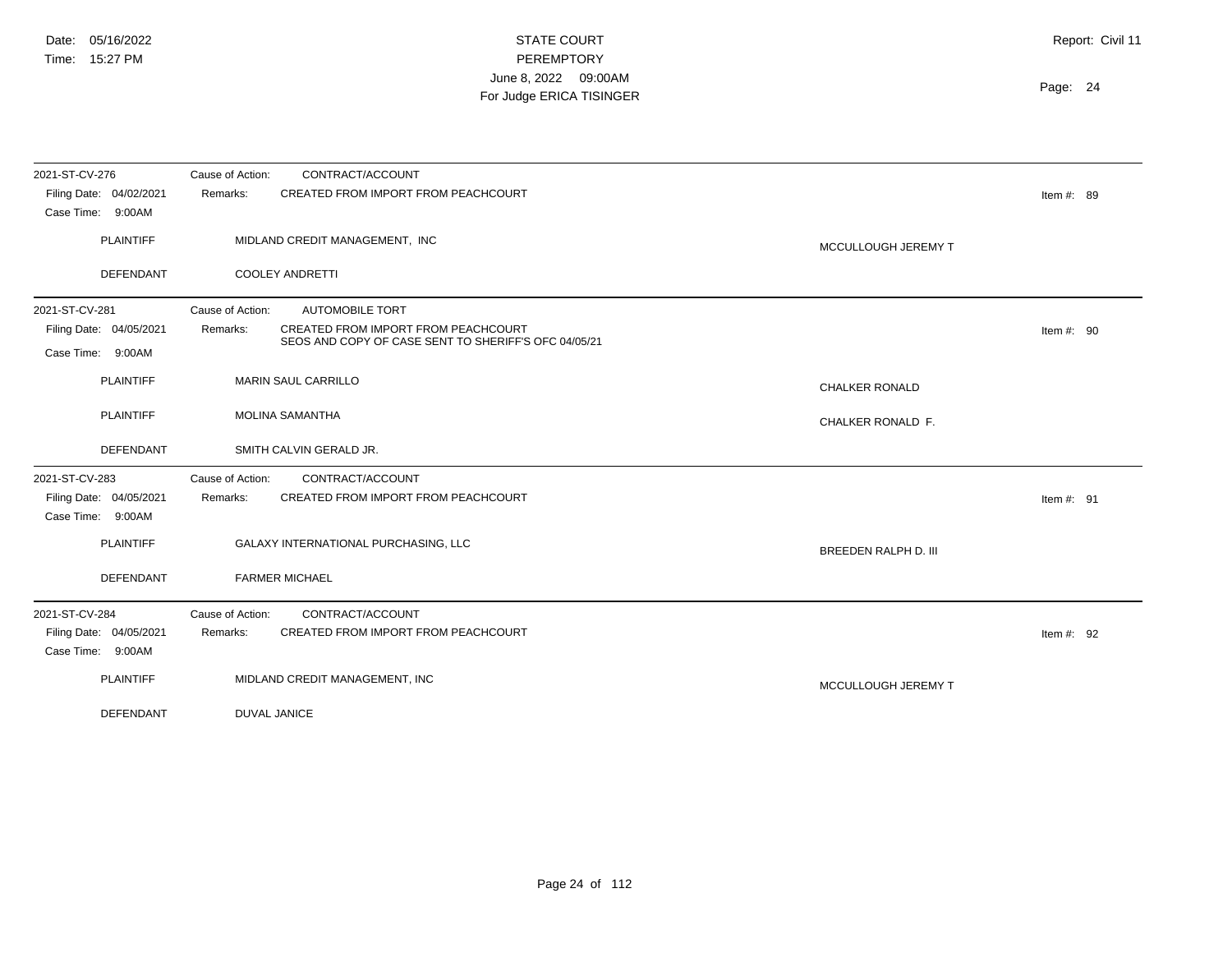| 2021-ST-CV-287<br>Filing Date: 04/07/2021<br>Case Time: 9:00AM | CONTRACT/ACCOUNT<br>Cause of Action:<br>CREATED FROM IMPORT FROM PEACHCOURT<br>Remarks:                         |                                | Item #: $93$ |
|----------------------------------------------------------------|-----------------------------------------------------------------------------------------------------------------|--------------------------------|--------------|
| <b>PLAINTIFF</b>                                               | CAVALRY SPV I, LLC,                                                                                             | MCCULLOUGH JEREMY T            |              |
| DEFENDANT                                                      | <b>KAFIDES JESSICA</b>                                                                                          | KAFIDES JESSICA - PRO SE       |              |
| 2021-ST-CV-290                                                 | Cause of Action:<br><b>AUTOMOBILE TORT</b>                                                                      |                                |              |
| Filing Date: 04/08/2021                                        | <b>CREATED FROM IMPORT FROM PEACHCOURTS</b><br>Remarks:<br>SEOS AND COPY OF CASE SENT TO SHERIFF'S OFC 04/08/21 |                                | Item #: $94$ |
| Case Time: 9:00AM                                              |                                                                                                                 |                                |              |
| <b>PLAINTIFF</b>                                               | <b>DEMERY ETHEL</b>                                                                                             | <b>CRAIG ALPHONSO</b>          |              |
| DEFENDANT                                                      | <b>BARNES SENTORIA</b>                                                                                          | <b>CURTRIGHT ANDREW A</b>      |              |
| 2021-ST-CV-291                                                 | Cause of Action:<br>CONTRACT/ACCOUNT                                                                            |                                |              |
| Filing Date: 04/08/2021                                        | CREATED FROM IMPORT FROM PEACHCOURT<br>Remarks:<br>SEOS AND COPY OF CASE SENT TO SHERIFF'S OFC 04/08/21         |                                | Item #: $95$ |
| Case Time: 9:00AM                                              |                                                                                                                 |                                |              |
| <b>PLAINTIFF</b>                                               | VELOCITY INVESTMENTS LLC ASGN OF PROSPER FUNDING                                                                | REAGIN ROY D JR                |              |
| DEFENDANT                                                      | <b>MCCARTY MICHAEL</b>                                                                                          | <b>MCCARTY MICHAEL -PRO SE</b> |              |
| 2021-ST-CV-294                                                 | CONTRACT/ACCOUNT<br>Cause of Action:                                                                            |                                |              |
| Filing Date: 04/08/2021<br>Case Time: 9:00AM                   | CREATED FROM IMPORT FROM PEACHCOURT<br>Remarks:                                                                 |                                | Item #: $96$ |
| <b>PLAINTIFF</b>                                               | MIDLAND CREDIT MANAGEMENT, INC                                                                                  | MCCULLOUGH JEREMY T            |              |
| <b>DEFENDANT</b>                                               | STEPHENS AMANDA N                                                                                               |                                |              |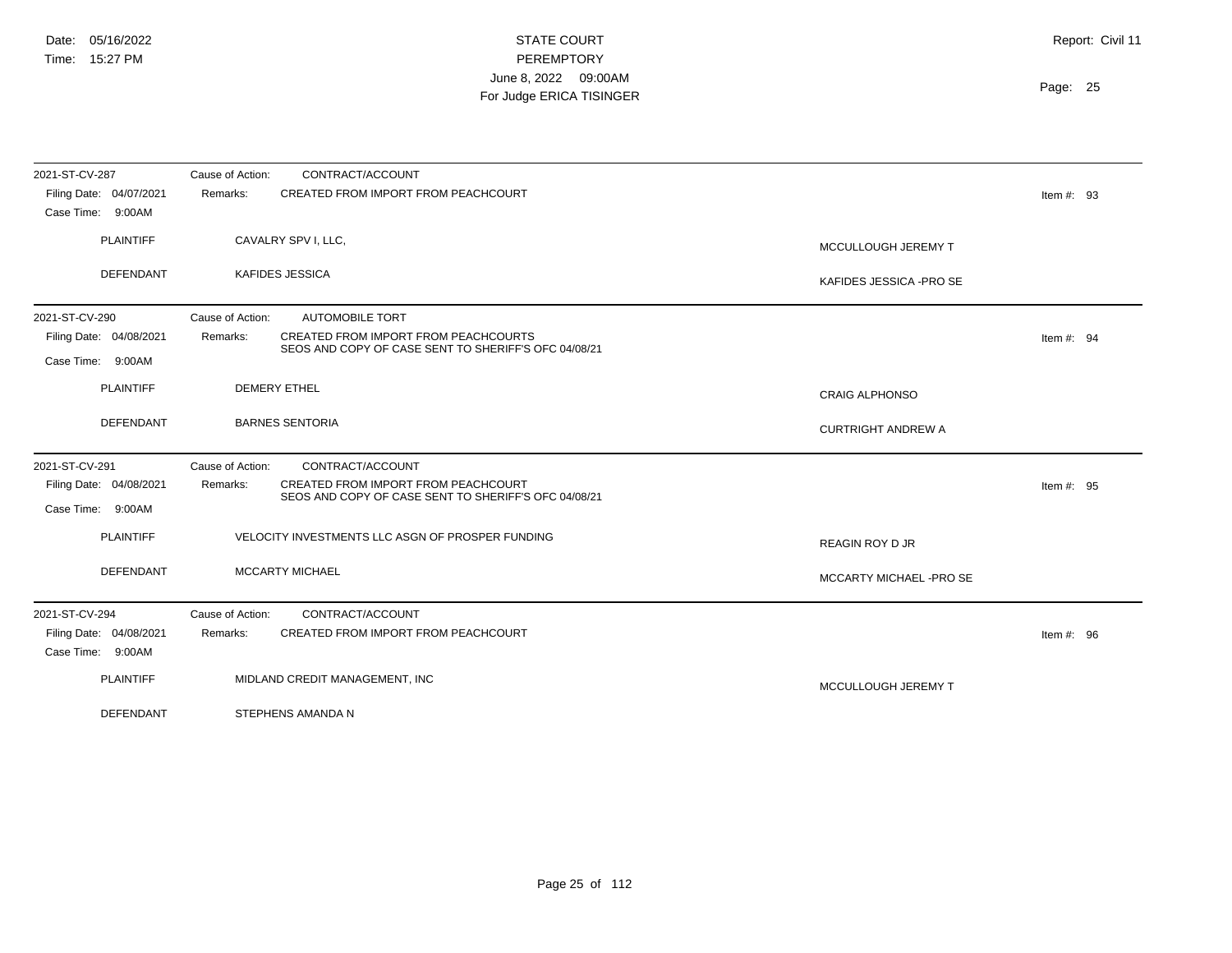| 2021-ST-CV-295<br>Filing Date: 04/08/2021    | Cause of Action:<br><b>AUTOMOBILE TORT</b><br><b>CREATED FROM IMPORT FROM PEACHCOURT</b><br>Remarks: | Item #: $97$                  |
|----------------------------------------------|------------------------------------------------------------------------------------------------------|-------------------------------|
| Case Time: 9:00AM                            |                                                                                                      |                               |
| <b>PLAINTIFF</b>                             | <b>MCMILLIAN MARQUIS</b>                                                                             | HAMBY M. CALLAN               |
| DEFENDANT                                    | <b>EIDSON RICHARD</b>                                                                                | <b>MCGOWAN LORI</b>           |
| 2021-ST-CV-299                               | Cause of Action:<br>CONTRACT/ACCOUNT                                                                 |                               |
| Filing Date: 04/12/2021<br>Case Time: 9:00AM | CREATED FROM IMPORT FROM PEACHCOURT<br>Remarks:                                                      | Item #: $98$                  |
| <b>PLAINTIFF</b>                             | MIDLAND CREDIT MANAGEMENT, INC                                                                       | MCCULLOUGH JEREMY T           |
| DEFENDANT                                    | <b>DEWBERRY RICKY G</b>                                                                              |                               |
| 2021-ST-CV-300                               | Cause of Action:<br><b>AUTOMOBILE TORT</b>                                                           |                               |
| Filing Date: 04/12/2021<br>Case Time: 9:00AM | CREATED FROM IMPORT FROM PEACHCOURT<br>Remarks:                                                      | Item #: $99$                  |
| <b>PLAINTIFF</b>                             | <b>JACKSON ALEENA I</b>                                                                              | <b>FERGUSON JASON</b>         |
| DEFENDANT                                    | GARCIA-SOLER OSCAR A                                                                                 |                               |
| 2021-ST-CV-302                               | Cause of Action:<br><b>AUTOMOBILE TORT</b>                                                           |                               |
| Filing Date: 04/15/2021<br>Case Time: 9:00AM | CREATED FROM IMPORT FROM PEACHCOURT<br>Remarks:                                                      | Item #: $100$                 |
| <b>PLAINTIFF</b>                             | STROTHERS-GORDON ANN                                                                                 | <b>CRAWFORD KENNETH</b>       |
| <b>DEFENDANT</b>                             | FULLER DONALD W                                                                                      | <b>CRAWFORD KENNETH BROWN</b> |
|                                              |                                                                                                      | <b>CRAWFORD KENNETH BROWN</b> |
|                                              |                                                                                                      | JAMES KEVIN A.                |
| <b>UNINSURED</b><br><b>MOTODICT</b>          | GEICO GENERAL INSURANCE COMPANY                                                                      | <b>KELLEY DEIDRA P</b>        |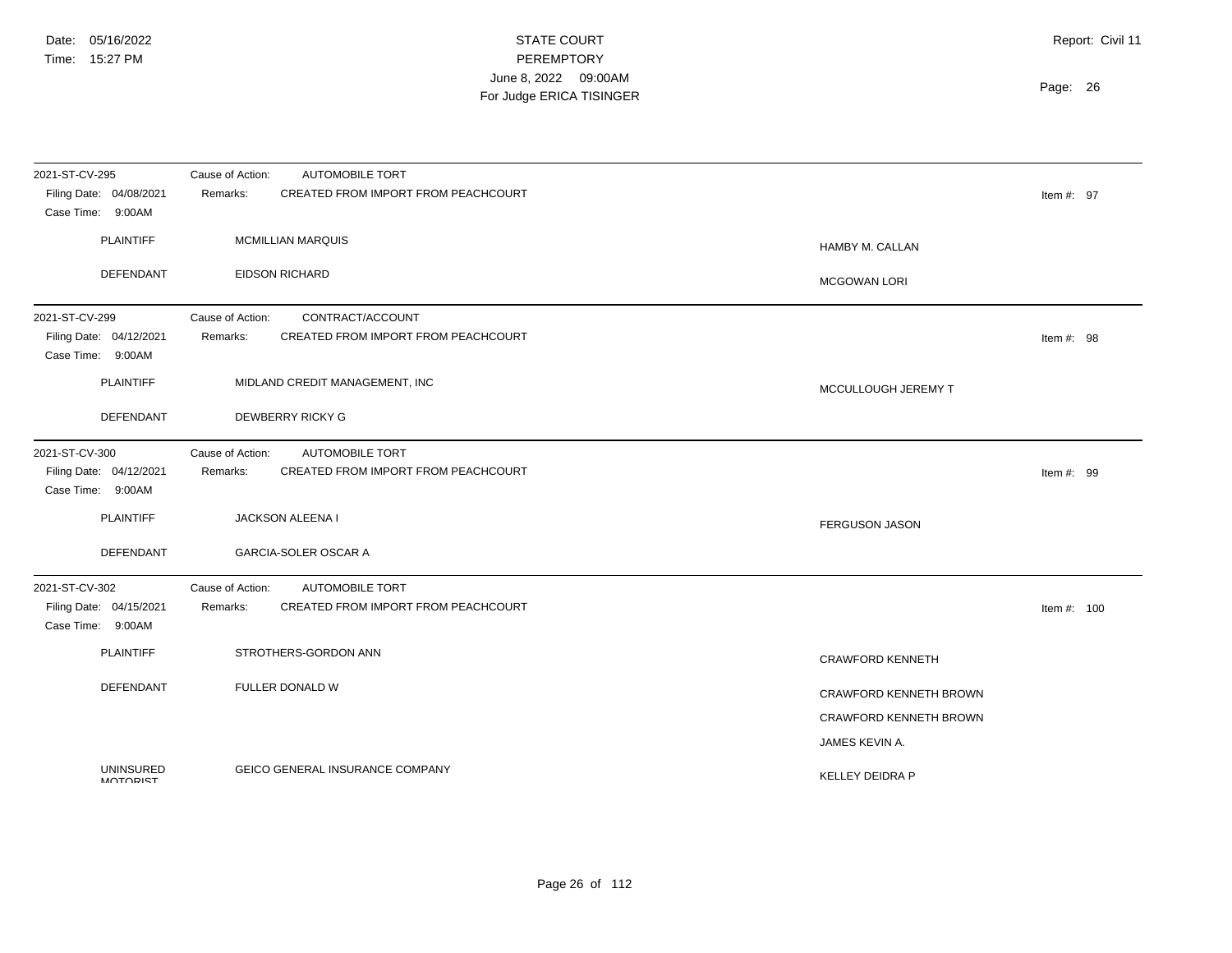| 2021-ST-CV-307                               | Cause of Action:<br>CONTRACT/ACCOUNT                                                                    |                       |               |
|----------------------------------------------|---------------------------------------------------------------------------------------------------------|-----------------------|---------------|
| Filing Date: 04/16/2021<br>Case Time: 9:00AM | CREATED FROM IMPORT FROM PEACHCOURT<br>Remarks:                                                         |                       | Item #: $101$ |
| <b>PLAINTIFF</b>                             | <b>DISCOVER BANK</b>                                                                                    | <b>FAGEN JESSICA</b>  |               |
| DEFENDANT                                    | <b>LEWIS RHONDA</b>                                                                                     |                       |               |
| 2021-ST-CV-308                               | Cause of Action:<br><b>GARNISHMENT</b>                                                                  |                       |               |
| Filing Date: 04/16/2021<br>Case Time: 9:00AM | CREATED FROM IMPORT FROM PEACHCOURT<br>Remarks:                                                         |                       | Item #: $102$ |
| <b>PLAINTIFF</b>                             | MAMARONECK CAPITAL, LLC                                                                                 | MCCULLOUGH JEREMY T   |               |
| DEFENDANT                                    | <b>SMITH MYRNA</b>                                                                                      |                       |               |
| DEFENDANT                                    | UNIVERSITY OF WEST GEORGIA FOUNDATION                                                                   |                       |               |
| 2021-ST-CV-310                               | Cause of Action:<br><b>AUTOMOBILE TORT</b>                                                              |                       |               |
| Filing Date: 04/19/2021<br>Case Time: 9:00AM | CREATED FROM IMPORT FROM PEACHCOURT<br>Remarks:<br>SEOS AND COPY OF CASE SENT TO SHERIFF'S OFC 04/19/21 |                       | Item #: 103   |
| <b>PLAINTIFF</b>                             | HAMPTON-HUGULEY SHELLY                                                                                  | COHEN SCOTT           |               |
| <b>DEFENDANT</b>                             | <b>TATE LENORA</b>                                                                                      | HAUSNER BRYAN         |               |
|                                              |                                                                                                         | <b>HAUSNER BRYAN</b>  |               |
| <b>UNINSURED</b><br><b>MOTORIST</b>          | PROGRESSIVE PREMIER INSURANCE COMPANY OF IL                                                             | <b>HAUSNER BRYAN</b>  |               |
|                                              |                                                                                                         | HAUSNER BRYAN         |               |
| 2021-ST-CV-311                               | <b>AUTOMOBILE TORT</b><br>Cause of Action:                                                              |                       |               |
| Filing Date: 04/19/2021                      | CREATED FROM IMPORT FROM PEACHCOURT<br>Remarks:<br>SEOS AND COPY OF CASE SENT TO SHERIFF'S OFC 04/19/21 |                       | Item #: $104$ |
| Case Time: 9:00AM                            |                                                                                                         |                       |               |
| <b>PLAINTIFF</b>                             | AGUILAR JAQUELIN MORALES                                                                                | JACKSON JOHN B        |               |
| <b>DEFENDANT</b>                             | MARTINEZ SANDRA PEREZ                                                                                   | <b>HOOD JEFFREY M</b> |               |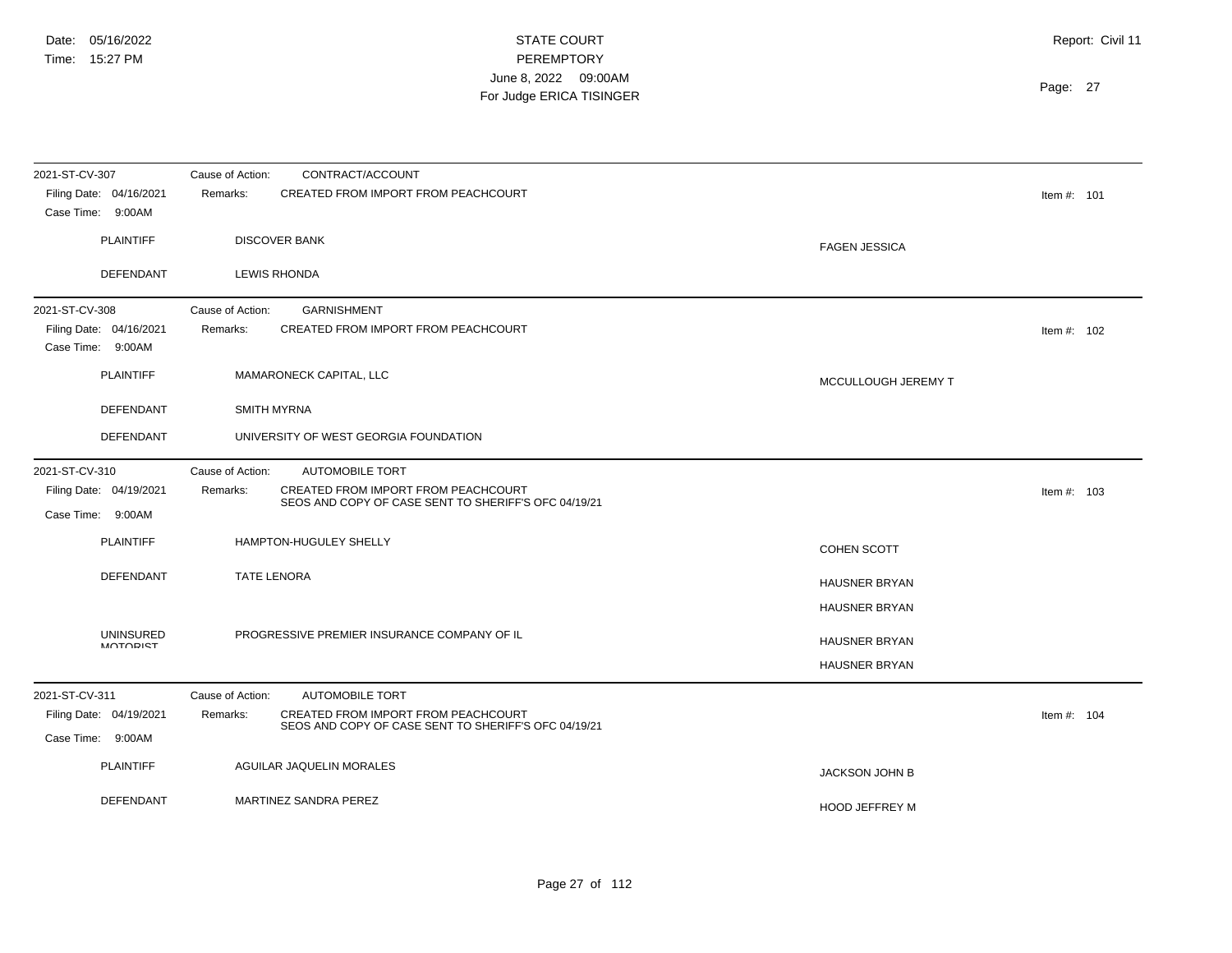| 2021-ST-CV-312                                                 | <b>GARNISHMENT</b><br>Cause of Action:                                                                  |                           |  |
|----------------------------------------------------------------|---------------------------------------------------------------------------------------------------------|---------------------------|--|
| Filing Date: 04/19/2021<br>Case Time: 9:00AM                   | CREATED FROM IMPORT FROM PEACHCOURT<br>Remarks:                                                         | Item #: 105               |  |
| <b>PLAINTIFF</b>                                               | SYSCO ATLANTA, LLC                                                                                      | MCCULLOUGH JEREMY T       |  |
| <b>DEFENDANT</b>                                               | MCCURDY JOHN                                                                                            |                           |  |
| <b>DEFENDANT</b>                                               | ACROSS HEALTHCARE, LLC AFS: COLQUITT, LAURA                                                             |                           |  |
| 2021-ST-CV-314                                                 | Cause of Action:<br><b>AUTOMOBILE TORT</b>                                                              |                           |  |
| Filing Date: 04/19/2021<br>Case Time: 9:00AM                   | CREATED FROM IMPORT FROM PEACHCOURT<br>Remarks:<br>SEOS AND COPY OF CASE SENT TO SHERIFF'S OFC 04/19/21 | Item #: $106$             |  |
| <b>PLAINTIFF</b>                                               | <b>BOLDEN DOYLE</b>                                                                                     | <b>WILLIAMS DANIEL II</b> |  |
| DEFENDANT                                                      | RUSH LTD, LLC GOLD                                                                                      | <b>BUNCH GARY P</b>       |  |
| 2021-ST-CV-319                                                 | <b>GARNISHMENT</b><br>Cause of Action:                                                                  |                           |  |
| Filing Date: 04/20/2021<br>Case Time: 9:00AM                   | Remarks:<br>CREATED FROM IMPORT FROM PEACHCOURT                                                         | Item #: 107               |  |
| <b>PLAINTIFF</b>                                               | MIDLAND FUNDING LLC AS ASSIGNEE OF COMENITY BANK                                                        | MCCULLOUGH JEREMY T       |  |
| DEFENDANT                                                      | <b>HICKMAN JOHNNY</b>                                                                                   |                           |  |
| DEFENDANT                                                      | CMB RENTALS, INC. AFS: JULIE LEBLANC                                                                    |                           |  |
| 2021-ST-CV-321<br>Filing Date: 04/21/2021<br>Case Time: 9:00AM | PRODUCT LIABILITY TORT<br>Cause of Action:<br>CREATED FROM IMPORT FROM PEACHCOURT<br>Remarks:           | Item #: 108               |  |
| <b>PLAINTIFF</b>                                               | <b>WALTER EDDIE</b>                                                                                     | <b>HOFFLER TRICIA</b>     |  |
| <b>DEFENDANT</b>                                               | NUVISION EXPRESS, INC                                                                                   |                           |  |
| <b>DEFENDANT</b>                                               | DOE JOHN                                                                                                |                           |  |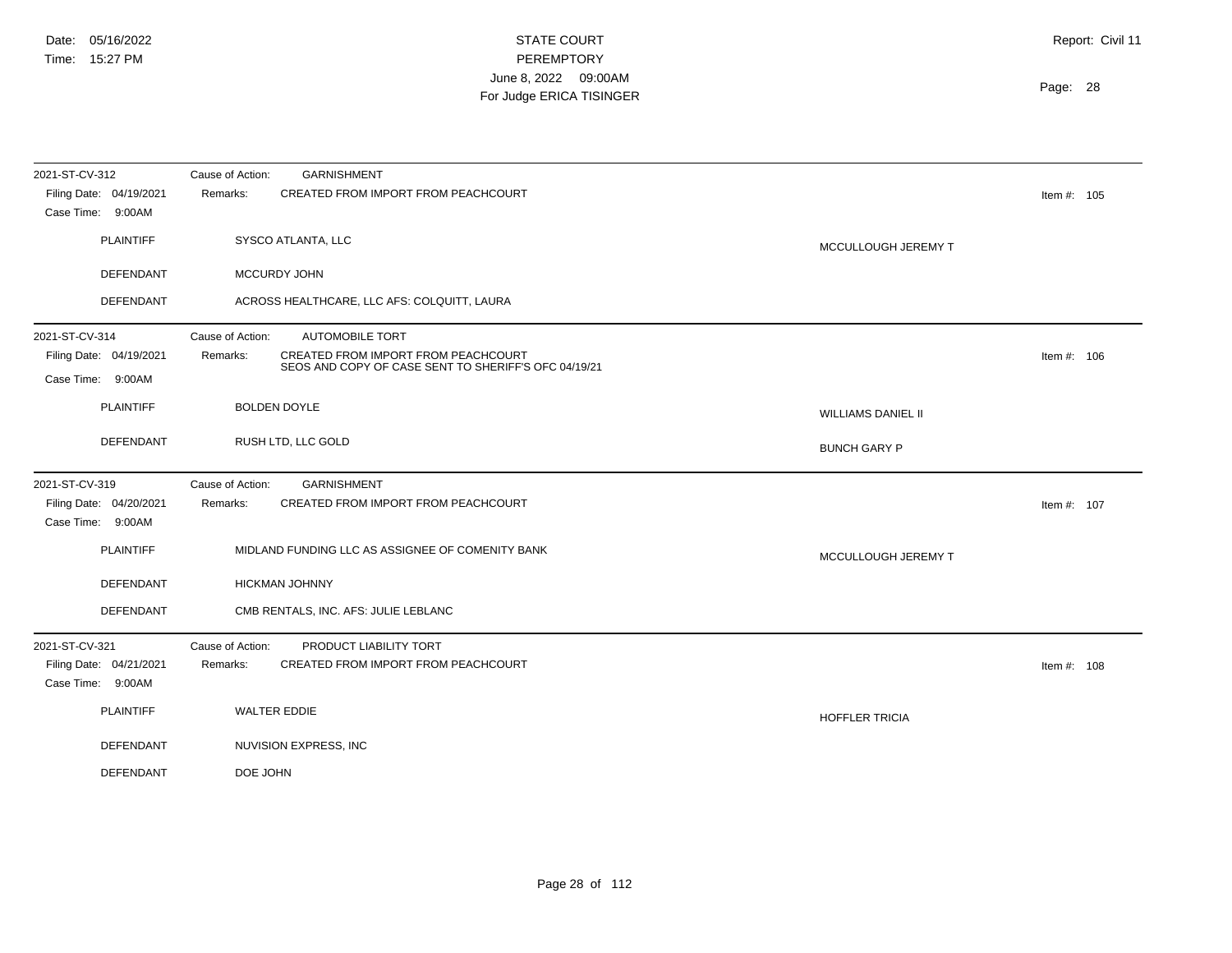| 2021-ST-CV-326                                                 | Cause of Action:<br>CONTRACT/ACCOUNT                                                                    |                        |  |
|----------------------------------------------------------------|---------------------------------------------------------------------------------------------------------|------------------------|--|
| Filing Date: 04/22/2021<br>Case Time: 9:00AM                   | CREATED FROM IMPORT FROM PEACHCOURT<br>Remarks:                                                         | Item #: $109$          |  |
| <b>PLAINTIFF</b>                                               | <b>DISCOVER BANK</b>                                                                                    | <b>HOLLIS COURTNEY</b> |  |
| <b>DEFENDANT</b>                                               | SUSAN ELLIS AKA SUSAN L. ELLIS                                                                          | KONN NEIL J            |  |
| 2021-ST-CV-327                                                 | Cause of Action:<br><b>AUTOMOBILE TORT</b>                                                              |                        |  |
| Filing Date: 04/22/2021<br>Case Time: 9:00AM                   | Remarks:<br>CREATED FROM IMPORT FROM PEACHCOURT<br>SEOS AND COPY OF CASE SENT TO SHERIFF'S OFC 04/22/21 | Item #: $110$          |  |
| <b>PLAINTIFF</b>                                               | JACKSON ALEXANDRIA                                                                                      | PHILLIPS JOHNNY        |  |
| DEFENDANT                                                      | <b>BAKER NOAH</b>                                                                                       |                        |  |
| <b>PLAINTIFF</b>                                               | <b>JACKSON ALEXANDRIA</b>                                                                               |                        |  |
| <b>DEFENDANT</b>                                               | <b>BAKER NOAH</b>                                                                                       | <b>MCGOWAN LORI</b>    |  |
| <b>UNINSURED</b><br><b>MOTORIST</b>                            | ALLSTATE PROPERTY AND CASUALTY INSURANCE COMPANY                                                        | HARRIS RUDY T          |  |
| 2021-ST-CV-330                                                 | <b>GARNISHMENT</b><br>Cause of Action:                                                                  |                        |  |
| Filing Date: 04/23/2021<br>Case Time: 9:00AM                   | CREATED FROM IMPORT FROM PEACHCOURT<br>Remarks:                                                         | Item #: $111$          |  |
| <b>PLAINTIFF</b>                                               | MIDLAND FUNDING LLC                                                                                     | MCCULLOUGH JEREMY T    |  |
| <b>DEFENDANT</b>                                               | <b>GARNSEY TERRI</b>                                                                                    |                        |  |
| DEFENDANT                                                      | WEST GEORGIA TECHNICAL COLLEGE                                                                          |                        |  |
| 2021-ST-CV-332<br>Filing Date: 04/23/2021<br>Case Time: 9:00AM | CONTRACT/ACCOUNT<br>Cause of Action:<br>Remarks:<br>CREATED FROM IMPORT FROM PEACHCOURT                 | Item #: $112$          |  |
| <b>PLAINTIFF</b>                                               | CITIBANK N.A.                                                                                           | <b>LAVRAR FLYNN</b>    |  |
| <b>DEFENDANT</b>                                               | <b>JAGGERS STEPHANIE L</b>                                                                              |                        |  |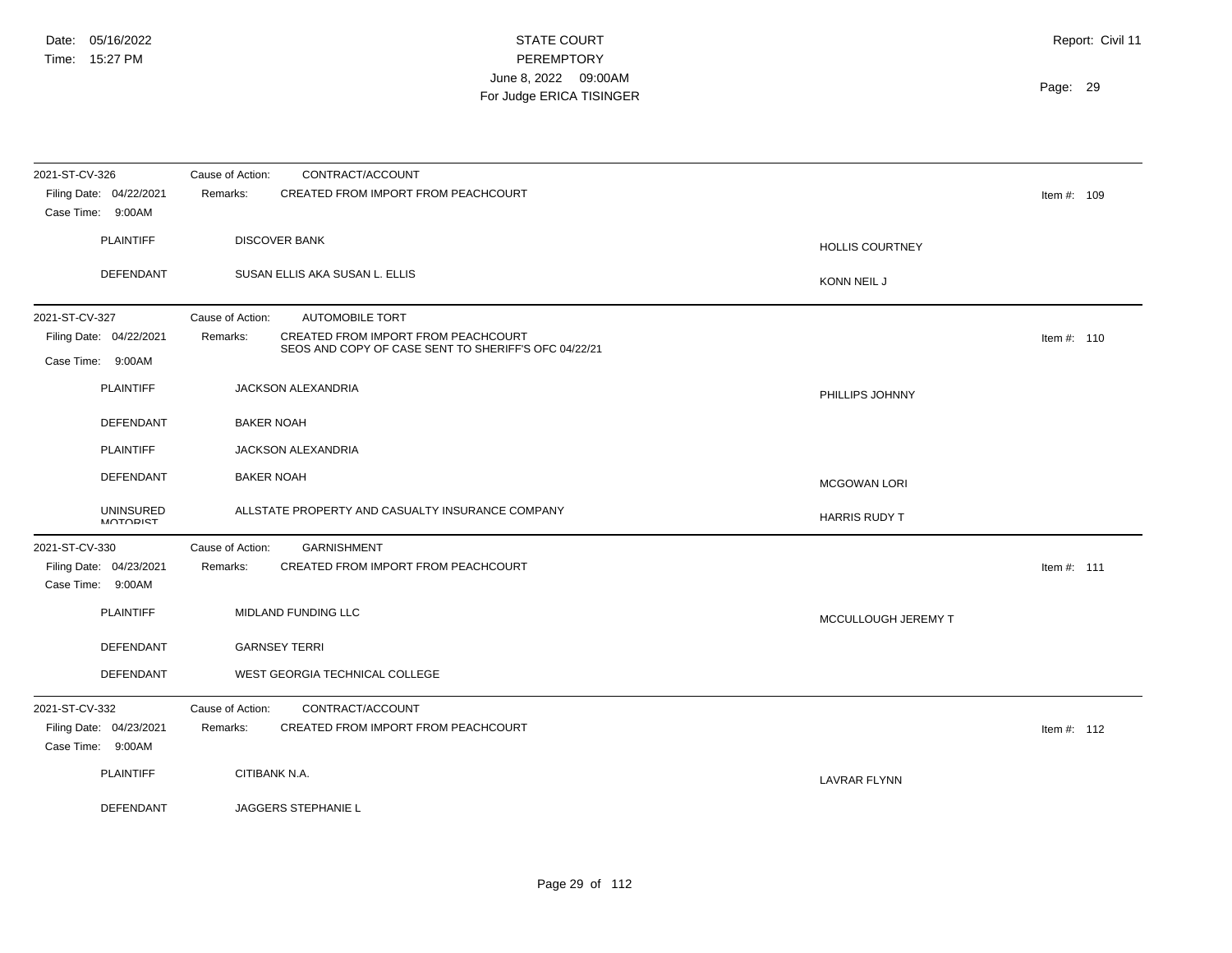| 2021-ST-CV-348                               | CONTRACT/ACCOUNT<br>Cause of Action:                                                                    |                        |
|----------------------------------------------|---------------------------------------------------------------------------------------------------------|------------------------|
| Filing Date: 04/28/2021                      | CREATED FROM IMPORT FROM PEACHCOURT<br>Remarks:                                                         | Item #: $113$          |
| Case Time: 9:00AM                            |                                                                                                         |                        |
| <b>PLAINTIFF</b>                             | MIDLAND CREDIT MANAGEMENT, INC                                                                          | MCCULLOUGH JEREMY T    |
| DEFENDANT                                    | HUTCHESON DANIEL                                                                                        |                        |
| 2021-ST-CV-351                               | Cause of Action:<br>CONTRACT/ACCOUNT                                                                    |                        |
| Filing Date: 04/28/2021<br>Case Time: 9:00AM | CREATED FROM IMPORT FROM PEACHCOURT<br>Remarks:                                                         | Item #: $114$          |
| <b>PLAINTIFF</b>                             | MIDLAND CREDIT MANAGEMENT, INC                                                                          | MCCULLOUGH JEREMY T    |
| DEFENDANT                                    | <b>KELLEY DAKITA</b>                                                                                    | KELLEY DAKITA - PRO SE |
| 2021-ST-CV-360                               | <b>GARNISHMENT</b><br>Cause of Action:                                                                  |                        |
| Filing Date: 05/03/2021                      | CREATED FROM IMPORT FROM PEACHCOURT<br>Remarks:<br>SEOS AND COPY OF CASE SENT TO SHERIFF'S OFC 05/03/21 | Item #: 115            |
| Case Time: 9:00AM                            |                                                                                                         |                        |
| <b>PLAINTIFF</b>                             | DNF ASSOCIATES LLC                                                                                      | SIMPSON NICOLE         |
| DEFENDANT                                    | <b>WILSON KAYTRENA</b>                                                                                  | PRO SE                 |
| <b>DEFENDANT</b>                             | BROWN SECURITY & LEO MANAGEMENT INC                                                                     | PRO SE                 |
| 2021-ST-CV-362                               | Cause of Action:<br><b>AUTOMOBILE TORT</b>                                                              |                        |
| Filing Date: 05/04/2021<br>Case Time: 9:00AM | CREATED FROM IMPORT FROM PEACHCOURT<br>Remarks:                                                         | Item #: 116            |
| <b>PLAINTIFF</b>                             | <b>WILLIAMS KEZIAH</b>                                                                                  | CAYCHO ACOSTA CLAUDIA  |
| DEFENDANT                                    | RICHARDS CRYSTAL MARIE                                                                                  | THRELKELD CULLEN       |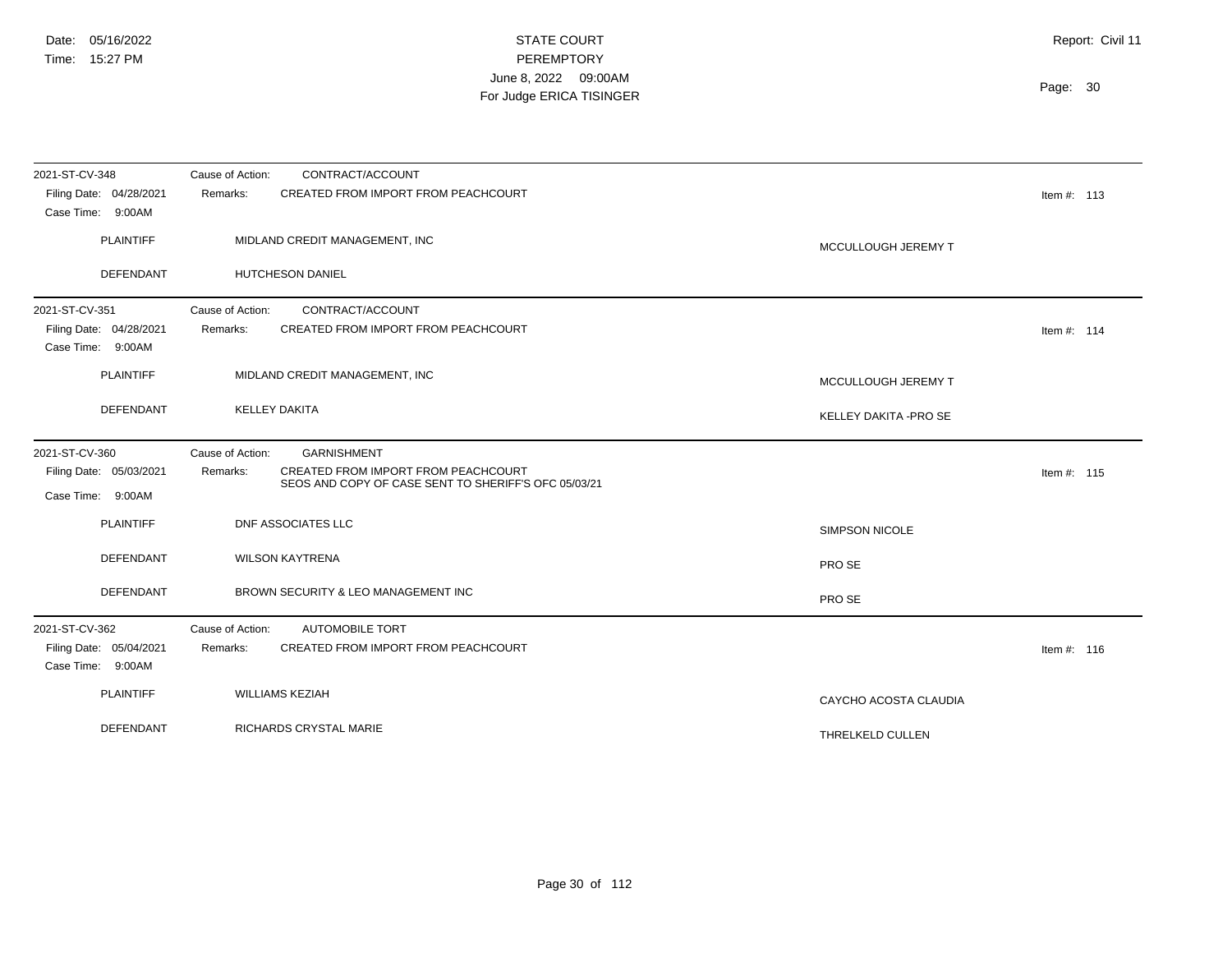| 2021-ST-CV-365                               | Cause of Action:<br><b>AUTOMOBILE TORT</b>                                                              |                           |               |
|----------------------------------------------|---------------------------------------------------------------------------------------------------------|---------------------------|---------------|
| Filing Date: 05/05/2021<br>Case Time: 9:00AM | CREATED FROM IMPORT FROM PEACHCOURT<br>Remarks:                                                         |                           | Item #: $117$ |
| <b>PLAINTIFF</b>                             | JORDAN ANGELA C                                                                                         | <b>REGAS STEPHANIE M</b>  |               |
| <b>DEFENDANT</b>                             | <b>ENCARNACION RAFAEL</b>                                                                               | <b>WILSON STEVEN R.</b>   |               |
|                                              |                                                                                                         | YANG MUYUN                |               |
| DEFENDANT                                    | <b>ENCARNACION ELVIS</b>                                                                                | <b>WILSON STEVEN R.</b>   |               |
| DEFENDANT                                    | ENCARNACION JONATHAN                                                                                    | <b>WILSON STEVEN R.</b>   |               |
| <b>UNINSURED</b><br><b>MOTODICT</b>          | SAFE AUTO INSURANCE COMPANY                                                                             | SCHWARTZ JEFFREY N.       |               |
| DEFENDANT                                    | <b>ENCARNACION RAFAEL SR</b>                                                                            |                           |               |
| <b>DEFENDANT</b>                             | ENCARNACION RAFAEL SR.                                                                                  | WILSON STEVEN R.          |               |
| 2021-ST-CV-366                               | <b>AUTOMOBILE TORT</b><br>Cause of Action:                                                              |                           |               |
| Filing Date: 05/05/2021<br>Case Time: 9:00AM | CREATED FROM IMPORT FROM PEACHCOURT<br>Remarks:<br>SEOS AND COPY OF CASE SENT TO SHERIFF'S OFC 05/06/21 |                           | Item #: 118   |
|                                              |                                                                                                         |                           |               |
| <b>PLAINTIFF</b>                             | STATE FARM MUTUAL AUTOMOBILE INSURANCE COMPANY                                                          | <b>BOUTWELL CANDACE M</b> |               |
|                                              |                                                                                                         | <b>TOWNSEND KESHIA</b>    |               |
|                                              |                                                                                                         |                           |               |
| <b>DEFENDANT</b>                             | WADE ZIMALE S.                                                                                          | WESLEY NANETTE L.         |               |
| 2021-ST-CV-374                               | CONTRACT/ACCOUNT<br>Cause of Action:                                                                    |                           |               |
| Filing Date: 05/06/2021<br>Case Time: 9:00AM | CREATED FROM IMPORT FROM PEACHCOURT<br>Remarks:                                                         |                           | Item #: $119$ |
| <b>PLAINTIFF</b>                             | MIDLAND CREDIT MANAGEMENT, INC                                                                          | MCCULLOUGH JEREMY T       |               |
| <b>DEFENDANT</b>                             | <b>EALEY PAUL</b>                                                                                       | EALEY PAUL -PRO SE        |               |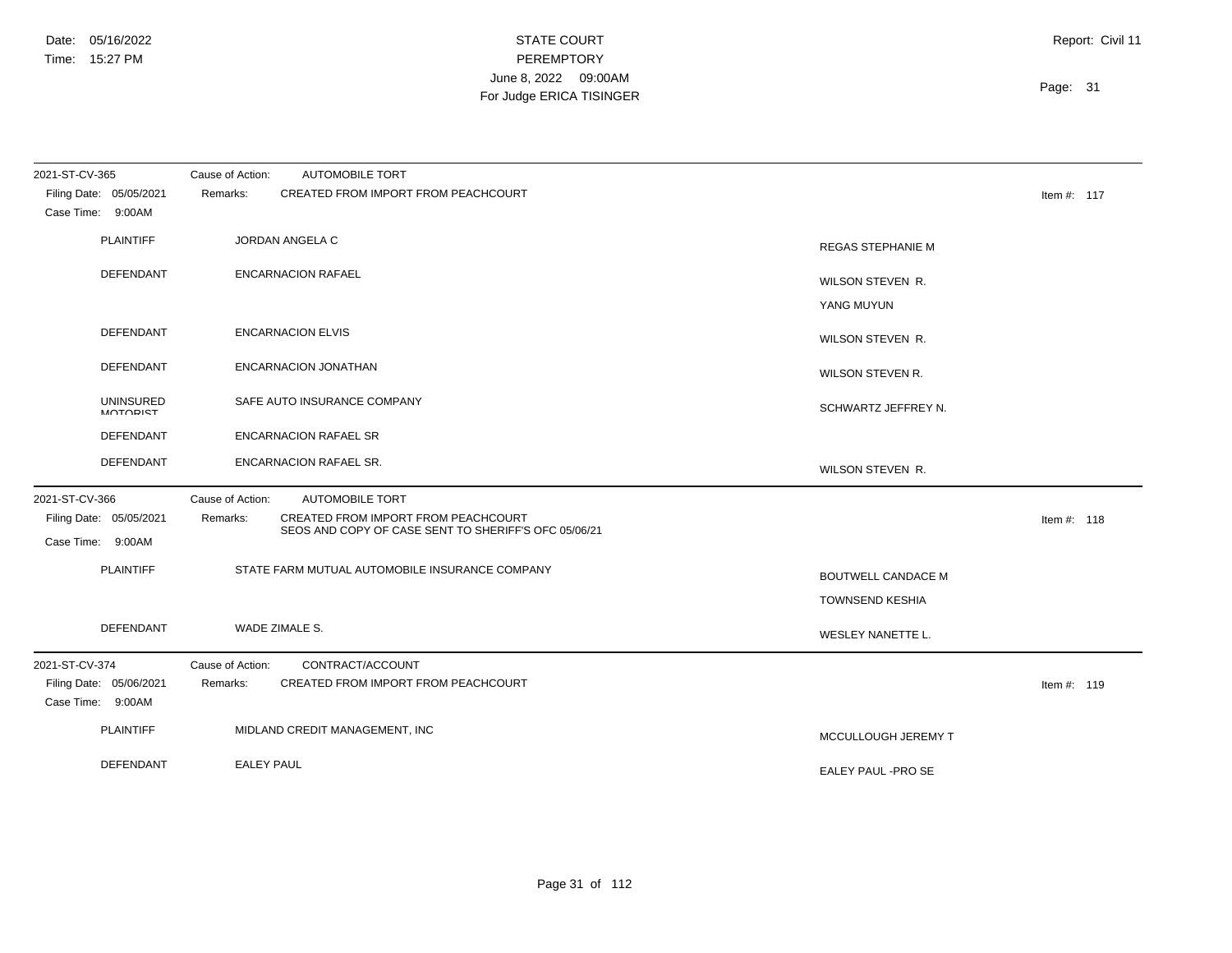| 2021-ST-CV-377                               | Cause of Action:   | <b>AUTOMOBILE TORT</b>                                                                      |                                              |               |  |
|----------------------------------------------|--------------------|---------------------------------------------------------------------------------------------|----------------------------------------------|---------------|--|
| Filing Date: 05/07/2021<br>Case Time: 9:00AM | Remarks:           | CREATED FROM IMPORT FROM PEACHCOURT                                                         |                                              | Item #: $120$ |  |
| <b>PLAINTIFF</b>                             |                    | <b>HAYS ALEXIA GAIL</b>                                                                     | <b>MERMELSTEIN EVAN</b>                      |               |  |
| <b>DEFENDANT</b>                             |                    | <b>BOYKIN TARAYIA GAIBRYELLE</b>                                                            | <b>CARSON BRANNON W</b>                      |               |  |
| <b>DEFENDANT</b>                             |                    | PROGRESSIVE PREMIER INSURANCE COMPANY OF ILLINOIS                                           | BOYKIN TONYA W                               |               |  |
| 2021-ST-CV-378                               | Cause of Action:   | <b>AUTOMOBILE TORT</b>                                                                      |                                              |               |  |
| Filing Date: 05/07/2021<br>Case Time: 9:00AM | Remarks:           | CREATED FROM IMPORT FROM PEACHCOURT<br>SEOS AND COPY OF CASE SENT TO SHERIFF'S OFC 05/07/21 |                                              | Item #: $121$ |  |
| <b>PLAINTIFF</b>                             |                    | MINNIFIELD WALLACE                                                                          | <b>WITCHER JACK</b>                          |               |  |
| <b>DEFENDANT</b>                             |                    | MARTINEZ ALEJO GOMEZ                                                                        | MCCOLLUM CODY M.                             |               |  |
| <b>UNINSURED</b><br><b>MOTODICT</b>          |                    | AUTO-OWNERS INSURANCE COMPANY                                                               |                                              |               |  |
| <b>INSURANCE CARRIER</b>                     |                    | OWNERS INSURANCE COMPANY                                                                    | <b>BULLARD DAN IV</b>                        |               |  |
| 2021-ST-CV-383                               | Cause of Action:   | <b>AUTOMOBILE TORT</b>                                                                      |                                              |               |  |
| Filing Date: 05/10/2021<br>Case Time: 9:00AM | Remarks:           | CREATED FROM IMPORT FROM PEACHCOURT<br>SEOS AND COPY OF CASE SENT TO SHERIFF'S OFC 05/10/21 |                                              | Item #: $122$ |  |
| <b>PLAINTIFF</b>                             | <b>BROWN JACAR</b> |                                                                                             | <b>GARDNER S. LAMAR</b><br>KESLER CRYSTAL D. |               |  |
| DEFENDANT                                    |                    | <b>HAYNES THOMAS W</b>                                                                      | MCCRAY DANIELLE A.                           |               |  |
| 2021-ST-CV-386                               | Cause of Action:   | <b>GENERAL TORT</b>                                                                         |                                              |               |  |
| Filing Date: 05/10/2021<br>Case Time: 9:00AM | Remarks:           | <b>CREATED FROM IMPORT FROM PEACHCOURT</b>                                                  |                                              | Item #: $123$ |  |
| <b>PLAINTIFF</b>                             |                    | <b>MILLER ROGER</b>                                                                         | <b>OWENS TIFANIE R</b>                       |               |  |
| <b>DEFENDANT</b>                             | <b>KING BILLY</b>  |                                                                                             | CARTER JASON F                               |               |  |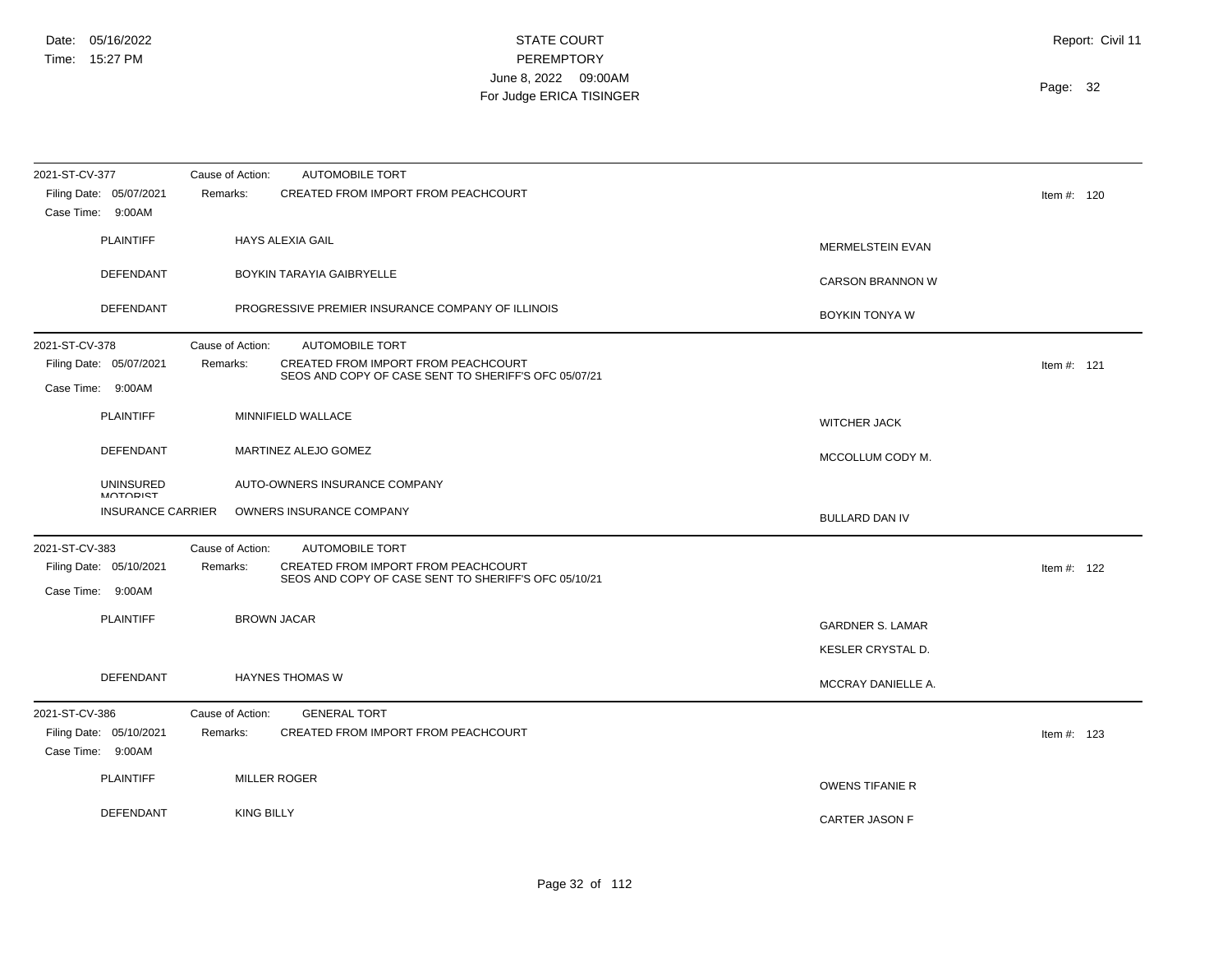| 2021-ST-CV-389<br>Filing Date: 05/11/2021                      | Cause of Action:<br><b>GARNISHMENT</b><br>CREATED FROM IMPORT FROM PEACHCOURT<br>Remarks:                                                             |                                | Item #: $124$ |
|----------------------------------------------------------------|-------------------------------------------------------------------------------------------------------------------------------------------------------|--------------------------------|---------------|
| Case Time: 9:00AM<br><b>PLAINTIFF</b>                          | ONEMAIN FINANCIAL GROUP, LLC SUCCESSOR BY MERGER T                                                                                                    | <b>HECHT FREDERICK</b>         |               |
| <b>DEFENDANT</b>                                               | <b>WILLIAMS TERESA G</b>                                                                                                                              |                                |               |
| <b>GARNISHEE</b>                                               | SYSTEMS & METHODS, INC.                                                                                                                               |                                |               |
| 2021-ST-CV-390<br>Filing Date: 05/12/2021<br>Case Time: 9:00AM | CONTRACT/ACCOUNT<br>Cause of Action:<br>CREATED FROM IMPORT FROM PEACHCOURT<br>Remarks:<br>2 SEOS AND 2 COPIES OF CASE SENT TO SHERIFF'S OFC 05/13/21 |                                | Item #: $125$ |
| <b>PLAINTIFF</b>                                               | <b>WESTLAKE FINANCIAL SERVICES</b>                                                                                                                    | <b>BROOKS DOUGLAS L</b>        |               |
| <b>DEFENDANT</b>                                               | <b>FISHER CHARLES</b>                                                                                                                                 |                                |               |
| <b>DEFENDANT</b>                                               | <b>FISHER JENNIFER</b>                                                                                                                                |                                |               |
| 2021-ST-CV-391<br>Filing Date: 05/12/2021<br>Case Time: 9:00AM | CONTRACT/ACCOUNT<br>Cause of Action:<br>CREATED FROM IMPORT FROM PEACHCOURT<br>Remarks:                                                               |                                | Item #: $126$ |
| <b>PLAINTIFF</b>                                               | MIDLAND CREDIT MANAGEMENT, INC                                                                                                                        | MCCULLOUGH JEREMY T            |               |
| DEFENDANT                                                      | <b>BOATRIGHT BETTY</b>                                                                                                                                | <b>BOATRIGHT BETTY -PRO SE</b> |               |
| 2021-ST-CV-394<br>Filing Date: 05/13/2021<br>Case Time: 9:00AM | CONTRACT/ACCOUNT<br>Cause of Action:<br>CREATED FROM IMPORT FROM PEACHCOURT<br>Remarks:                                                               |                                | Item #: 127   |
| <b>PLAINTIFF</b>                                               | MIDLAND FUNDING LLC                                                                                                                                   | MCCULLOUGH JEREMY T            |               |
| <b>DEFENDANT</b>                                               | <b>CROOK DONDRA</b>                                                                                                                                   | CROOK DONDRA - PRO SE          |               |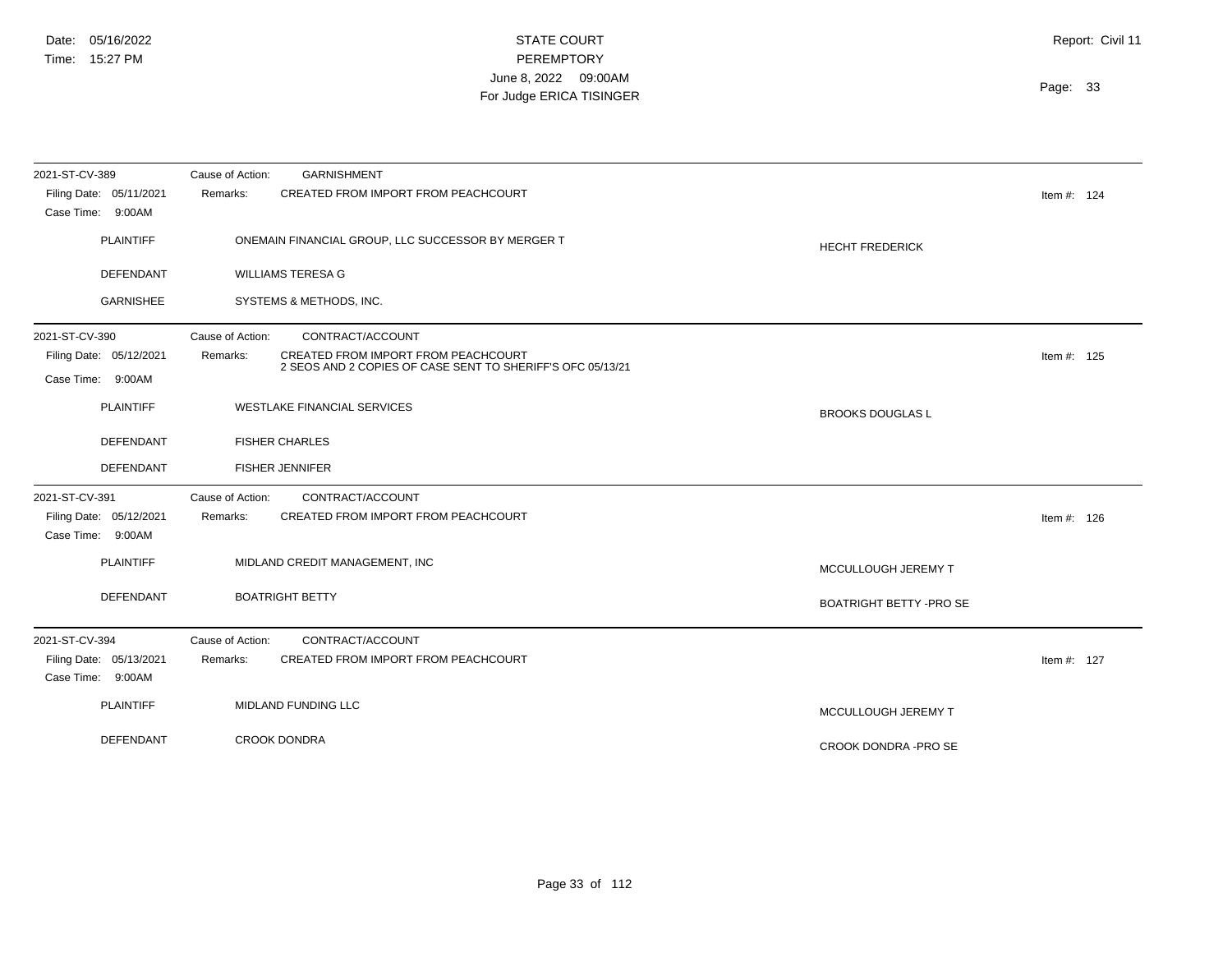| 2021-ST-CV-396                                                 | Cause of Action:<br><b>AUTOMOBILE TORT</b>                                                              |                             |               |
|----------------------------------------------------------------|---------------------------------------------------------------------------------------------------------|-----------------------------|---------------|
| Filing Date: 05/13/2021<br>Case Time: 9:00AM                   | CREATED FROM IMPORT FROM PEACHCOURT<br>Remarks:                                                         |                             | Item #: 128   |
| <b>PLAINTIFF</b>                                               | <b>CATIA BRANDI</b>                                                                                     | MILLER T. ANDREW            |               |
| <b>PLAINTIFF</b>                                               | <b>DUPREE MIGNON</b>                                                                                    | MILLER ANDREW               |               |
| <b>DEFENDANT</b>                                               | <b>MILLER STEPHANIE</b>                                                                                 | <b>BANKSTON KRISTI L</b>    |               |
| 2021-ST-CV-397<br>Filing Date: 05/13/2021<br>Case Time: 9:00AM | Cause of Action:<br>CONTRACT/ACCOUNT<br>Remarks:<br>CREATED FROM IMPORT FROM PEACHCOURT                 |                             | Item #: $129$ |
| <b>PLAINTIFF</b>                                               | <b>GALAXY INTERNATIONAL PURCHASING LLC</b>                                                              | <b>FAGEN JESSICA</b>        |               |
| DEFENDANT                                                      | <b>BROOK EVAN</b>                                                                                       | <b>BROOK EVAN -PRO SE</b>   |               |
| DEFENDANT                                                      | <b>BROOK RENAE</b>                                                                                      | <b>BROOK RENAE - PRO SE</b> |               |
| 2021-ST-CV-406                                                 | AUTOMOBILE TORT<br>Cause of Action:                                                                     |                             |               |
| Filing Date: 05/18/2021<br>Case Time: 9:00AM                   | CREATED FROM IMPORT FROM PEACHCOURT<br>Remarks:<br>SEOS AND COPY OF CASE SENT TO SHERIFF'S OFC 05/18/21 |                             | Item #: $130$ |
| <b>PLAINTIFF</b>                                               | <b>RUNDQUIST VICTOR</b>                                                                                 | <b>JACKSON JOHN B</b>       |               |
| DEFENDANT                                                      | <b>SPEIGHT MICHAEL</b>                                                                                  | MOODY S.E. III              |               |
| <b>UNINSURED</b><br><b>MOTORIST</b>                            | USAA CASUALTY INSURANCE COMPANY                                                                         | OLSON DAVID A.              |               |
| <b>MINOR PLAINTIFF</b>                                         | VICTOR RUNDQUIST, INDIV, AS NEXT OF FRIEND TO LORELAI RUNDQUIST                                         |                             |               |
| 2021-ST-CV-407<br>Filing Date: 05/18/2021<br>Case Time: 9:00AM | Cause of Action:<br><b>GARNISHMENT</b><br>CREATED FROM IMPORT FROM PEACHCOURT<br>Remarks:               |                             | Item #: $131$ |
| <b>PLAINTIFF</b>                                               | FIRST INVESTORS SERVICING CORPORATION                                                                   | DAY CHARLES III             |               |
| DEFENDANT                                                      | <b>MAYS DAMON DASHUN</b>                                                                                | MAYS DAMON DASHUN - PRO SE  |               |
| DEFENDANT                                                      | <b>BLS TRUCKING INC</b>                                                                                 |                             |               |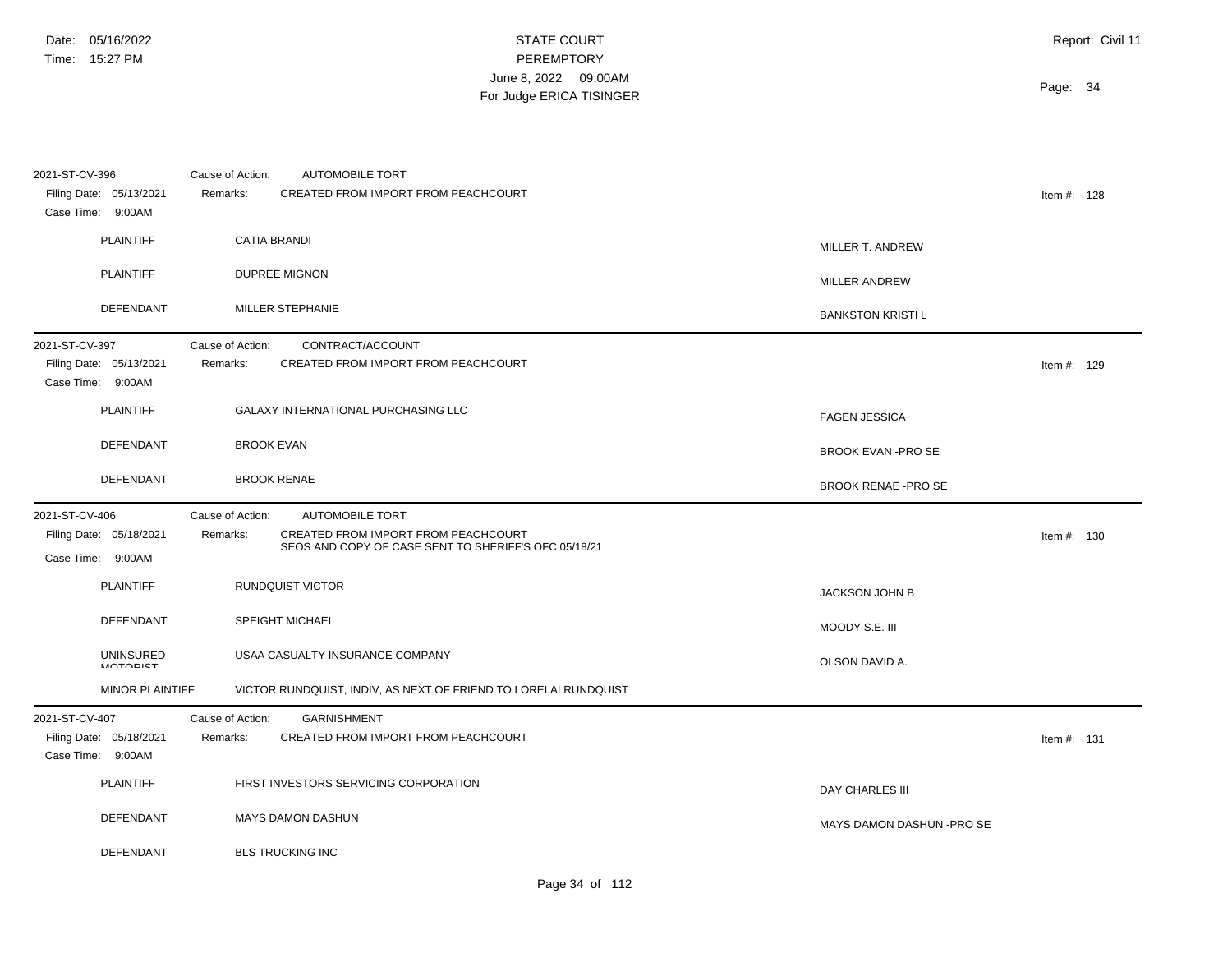| 2021-ST-CV-410                               | Cause of Action:<br>CONTRACT/ACCOUNT                                                                    |                          |
|----------------------------------------------|---------------------------------------------------------------------------------------------------------|--------------------------|
| Filing Date: 05/19/2021<br>Case Time: 9:00AM | CREATED FROM IMPORT FROM PEACHCOURT<br>Remarks:                                                         | Item #: $132$            |
| <b>PLAINTIFF</b>                             | MIDLAND CREDIT MANAGEMENT, INC                                                                          | MCCULLOUGH JEREMY T      |
| <b>DEFENDANT</b>                             | <b>GAMEZ LYZETTE M</b>                                                                                  | GAMEZ LYZETTE M -PRO SE  |
| 2021-ST-CV-411                               | Cause of Action:<br>CONTRACT/ACCOUNT                                                                    |                          |
| Filing Date: 05/20/2021<br>Case Time: 9:00AM | Remarks:<br>CREATED FROM IMPORT FROM PEACHCOURT<br>SEOS AND COPY OF CASE SENT TO SHERIFF'S OFC 05/20/21 | Item #: $133$            |
| <b>PLAINTIFF</b>                             | <b>WESTLAKE FINANCIAL SERVICES</b>                                                                      | <b>BROOKS DOUGLAS L</b>  |
| <b>DEFENDANT</b>                             | <b>VALLES EFREN</b>                                                                                     |                          |
| 2021-ST-CV-413                               | Cause of Action:<br>CONTRACT/ACCOUNT                                                                    |                          |
| Filing Date: 05/19/2021<br>Case Time: 9:00AM | CREATED FROM IMPORT FROM PEACHCOURT<br>Remarks:                                                         | Item #: $134$            |
| <b>PLAINTIFF</b>                             | MIDLAND CREDIT MANAGEMENT, INC                                                                          | TOOTLE J CURTIS JR       |
| DEFENDANT                                    | MCCOLLUM JOSEPH                                                                                         | MCCOLLUM JOSEPH - PRO SE |
| 2021-ST-CV-414                               | Cause of Action:<br>CONTRACT/ACCOUNT                                                                    |                          |
| Filing Date: 05/19/2021<br>Case Time: 9:00AM | CREATED FROM IMPORT FROM PEACHCOURT<br>Remarks:                                                         | Item #: $135$            |
| <b>PLAINTIFF</b>                             | MIDLAND CREDIT MANAGEMENT, INC                                                                          | MCCULLOUGH JEREMY T      |
| <b>DEFENDANT</b>                             | <b>RUNTS HYSIEN</b>                                                                                     |                          |
| 2021-ST-CV-415                               | Cause of Action:<br>CONTRACT/ACCOUNT                                                                    |                          |
| Filing Date: 05/19/2021<br>Case Time: 9:00AM | Remarks:<br>CREATED FROM IMPORT FROM PEACHCOURT                                                         | Item #: $136$            |
| <b>PLAINTIFF</b>                             | AMERICAN EXPRESS NATIONAL BANK                                                                          | <b>HOLLIS COURTNEY</b>   |
| DEFENDANT                                    | DORIS BIAS AKA DORIS D BIAS                                                                             |                          |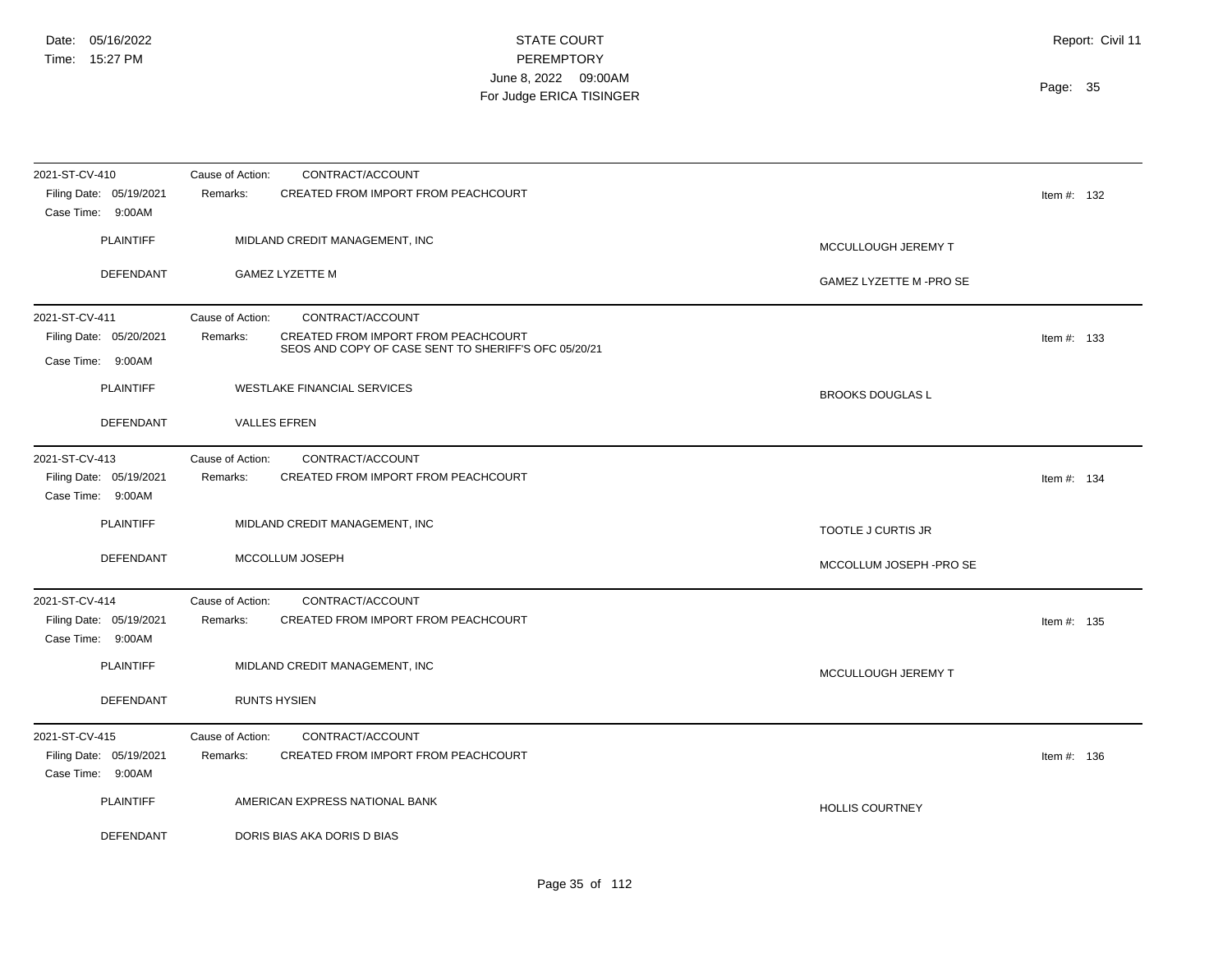| 2021-ST-CV-417                                                 | Cause of Action:<br>OTHER GENERAL CIVIL FILING                                                          |                           |
|----------------------------------------------------------------|---------------------------------------------------------------------------------------------------------|---------------------------|
| Filing Date: 05/20/2021<br>Case Time: 9:00AM                   | Remarks:<br><b>CREATED FROM IMPORT FROM PEACHCOURT</b>                                                  | Item #: $137$             |
| <b>PLAINTIFF</b>                                               | MIDLAND CREDIT MANAGEMENT, INC                                                                          | BOWMAN-DUMITRASCU ASHLEY  |
| <b>DEFENDANT</b>                                               | <b>GRANNUM GREGORY</b>                                                                                  |                           |
| 2021-ST-CV-418<br>Filing Date: 05/21/2021<br>Case Time: 9:00AM | CONTRACT/ACCOUNT<br>Cause of Action:<br>Remarks:<br>CREATED FROM IMPORT FROM PEACHCOURT                 | Item #: $138$             |
| <b>PLAINTIFF</b>                                               | MIDLAND CREDIT MANAGEMENT, INC                                                                          | MCCULLOUGH JEREMY T       |
| <b>DEFENDANT</b>                                               | PEEPLES DENEY J                                                                                         |                           |
| 2021-ST-CV-422<br>Filing Date: 05/24/2021<br>Case Time: 9:00AM | CONTRACT/ACCOUNT<br>Cause of Action:<br>Remarks:<br>CREATED FROM IMPORT FROM PEACHCOURT                 | Item #: $139$             |
| <b>PLAINTIFF</b>                                               | CITIBANK N.A.                                                                                           | <b>LAVRAR FLYNN</b>       |
| DEFENDANT                                                      | <b>JANJNEY OTIS G</b>                                                                                   | DOUGLAS CHUCK M           |
| 2021-ST-CV-424                                                 | <b>GENERAL TORT</b><br>Cause of Action:                                                                 |                           |
| Filing Date: 05/25/2021<br>Case Time: 9:00AM                   | CREATED FROM IMPORT FROM PEACHCOURT<br>Remarks:<br>SEOS AND COPY OF CASE SENT TO SHERIFF'S OFC 05/26/21 | Item #: $140$             |
| <b>PLAINTIFF</b>                                               | <b>DAVIS EMILY</b>                                                                                      | <b>WILLIAMS DANIEL II</b> |
| DEFENDANT                                                      | MITCHELL STEVEN K                                                                                       | MITCHELL STEVEN K -PRO SE |
| 2021-ST-CV-425<br>Filing Date: 05/25/2021<br>Case Time: 9:00AM | CONTRACT/ACCOUNT<br>Cause of Action:<br>CREATED FROM IMPORT FROM PEACHCOURT<br>Remarks:                 | Item #: $141$             |
| <b>PLAINTIFF</b>                                               | <b>BANK OF AMERICA NA</b>                                                                               | BREEDEN RALPH D. III      |
| DEFENDANT                                                      | PODESTA SILVIA M                                                                                        | PODESTA SILVIA M-PRO SE   |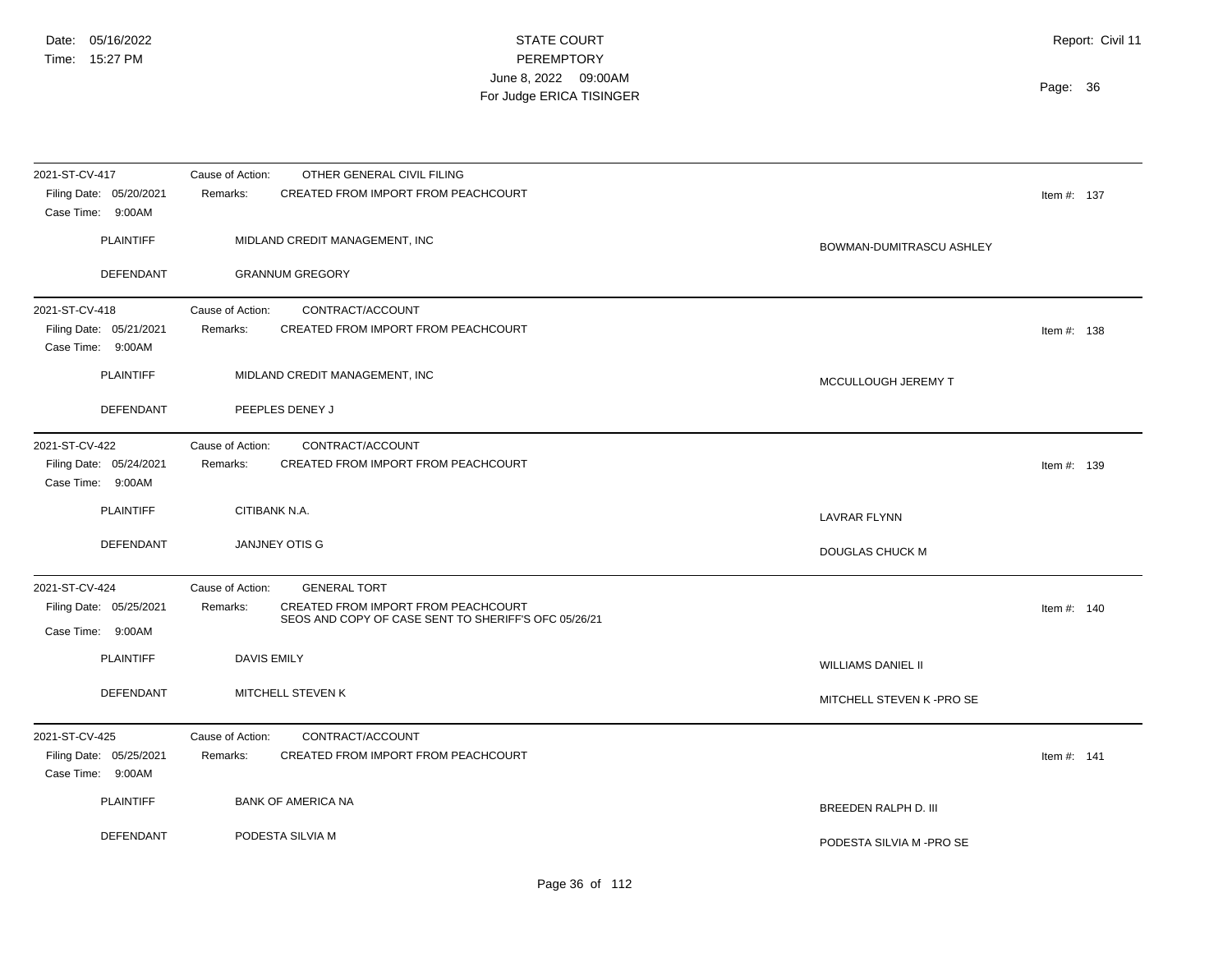| 2021-ST-CV-426                                                 | Cause of Action:<br>CONTRACT/ACCOUNT                                                    |                         |               |
|----------------------------------------------------------------|-----------------------------------------------------------------------------------------|-------------------------|---------------|
| Filing Date: 05/25/2021                                        | CREATED FROM IMPORT FROM PEACHCOURT<br>Remarks:                                         |                         | Item #: $142$ |
| Case Time: 9:00AM                                              | 2 SEOS' AND 2 COPIES OF CASE SENT TO SHERIFF'S OFC 05/26/21                             |                         |               |
| <b>PLAINTIFF</b>                                               | <b>WESTLAKE FINANCIAL SERVICES</b>                                                      | <b>BROOKS DOUGLAS L</b> |               |
| <b>DEFENDANT</b>                                               | <b>WALKER KRISTINA</b>                                                                  |                         |               |
| <b>DEFENDANT</b>                                               | <b>WALKER JOSHUE</b>                                                                    |                         |               |
| 2021-ST-CV-427<br>Filing Date: 05/26/2021<br>Case Time: 9:00AM | Cause of Action:<br>CONTRACT/ACCOUNT<br>Remarks:<br>CREATED FROM IMPORT FROM PEACHCOURT |                         | Item #: $143$ |
| <b>PLAINTIFF</b>                                               | <b>DISCOVER BANK</b>                                                                    | <b>TAYLOR KEITH</b>     |               |
| DEFENDANT                                                      | PATRICK DEANNA                                                                          |                         |               |
| 2021-ST-CV-428                                                 | CONTRACT/ACCOUNT<br>Cause of Action:                                                    |                         |               |
| Filing Date: 05/26/2021<br>Case Time: 9:00AM                   | Remarks:<br>CREATED FROM IMPORT FROM PEACHCOURT                                         |                         | Item #: $144$ |
| <b>PLAINTIFF</b>                                               | <b>GILMORE THOMAS</b>                                                                   | <b>TUCKER JOHN</b>      |               |
| <b>DEFENDANT</b>                                               | ATTITUDE STREET CARS, LLC                                                               | TREADAWAY J. MICHAEL    |               |
| 2021-ST-CV-431                                                 | <b>AUTOMOBILE TORT</b><br>Cause of Action:                                              |                         |               |
| Filing Date: 05/27/2021<br>Case Time: 9:00AM                   | CREATED FROM IMPORT FROM PEACHCOURT<br>Remarks:                                         |                         | Item #: $145$ |
| <b>PLAINTIFF</b>                                               | <b>GLANTON RONNIE L</b>                                                                 | <b>SAXTON DANIEL</b>    |               |
|                                                                |                                                                                         | <b>GRANT DONTE B.</b>   |               |
|                                                                |                                                                                         |                         |               |
| <b>DEFENDANT</b>                                               | <b>BASS ANTHONY D</b>                                                                   | YAGLA ASHLEY L          |               |
| <b>UNINSURED</b><br><b>MOTODICT</b>                            | GOVERNMENT EMPLOYEES INSURANCE COMPANY                                                  | DRUTMAN ALLISON         |               |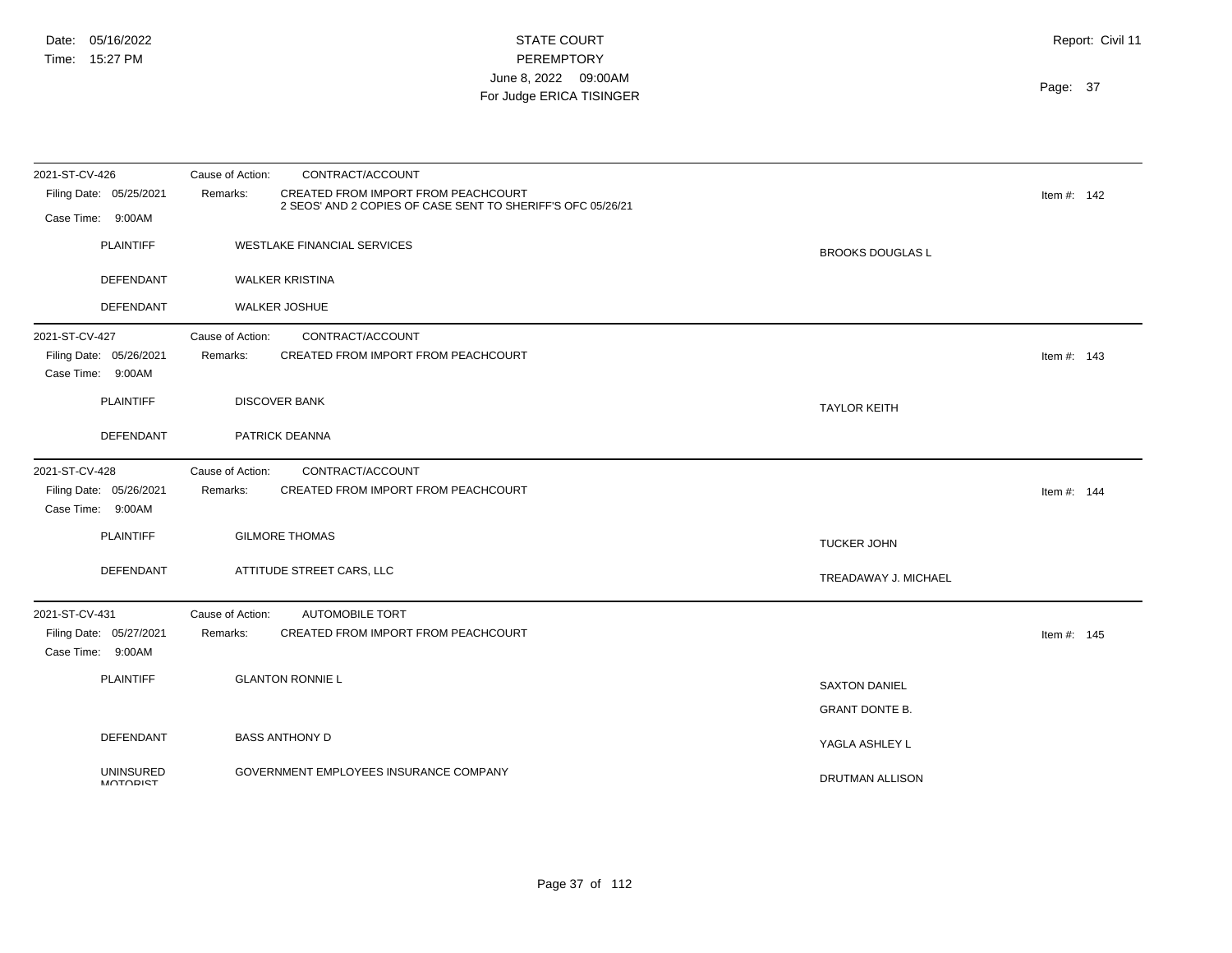| 2021-ST-CV-432                               | Cause of Action:<br>CONTRACT/ACCOUNT                                                                    |                         |               |
|----------------------------------------------|---------------------------------------------------------------------------------------------------------|-------------------------|---------------|
| Filing Date: 05/27/2021                      | CREATED FROM IMPORT FROM PEACHCOURT<br>Remarks:<br>SEOS AND COPY OF CASE SENT TO SHERIFF'S OFC 05/27/21 |                         | Item #: $146$ |
| Case Time: 9:00AM                            |                                                                                                         |                         |               |
| <b>PLAINTIFF</b>                             | REGIONAL ACCEPTANCE CORPORATION                                                                         | <b>MANER RICHARD B</b>  |               |
| DEFENDANT                                    | <b>GAMBLE JESSICA</b>                                                                                   | WILLIAMS DANIEL ALAN II |               |
| 2021-ST-CV-433                               | Cause of Action:<br><b>AUTOMOBILE TORT</b>                                                              |                         |               |
| Filing Date: 05/27/2021                      | CREATED FROM IMPORT FROM PEACHCOURT<br>Remarks:<br>SEOS AND COPY OF CASE SENT TO SHERIFF'S OFC 05/27/21 |                         | Item #: $147$ |
| Case Time: 9:00AM                            |                                                                                                         |                         |               |
| <b>PLAINTIFF</b>                             | <b>HESTER DAVID</b>                                                                                     | <b>JOYNER WILLIAM</b>   |               |
| <b>DEFENDANT</b>                             | TROTTER CHARLOTTE A                                                                                     | DORSEY KEVAN G.         |               |
| DEFENDANT                                    | DOE JOHN                                                                                                |                         |               |
| <b>DEFENDANT</b>                             | DOE JANE                                                                                                |                         |               |
| DEFENDANT                                    | ABC CORP                                                                                                |                         |               |
| <b>DEFENDANT</b>                             | XYZ CORP                                                                                                |                         |               |
| <b>UNINSURED</b><br><b>MOTOPICT</b>          | STATE FARM MUTUAL AUTOMOBILE INSURANCE COMPANY                                                          | DALLAS WILLIAM M II     |               |
| 2021-ST-CV-435                               | Cause of Action:<br><b>AUTOMOBILE TORT</b>                                                              |                         |               |
| Filing Date: 05/28/2021<br>Case Time: 9:00AM | CREATED FROM IMPORT FROM PEACHCOURT<br>Remarks:                                                         |                         | Item #: $148$ |
| <b>PLAINTIFF</b>                             | <b>SIMS MICHAEL</b>                                                                                     | <b>BENNION PETER</b>    |               |
| <b>PLAINTIFF</b>                             | <b>SIMS MODELL</b>                                                                                      |                         |               |
| <b>DEFENDANT</b>                             | <b>KYTE JEREMIAH</b>                                                                                    |                         |               |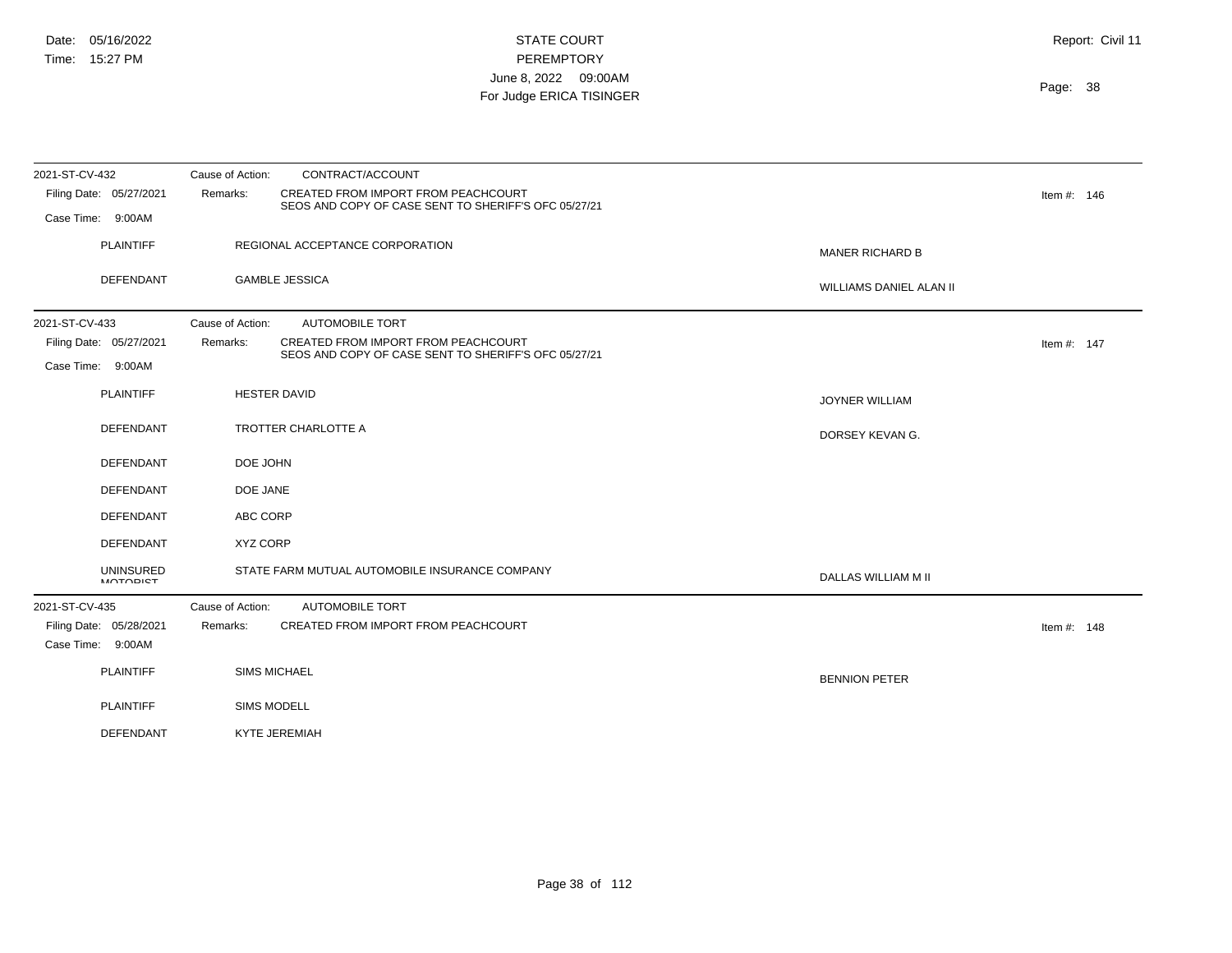| 2021-ST-CV-437<br>Filing Date: 05/28/2021 | Cause of Action:<br>CONTRACT/ACCOUNT<br><b>CREATED FROM IMPORT FROM PEACHCOURT</b><br>Remarks: |                      | Item #: $149$ |
|-------------------------------------------|------------------------------------------------------------------------------------------------|----------------------|---------------|
| Case Time: 9:00AM                         |                                                                                                |                      |               |
| <b>PLAINTIFF</b>                          | CAPITAL ONE BANK (USA), N.A.                                                                   | NADLER JAMES ALAN    |               |
| <b>DEFENDANT</b>                          | ELLIS JACQULINE K                                                                              | <b>BUICE KEVIN B</b> |               |
| 2021-ST-CV-443                            | CONTRACT/ACCOUNT<br>Cause of Action:                                                           |                      |               |
| Filing Date: 05/31/2021                   | <b>CREATED FROM IMPORT FROM PEACHCOURT</b><br>Remarks:                                         |                      | Item #: $150$ |
| Case Time: 9:00AM                         | SEOS AND COPY OF CASE SENT TO SHERIFF'S OFC 06/01/21                                           |                      |               |
| <b>PLAINTIFF</b>                          | TIDEWATER FINANCE COMPANY                                                                      | DAY CHARLES III      |               |
|                                           |                                                                                                |                      |               |
| <b>DEFENDANT</b>                          | VANZANT YVONNE DIANE                                                                           |                      |               |
| 2021-ST-CV-451                            | Cause of Action:<br>CONTRACT/ACCOUNT                                                           |                      |               |
| Filing Date: 06/02/2021                   | Remarks:<br>CREATED FROM IMPORT FROM PEACHCOURT                                                |                      | Item #: $151$ |
| Case Time: 9:00AM                         |                                                                                                |                      |               |
| <b>PLAINTIFF</b>                          | MIDLAND CREDIT MANAGEMENT, INC                                                                 |                      |               |
|                                           |                                                                                                | NADLER JAMES ALAN    |               |
| DEFENDANT                                 | <b>BRADLEY WENDELL</b>                                                                         |                      |               |
| 2021-ST-CV-452                            | CONTRACT/ACCOUNT<br>Cause of Action:                                                           |                      |               |
| Filing Date: 06/02/2021                   | CREATED FROM IMPORT FROM PEACHCOURT<br>Remarks:                                                |                      | Item #: $152$ |
| Case Time: 9:00AM                         |                                                                                                |                      |               |
| <b>PLAINTIFF</b>                          | MIDLAND CREDIT MANAGEMENT, INC COMENITY                                                        | NADLER JAMES ALAN    |               |
| DEFENDANT                                 | COX JULEE M                                                                                    |                      |               |
| 2021-ST-CV-454                            | Cause of Action:<br>CONTRACT/ACCOUNT                                                           |                      |               |
| Filing Date: 06/02/2021                   | CREATED FROM IMPORT FROM PEACHCOURT<br>Remarks:                                                |                      | Item #: $153$ |
| Case Time: 9:00AM                         |                                                                                                |                      |               |
| <b>PLAINTIFF</b>                          | MIDLAND CREDIT MANAGEMENT, INC                                                                 | NADLER JAMES ALAN    |               |
|                                           |                                                                                                |                      |               |
| DEFENDANT                                 | MCDANIEL MALLARY                                                                               |                      |               |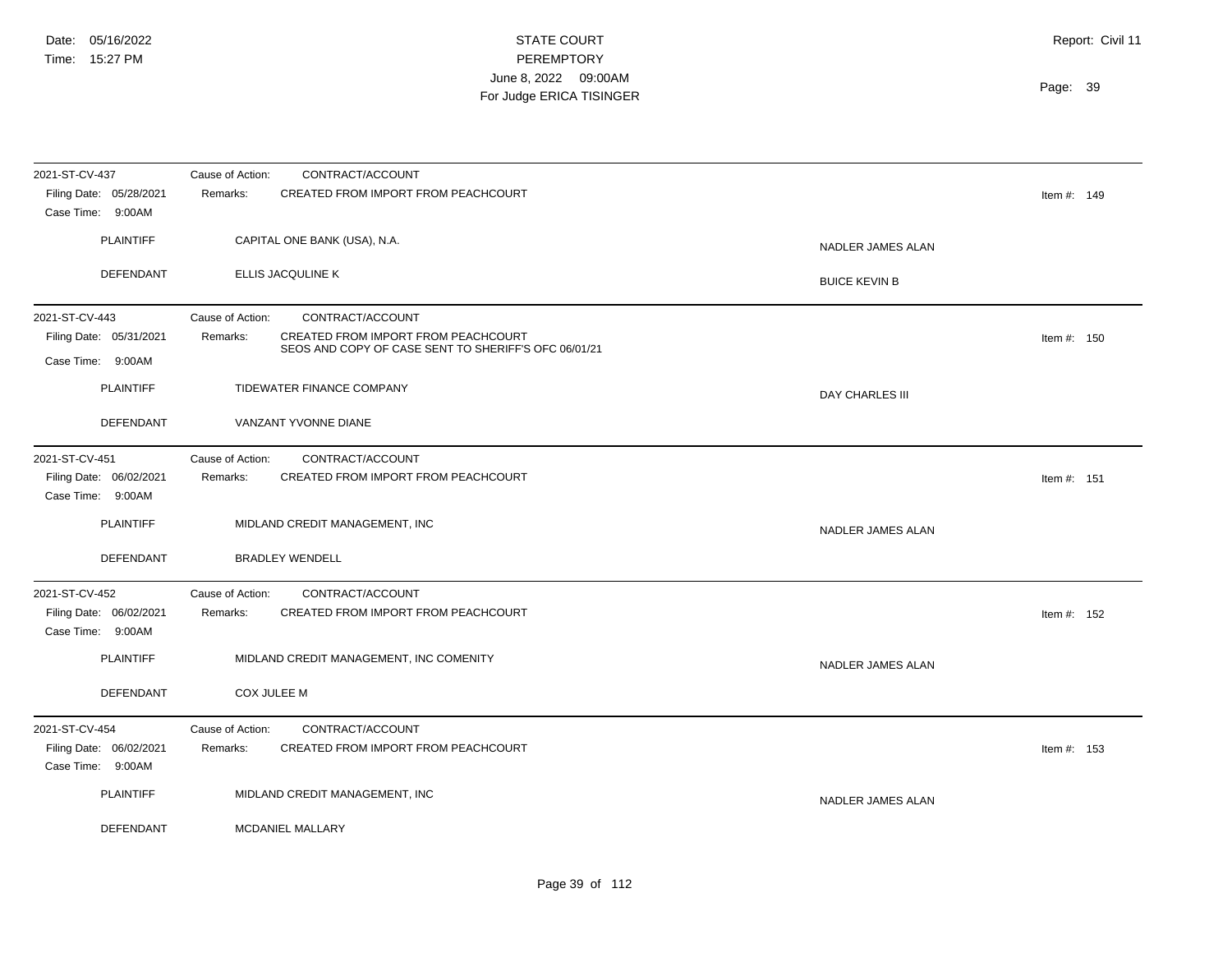| 2021-ST-CV-459                               | Cause of Action: | CONTRACT/ACCOUNT                                                                                  |                       |               |  |
|----------------------------------------------|------------------|---------------------------------------------------------------------------------------------------|-----------------------|---------------|--|
| Filing Date: 06/04/2021<br>Case Time: 9:00AM | Remarks:         | CREATED FROM IMPORT FROM PEACHCOURT                                                               |                       | Item #: 154   |  |
| <b>PLAINTIFF</b>                             | UHG I LLC        |                                                                                                   | SIMPSON NICOLE        |               |  |
| <b>DEFENDANT</b>                             |                  | HUNT THOMAS                                                                                       | HUNT THOMAS - PRO SE  |               |  |
| 2021-ST-CV-460                               | Cause of Action: | <b>AUTOMOBILE TORT</b>                                                                            |                       |               |  |
| Filing Date: 06/07/2021<br>Case Time: 9:00AM | Remarks:         | CREATED FROM IMPORT FROM PEACHCOURT                                                               |                       | Item #: $155$ |  |
| <b>PLAINTIFF</b>                             |                  | MOORE JAMES                                                                                       | <b>BROWN KRISTINE</b> |               |  |
| DEFENDANT                                    |                  | COOPER MICHAEL D                                                                                  | ANDERSON W. CURTIS    |               |  |
|                                              |                  |                                                                                                   | CANNELLA JAMES L. JR. |               |  |
| 2021-ST-CV-469                               | Cause of Action: | <b>AUTOMOBILE TORT</b>                                                                            |                       |               |  |
| Filing Date: 06/11/2021                      | Remarks:         | CREATED FROM IMPORT FROM PEACHCOURT                                                               |                       | Item #: $156$ |  |
| Case Time: 9:00AM                            |                  | SEOS AND COPY OF CASE SENT TO SHERIFF'S OFC 06/11/21                                              |                       |               |  |
| <b>PLAINTIFF</b>                             |                  | TINSLEY ALISHA                                                                                    | JOYNER WILLIAM        |               |  |
| DEFENDANT                                    |                  | <b>KROUSE ASHLEY R</b>                                                                            | LUDWIG ERIC A.        |               |  |
| DEFENDANT                                    |                  | LUXOTTICA OF AMERICA INC.                                                                         |                       |               |  |
| 2021-ST-CV-471                               | Cause of Action: | <b>GARNISHMENT</b>                                                                                |                       |               |  |
| Filing Date: 06/11/2021                      | Remarks:         | CREATED FROM IMPORT FROM PEACHCOURT<br>2 SEOS AND 2 COPIES OF CASE SENT TO SHERIFF'S OFC 06/14/21 |                       | Item #: $157$ |  |
| Case Time: 9:00AM                            |                  |                                                                                                   |                       |               |  |
| <b>PLAINTIFF</b>                             |                  | PRAGAT CHETAN HANUMANJI, LLC                                                                      | <b>DESAI SHEETAL</b>  |               |  |
| DEFENDANT                                    |                  | <b>TALANCA CORINTO</b>                                                                            |                       |               |  |
| DEFENDANT                                    |                  | STRICKLAND ANN                                                                                    |                       |               |  |
| <b>DEFENDANT</b>                             |                  | <b>SYNOVUS BANK</b>                                                                               |                       |               |  |
| DEFENDANT                                    |                  | <b>WELLS FARGO BANK</b>                                                                           |                       |               |  |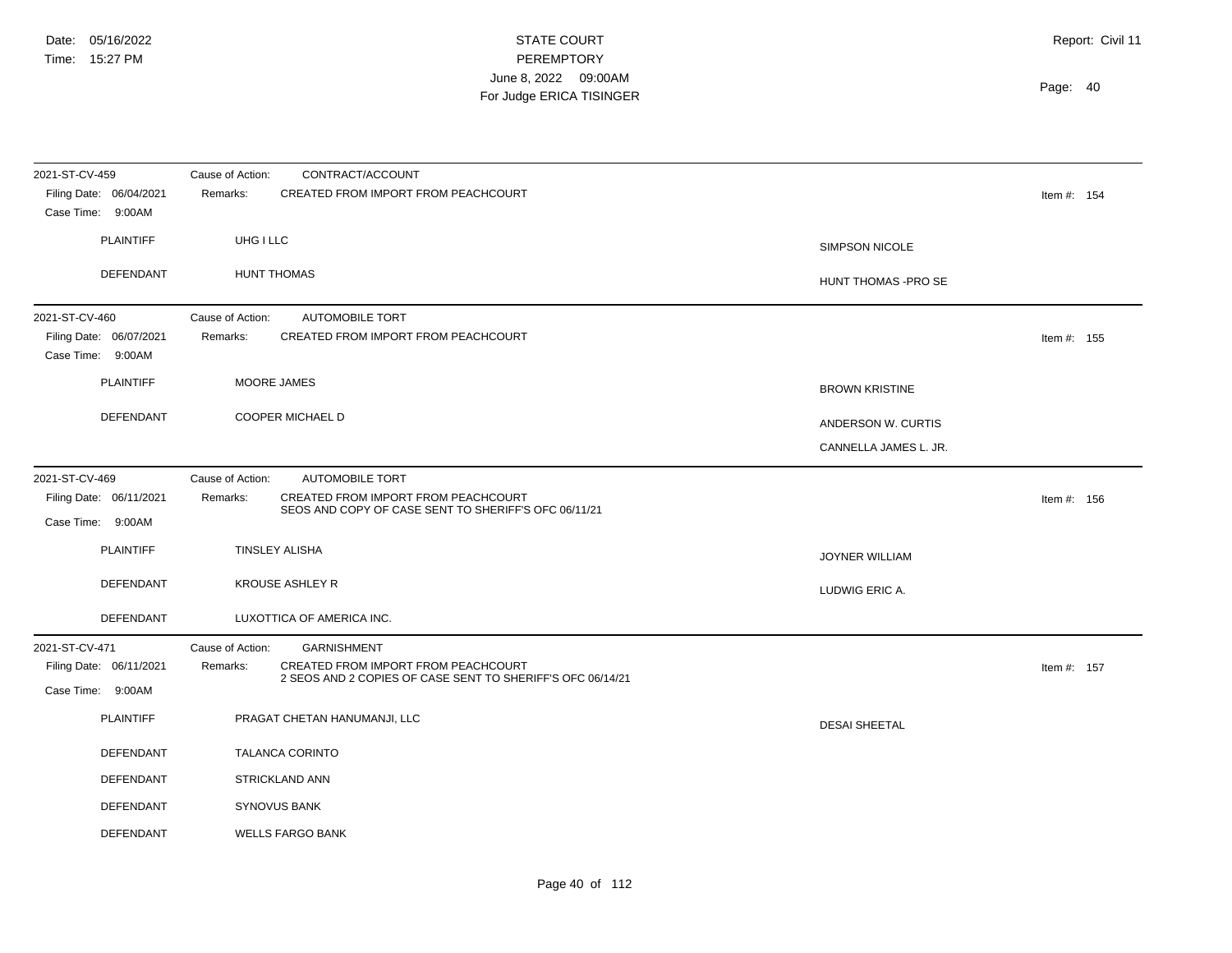| 2021-ST-CV-472                               | CONTRACT/ACCOUNT<br>Cause of Action:                 |                         |               |
|----------------------------------------------|------------------------------------------------------|-------------------------|---------------|
| Filing Date: 06/12/2021                      | Remarks:<br>CREATED FROM IMPORT FROM PEACHCOURT      |                         | Item #: $158$ |
| Case Time: 9:00AM                            |                                                      |                         |               |
|                                              |                                                      |                         |               |
| <b>PLAINTIFF</b>                             | GFS II, LLC                                          | <b>SCOTT CAROL</b>      |               |
| DEFENDANT                                    | <b>BLACK CLARENCE R</b>                              |                         |               |
|                                              |                                                      |                         |               |
| 2021-ST-CV-473                               | AUTOMOBILE TORT<br>Cause of Action:                  |                         |               |
| Filing Date: 06/11/2021<br>Case Time: 9:00AM | CREATED FROM IMPORT FROM PEACHCOURT<br>Remarks:      |                         | Item #: $159$ |
| <b>PLAINTIFF</b>                             | OKIM EMMANUEL                                        | TIKU WILLIAM            |               |
| <b>PLAINTIFF</b>                             | ABRAHAM DOMINIC                                      |                         |               |
| <b>DEFENDANT</b>                             | CITY OF DALTON                                       |                         |               |
| <b>DEFENDANT</b>                             | <b>OCAMPO ALEXIS</b>                                 |                         |               |
| DEFENDANT                                    | JOHN DOE 1                                           |                         |               |
| <b>DEFENDANT</b>                             | JOHN DOE 2                                           |                         |               |
| DEFENDANT                                    | <b>DALTON UTILITIES</b>                              |                         |               |
| 2021-ST-CV-474                               | LANDLORD/TENANT<br>Cause of Action:                  |                         |               |
| Filing Date: 06/14/2021                      | CREATED FROM IMPORT FROM PEACHCOURT<br>Remarks:      |                         | Item #: 160   |
| Case Time: 9:00AM                            |                                                      |                         |               |
| <b>PLAINTIFF</b>                             | <b>HUMPHRIES MARILYN</b>                             | MOMTAHAN MATTHEW        |               |
| DEFENDANT                                    | <b>GUNTER MASON</b>                                  | WILLIAMS DANIEL ALAN II |               |
| DEFENDANT                                    | ALL OTHERS                                           | WILLIAMS DANIEL ALAN II |               |
| 2021-ST-CV-479                               | Cause of Action:<br>CONTRACT/ACCOUNT                 |                         |               |
| Filing Date: 06/15/2021                      | CREATED FROM IMPORT FROM PEACHCOURT<br>Remarks:      |                         | Item #: $161$ |
| Case Time: 9:00AM                            | SEOS AND COPY OF CASE SENT TO SHERIFF'S OFC 06/15/21 |                         |               |
| <b>PLAINTIFF</b>                             | FORD MOTOR CREDIT COMPANY LLC                        | <b>DRIGGERS WILL</b>    |               |
| <b>DEFENDANT</b>                             | MCFADDEN FELSHELIA B                                 |                         |               |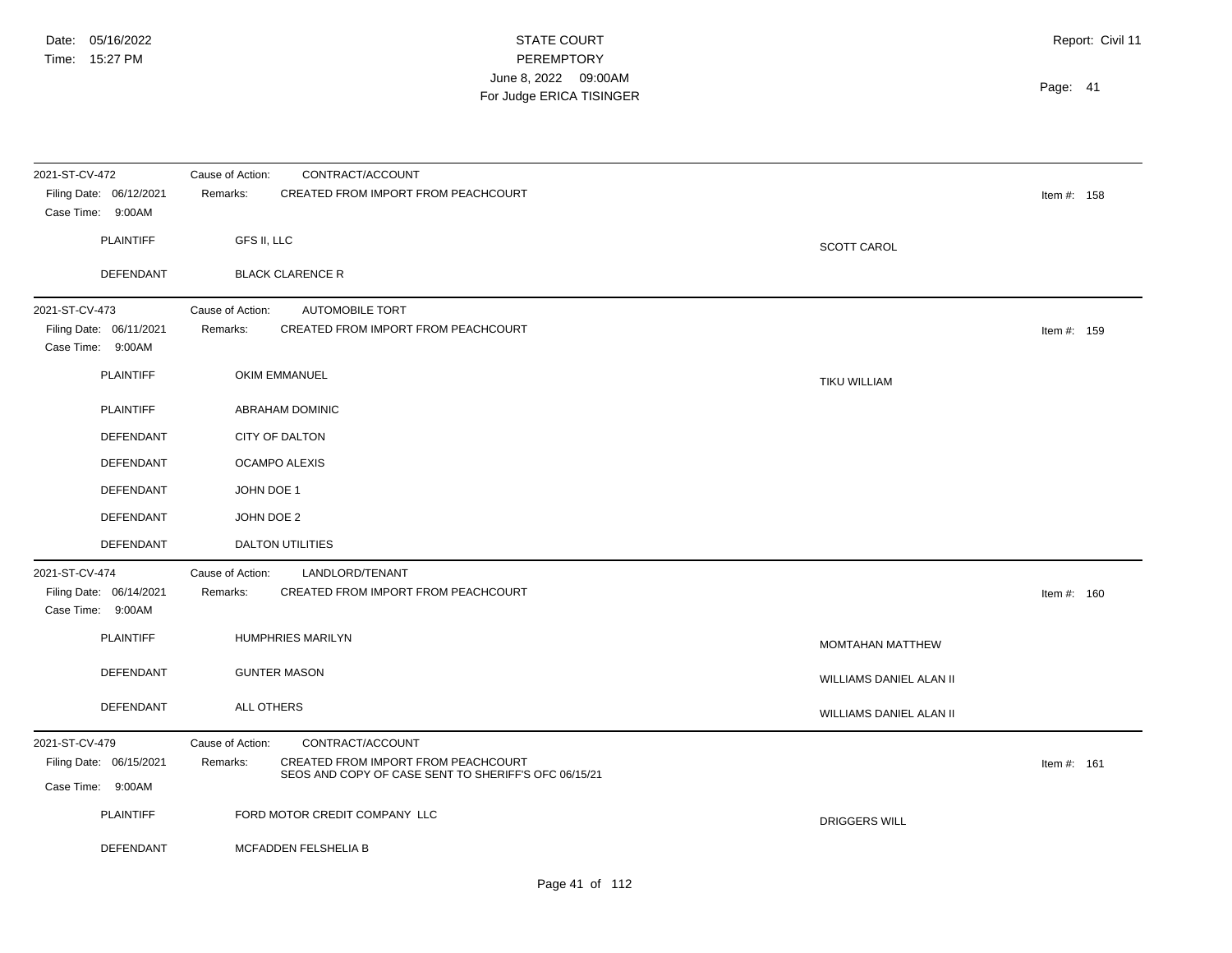| 2021-ST-CV-480                               | CONTRACT/ACCOUNT<br>Cause of Action:                                                                     |                            |
|----------------------------------------------|----------------------------------------------------------------------------------------------------------|----------------------------|
| Filing Date: 06/15/2021                      | CREATED FROM IMPORT FROM PEACHCOURT<br>Remarks:<br>SEOS AND COPY OF CASE SENT TO SHERIFF'S OFC 06/15/21  | Item #: $162$              |
| Case Time: 9:00AM                            |                                                                                                          |                            |
| <b>PLAINTIFF</b>                             | SYNOVUS BANK,                                                                                            | <b>LAHEY KAREN</b>         |
| <b>DEFENDANT</b>                             | <b>WIGHT DANIEL</b>                                                                                      | WIGHT DANIEL -PRO SE       |
| 2021-ST-CV-481                               | Cause of Action:<br><b>GARNISHMENT</b>                                                                   |                            |
| Filing Date: 06/15/2021<br>Case Time: 9:00AM | CREATED FROM IMPORT FROM PEACHCOURT<br>Remarks:                                                          | Item #: $163$              |
| <b>PLAINTIFF</b>                             | <b>GUARDIAN CREDIT UNION</b>                                                                             | <b>RUSSO ADAM S</b>        |
| <b>DEFENDANT</b>                             | <b>CANTORAL AMBER M</b>                                                                                  |                            |
| DEFENDANT                                    | HEAVEN SENT HELPERS LLC                                                                                  |                            |
| 2021-ST-CV-482                               | Cause of Action:<br>CONTRACT/ACCOUNT                                                                     |                            |
| Filing Date: 06/15/2021<br>Case Time: 9:00AM | CREATED FROM IMPORT FROM PEACHCOURTS<br>Remarks:<br>SEOS AND COPY OF CASE SENT TO SHERIFF'S OFC 06/15/21 | Item #: $164$              |
| <b>PLAINTIFF</b>                             | SYNOVUS BANK,                                                                                            |                            |
|                                              |                                                                                                          | <b>LAHEY KAREN</b>         |
| DEFENDANT                                    | NESSE NATHANAEL T                                                                                        | NESSE NATHANAEL T - PRO SE |
| 2021-ST-CV-484                               | CONTRACT/ACCOUNT<br>Cause of Action:                                                                     |                            |
| Filing Date: 06/15/2021                      | CREATED FROM IMPORT FROM PEACHCOURT<br>Remarks:                                                          | Item #: 165                |
| Case Time: 9:00AM                            | SEOS AND COPY OF CASE SENT TO SHERIFF'S OFC 06/15/21                                                     |                            |
| <b>PLAINTIFF</b>                             | FORD MOTOR CREDIT COMPANY LLC                                                                            | <b>DRIGGERS WILL</b>       |
| <b>DEFENDANT</b>                             | STRICKLAND ALTONION LAVELL JR.                                                                           |                            |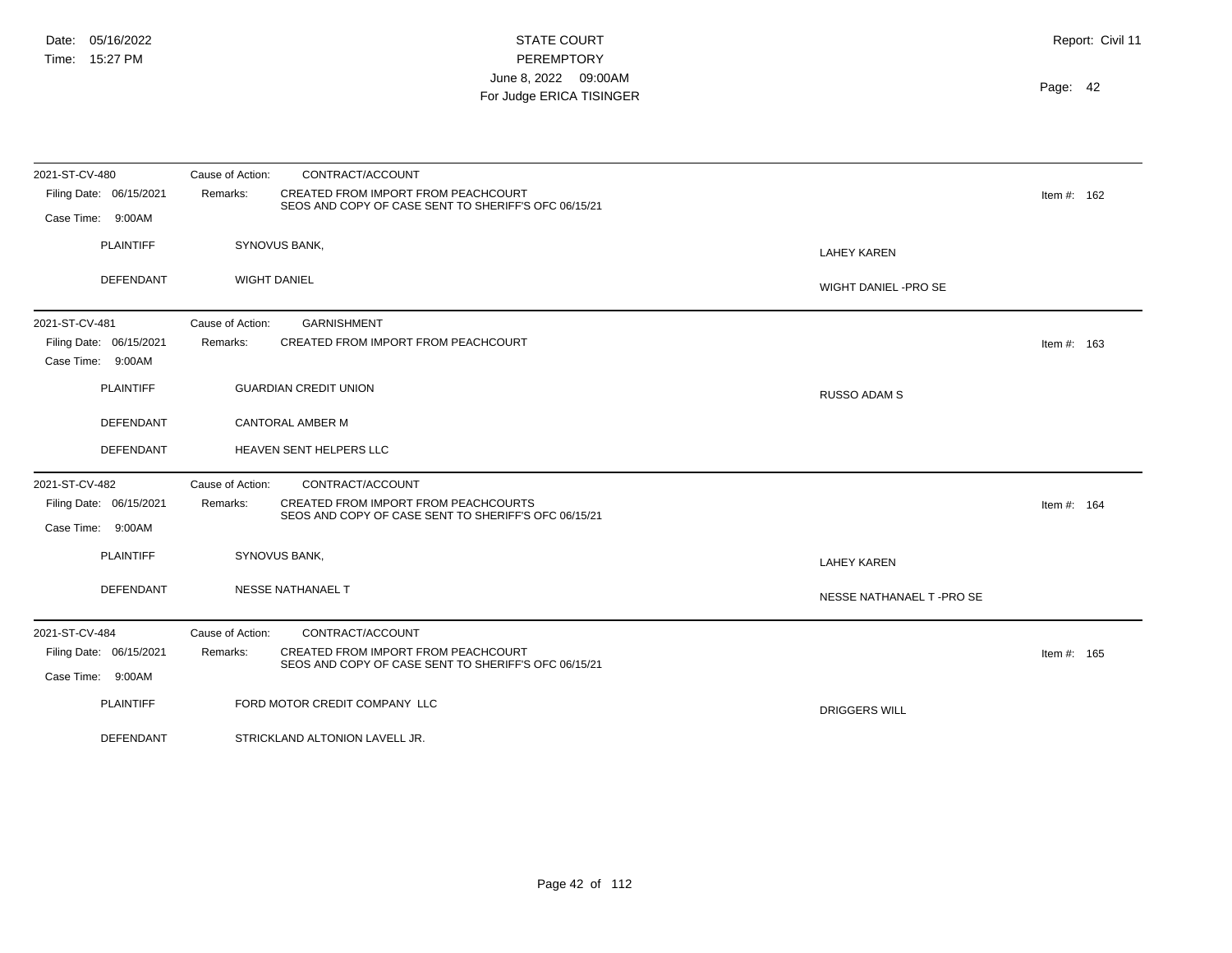| 2021-ST-CV-487<br>Filing Date: 06/15/2021<br>Case Time: 9:00AM | Cause of Action:<br>CONTRACT/ACCOUNT<br>CREATED FROM IMPORT FROM PEACHCOURT<br>Remarks:   |                          | Item #: $166$ |
|----------------------------------------------------------------|-------------------------------------------------------------------------------------------|--------------------------|---------------|
| <b>PLAINTIFF</b>                                               | CAPITAL ONE BANK (USA), N.A.                                                              | <b>NADLER JAMES ALAN</b> |               |
| <b>DEFENDANT</b>                                               | ALTIZER JAMIE L                                                                           | ALTIZER JAMIE L-PRO SE   |               |
| 2021-ST-CV-490<br>Filing Date: 06/15/2021<br>Case Time: 9:00AM | <b>GARNISHMENT</b><br>Cause of Action:<br>CREATED FROM IMPORT FROM PEACHCOURT<br>Remarks: |                          | Item #: 167   |
| <b>PLAINTIFF</b>                                               | <b>REGIONS BANK</b>                                                                       | <b>HECHT FREDERICK</b>   |               |
| <b>DEFENDANT</b>                                               | <b>GIPSON JONATHAN HARRIS</b>                                                             |                          |               |
| DEFENDANT                                                      | DRIVELINE RETAIL MERCHANDISING, INC.                                                      |                          |               |
| 2021-ST-CV-491                                                 | <b>GARNISHMENT</b><br>Cause of Action:                                                    |                          |               |
| Filing Date: 06/15/2021<br>Case Time: 9:00AM                   | CREATED FROM IMPORT FROM PEACHCOURT<br>Remarks:                                           |                          | Item #: $168$ |
| <b>PLAINTIFF</b>                                               | LENDMARK FINANCIAL SERVICES, LLC                                                          | <b>HECHT FREDERICK</b>   |               |
| <b>DEFENDANT</b>                                               | <b>ELLIS DEZMOND</b>                                                                      |                          |               |
| <b>DEFENDANT</b>                                               | DFAS-CLEVELAND GARNISHMENT OPERATIONS                                                     |                          |               |
| 2021-ST-CV-492                                                 | Cause of Action:<br><b>AUTOMOBILE TORT</b>                                                |                          |               |
| Filing Date: 06/15/2021<br>Case Time: 9:00AM                   | CREATED FROM IMPORT FROM PEACHCOURT<br>Remarks:                                           |                          | Item #: 169   |
| <b>PLAINTIFF</b>                                               | AMERICAN STANDARD INSURANCE CO ASO GLORIA ROWLAND                                         | PROCTOR CHRISTINE V      |               |
| <b>DEFENDANT</b>                                               | RISCAJCHE NAVIDAD                                                                         |                          |               |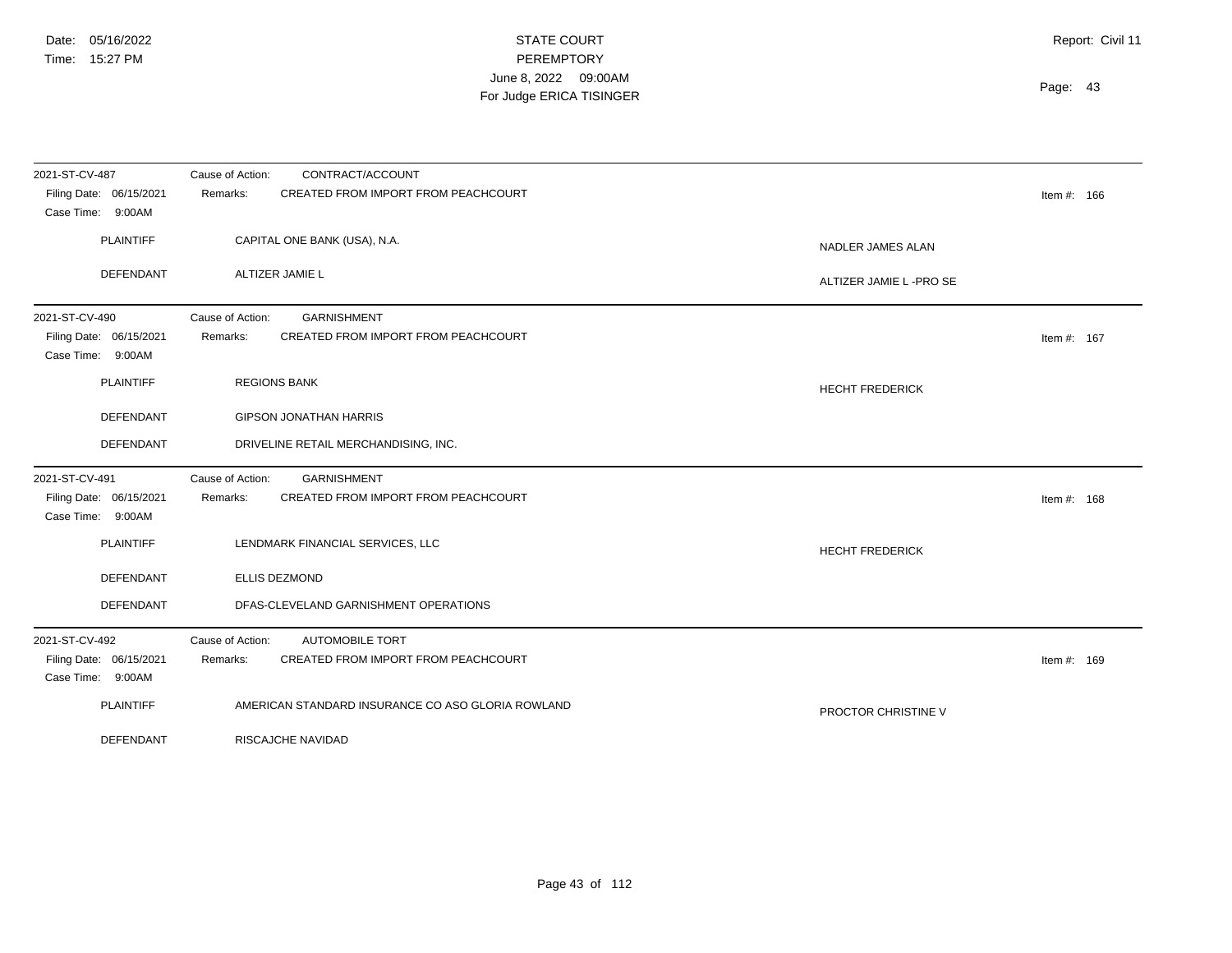| 2021-ST-CV-493                               | CONTRACT/ACCOUNT<br>Cause of Action:              |                        |
|----------------------------------------------|---------------------------------------------------|------------------------|
| Filing Date: 06/15/2021<br>Case Time: 9:00AM | CREATED FROM IMPORT FROM PEACHCOURT<br>Remarks:   | Item #: $170$          |
| <b>PLAINTIFF</b>                             | TIDEWATER FINANCE COMPANY                         | DAY CHARLES III        |
| DEFENDANT                                    | BYRD DEEDRICH J.                                  |                        |
| 2021-ST-CV-496                               | CONTRACT/ACCOUNT<br>Cause of Action:              |                        |
| Filing Date: 06/16/2021<br>Case Time: 9:00AM | Remarks:<br>CREATED FROM IMPORT FROM PEACHCOURT   | Item #: $171$          |
| <b>PLAINTIFF</b>                             | PCA ACQUISITIONS V, LLC                           | NADLER JAMES ALAN      |
| DEFENDANT                                    | <b>CAMP DIANA L</b>                               | CAMP DIANA L-PRO SE    |
| 2021-ST-CV-497                               | Cause of Action:<br><b>GARNISHMENT</b>            |                        |
| Filing Date: 06/16/2021<br>Case Time: 9:00AM | CREATED FROM IMPORT FROM PEACHCOURT<br>Remarks:   | Item #: $172$          |
| <b>PLAINTIFF</b>                             | CAVALRY SPV I, LLC,                               | NADLER JAMES ALAN      |
| <b>DEFENDANT</b>                             | HUNNICUTT AMANDA                                  |                        |
| DEFENDANT                                    | TISINGER VANCE, P.C. AFS: LOUISE SUTTON           |                        |
| 2021-ST-CV-499                               | CONTRACT/ACCOUNT<br>Cause of Action:              |                        |
| Filing Date: 06/16/2021<br>Case Time: 9:00AM | Remarks:<br>CREATED FROM IMPORT FROM PEACHCOURT   | Item #: $173$          |
| <b>PLAINTIFF</b>                             | AMERICAN EXPRESS NATIONAL BANK                    | <b>HOLLIS COURTNEY</b> |
| DEFENDANT                                    | ZACHARY DAVIS AKA ZACHARY T DAVIS                 |                        |
| 2021-ST-CV-500                               | CONTRACT/ACCOUNT<br>Cause of Action:              |                        |
| Filing Date: 06/17/2021<br>Case Time: 9:00AM | CREATED FROM IMPORT FROM PEACHCOURT<br>Remarks:   | Item #: $174$          |
| <b>PLAINTIFF</b>                             | CAVALRY SPV I, LLC, AS ASSIGNEE OF CITIBANK, N.A. | NADLER JAMES ALAN      |
| DEFENDANT                                    | <b>TYSON GEORGE B III</b>                         |                        |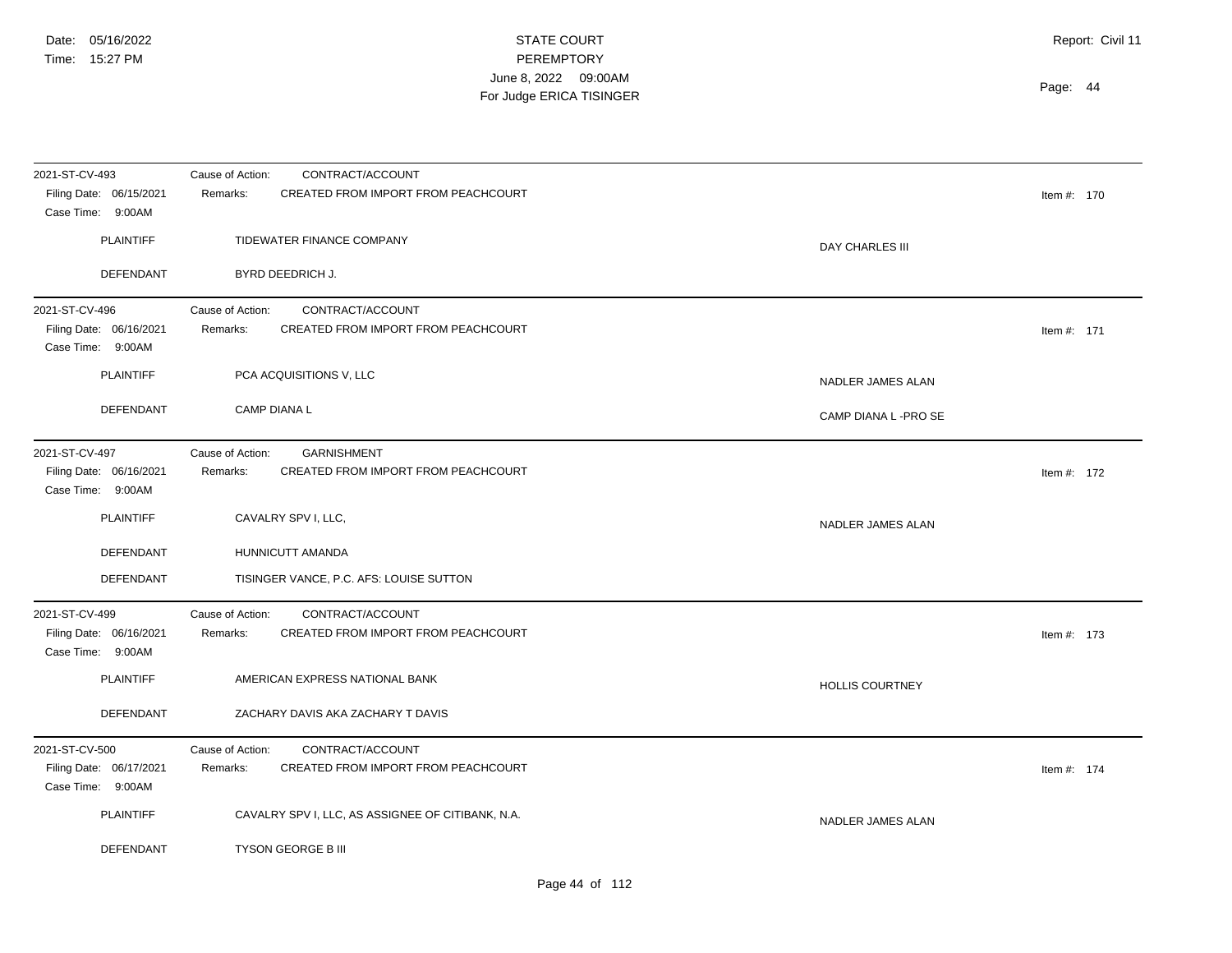| 2021-ST-CV-501<br>Filing Date: 06/17/2021<br>Case Time: 9:00AM | CONTRACT/ACCOUNT<br>Cause of Action:<br>CREATED FROM IMPORT FROM PEACHCOURT<br>Remarks:                                                         |                       | Item #: 175   |
|----------------------------------------------------------------|-------------------------------------------------------------------------------------------------------------------------------------------------|-----------------------|---------------|
| <b>PLAINTIFF</b>                                               | CAVALRY SPV I, LLC, AS ASSIGNE AS ASSIGNEE                                                                                                      | NADLER JAMES ALAN     |               |
| DEFENDANT                                                      | <b>WILLIAMS TABITHA</b>                                                                                                                         |                       |               |
| 2021-ST-CV-502<br>Filing Date: 06/18/2021<br>Case Time: 9:00AM | Cause of Action:<br>CONTRACT/ACCOUNT<br>CREATED FROM IMPORT FROM PEACHCOURT<br>Remarks:<br>SEOS AND COPY OF CASE SENT TO SHERIFF'S OFC 06/18/21 |                       | Item #: 176   |
| <b>PLAINTIFF</b>                                               | CREDIT CORP SOLUTIONS INC                                                                                                                       | <b>LAHEY KAREN</b>    |               |
| DEFENDANT                                                      | JONES DOROTHY                                                                                                                                   | JONES DOROTHY -PRO SE |               |
| 2021-ST-CV-503<br>Filing Date: 06/18/2021<br>Case Time: 9:00AM | Cause of Action:<br>CONTRACT/ACCOUNT<br>CREATED FROM IMPORT FROM PEACHCOURT<br>Remarks:                                                         |                       | Item #: $177$ |
| <b>PLAINTIFF</b>                                               | CAPITAL ONE BANK (USA), N.A.                                                                                                                    | NADLER JAMES ALAN     |               |
| <b>DEFENDANT</b>                                               | VAZQUEZ KAREN A                                                                                                                                 |                       |               |
| 2021-ST-CV-512<br>Filing Date: 06/22/2021<br>Case Time: 9:00AM | Cause of Action:<br>CONTRACT/ACCOUNT<br>CREATED FROM IMPORT FROM PEACHCOURT<br>Remarks:                                                         |                       | Item #: $178$ |
| <b>PLAINTIFF</b>                                               | MIDLAND CREDIT MANAGEMENT, INC                                                                                                                  | NADLER JAMES ALAN     |               |
| <b>DEFENDANT</b>                                               | ASKINS DYKERIA                                                                                                                                  |                       |               |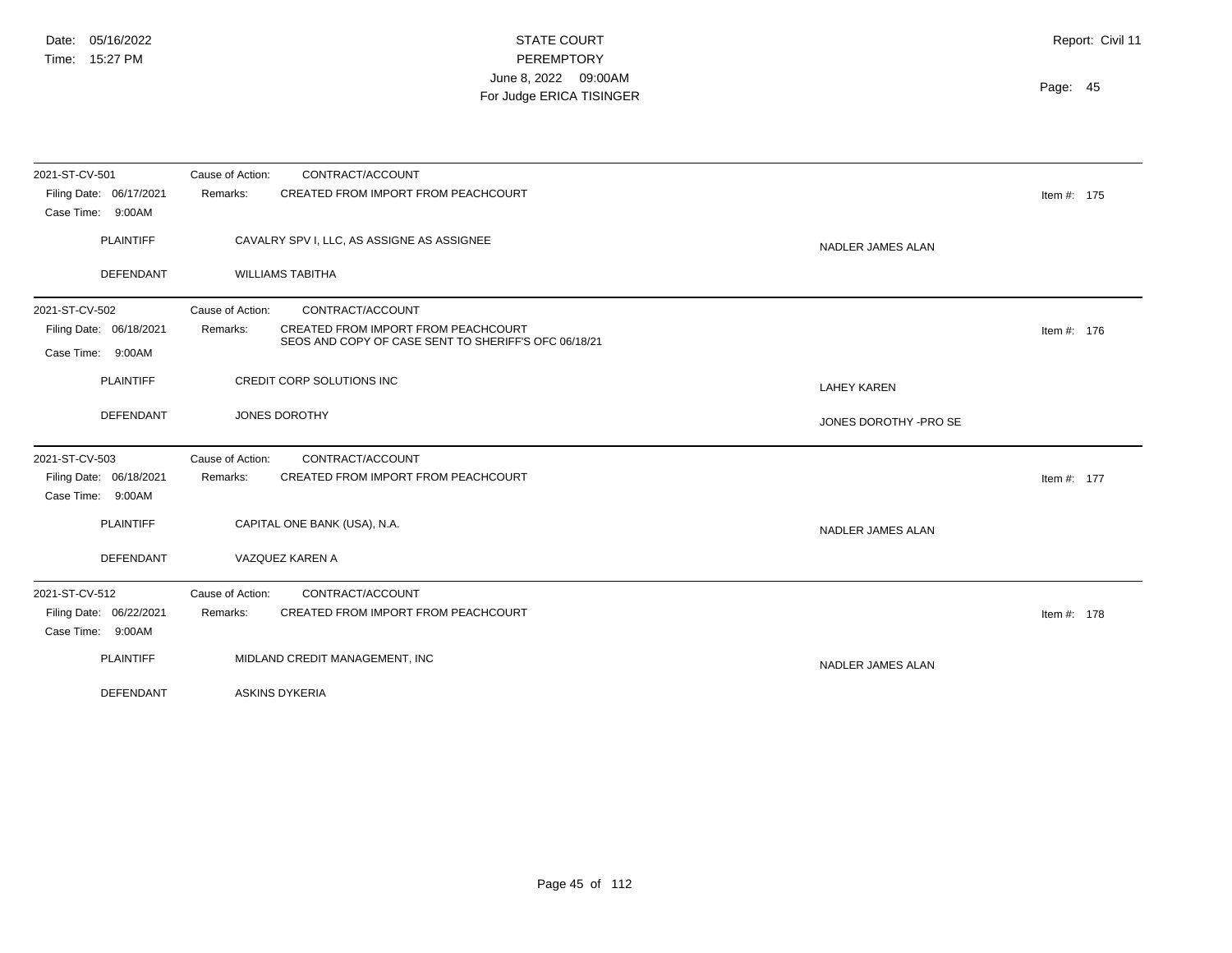| 2021-ST-CV-518                               | Cause of Action:<br><b>AUTOMOBILE TORT</b>        |                                  |
|----------------------------------------------|---------------------------------------------------|----------------------------------|
| Filing Date: 06/23/2021                      | CREATED FROM IMPORT FROM PEACHCOURT<br>Remarks:   | Item #: 179                      |
| Case Time: 9:00AM                            |                                                   |                                  |
| <b>PLAINTIFF</b>                             | <b>EDGE HUBERT TAFT</b>                           | <b>WITCHER JACK</b>              |
| <b>DEFENDANT</b>                             | COOL AVA GOERL                                    | MANIKOWSKI BRIAN J.              |
| <b>DEFENDANT</b>                             | COOL DANIEL ARTHUR                                | MANIKOWSKI BRIAN J.              |
| <b>UNINSURED</b><br><b>MOTODICT</b>          | AUTO-OWNERS INSURANCE COMPANY                     | LEE YU UP "DAVID"                |
| <b>UNINSURED</b><br><b>MOTODICT</b>          | STATE FARM MUTUAL AUTOMOBILE INSURANCE COMPANY    |                                  |
| <b>UNINSURED</b><br><b>MOTODICT</b>          | PROGRESSIVE PREMIER INSURANCE COMPANY OF ILLINOIS | <b>BAKER WILLIAM KENDALL III</b> |
| 2021-ST-CV-522                               | Cause of Action:<br>CONTRACT/ACCOUNT              |                                  |
| Filing Date: 06/24/2021                      | CREATED FROM IMPORT FROM PEACHCOURT<br>Remarks:   | Item #: 180                      |
| Case Time: 9:00AM                            |                                                   |                                  |
| <b>PLAINTIFF</b>                             | <b>GRASSY SPRAIN GROUP, INC</b>                   | <b>TADDAY CHERICE</b>            |
| <b>DEFENDANT</b>                             | MCWHORTER JULIO                                   | PRO SE                           |
| 2021-ST-CV-523                               | Cause of Action:<br><b>AUTOMOBILE TORT</b>        |                                  |
| Filing Date: 06/24/2021<br>Case Time: 9:00AM | CREATED FROM IMPORT FROM PEACHCOURT<br>Remarks:   | Item #: 181                      |
| <b>PLAINTIFF</b>                             | ESTVANKO DONNIA G                                 | DUFFEE ROBERT THOMAS             |
| <b>DEFENDANT</b>                             | <b>BAKER CHEYENNE F</b>                           | MOORE MICHAEL J                  |
| <b>DEFENDANT</b>                             | <b>BAKER ANTHONY S</b>                            | MOORE MICHAEL J                  |
| <b>UNINSURED</b><br><b>MOTORIST</b>          | GEICO GENERAL INSURANCE COMPANY                   | MONAGHAN JULIE E                 |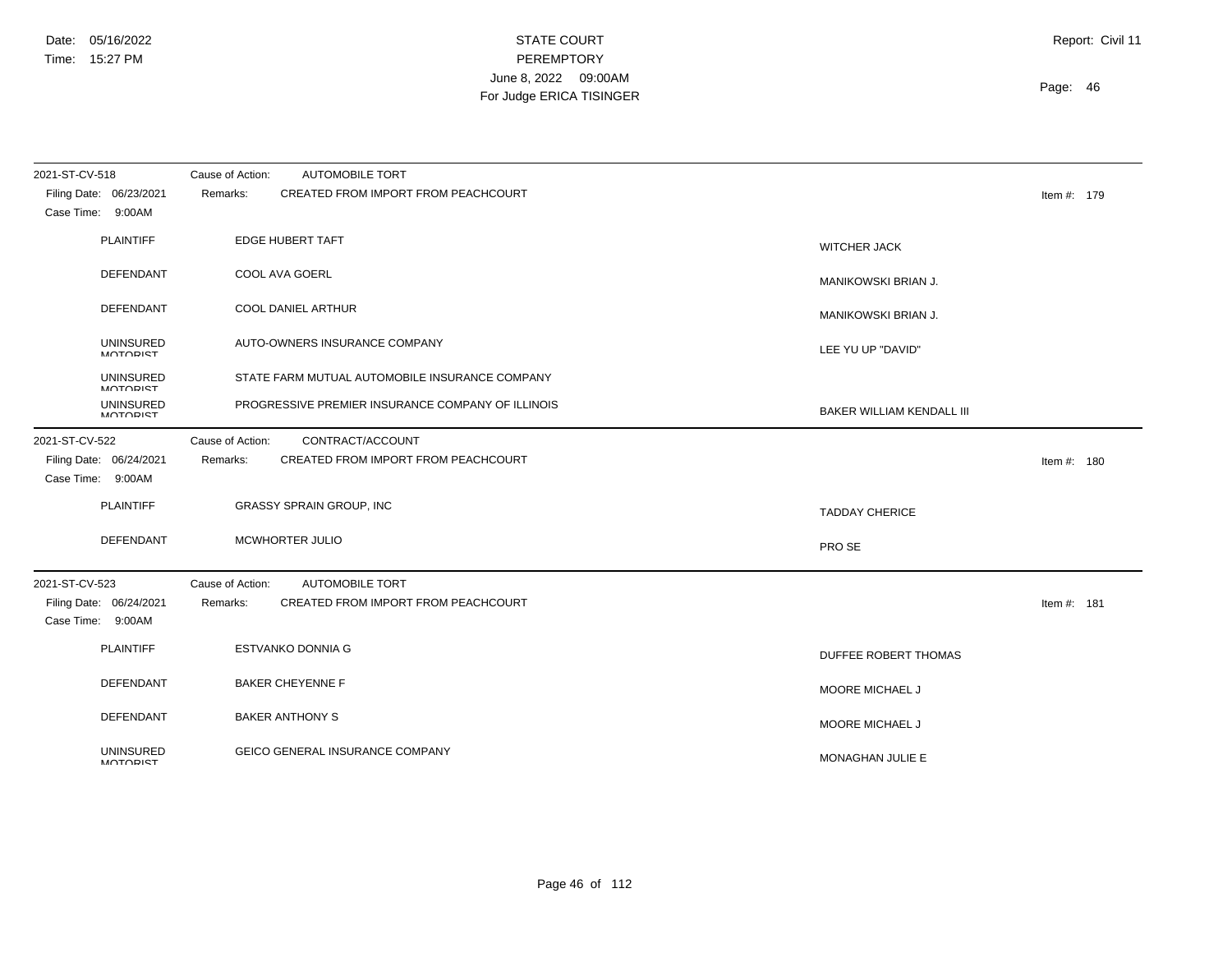| 2021-ST-CV-524                      | Cause of Action:<br><b>AUTOMOBILE TORT</b>           |                        |             |
|-------------------------------------|------------------------------------------------------|------------------------|-------------|
| Filing Date: 06/25/2021             | CREATED FROM IMPORT FROM PEACHCOURT<br>Remarks:      |                        | Item #: 182 |
| Case Time:<br>9:00AM                |                                                      |                        |             |
| <b>PLAINTIFF</b>                    | <b>WILDER AARON</b>                                  | <b>JACKSON JOHN B</b>  |             |
| DEFENDANT                           | <b>CAMARA KABA</b>                                   | JOHNSON THOMAS P.      |             |
|                                     |                                                      |                        |             |
|                                     |                                                      | PRO SE                 |             |
| <b>UNINSURED</b><br><b>MOTORIST</b> | COUNTRY PREFERRED INSURANCE COMPANY                  |                        |             |
| 2021-ST-CV-525                      | <b>GARNISHMENT</b><br>Cause of Action:               |                        |             |
| Filing Date: 06/28/2021             | CREATED FROM IMPORT FROM PEACHCOURT<br>Remarks:      |                        | Item #: 183 |
| Case Time: 9:00AM                   |                                                      |                        |             |
| <b>PLAINTIFF</b>                    | WELLS FARGO BANK, N.A.                               | <b>WILLIAMS KRISTI</b> |             |
|                                     |                                                      |                        |             |
| <b>DEFENDANT</b>                    | THOMPSON BRITTANY D                                  |                        |             |
| DEFENDANT                           | PIN-UPS SALON OF DALLAS LLC                          |                        |             |
| 2021-ST-CV-526                      | Cause of Action:<br>CONTRACT/ACCOUNT                 |                        |             |
| Filing Date: 06/28/2021             | CREATED FROM IMPORT FROM PEACHCOURT<br>Remarks:      |                        | Item #: 184 |
| Case Time: 9:00AM                   | SEOS AND COPY OF CASE SENT TO SHERIFF'S OFC 06/29/21 |                        |             |
| <b>PLAINTIFF</b>                    | SYNOVUS BANK,                                        | <b>LAHEY KAREN</b>     |             |
| DEFENDANT                           | <b>IVEY KIMBERLY A</b>                               |                        |             |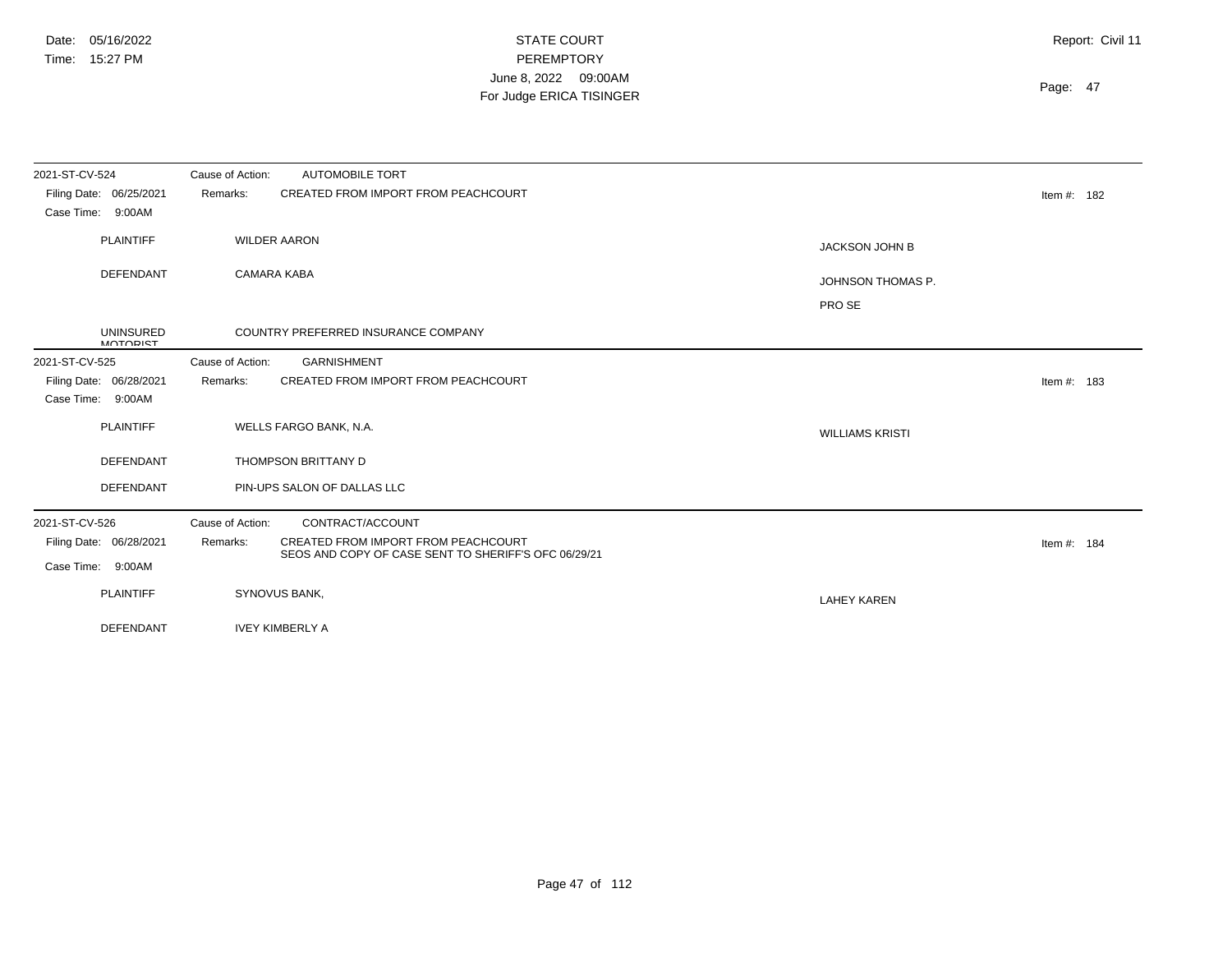| 2021-ST-CV-531<br>Filing Date: 06/29/2021<br>Case Time:<br>9:00AM | Cause of Action:<br><b>AUTOMOBILE TORT</b><br>Remarks:<br>CREATED FROM IMPORT FROM PEACHCOURT | Item #: $185$             |
|-------------------------------------------------------------------|-----------------------------------------------------------------------------------------------|---------------------------|
| <b>PLAINTIFF</b>                                                  | <b>SAWYER LATARIUS</b>                                                                        | <b>REEVES JASON</b>       |
| <b>PLAINTIFF</b>                                                  | SAWYER MYTAI                                                                                  | <b>REEVES JASON</b>       |
| PLAINTIFF                                                         | SAWYER MYZTARIUS                                                                              | <b>REEVES JASON</b>       |
| DEFENDANT                                                         | <b>LAMB MICHAEL</b>                                                                           |                           |
| DEFENDANT                                                         | <b>LAMB MATTHEW</b>                                                                           | <b>MONAGHAN JULIE E</b>   |
|                                                                   |                                                                                               | KENDRICK CLAYTON T.       |
| 2021-ST-CV-537                                                    | APPEALS/REVIEWS<br>Cause of Action:                                                           |                           |
| Filing Date: 06/30/2021                                           | CREATED FROM IMPORT FROM PEACHCOURT<br>Remarks:                                               | Item #: $186$             |
| Case Time:<br>9:00AM                                              | SEOS AND COPY OF CASE SENT TO SHERIFF'S OFC 07/01/21                                          |                           |
| <b>PLAINTIFF</b>                                                  | ONEMAIN FINANCIAL GROUP, LLC                                                                  | <b>CROWE BENNIE</b>       |
| <b>DEFENDANT</b>                                                  | <b>BENEFIELD CLINT W</b>                                                                      | BENEFIELD CLINT W -PRO SE |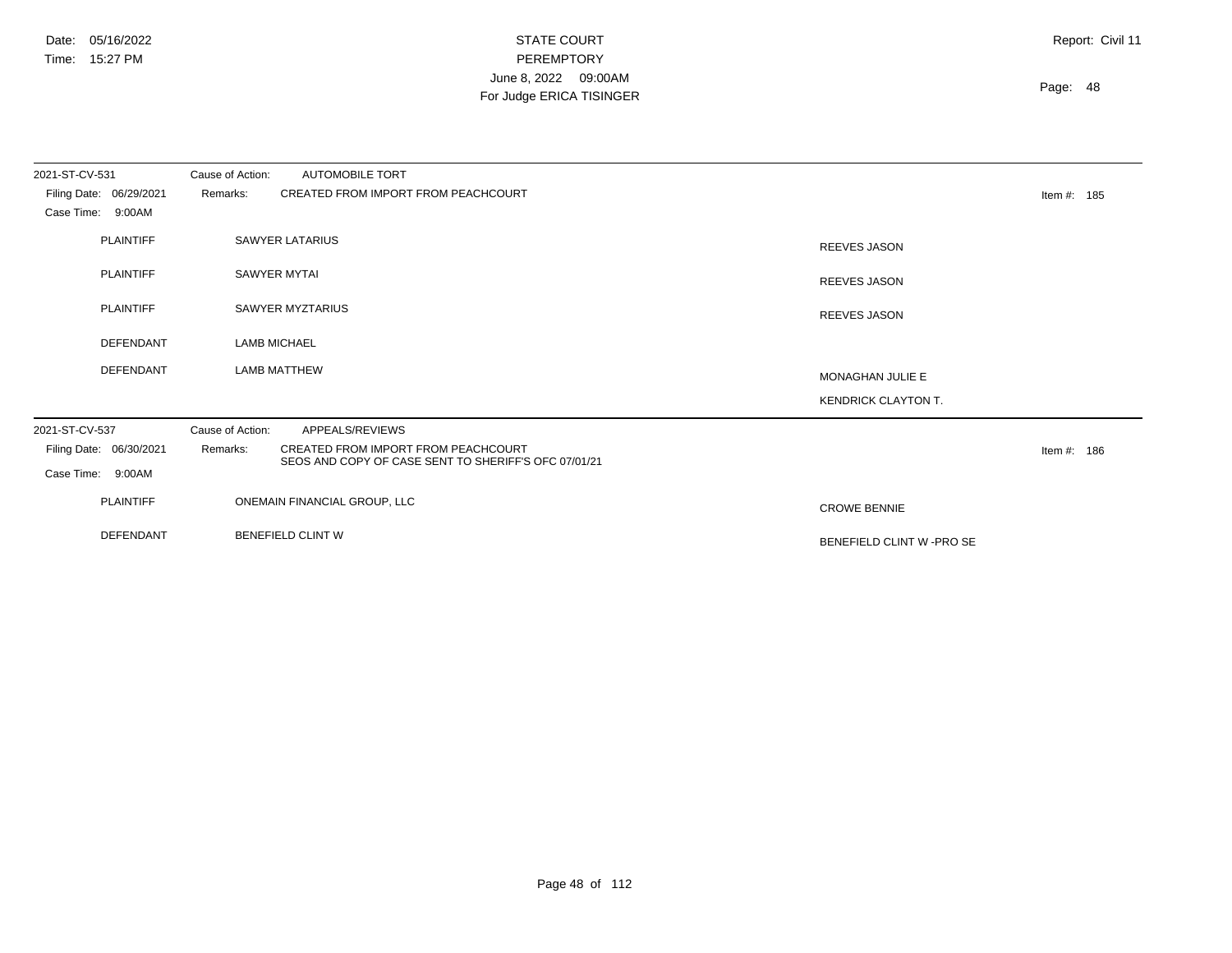| 2021-ST-CV-538                               | Cause of Action: | <b>AUTOMOBILE TORT</b>                                                                      |                      |             |  |
|----------------------------------------------|------------------|---------------------------------------------------------------------------------------------|----------------------|-------------|--|
| Filing Date: 07/01/2021<br>Case Time: 9:00AM | Remarks:         | CREATED FROM IMPORT FROM PEACHCOURT                                                         |                      | Item #: 187 |  |
| <b>PLAINTIFF</b>                             |                  | RAAJAN SUGANTHINI                                                                           | <b>ATTWOOD JAMES</b> |             |  |
| <b>PLAINTIFF</b>                             |                  | SIVANANTHAN SINNAPPU                                                                        | ATTWOOD JAMES A      |             |  |
| <b>PLAINTIFF</b>                             |                  | SIVANANTHAN PUSHPA                                                                          | ATTWOOD JAMES A      |             |  |
| DEFENDANT                                    |                  | <b>GRASSO MICHAEL</b>                                                                       | O'MALLEY JACOB A.    |             |  |
|                                              |                  |                                                                                             | REAM ROBERT D.       |             |  |
| <b>MINOR PLAINTIFF</b>                       |                  | RAAJAN VISHNA                                                                               | <b>ATTWOOD JAMES</b> |             |  |
| <b>MINOR PLAINTIFF</b>                       |                  | RAAJAN SHANKA                                                                               | ATTWOOD JAMES A      |             |  |
| <b>UNINSURED</b><br><b>MOTORIST</b>          |                  | LM GENERAL INSURANCE COMPANY                                                                | CASEY ROBERT E. JR.  |             |  |
| 2021-ST-CV-539                               | Cause of Action: | CONTRACT/ACCOUNT                                                                            |                      |             |  |
| Filing Date: 07/01/2021<br>Case Time: 9:00AM | Remarks:         | CREATED FROM IMPORT FROM PEACHCOURT                                                         |                      | Item #: 188 |  |
| PLAINTIFF                                    |                  | AVID ACCEPTANCE, LLC                                                                        | <b>ROGERS BETH</b>   |             |  |
| <b>DEFENDANT</b>                             |                  | NUNN RUBY K                                                                                 |                      |             |  |
| 2021-ST-CV-540                               | Cause of Action: | <b>AUTOMOBILE TORT</b>                                                                      |                      |             |  |
| Filing Date: 07/01/2021<br>Case Time: 9:00AM | Remarks:         | CREATED FROM IMPORT FROM PEACHCOURT<br>SEOS AND COPY OF CASE SENT TO SHERIFF'S OFC 07/02/21 |                      | Item #: 189 |  |
| <b>PLAINTIFF</b>                             |                  | DAMARIOUS OWESNBY J.                                                                        | MITCHELL LADSON      |             |  |
| DEFENDANT                                    |                  | BONNER ASHANTI LASHAY                                                                       | DUBBERLY BRUCE D. IV |             |  |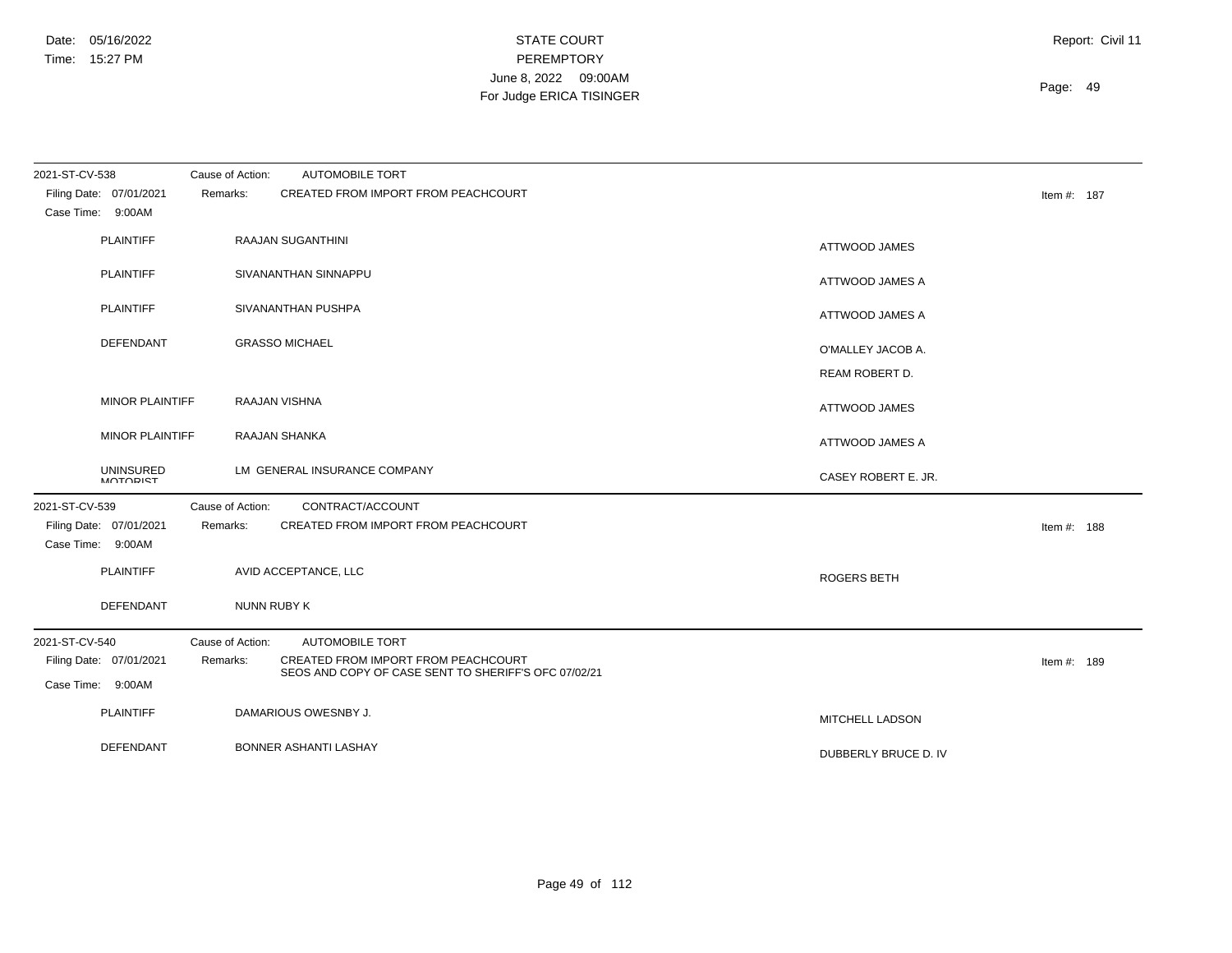| 2021-ST-CV-541                               | <b>GARNISHMENT</b><br>Cause of Action:                                                                      |                               |               |
|----------------------------------------------|-------------------------------------------------------------------------------------------------------------|-------------------------------|---------------|
| Filing Date: 07/02/2021<br>Case Time: 9:00AM | CREATED FROM IMPORT FROM PEACHCOURT<br>Remarks:                                                             |                               | Item #: $190$ |
| <b>PLAINTIFF</b>                             | MBC INVESTMENTS LLC ASSIGNEE OF CARMEL FINANCIAL                                                            | <b>RUSSO ADAM S</b>           |               |
| <b>DEFENDANT</b>                             | <b>MANLEY EUGENE</b>                                                                                        |                               |               |
| DEFENDANT                                    | CARROLLTON CITY SCHOOL DISTRICT                                                                             |                               |               |
| 2021-ST-CV-543                               | Cause of Action:<br><b>AUTOMOBILE TORT</b>                                                                  |                               |               |
| Filing Date: 07/03/2021                      | CREATED FROM IMPORT FROM PEACHCOURT<br>Remarks:<br>SEOS AND 2 COPIES OF CASE SENT TO SHERIFF'S OFC 07/06/21 |                               | Item #: $191$ |
| Case Time: 9:00AM                            |                                                                                                             |                               |               |
| <b>PLAINTIFF</b>                             | SPIES SHARON L                                                                                              | DEMETZ, JR. ROBERT A.         |               |
| DEFENDANT                                    | WOLFE JOSEPH H                                                                                              | MATTHEWS ZACH M.              |               |
| DEFENDANT                                    | PREMIUM PLUMBING AND SEPTIC, LLC                                                                            | MATTHEWS ZACH M.              |               |
| <b>UNINSURED</b><br><b>MOTORIST</b>          | NATIONWIDE FIRE INSURANCE COMPANY                                                                           |                               |               |
| <b>UNINSURED</b><br><b>MOTORIST</b>          | NATIONWIDE MUTUAL FIRE INSURANCE COMPANY                                                                    | JOSEPH JASON                  |               |
| 2021-ST-CV-546                               | Cause of Action:<br><b>AUTOMOBILE TORT</b>                                                                  |                               |               |
| Filing Date: 07/05/2021                      | CREATED FROM IMPORT FROM PEACHCOURT<br>Remarks:<br>SEOS AND COPY OF CASE SENT TO SHERIFF'S OFC 07/06/21     |                               | Item #: $192$ |
| Case Time: 9:00AM                            |                                                                                                             |                               |               |
| <b>PLAINTIFF</b>                             | <b>FERGUSON LAURA</b>                                                                                       | <b>FAIR STEVEN</b>            |               |
| DEFENDANT                                    | <b>SMITH UNIQUE</b>                                                                                         | PARKER KYLE L                 |               |
| 2021-ST-CV-552                               | Cause of Action:<br>CONTRACT/ACCOUNT                                                                        |                               |               |
| Filing Date: 07/07/2021<br>Case Time: 9:00AM | CREATED FROM IMPORT FROM PEACHCOURT<br>Remarks:                                                             |                               | Item #: $193$ |
| <b>PLAINTIFF</b>                             | MIDLAND CREDIT MANAGEMENT, INC COMENITY                                                                     | <b>NADLER JAMES</b>           |               |
| DEFENDANT                                    | <b>GRIFFIN ALICIA T</b>                                                                                     | <b>GRIFFIN ALICIA T-PROSE</b> |               |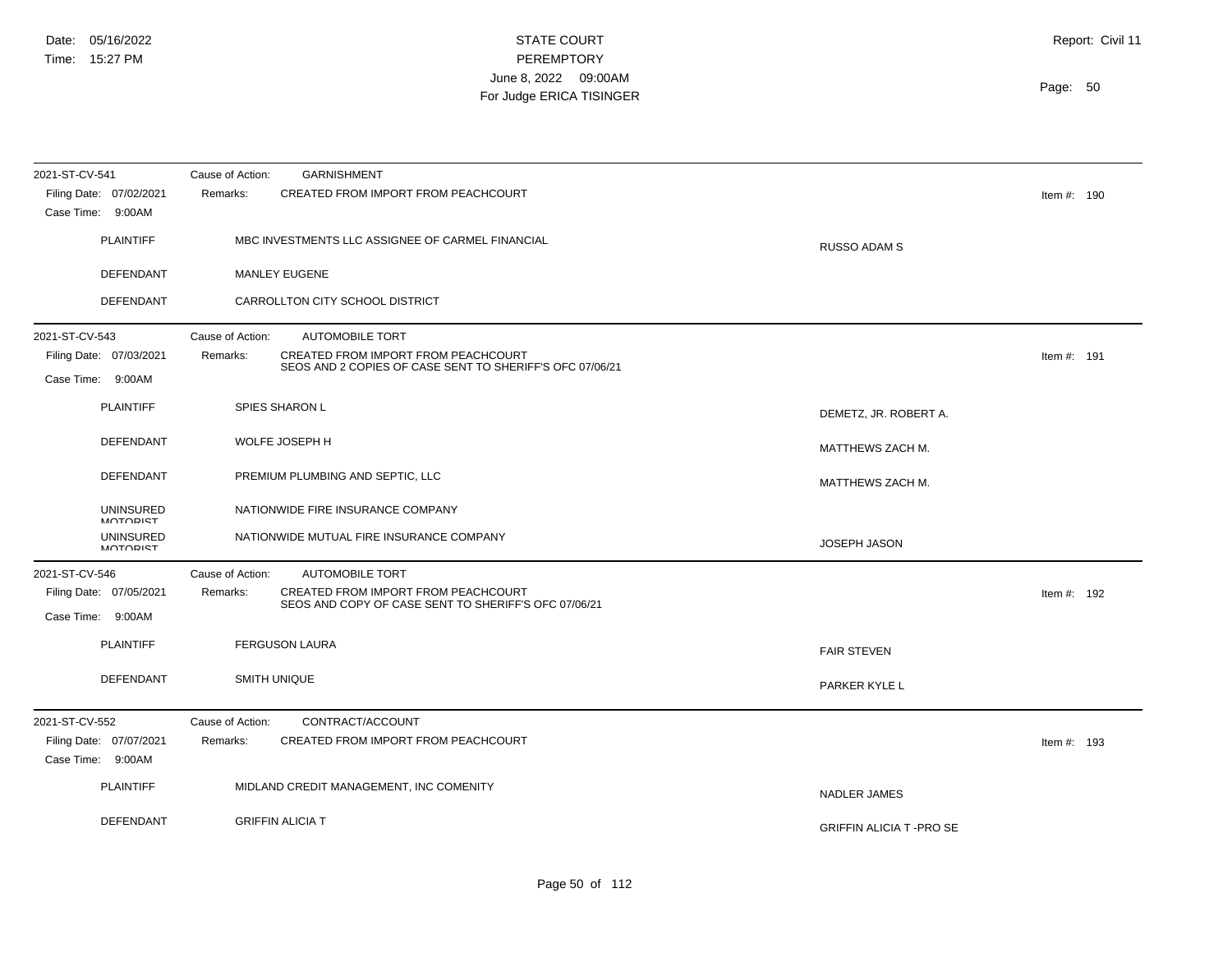| 2021-ST-CV-554                                                 | <b>GENERAL TORT</b><br>Cause of Action:                                                    |                                      |             |
|----------------------------------------------------------------|--------------------------------------------------------------------------------------------|--------------------------------------|-------------|
| Filing Date: 07/07/2021<br>Case Time: 9:00AM                   | CREATED FROM IMPORT FROM PEACHCOURT<br>Remarks:                                            |                                      | Item #: 194 |
| <b>PLAINTIFF</b>                                               | KIDD BRENDA LEE                                                                            | SUNA STEVEN A.                       |             |
| DEFENDANT                                                      | SOUTHEASTRANS, INC.                                                                        | MCDONALD GRAHAM E.<br>PURSER JOEL P. |             |
| DEFENDANT                                                      | JD PUCKETT ENTERPRISES, INC.                                                               | MCDONALD GRAHAM E.<br>PURSER JOEL P. |             |
| <b>DEFENDANT</b>                                               | OBI NATIONAL INSURANCE COMPANY                                                             | MCDONALD GRAHAM E.<br>PURSER JOEL P. |             |
| DEFENDANT                                                      | DOE 1 JOHN                                                                                 |                                      |             |
| DEFENDANT                                                      | DOE 2 JOHN                                                                                 |                                      |             |
| DEFENDANT                                                      | XYZ-1 CORP.                                                                                |                                      |             |
| DEFENDANT                                                      | XYZ-2 CORP.                                                                                |                                      |             |
| DEFENDANT                                                      | XYZ-3 CORP.                                                                                |                                      |             |
| DEFENDANT                                                      | KING STEVEN DOUGLAS                                                                        | MCDONALD GRAHAM E.                   |             |
| 2021-ST-CV-556<br>Filing Date: 07/07/2021<br>Case Time: 9:00AM | <b>GENERAL TORT</b><br>Cause of Action:<br>CREATED FROM IMPORT FROM PEACHCOURT<br>Remarks: |                                      | Item #: 195 |
| <b>PLAINTIFF</b>                                               | <b>REEVES KIMBERLY</b>                                                                     | <b>KELLY CHERYL</b>                  |             |
| <b>DEFENDANT</b>                                               | <b>LEONARD CHARLES</b>                                                                     | KAUFMAN BRENT M.                     |             |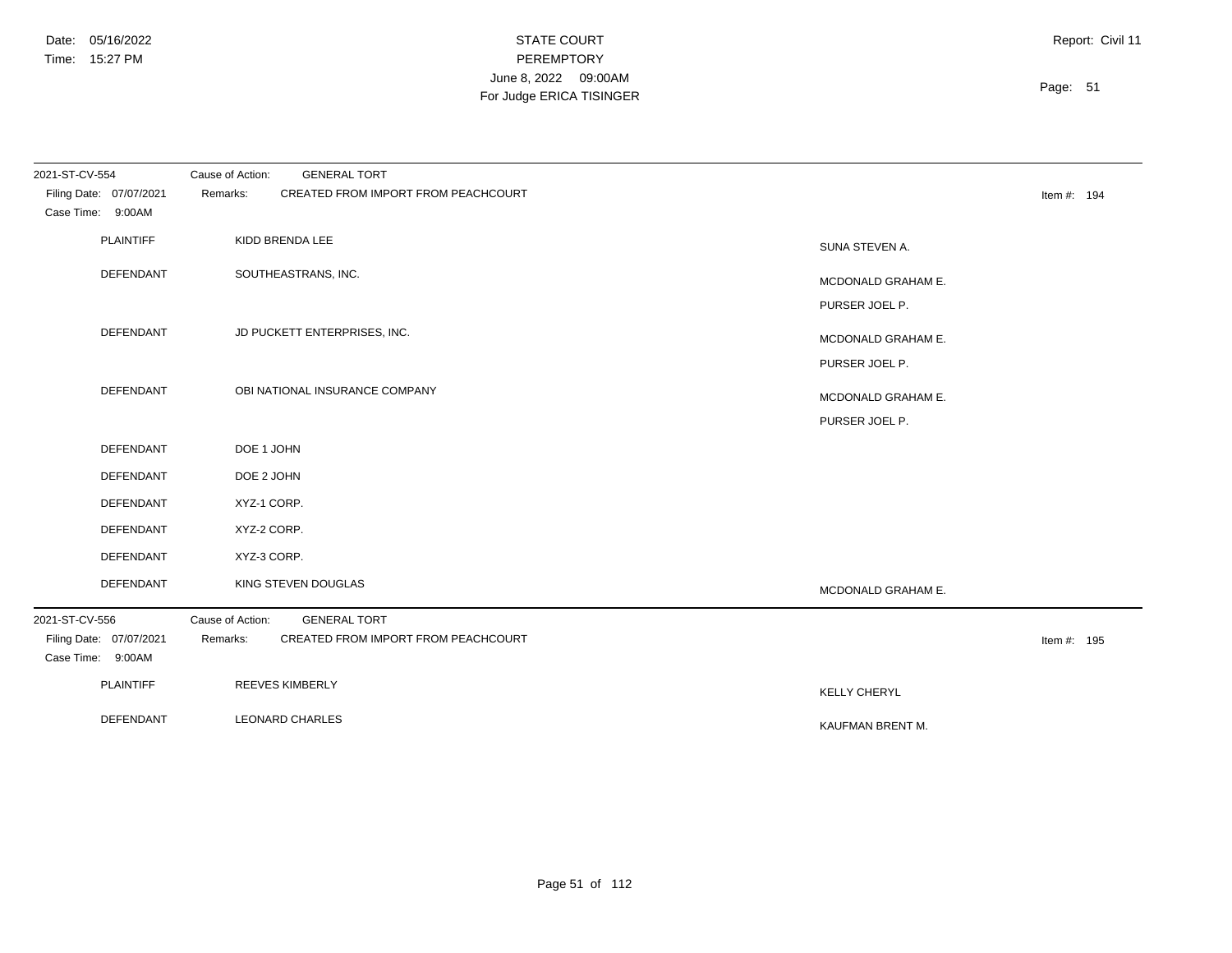| 2021-ST-CV-559                               | CONTRACT/ACCOUNT<br>Cause of Action:                       |                          |
|----------------------------------------------|------------------------------------------------------------|--------------------------|
| Filing Date: 07/07/2021<br>Case Time: 9:00AM | CREATED FROM IMPORT FROM PEACHCOURT<br>Remarks:            | Item #: $196$            |
| <b>PLAINTIFF</b>                             | MIDLAND CREDIT MANAGEMENT, INC                             | OREM JOSHUA R            |
| DEFENDANT                                    | <b>FRENCH RICHARD</b>                                      | FRENCH RICHARD -PRO SE   |
| 2021-ST-CV-563                               | Cause of Action:<br>AUTOMOBILE TORT                        |                          |
| Filing Date: 07/09/2021<br>Case Time: 9:00AM | CREATED FROM IMPORT FROM PEACHCOURT<br>Remarks:            | Item #: $197$            |
| <b>PLAINTIFF</b>                             | <b>ASTO MELODY</b>                                         | <b>CAMPBELL SEAN</b>     |
| <b>DEFENDANT</b>                             | CANTRELL DOUGLAS                                           | <b>HARRISON CHARLENE</b> |
| <b>UNINSURED</b><br><b>MOTORIST</b>          | GEICO GENERAL INSURANCE COMPANY                            |                          |
| 2021-ST-CV-564                               | Cause of Action:<br><b>AUTOMOBILE TORT</b>                 |                          |
| Filing Date: 07/09/2021                      | CREATED FROM IMPORT FROM PEACHCOURT<br>Remarks:            | Item #: 198              |
| Case Time: 9:00AM                            |                                                            |                          |
| <b>PLAINTIFF</b>                             | <b>TEAL ALICE</b>                                          | <b>HARRISON SCOTT</b>    |
| <b>DEFENDANT</b>                             | WARD BERNADETTE                                            | MACKIMM SARAH M.         |
| <b>UNINSURED</b><br><b>MOTORIST</b>          | PROGRESSIVE MOUNTAIN INSURANCE COMPANY                     | SAMPLE REBECCA L         |
| 2021-ST-CV-568                               | <b>GENERAL TORT</b><br>Cause of Action:                    |                          |
| Filing Date: 07/12/2021                      | CREATED FROM IMPORT FROM PEACHCOURT<br>Remarks:            | Item #: 199              |
| Case Time: 9:00AM                            | 2 SEOS AND 2 COPIES OF CASE SENT TO SHERIFF'S OFC 07/12/21 |                          |
| <b>PLAINTIFF</b>                             | PAYNE JANET                                                | <b>BARTO BRITTANY</b>    |
| <b>DEFENDANT</b>                             | <b>BISHOP ROGER C</b>                                      | <b>COCHENOUR DUANE L</b> |
|                                              |                                                            | <b>VEGA BREANNA C</b>    |
|                                              |                                                            | COCHENOUR DUANE L        |
| <b>DEFENDANT</b>                             | SMITH MARISA M                                             | PRO SE                   |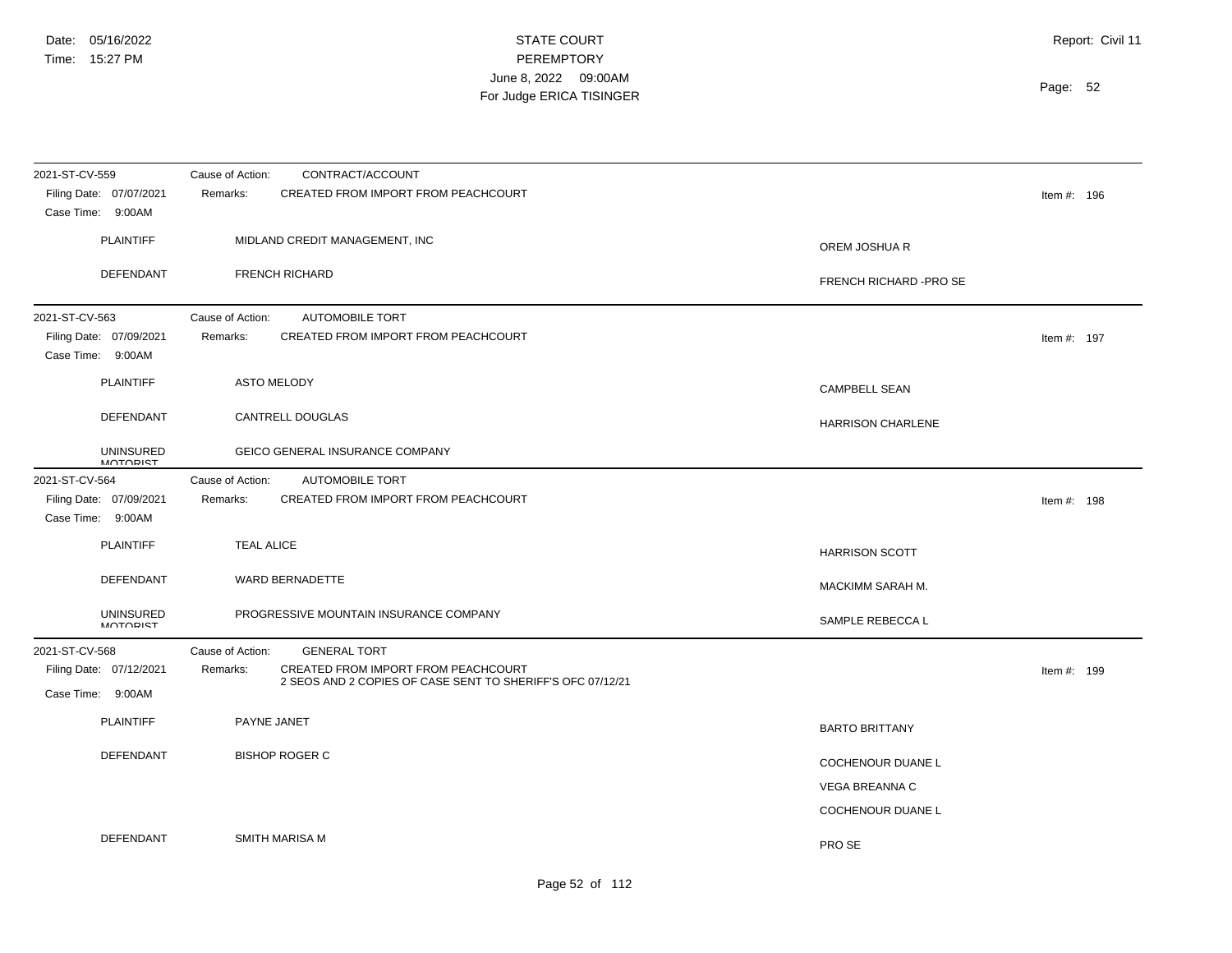| 2021-ST-CV-569                               | Cause of Action:    | CONTRACT/ACCOUNT                                                                            |                          |               |  |
|----------------------------------------------|---------------------|---------------------------------------------------------------------------------------------|--------------------------|---------------|--|
| Filing Date: 07/13/2021                      | Remarks:            | CREATED FROM IMPORT FROM PEACHCOURT<br>SEOS AND COPY OF CASE SENT TO SHERIFF'S OFC 07/13/21 |                          | Item #: $200$ |  |
| Case Time: 9:00AM                            |                     |                                                                                             |                          |               |  |
| <b>PLAINTIFF</b>                             |                     | TANNER HEALTH SYSTEMS                                                                       | <b>ROBIN SARA</b>        |               |  |
| DEFENDANT                                    |                     | <b>GARRETT KEVIN RANDY</b>                                                                  |                          |               |  |
| 2021-ST-CV-570                               | Cause of Action:    | CONTRACT/ACCOUNT                                                                            |                          |               |  |
| Filing Date: 07/14/2021<br>Case Time: 9:00AM | Remarks:            | CREATED FROM IMPORT FROM PEACHCOURT                                                         |                          | Item #: $201$ |  |
| <b>PLAINTIFF</b>                             |                     | CAVALRY SPV I, LLC,                                                                         | NADLER JAMES             |               |  |
| <b>DEFENDANT</b>                             | <b>BAILEY TRINA</b> |                                                                                             |                          |               |  |
| 2021-ST-CV-572                               | Cause of Action:    | <b>AUTOMOBILE TORT</b>                                                                      |                          |               |  |
| Filing Date: 07/14/2021                      | Remarks:            | CREATED FROM IMPORT FROM PEACHCOURT<br>SEOS AND COPY OF CASE SENT TO SHERIFF'S OFC 07/14/21 |                          | Item #: 202   |  |
| Case Time: 9:00AM                            |                     |                                                                                             |                          |               |  |
| <b>PLAINTIFF</b>                             |                     | RHUDE ANGELA G                                                                              | <b>MCNEAL BRANDI</b>     |               |  |
|                                              |                     |                                                                                             | <b>JOSEY AJ</b>          |               |  |
| <b>DEFENDANT</b>                             |                     | PETTUS LANE G                                                                               | <b>GRIMES PAMELA</b>     |               |  |
| <b>PLAINTIFF</b>                             |                     | <b>RHUDE ANGELA G</b>                                                                       |                          |               |  |
| DEFENDANT                                    |                     | PETTUS LANE G                                                                               |                          |               |  |
| 2021-ST-CV-573                               | Cause of Action:    | <b>AUTOMOBILE TORT</b>                                                                      |                          |               |  |
| Filing Date: 07/14/2021<br>Case Time: 9:00AM | Remarks:            | CREATED FROM IMPORT FROM PEACHCOURT                                                         |                          | Item #: $203$ |  |
| <b>PLAINTIFF</b>                             | <b>JONES ALIYA</b>  |                                                                                             | <b>REGAS STEPHANIE M</b> |               |  |
| <b>DEFENDANT</b>                             |                     | <b>CLAYTON JEREMIAH</b>                                                                     | PROUT DANIEL C           |               |  |
| <b>DEFENDANT</b>                             | <b>DEESE KATHY</b>  |                                                                                             | PROUT DANIEL C           |               |  |
| <b>UNINSURED</b><br><b>MOTORIST</b>          |                     | ESURANCE PROPERTY AND CASUALTY INSURANCE COMPANY                                            | MOODY S.E. III           |               |  |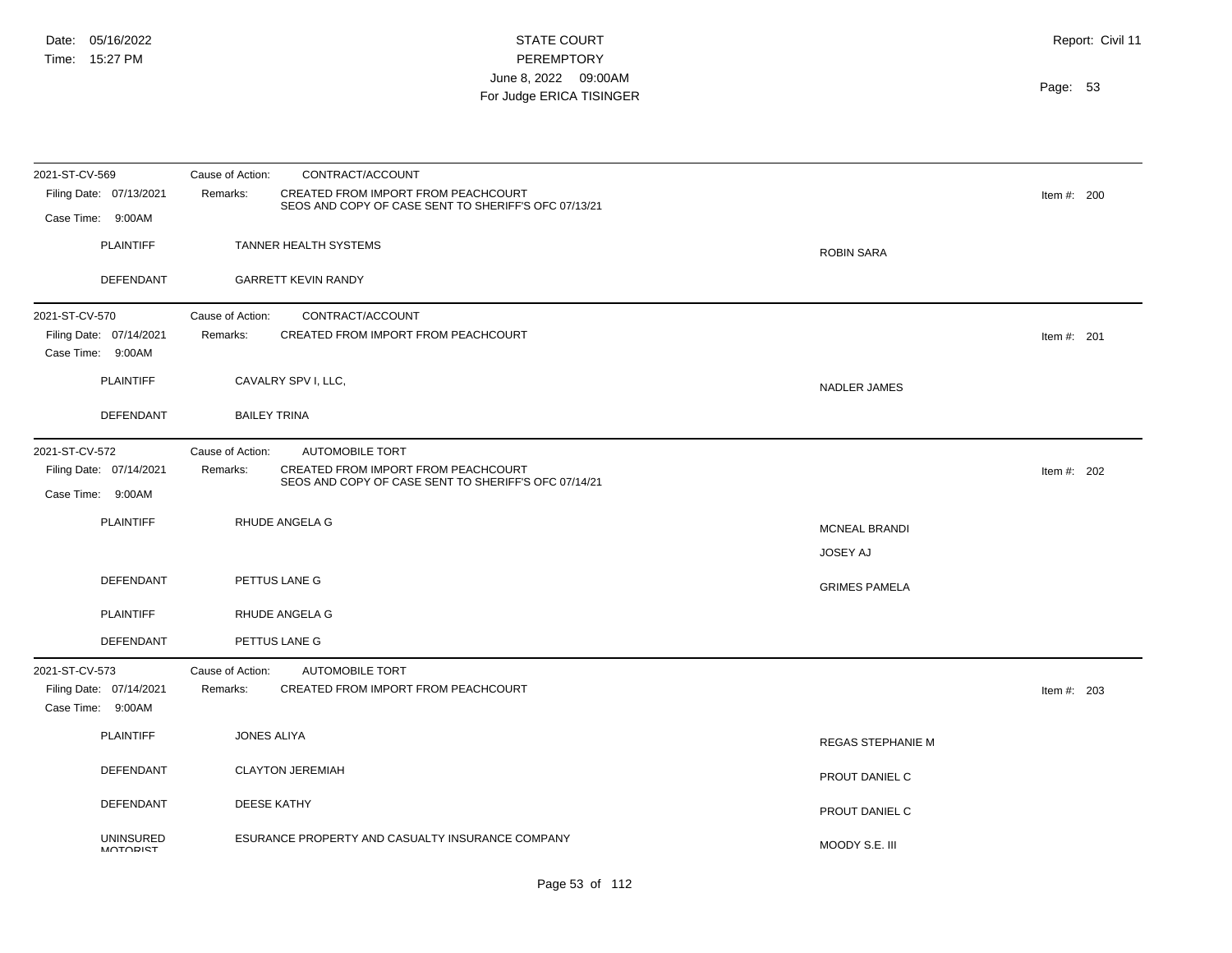| 2021-ST-CV-576                               | Cause of Action:<br><b>AUTOMOBILE TORT</b>                                                              |                        |               |
|----------------------------------------------|---------------------------------------------------------------------------------------------------------|------------------------|---------------|
| Filing Date: 07/15/2021                      | CREATED FROM IMPORT FROM PEACHCOURT<br>Remarks:<br>SEOS AND COPY OF CASE SENT TO SHERIFF'S OFC 07/15/21 |                        | Item #: $204$ |
| Case Time: 9:00AM                            |                                                                                                         |                        |               |
| <b>PLAINTIFF</b>                             | <b>MARLIN BRITTNI</b>                                                                                   | <b>JACKSON JOHN B</b>  |               |
| DEFENDANT                                    | <b>HARRIS MICAH</b>                                                                                     | ALEXANDER BRIAN        |               |
| MINOR DEFENDANT                              | BRITTNI MARLIN, INV, AND AS NEXT OF FRIEND TO KRISTOPHER DAWSON<br><b><i>R. KADSON DAMISON</i></b>      |                        |               |
| 2021-ST-CV-578                               | Cause of Action:<br>CONTRACT/ACCOUNT                                                                    |                        |               |
| Filing Date: 07/15/2021<br>Case Time: 9:00AM | CREATED FROM IMPORT FROM PEACHCOURT<br>Remarks:                                                         |                        | Item #: $205$ |
| <b>PLAINTIFF</b>                             | PRESTIGE FINANCIAL SERVICES, INC.                                                                       | <b>ROGERS BETH</b>     |               |
| DEFENDANT                                    | PARHAM ONDI P                                                                                           |                        |               |
| 2021-ST-CV-579                               | Cause of Action:<br><b>AUTOMOBILE TORT</b>                                                              |                        |               |
| Filing Date: 07/16/2021<br>Case Time: 9:00AM | CREATED FROM IMPORT FROM PEACHCOURT<br>Remarks:                                                         |                        | Item #: $206$ |
| <b>PLAINTIFF</b>                             | <b>SMITH KENYA</b>                                                                                      | PILGRIM J.MAC C        |               |
| DEFENDANT                                    | <b>LANCASTER KAITLYN</b>                                                                                | PRO SE                 |               |
| <b>UNINSURED</b><br><b>MOTODICT</b>          | <b>GEICO INDEMNITY</b>                                                                                  | <b>KELLEY DEIDRA P</b> |               |
|                                              |                                                                                                         | ALVAREZ CATALINA       |               |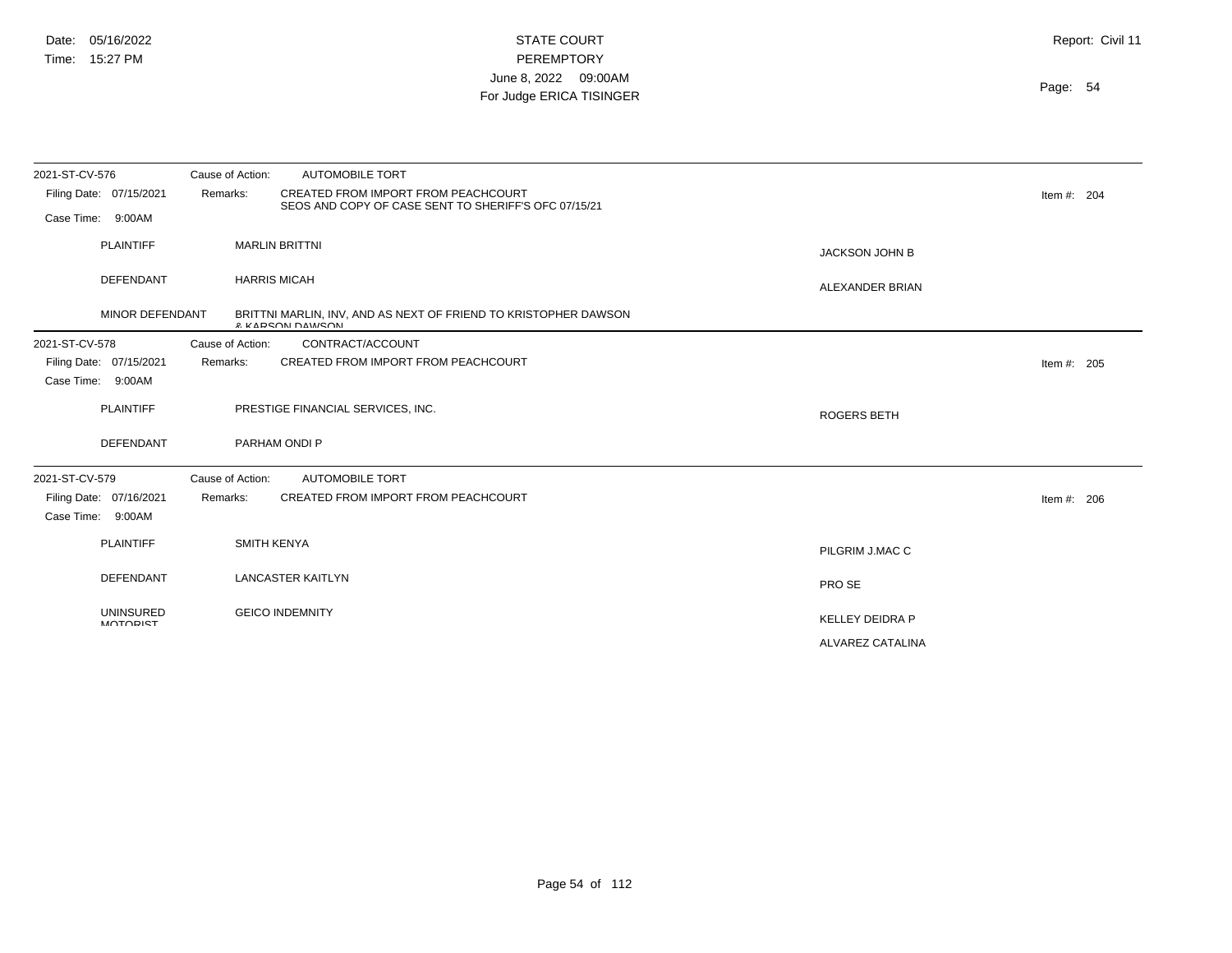| 2021-ST-CV-585                                                 | <b>GENERAL TORT</b><br>Cause of Action:                                                   |                        |
|----------------------------------------------------------------|-------------------------------------------------------------------------------------------|------------------------|
| Filing Date: 07/19/2021<br>Case Time: 9:00AM                   | CREATED FROM IMPORT FROM PEACHCOURT<br>Remarks:                                           | Item #: 207            |
| <b>PLAINTIFF</b>                                               | ROBINSON DONNA                                                                            | <b>DUFOUR ROBERT</b>   |
|                                                                |                                                                                           | <b>BUDD JAMES T</b>    |
|                                                                |                                                                                           | STEWART JON D JR       |
| DEFENDANT                                                      | JOHNSON TERRY L                                                                           | HARRIS JOHN ANDERSON   |
| <b>DEFENDANT</b>                                               | JOHNSON JOANN S                                                                           | HARRIS JOHN ANDERSON   |
| <b>DEFENDANT</b>                                               | HOOKIN' J RANCH LLC                                                                       |                        |
| <b>DEFENDANT</b>                                               | JOHNSON TERRY L                                                                           |                        |
| <b>OTHER</b>                                                   | ROBINSON DONNA                                                                            |                        |
| 2021-ST-CV-586<br>Filing Date: 07/20/2021<br>Case Time: 9:00AM | <b>GARNISHMENT</b><br>Cause of Action:<br>CREATED FROM IMPORT FROM PEACHCOURT<br>Remarks: | Item #: 208            |
| <b>PLAINTIFF</b>                                               | ONEMAIN FINANCIAL GROUP, LLC                                                              | <b>HECHT FREDERICK</b> |
| <b>DEFENDANT</b>                                               | <b>HUDDER SARA</b>                                                                        |                        |
| <b>GARNISHEE</b>                                               | SMILE CENTER                                                                              |                        |
| <b>DEFENDANT</b>                                               | SMILE CENTER                                                                              |                        |
| 2021-ST-CV-587<br>Filing Date: 07/20/2021<br>Case Time: 9:00AM | AUTOMOBILE TORT<br>Cause of Action:<br>CREATED FROM IMPORT FROM PEACHCOURT<br>Remarks:    | Item #: 209            |
| <b>PLAINTIFF</b>                                               | <b>KIRKLAND BRANDI</b>                                                                    | <b>HOWE RICHARD</b>    |
| <b>DEFENDANT</b>                                               | ADAMS-SEARS AMANDA JEAN                                                                   | SHAWKAT HILLARY A.     |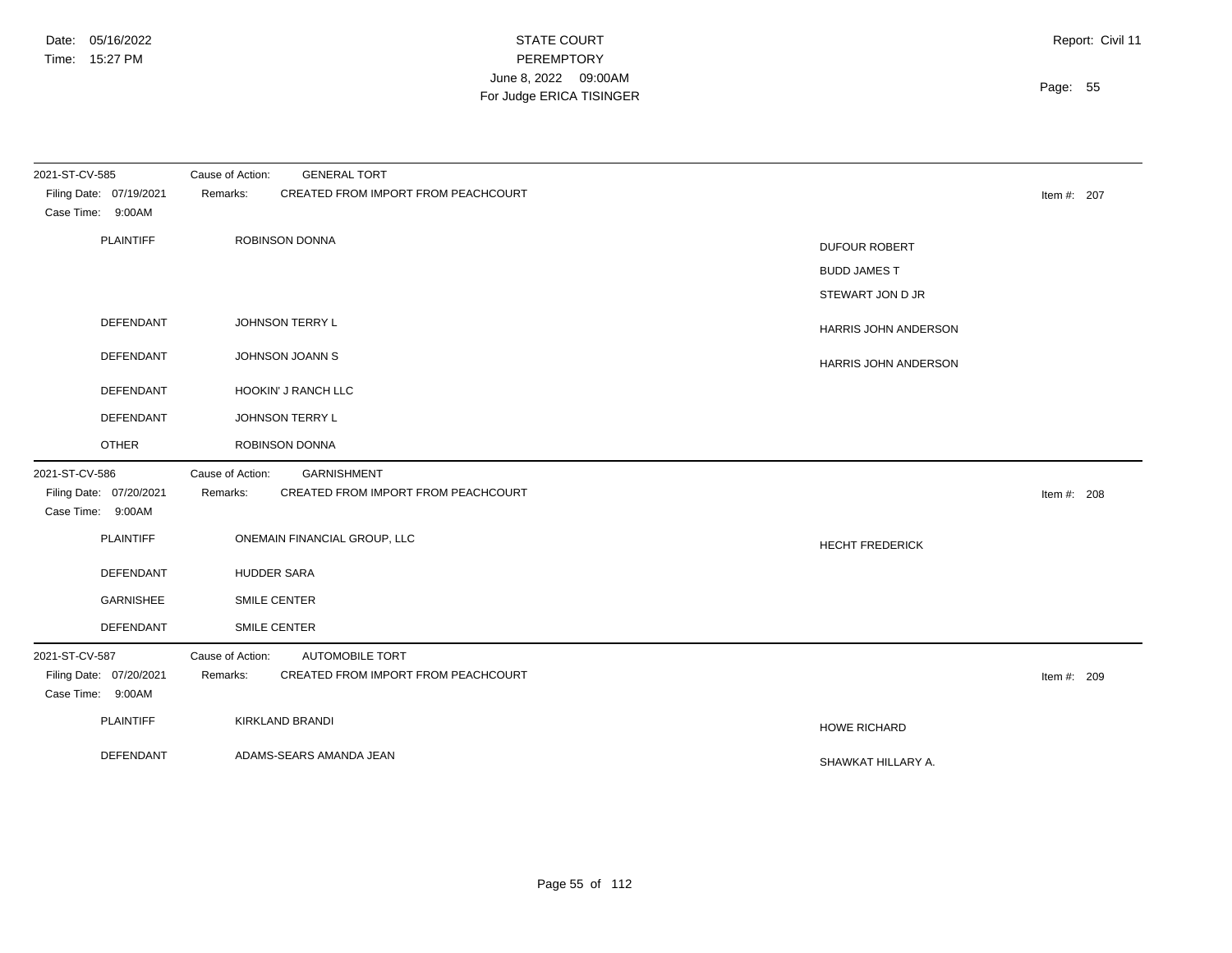| 2021-ST-CV-588                                                 | <b>AUTOMOBILE TORT</b><br>Cause of Action:                                              |                            |
|----------------------------------------------------------------|-----------------------------------------------------------------------------------------|----------------------------|
| Filing Date: 07/20/2021<br>Case Time: 9:00AM                   | Remarks:<br>CREATED FROM IMPORT FROM PEACHCOURT                                         | Item #: $210$              |
| <b>PLAINTIFF</b>                                               | KIRKLAND JOSHUA                                                                         | <b>HOWE RICHARD</b>        |
| DEFENDANT                                                      | ADAMS-SEARS AMANDA JEAN                                                                 | ROSIER-ROBINSON ASHANTE    |
| 2021-ST-CV-590                                                 | Cause of Action:<br>CONTRACT/ACCOUNT                                                    |                            |
| Filing Date: 07/21/2021<br>Case Time: 9:00AM                   | CREATED FROM IMPORT FROM PEACHCOURT<br>Remarks:                                         | Item #: $211$              |
| <b>PLAINTIFF</b>                                               | MIDLAND CREDIT MANAGEMENT, INC                                                          | NADLER JAMES               |
| DEFENDANT                                                      | <b>JOHNS YVETTE</b>                                                                     | JOHNS YVETTE - PRO SE      |
| 2021-ST-CV-592<br>Filing Date: 07/21/2021<br>Case Time: 9:00AM | CONTRACT/ACCOUNT<br>Cause of Action:<br>CREATED FROM IMPORT FROM PEACHCOURT<br>Remarks: | Item #: $212$              |
| <b>PLAINTIFF</b>                                               | MIDLAND CREDIT MANAGEMENT, INC                                                          | NADLER JAMES               |
| <b>DEFENDANT</b>                                               | <b>MURCHISON MARCUS</b>                                                                 | MURCHISON MARCUS - PRO SE  |
| 2021-ST-CV-593                                                 | CONTRACT/ACCOUNT<br>Cause of Action:                                                    |                            |
| Filing Date: 07/21/2021<br>Case Time: 9:00AM                   | CREATED FROM IMPORT FROM PEACHCOURT<br>Remarks:                                         | Item #: $213$              |
| <b>PLAINTIFF</b>                                               | MIDLAND CREDIT MANAGEMENT, INC COMENITY                                                 | OREM JOSHUA R              |
| DEFENDANT                                                      | SALDANA MELANIE R                                                                       | SALDANA MELANIE R -PRO SE  |
| 2021-ST-CV-596                                                 | CONTRACT/ACCOUNT<br>Cause of Action:                                                    |                            |
| Filing Date: 07/21/2021<br>Case Time: 9:00AM                   | Remarks:<br>CREATED FROM IMPORT FROM PEACHCOURT                                         | Item #: $214$              |
| <b>PLAINTIFF</b>                                               | MIDLAND CREDIT MANAGEMENT, INC                                                          | OREM JOSHUA R              |
| DEFENDANT                                                      | WILLINGHAM DEBORAH                                                                      | WILLINGHAM DEBORAH -PRO SE |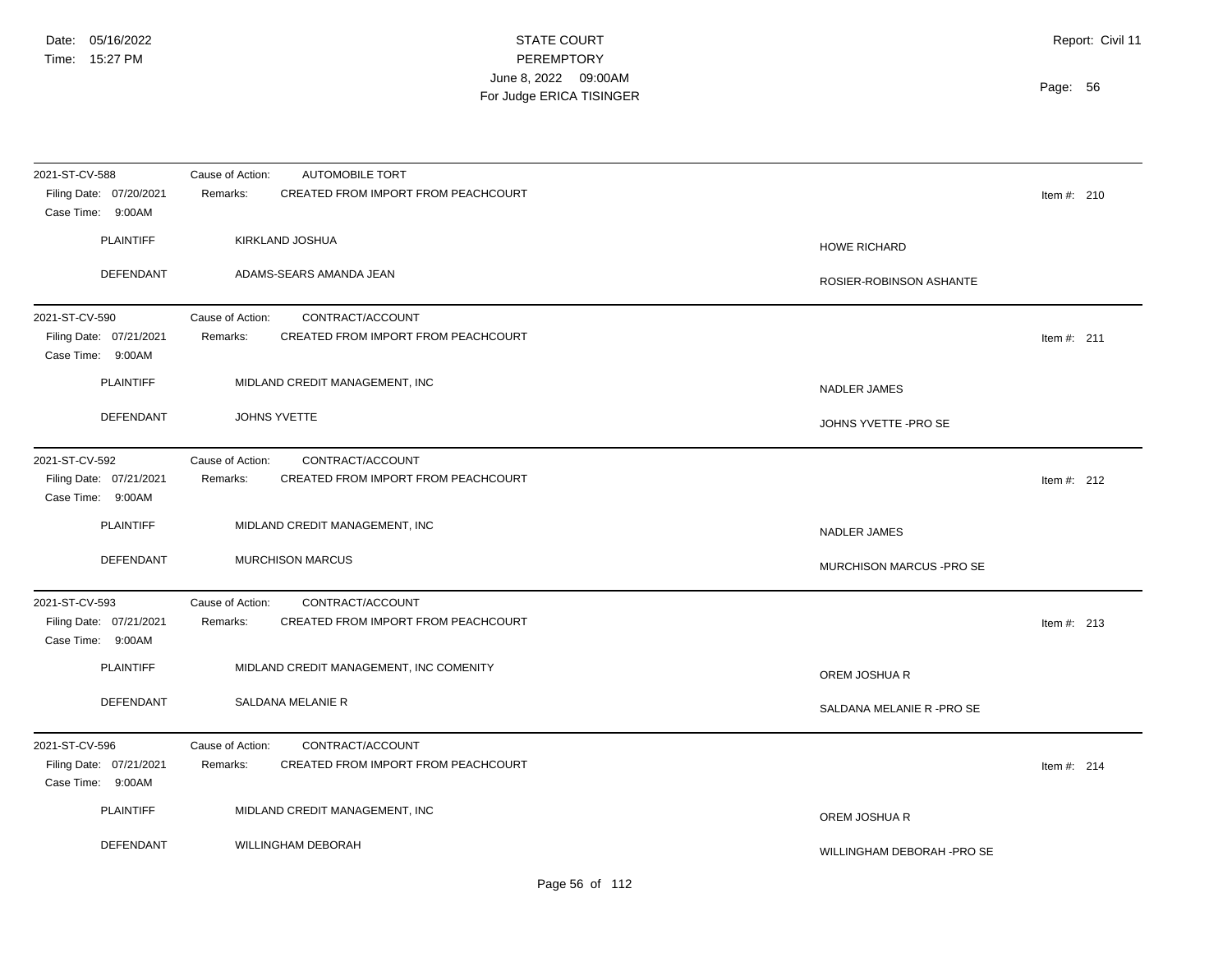| 2021-ST-CV-599<br>Filing Date: 07/21/2021<br>Case Time: 9:00AM | CONTRACT/ACCOUNT<br>Cause of Action:<br>CREATED FROM IMPORT FROM PEACHCOURT<br>Remarks:       | Item #: $215$            |
|----------------------------------------------------------------|-----------------------------------------------------------------------------------------------|--------------------------|
| <b>PLAINTIFF</b>                                               | CAPITAL ONE BANK (USA), N.A.                                                                  | OREM JOSHUA R            |
| DEFENDANT                                                      | LOWERY ADRIANNA                                                                               | LOWERY ADRIANNA - PRO SE |
| 2021-ST-CV-602<br>Filing Date: 07/22/2021<br>Case Time: 9:00AM | CONTRACT/ACCOUNT<br>Cause of Action:<br>CREATED FROM IMPORT FROM PEACHCOURT<br>Remarks:       | Item #: $216$            |
| <b>PLAINTIFF</b>                                               | CAPITAL ONE BANK (USA), N.A.                                                                  | NADLER JAMES             |
| DEFENDANT                                                      | TAYLOR MICHAEL L                                                                              | TAYLOR MICHAEL L-PRO SE  |
| 2021-ST-CV-604<br>Filing Date: 07/23/2021<br>Case Time: 9:00AM | <b>AUTOMOBILE TORT</b><br>Cause of Action:<br>CREATED FROM IMPORT FROM PEACHCOURT<br>Remarks: | Item #: $217$            |
| <b>PLAINTIFF</b>                                               | SMITH RONNIE DALE                                                                             | <b>REGAS STEPHANIE M</b> |
| DEFENDANT                                                      | WILLINGHAM MICHAEL J                                                                          | STOJANOVIC SANDRO        |
| DEFENDANT                                                      | WEST GEORGIA AMBULANCE, INC.                                                                  | STOJANOVIC SANDRO        |
| <b>DEFENDANT</b>                                               | DOE JOHN                                                                                      |                          |
| DEFENDANT                                                      | DOE JANE                                                                                      |                          |
| <b>DEFENDANT</b>                                               | ABC CORPORATION                                                                               |                          |
| <b>DEFENDANT</b>                                               | <b>XYZ CORPORATION</b>                                                                        |                          |
| <b>UNINSURED</b><br><b>MOTORIST</b>                            | LM GENERAL INSURANCE COMPANY                                                                  | <b>RICH APRIL</b>        |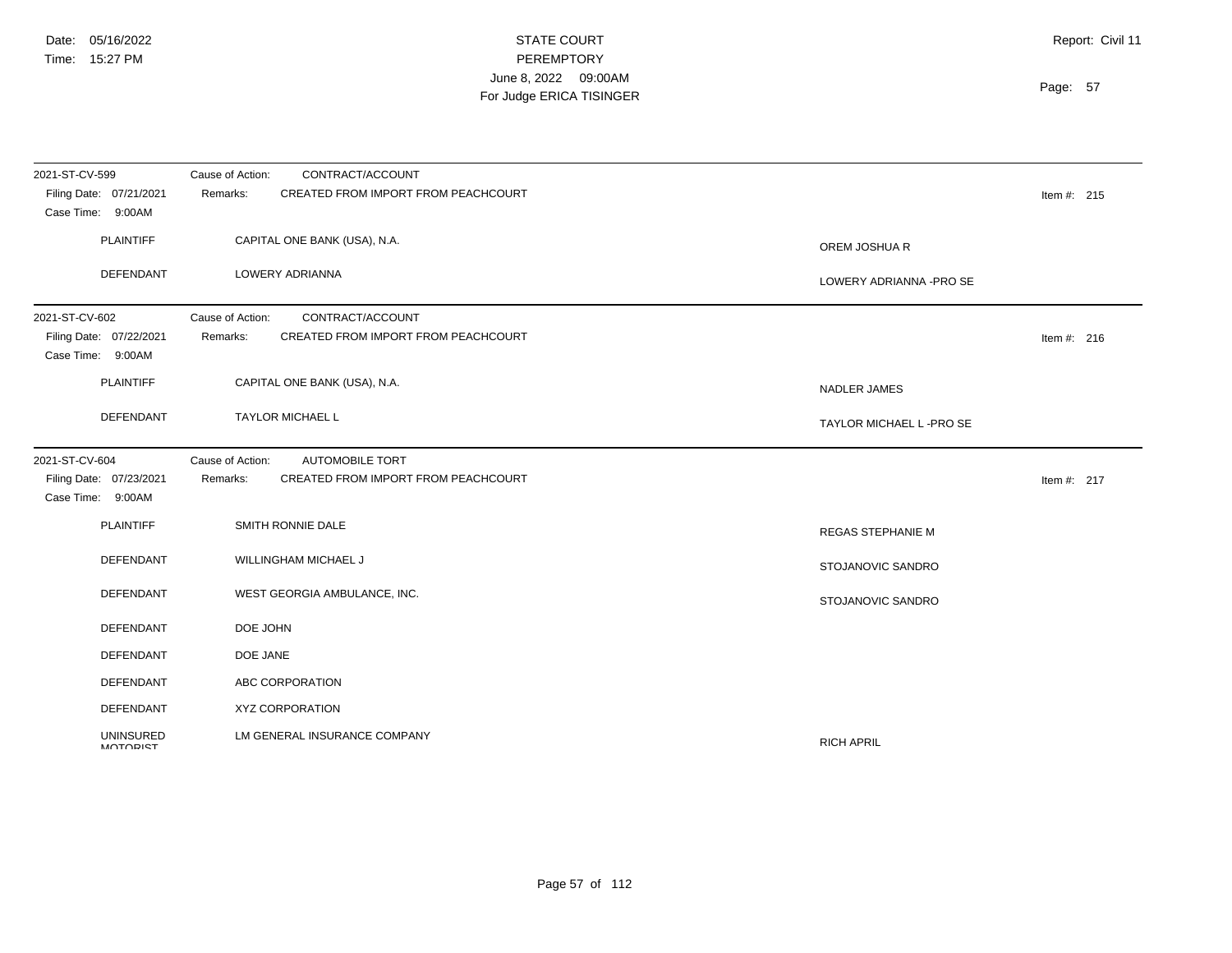| 2021-ST-CV-605                                                 | Cause of Action:<br>CONTRACT/ACCOUNT                                                                           |                            |
|----------------------------------------------------------------|----------------------------------------------------------------------------------------------------------------|----------------------------|
| Filing Date: 07/26/2021                                        | <b>CREATED FROM IMPORT FROM PEACHCOURT</b><br>Remarks:<br>SEOS AND COPY OF CASE SENT TO SHERIFF'S OFC 07/27/21 | Item #: $218$              |
| Case Time: 9:00AM                                              |                                                                                                                |                            |
| <b>PLAINTIFF</b>                                               | <b>DISCOVER BANK</b>                                                                                           | <b>COLLIER SHENIKA</b>     |
| DEFENDANT                                                      | <b>STEVENS PATRICIA Y</b>                                                                                      | STEVENS PATRICIA Y -PRO SE |
| 2021-ST-CV-607                                                 | <b>GARNISHMENT</b><br>Cause of Action:                                                                         |                            |
| Filing Date: 07/26/2021<br>Case Time: 9:00AM                   | Remarks:<br>CREATED FROM IMPORT FROM PEACHCOURT                                                                | Item #: 219                |
| <b>PLAINTIFF</b>                                               | CAVALRY SPV I, LLC,                                                                                            | NADLER JAMES               |
| <b>DEFENDANT</b>                                               | MONROE DAVY                                                                                                    |                            |
| <b>DEFENDANT</b>                                               | UNIVERSITY OF WEST GEORGIA AFS: MEREDITH BRUNEN                                                                |                            |
| 2021-ST-CV-618                                                 | Cause of Action:<br>CONTRACT/ACCOUNT                                                                           |                            |
| Filing Date: 07/28/2021<br>Case Time: 9:00AM                   | CREATED FROM IMPORT FROM PEACHCOURT<br>Remarks:                                                                | Item #: $220$              |
| <b>PLAINTIFF</b>                                               | COFACE NORTH AMERICA INSURANCE COMPANY                                                                         | <b>DAVIS BRANDON</b>       |
| <b>DEFENDANT</b>                                               | DAVIS JAMES W                                                                                                  |                            |
| DEFENDANT                                                      | J. DAVIS ATTORNEY AT LAW LLC                                                                                   |                            |
| 2021-ST-CV-619<br>Filing Date: 07/29/2021<br>Case Time: 9:00AM | <b>GARNISHMENT</b><br>Cause of Action:<br>CREATED FROM IMPORT FROM PEACHCOURT<br>Remarks:                      | Item #: $221$              |
| <b>PLAINTIFF</b>                                               | ONEMAIN FINANCIAL GROUP, LLC SUCCESSOR BY MERGER T                                                             | <b>HECHT FREDERICK</b>     |
| DEFENDANT                                                      | <b>WILLIAMS TERESA G</b>                                                                                       |                            |
| DEFENDANT                                                      | SYSTEMS & METHODS, INC.                                                                                        |                            |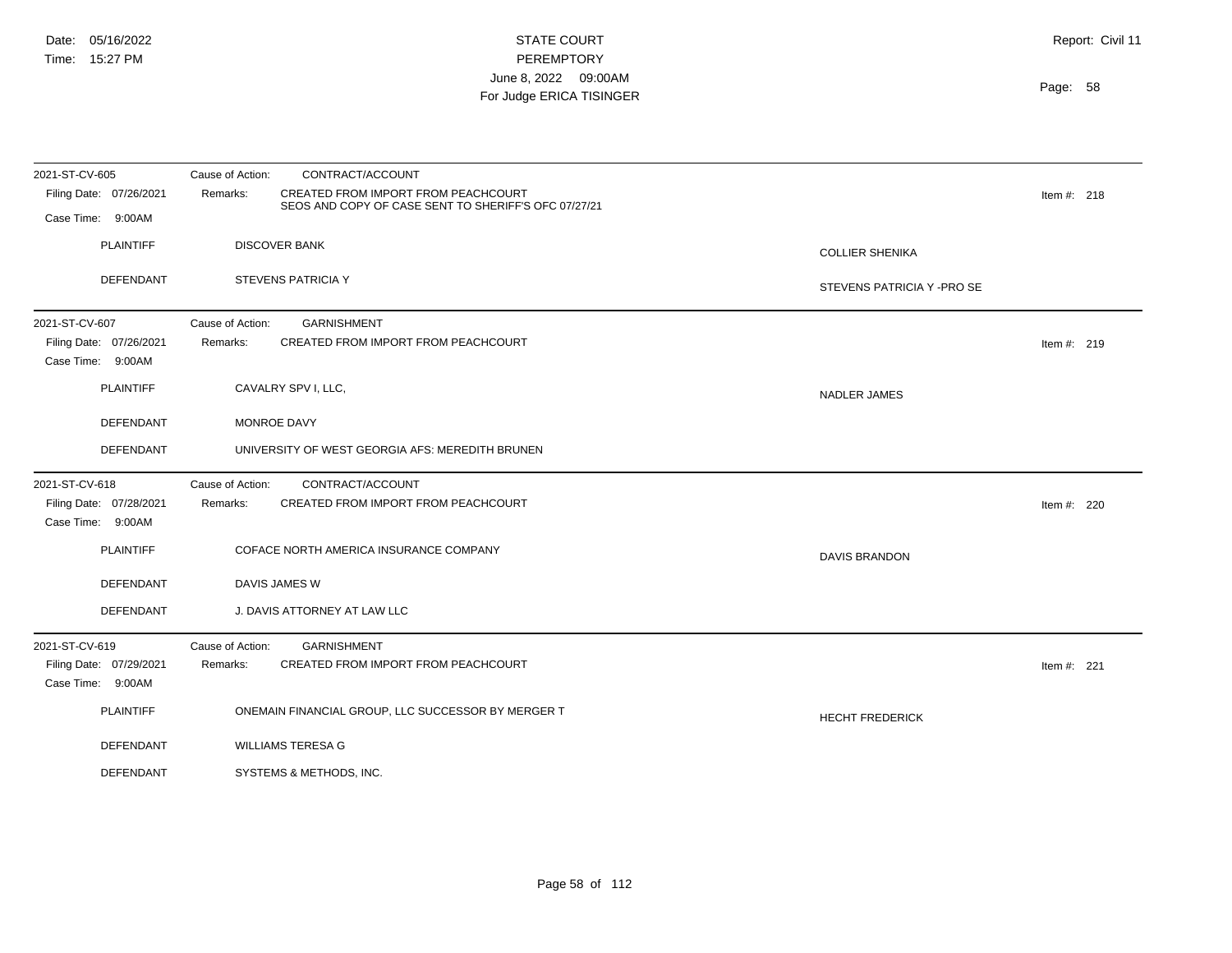| 2021-ST-CV-623          | Cause of Action:<br>CONTRACT/ACCOUNT                                                                    |                             |  |
|-------------------------|---------------------------------------------------------------------------------------------------------|-----------------------------|--|
| Filing Date: 08/02/2021 | CREATED FROM IMPORT FROM PEACHCOURT<br>Remarks:                                                         | Item #: $222$               |  |
| Case Time: 9:00AM       |                                                                                                         |                             |  |
| <b>PLAINTIFF</b>        | TECHNICAL EDUCATION SERVICES DBA AVIATION INSTITUT                                                      | <b>RUSSO ADAM S</b>         |  |
|                         |                                                                                                         |                             |  |
| <b>DEFENDANT</b>        | <b>GALO-FLORES WALTER</b>                                                                               |                             |  |
| 2021-ST-CV-626          | <b>AUTOMOBILE TORT</b><br>Cause of Action:                                                              |                             |  |
| Filing Date: 08/02/2021 | CREATED FROM IMPORT FROM PEACHCOURT<br>Remarks:<br>SEOS AND COPY OF CASE SENT TO SHERIFF'S OFC 08/02/21 | Item #: $223$               |  |
| Case Time: 9:00AM       |                                                                                                         |                             |  |
| <b>PLAINTIFF</b>        | <b>ANTHONY JULIE</b>                                                                                    | <b>WILLIAMS DANIEL II</b>   |  |
|                         |                                                                                                         |                             |  |
| DEFENDANT               | <b>GALO-FLORES JOSE</b>                                                                                 | <b>MONAGHAN JULIE E</b>     |  |
| 2021-ST-CV-627          | CONTRACT/ACCOUNT<br>Cause of Action:                                                                    |                             |  |
| Filing Date: 08/03/2021 | CREATED FROM IMPORT FROM PEACHCOURT<br>Remarks:                                                         | Item #: $224$               |  |
| Case Time: 9:00AM       |                                                                                                         |                             |  |
| <b>PLAINTIFF</b>        | MIDLAND CREDIT MANAGEMENT, INC COMENITY                                                                 | NADLER JAMES                |  |
|                         |                                                                                                         |                             |  |
| <b>DEFENDANT</b>        | <b>HUNT APRIL</b>                                                                                       | HUNT APRIL-PRO SE           |  |
| 2021-ST-CV-628          | Cause of Action:<br>CONTRACT/ACCOUNT                                                                    |                             |  |
| Filing Date: 08/03/2021 | Remarks:<br>CREATED FROM IMPORT FROM PEACHCOURT                                                         | Item #: $225$               |  |
| Case Time: 9:00AM       |                                                                                                         |                             |  |
| <b>PLAINTIFF</b>        | MIDLAND CREDIT MANAGEMENT, INC COMENITY                                                                 | NADLER JAMES                |  |
| DEFENDANT               | <b>BOJORQUEZ VIRGINIA</b>                                                                               | BOJORQUEZ VIRGINIA - PRO SE |  |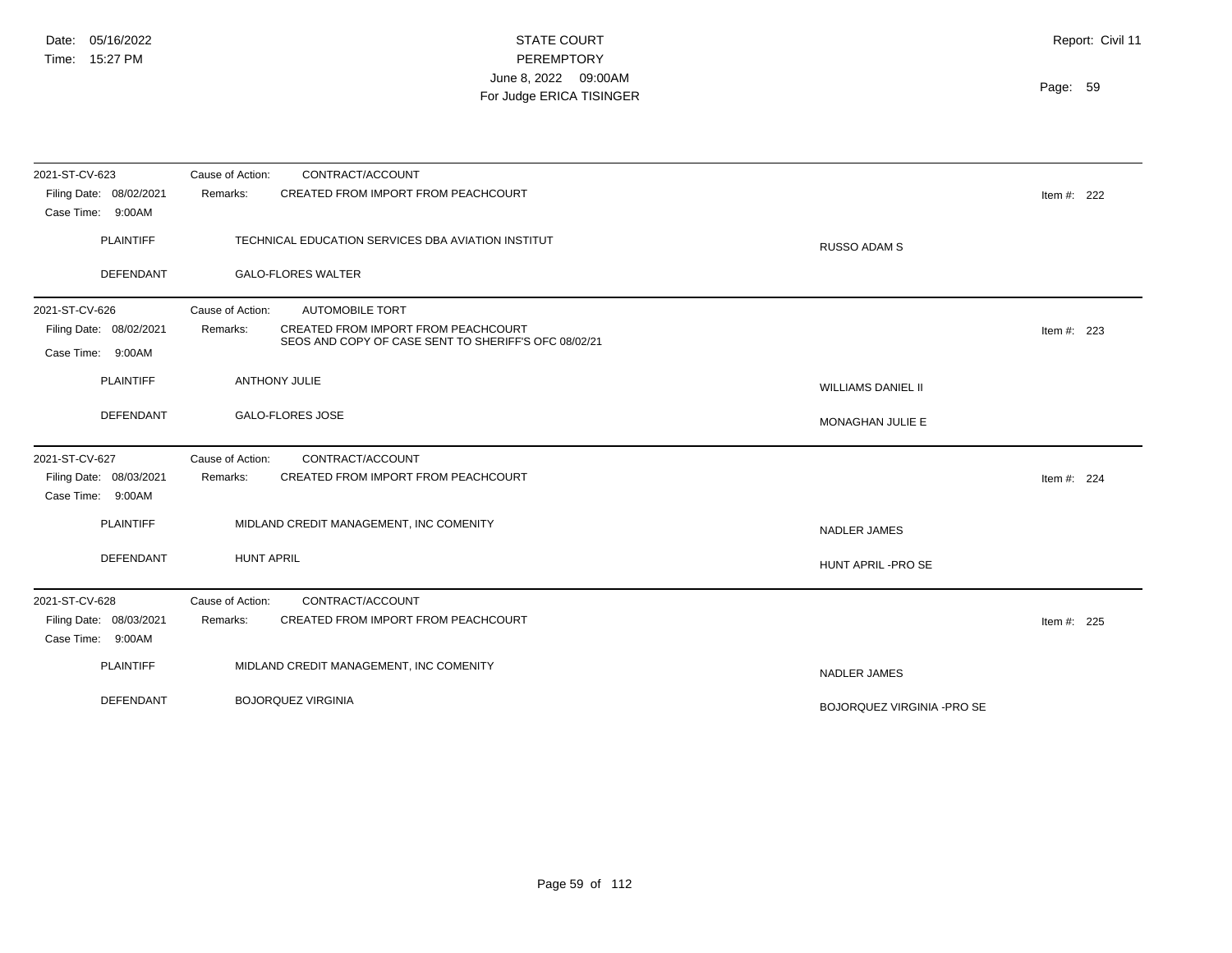| 2021-ST-CV-633                               | Cause of Action:<br>OTHER GENERAL CIVIL FILING                                                          |                          |
|----------------------------------------------|---------------------------------------------------------------------------------------------------------|--------------------------|
| Filing Date: 08/05/2021<br>Case Time: 9:00AM | CREATED FROM IMPORT FROM PEACHCOURT<br>Remarks:                                                         | Item #: $226$            |
|                                              |                                                                                                         |                          |
| <b>PLAINTIFF</b>                             | <b>ENTREKIN BRADLEY</b>                                                                                 | <b>FUNT ERIC</b>         |
| <b>DEFENDANT</b>                             | WAL-MART STORES EAST, LP                                                                                | DEEB NICHOLAS E.         |
| DEFENDANT                                    | DOE JOHN                                                                                                |                          |
| DEFENDANT                                    | <b>BROWNING AUSTIN</b>                                                                                  |                          |
| 2021-ST-CV-635                               | AUTOMOBILE TORT<br>Cause of Action:                                                                     |                          |
| Filing Date: 08/06/2021                      | Remarks:<br>CREATED FROM IMPORT FROM PEACHCOURT<br>SEOS AND COPY OF CASE SENT TO SHERIFF'S OFC 08/06/21 | Item #: $227$            |
| Case Time: 9:00AM                            |                                                                                                         |                          |
| <b>PLAINTIFF</b>                             | <b>MORGAN GAYLE</b>                                                                                     | <b>FIRM THE</b>          |
| DEFENDANT                                    | <b>HOLLOWAY BRIANA</b>                                                                                  | DARNEILLE JASON D        |
| <b>INSURANCE CARRIER</b>                     | AMERICAN FAMILY MUTUAL INSURANCE COMPANY, S.I.                                                          | MEEK ERICA L.            |
| 2021-ST-CV-636                               | CONTRACT/ACCOUNT<br>Cause of Action:                                                                    |                          |
| Filing Date: 08/09/2021<br>Case Time: 9:00AM | <b>CREATED FROM IMPORT FROM PEACHCOURT</b><br>Remarks:                                                  | Item #: $228$            |
| <b>PLAINTIFF</b>                             | <b>ALLY BANK</b>                                                                                        | NADLER JAMES             |
| DEFENDANT                                    | <b>WEBB CASEY A</b>                                                                                     | PRO SE                   |
| 2021-ST-CV-637                               | OTHER GENERAL CIVIL FILING<br>Cause of Action:                                                          |                          |
| Filing Date: 08/10/2021<br>Case Time: 9:00AM | CREATED FROM IMPORT FROM PEACHCOURT<br>Remarks:                                                         | Item #: $229$            |
| <b>PLAINTIFF</b>                             | MIDLAND CREDIT MANAGEMENT, INC.                                                                         | BOWMAN-DUMITRASCU ASHLEY |
| DEFENDANT                                    | <b>NEWBORN MARK</b>                                                                                     | PRO SE                   |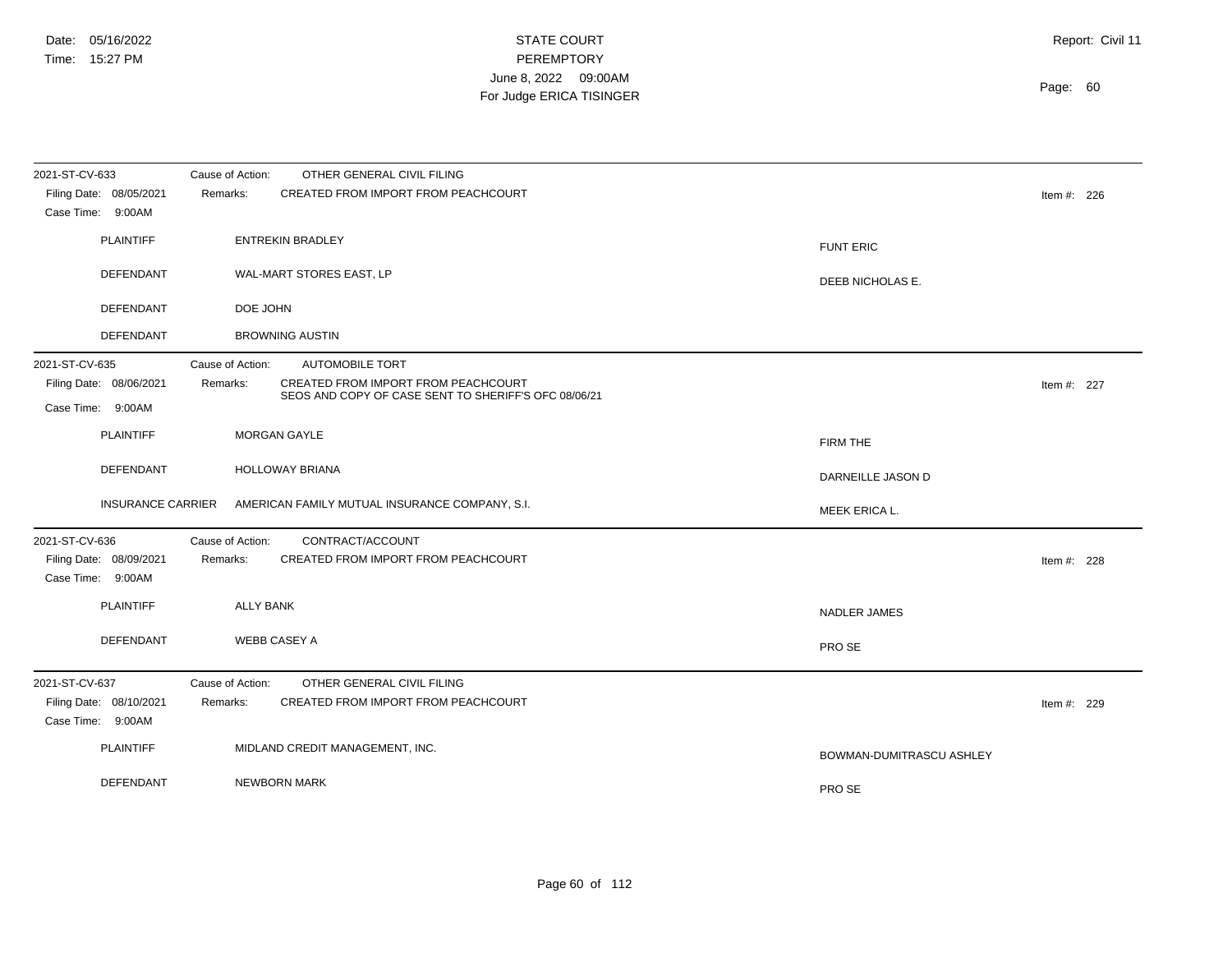| 2021-ST-CV-640                               | CONTRACT/ACCOUNT<br>Cause of Action:                                                                    |                          |  |
|----------------------------------------------|---------------------------------------------------------------------------------------------------------|--------------------------|--|
| Filing Date: 08/11/2021                      | CREATED FROM IMPORT FROM PEACHCOURT<br>Remarks:<br>SEOS AND COPY OF FILE SENT TO SHERIFF'S OFC 08/12/21 | Item #: 230              |  |
| Case Time: 9:00AM                            |                                                                                                         |                          |  |
| <b>PLAINTIFF</b>                             | WELLS FARGO BANK, N.A.                                                                                  | <b>BRYANT MIYA</b>       |  |
| <b>DEFENDANT</b>                             | <b>IBIKUNLE DYNA D</b>                                                                                  |                          |  |
| 2021-ST-CV-641                               | <b>GARNISHMENT</b><br>Cause of Action:                                                                  |                          |  |
| Filing Date: 08/12/2021<br>Case Time: 9:00AM | CREATED FROM IMPORT FROM PEACHCOURT<br>Remarks:                                                         | Item #: 231              |  |
| <b>PLAINTIFF</b>                             | MIDLAND CREDIT MANAGEMENT, INC                                                                          | <b>NADLER JAMES</b>      |  |
| DEFENDANT                                    | <b>ODOM CHELSEA</b>                                                                                     |                          |  |
| DEFENDANT                                    | UNIVERSITY OF WEST GEORGIA AFS: MEREDITH BRUNEN                                                         |                          |  |
| 2021-ST-CV-647                               | Cause of Action:<br><b>GARNISHMENT</b>                                                                  |                          |  |
| Filing Date: 08/16/2021<br>Case Time: 9:00AM | CREATED FROM IMPORT FROM PEACHCOURT<br>Remarks:                                                         | Item #: $232$            |  |
| <b>PLAINTIFF</b>                             | MIDLAND FUNDING LLC                                                                                     | <b>NADLER JAMES</b>      |  |
| DEFENDANT                                    | <b>CORNEJO MARIA</b>                                                                                    |                          |  |
| DEFENDANT                                    | MARTIN AND HIGHTOWER FUNERAL HOME, INC.                                                                 |                          |  |
| 2021-ST-CV-648                               | OTHER GENERAL CIVIL FILING<br>Cause of Action:                                                          |                          |  |
| Filing Date: 08/17/2021<br>Case Time: 9:00AM | CREATED FROM IMPORT FROM PEACHCOURT<br>Remarks:                                                         | Item #: $233$            |  |
| <b>PLAINTIFF</b>                             | MIDLAND CREDIT MANAGEMENT, INC.                                                                         | BOWMAN-DUMITRASCU ASHLEY |  |
| DEFENDANT                                    | CAPRA JESSICA                                                                                           |                          |  |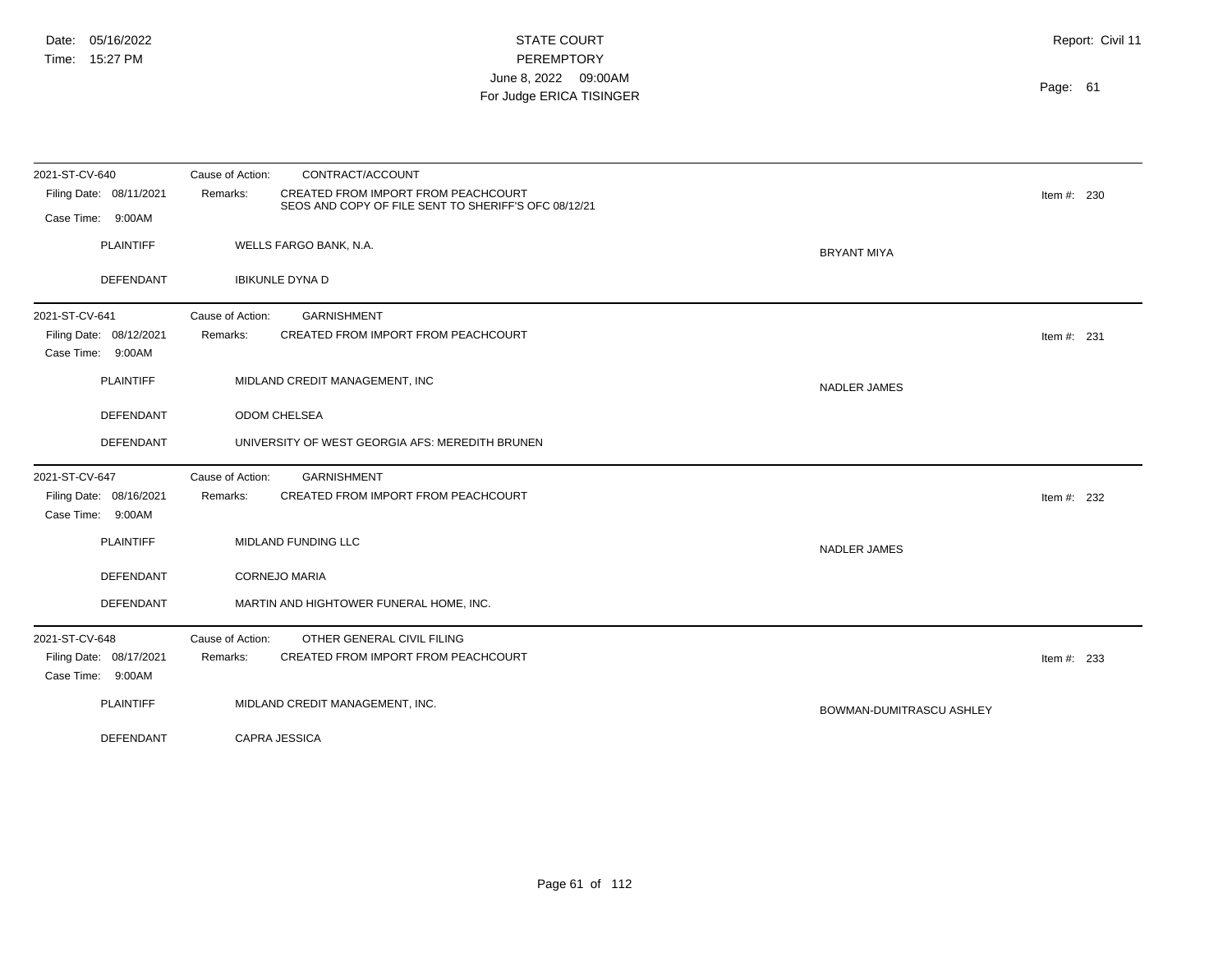| 2021-ST-CV-651                               | <b>AUTOMOBILE TORT</b><br>Cause of Action:                                                              |                         |               |
|----------------------------------------------|---------------------------------------------------------------------------------------------------------|-------------------------|---------------|
| Filing Date: 08/17/2021                      | CREATED FROM IMPORT FROM PEACHCOURT<br>Remarks:<br>SEOS AND COPY OF CASE SENT TO SHERIFF'S OFC 08/17/21 |                         | Item #: $234$ |
| Case Time: 9:00AM                            |                                                                                                         |                         |               |
| <b>PLAINTIFF</b>                             | <b>BRAGG MELISSA</b>                                                                                    | <b>EVANS ALFRED III</b> |               |
| <b>DEFENDANT</b>                             | PICKETT RHONDA                                                                                          |                         |               |
| <b>UNINSURED</b><br><b>MOTORIST</b>          | GEICO GENERAL INSURANCE COMPANY                                                                         |                         |               |
| 2021-ST-CV-653                               | CONTRACT/ACCOUNT<br>Cause of Action:                                                                    |                         |               |
| Filing Date: 08/19/2021                      | CREATED FROM IMPORT FROM PEACHCOURT<br>Remarks:                                                         |                         | Item #: $235$ |
| Case Time: 9:00AM                            |                                                                                                         |                         |               |
| <b>PLAINTIFF</b>                             | CITIBANK N.A.                                                                                           | LAVRAR FLYNN            |               |
| <b>DEFENDANT</b>                             | <b>CARR ELISA</b>                                                                                       | CARR ELISA - PRO SE     |               |
| 2021-ST-CV-654                               | Cause of Action:<br><b>AUTOMOBILE TORT</b>                                                              |                         |               |
| Filing Date: 08/19/2021<br>Case Time: 9:00AM | CREATED FROM IMPORT FROM PEACHCOURT<br>Remarks:                                                         |                         | Item #: $236$ |
| <b>PLAINTIFF</b>                             | <b>BARRON FONSECA ANTONIO</b>                                                                           | <b>BROOKS LEE</b>       |               |
| <b>DEFENDANT</b>                             | SAITO CARLY G                                                                                           | SHEAR ALLISON B         |               |
| 2021-ST-CV-660                               | <b>GARNISHMENT</b><br>Cause of Action:                                                                  |                         |               |
| Filing Date: 08/25/2021<br>Case Time: 9:00AM | CREATED FROM IMPORT FROM PEACHCOURT<br>Remarks:                                                         |                         | Item #: 237   |
| <b>PLAINTIFF</b>                             | CAVALRY PORTFOLIO SERVICES, LLC AS ASSIGNEE OF CAV                                                      | <b>ROBIN SARA</b>       |               |
| <b>DEFENDANT</b>                             | CUNNINGHAM ROBERT LEE JR.                                                                               |                         |               |
| <b>DEFENDANT</b>                             | <b>SYNOVUS BANK</b>                                                                                     |                         |               |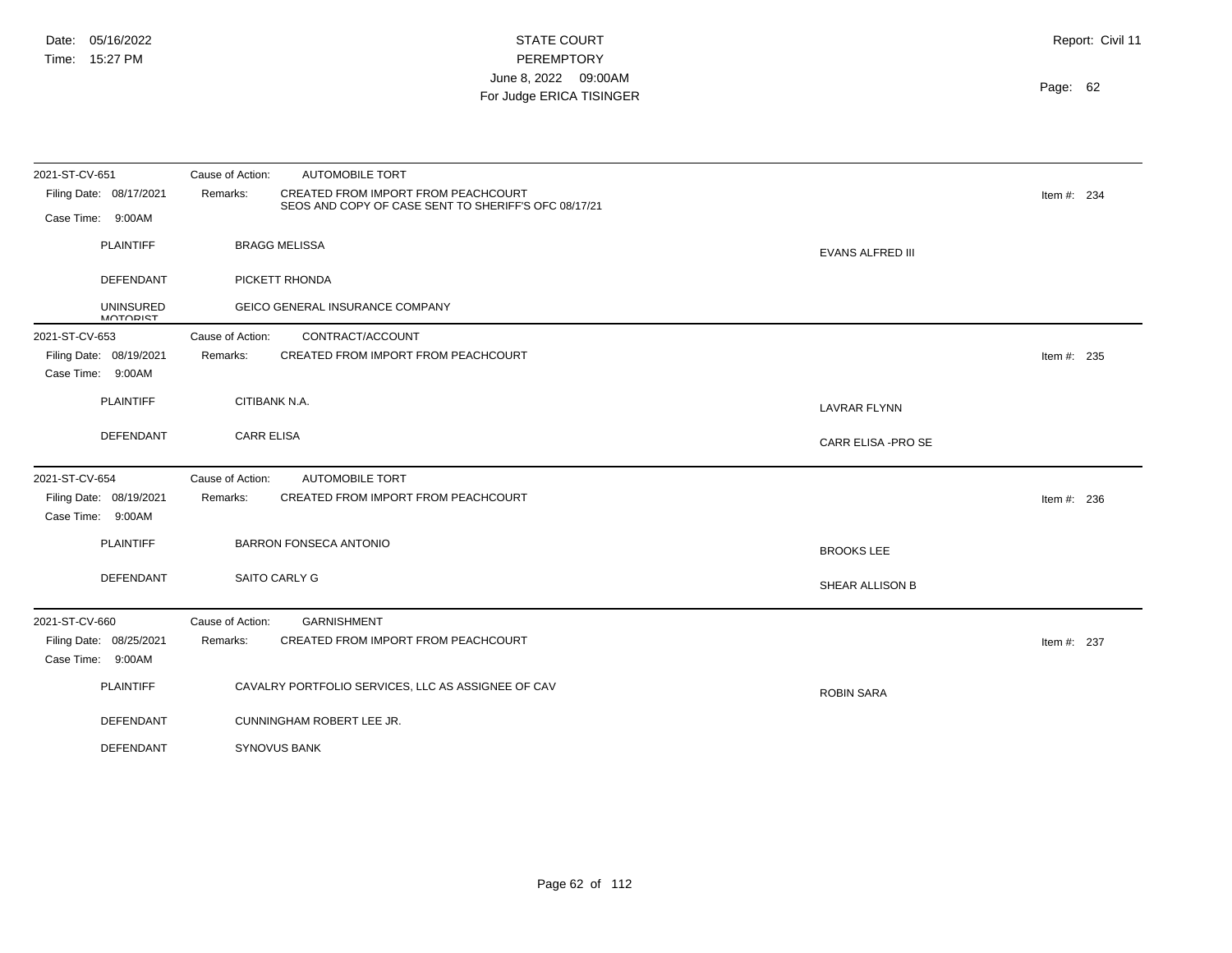| 2021-ST-CV-661                               | Cause of Action:<br><b>AUTOMOBILE TORT</b>         |                             |               |
|----------------------------------------------|----------------------------------------------------|-----------------------------|---------------|
| Filing Date: 08/25/2021<br>Case Time: 9:00AM | Remarks:<br>CREATED FROM IMPORT FROM PEACHCOURT    |                             | Item #: $238$ |
| PLAINTIFF                                    | SELOOVER STEVEN J                                  | RICHARDSON J.               |               |
| <b>PLAINTIFF</b>                             | ORANGE COURIER, INC.                               |                             |               |
| <b>PLAINTIFF</b>                             | MONARCH HEAVY HAUL                                 |                             |               |
| <b>DEFENDANT</b>                             | NEELY TODD A.                                      | STONE PARKS K.              |               |
|                                              |                                                    | ARNOLD DEVIN P.             |               |
|                                              |                                                    | ARNOLD DEVIN P.             |               |
| DEFENDANT                                    | VERIZON BUSINESS NETWORK SERVICES, LLC             | STONE PARKS K.              |               |
|                                              |                                                    | ARNOLD DEVIN P.             |               |
|                                              |                                                    | ARNOLD DEVIN P.             |               |
| DEFENDANT                                    | DOE 1 JOHN                                         |                             |               |
| DEFENDANT                                    | DOE 2 JOHN                                         |                             |               |
| 2021-ST-CV-662                               | GARNISHMENT<br>Cause of Action:                    |                             |               |
| Filing Date: 08/25/2021<br>Case Time: 9:00AM | CREATED FROM IMPORT FROM PEACHCOURT<br>Remarks:    |                             | Item #: $239$ |
| <b>PLAINTIFF</b>                             | SEAFORD AVENUE CAPITAL, LLC AS ASSIGNEE OF RESOLUT | <b>ROBIN SARA</b>           |               |
| DEFENDANT                                    | <b>DODSON BEVERLEY</b>                             |                             |               |
| DEFENDANT                                    | US POST OFFICE MANAGER                             |                             |               |
| 2021-ST-CV-664                               | Cause of Action:<br><b>MEDICAL TORT</b>            |                             |               |
| Filing Date: 08/25/2021<br>Case Time: 9:00AM | Remarks:<br>CREATED FROM IMPORT FROM PEACHCOURT    |                             | Item #: $240$ |
| PLAINTIFF                                    | WALSH JAMES                                        | SEAY ALEXANDRIA             |               |
| DEFENDANT                                    | TANNER MEDICAL CENTER, INC.                        | TISINGER RICHARD GARDNER JR |               |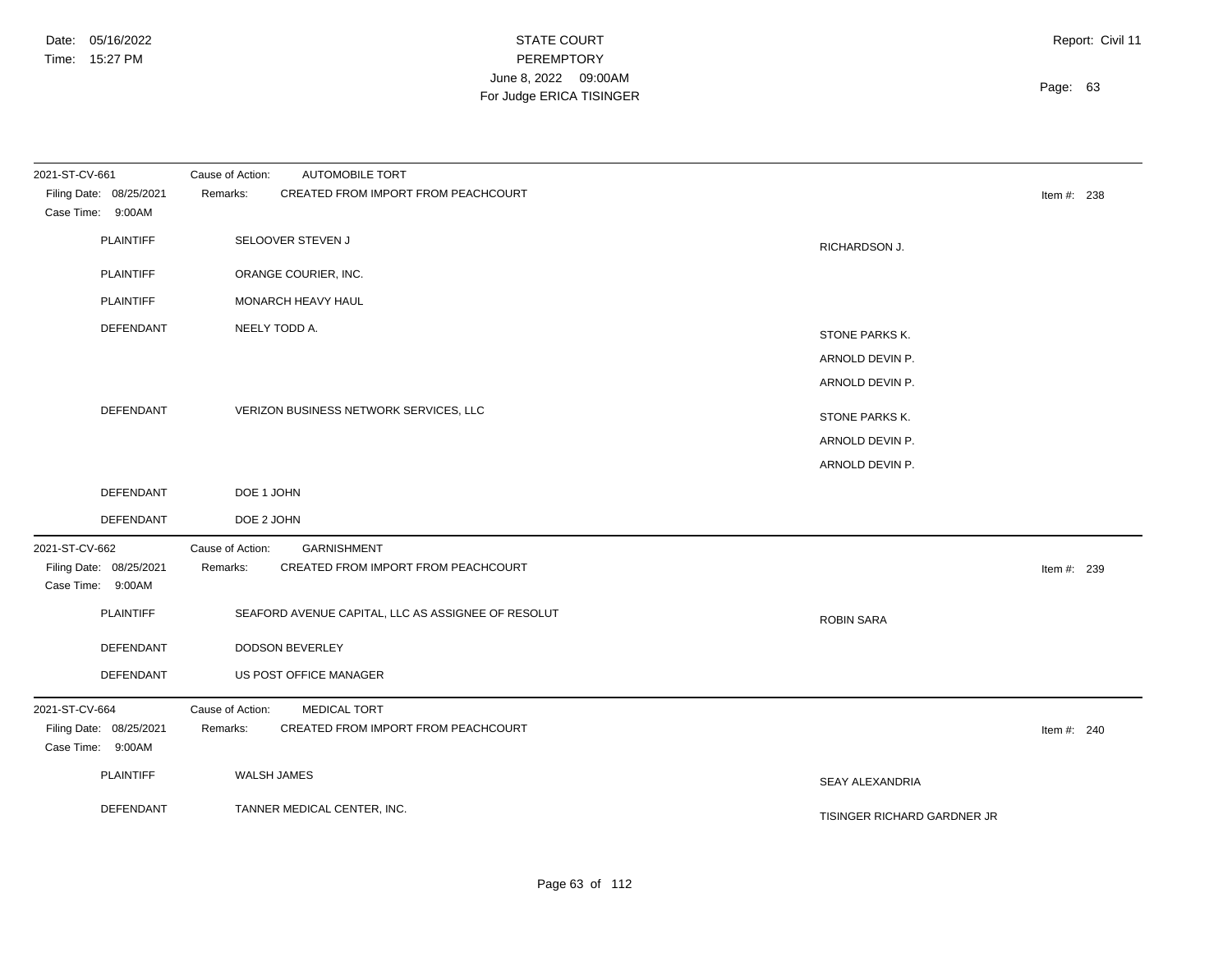| 2021-ST-CV-665                               | <b>AUTOMOBILE TORT</b><br>Cause of Action:                                                              |                        |               |
|----------------------------------------------|---------------------------------------------------------------------------------------------------------|------------------------|---------------|
| Filing Date: 08/26/2021                      | CREATED FROM IMPORT FROM PEACHCOURT<br>Remarks:<br>SEOS AND COPY OF CASE SENT TO SHERIFF'S OFC 08/27/21 |                        | Item #: $241$ |
| Case Time: 9:00AM                            |                                                                                                         |                        |               |
| PLAINTIFF                                    | <b>BASALDUA LESLEY</b>                                                                                  | PARRISH MEREDITH       |               |
|                                              |                                                                                                         |                        |               |
| DEFENDANT                                    | SUMMERVILLE JUSTIN                                                                                      | MCCARTHY BRIAN C.      |               |
| 2021-ST-CV-667                               | Cause of Action:<br><b>AUTOMOBILE TORT</b>                                                              |                        |               |
| Filing Date: 08/27/2021                      | CREATED FROM IMPORT FROM PEACHCOURT<br>Remarks:<br>SEOS AND COPY OF CASE SENT TO SHERIFF'S OFC 08/27/21 |                        | Item #: $242$ |
| Case Time: 9:00AM                            |                                                                                                         |                        |               |
| <b>PLAINTIFF</b>                             | <b>DICKINSON MICHAEL</b>                                                                                |                        |               |
|                                              |                                                                                                         | MURPHY JAMES K         |               |
|                                              |                                                                                                         | <b>BOURRET R ROMAN</b> |               |
| <b>PLAINTIFF</b>                             | <b>DICKINSON ANGIE</b>                                                                                  | <b>BOURRET R ROMAN</b> |               |
| <b>DEFENDANT</b>                             | <b>COOPER KATELYNN</b><br><b>VEST L ASHLEY</b>                                                          |                        |               |
| 2021-ST-CV-669                               | <b>GENERAL TORT</b><br>Cause of Action:                                                                 |                        |               |
| Filing Date: 08/27/2021<br>Case Time: 9:00AM | CREATED FROM IMPORT FROM PEACHCOURT<br>Remarks:                                                         |                        | Item #: $243$ |
| <b>PLAINTIFF</b>                             | <b>ERICK SMITH</b>                                                                                      | MOORE DEANDRE          |               |
| DEFENDANT                                    | <b>TAYLOR JAMES</b>                                                                                     | MCMICKLE SCOTT W       |               |
| DEFENDANT                                    | ISAAC DUGAN LANDSCAPING, INC.                                                                           | MCMICKLE SCOTT W       |               |
| <b>NON PARTY</b>                             | ALLSPINE LASER & SURGERY CENTER                                                                         |                        |               |
| 2021-ST-CV-671                               | <b>GENERAL TORT</b><br>Cause of Action:                                                                 |                        |               |
| Filing Date: 08/30/2021<br>Case Time: 9:00AM | CREATED FROM IMPORT FROM PEACHCOURT<br>Remarks:                                                         |                        | Item #: $244$ |
| <b>PLAINTIFF</b>                             | <b>ODEN BRENT</b>                                                                                       | PILGRIM J.MAC C        |               |
| <b>DEFENDANT</b>                             | SMITH WALTER E JR.                                                                                      | <b>MULL ERIC R</b>     |               |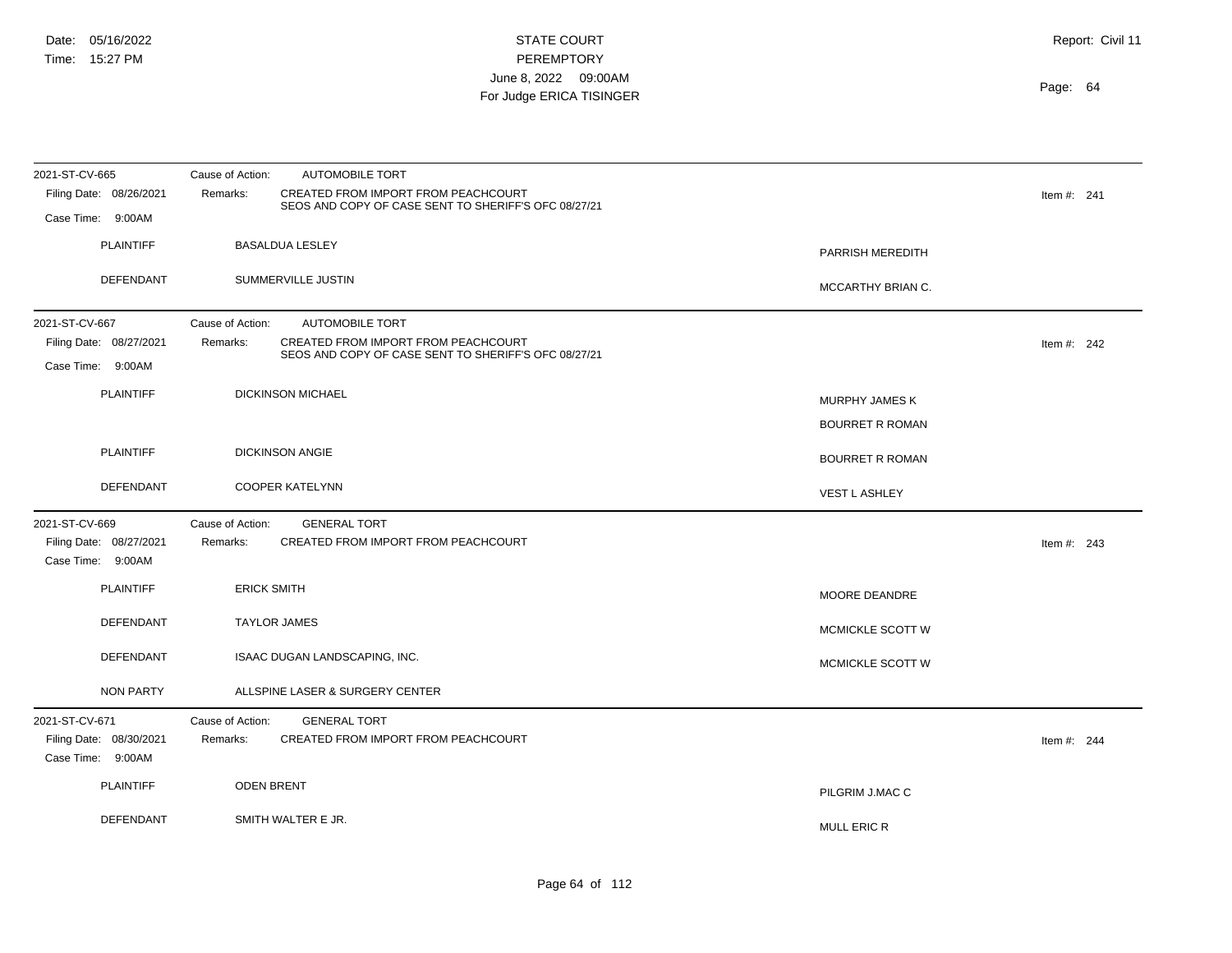| 2021-ST-CV-672                                                 | Cause of Action:<br><b>GARNISHMENT</b>                                                                  |                         |               |
|----------------------------------------------------------------|---------------------------------------------------------------------------------------------------------|-------------------------|---------------|
| Filing Date: 08/30/2021<br>Case Time: 9:00AM                   | CREATED FROM IMPORT FROM PEACHCOURT<br>Remarks:                                                         |                         | Item #: $245$ |
| <b>PLAINTIFF</b>                                               | CAVALRY SPV I, LLC,                                                                                     | NADLER JAMES            |               |
| DEFENDANT                                                      | MIZE CHRISTOPHER                                                                                        |                         |               |
| DEFENDANT                                                      | BAILEYS HOME IMPROVMENTS LLC ATTN:PAYROLL/HR                                                            |                         |               |
| 2021-ST-CV-682<br>Filing Date: 09/02/2021<br>Case Time: 9:00AM | <b>AUTOMOBILE TORT</b><br>Cause of Action:<br>CREATED FROM IMPORT FROM PEACHCOURT<br>Remarks:           |                         | Item #: $246$ |
| <b>PLAINTIFF</b>                                               | <b>FREDERICK DEBORA</b>                                                                                 | <b>REVOLLO ASHTON</b>   |               |
| DEFENDANT                                                      | MEDINA YASHA                                                                                            | MOODY S.E. III          |               |
|                                                                |                                                                                                         | <b>GYLFE ALLISON E.</b> |               |
|                                                                |                                                                                                         | MOODY ANDREW BRYCE      |               |
| 2021-ST-CV-683                                                 | <b>AUTOMOBILE TORT</b><br>Cause of Action:                                                              |                         |               |
| Filing Date: 09/02/2021<br>Case Time: 9:00AM                   | CREATED FROM IMPORT FROM PEACHCOURT<br>Remarks:<br>SEOS AND COPY OF CASE SENT TO SHERIFF'S OFC 09/02/21 |                         | Item #: 247   |
| <b>PLAINTIFF</b>                                               | <b>MEDLOCK EDWIN</b>                                                                                    | <b>JOYNER WILLIAM</b>   |               |
| <b>DEFENDANT</b>                                               | <b>ROGERS STEVEN</b>                                                                                    | DRUTMAN ALLISON         |               |
| <b>DEFENDANT</b>                                               | DOE JOHN                                                                                                |                         |               |
| DEFENDANT                                                      | DOE JANE                                                                                                |                         |               |
| DEFENDANT                                                      | ABC CORP                                                                                                |                         |               |
| <b>DEFENDANT</b>                                               | XYZ, CORP                                                                                               |                         |               |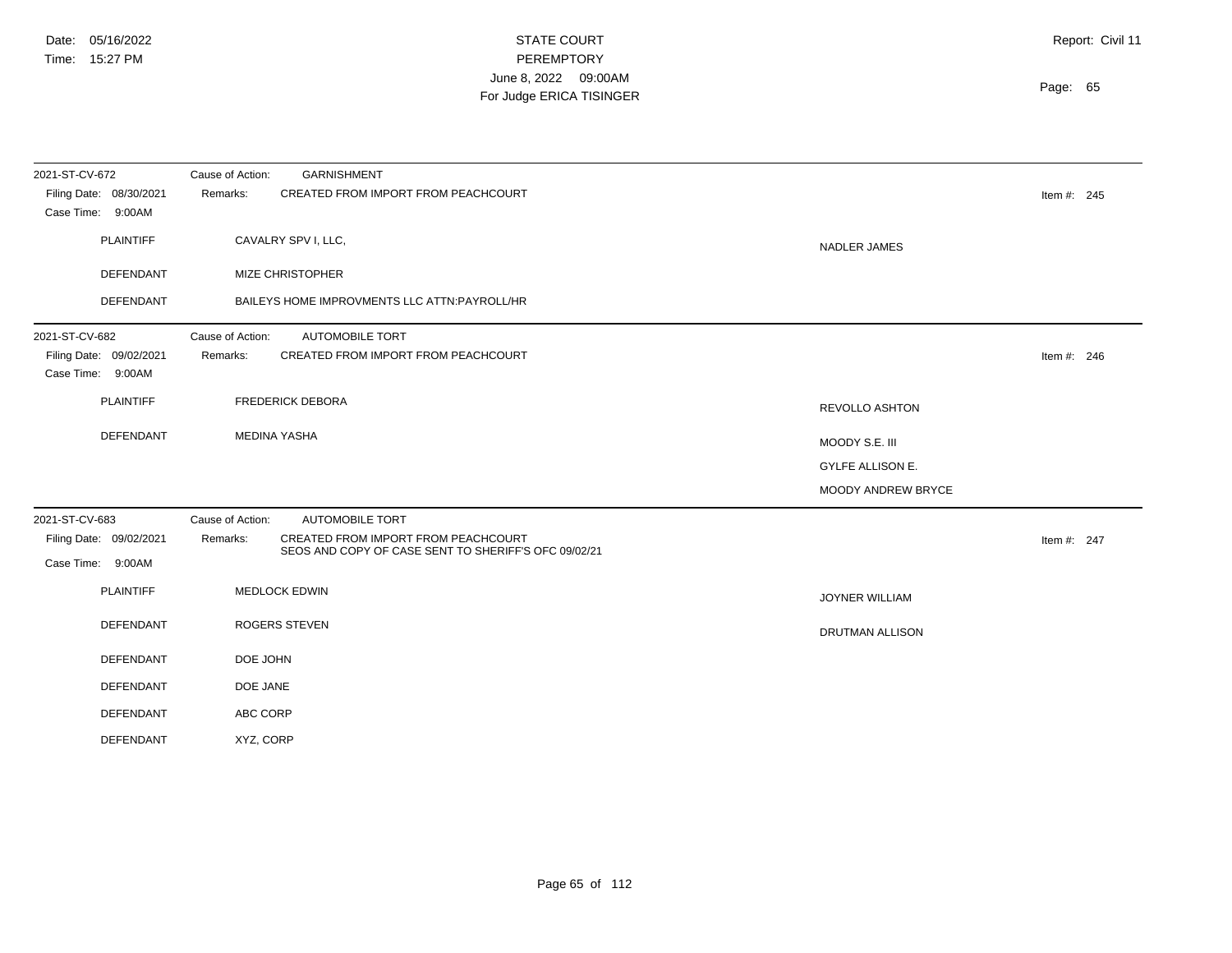| 2021-ST-CV-684                               | Cause of Action:        | OTHER GENERAL CIVIL FILING                                                                  |                                   |               |
|----------------------------------------------|-------------------------|---------------------------------------------------------------------------------------------|-----------------------------------|---------------|
| Filing Date: 09/02/2021<br>Case Time: 9:00AM | Remarks:                | CREATED FROM IMPORT FROM PEACHCOURT                                                         |                                   | Item #: $248$ |
| <b>PLAINTIFF</b>                             | <b>BARKLEY JAMARCUS</b> |                                                                                             | <b>PERKINS KRISTEEN</b>           |               |
|                                              |                         |                                                                                             | <b>BRANT CHARLES T</b>            |               |
|                                              |                         |                                                                                             |                                   |               |
| <b>DEFENDANT</b>                             |                         | DERWARD SHELLEY                                                                             |                                   |               |
| 2021-ST-CV-685                               | Cause of Action:        | <b>AUTOMOBILE TORT</b>                                                                      |                                   |               |
| Filing Date: 09/03/2021                      | Remarks:                | CREATED FROM IMPORT FROM PEACHCOURT<br>SEOS AND COPY OF CASE SENT TO SHERIFF'S OFC 09/03/21 |                                   | Item #: $249$ |
| Case Time: 9:00AM                            |                         |                                                                                             |                                   |               |
| <b>PLAINTIFF</b>                             | <b>EVANS MYRA</b>       |                                                                                             | <b>MCAFEE EDWARD</b>              |               |
| <b>DEFENDANT</b>                             |                         | NGUYEN DO NHUT                                                                              | <b>VEST L ASHLEY</b>              |               |
| 2021-ST-CV-686                               | Cause of Action:        | <b>AUTOMOBILE TORT</b>                                                                      |                                   |               |
| Filing Date: 09/03/2021                      | Remarks:                | CREATED FROM IMPORT FROM PEACHCOURT<br>SEOS AND COPY OF CASE SENT TO SHERIFF'S OFC 09/03/21 |                                   | Item #: $250$ |
| Case Time: 9:00AM                            |                         |                                                                                             |                                   |               |
| <b>PLAINTIFF</b>                             |                         | <b>COCHRAN KRISTIN</b>                                                                      | NEAL JOHNQUEL                     |               |
| DEFENDANT                                    |                         | CHAMBLEE JOHN                                                                               | MCCALL RICHARD A                  |               |
| <b>DEFENDANT</b>                             |                         | JOHN DOE 1-2                                                                                |                                   |               |
| 2021-ST-CV-688                               | Cause of Action:        | <b>GENERAL TORT</b>                                                                         |                                   |               |
| Filing Date: 09/07/2021<br>Case Time: 9:00AM | Remarks:                | CREATED FROM IMPORT FROM PEACHCOURT                                                         |                                   | Item #: $251$ |
| <b>PLAINTIFF</b>                             |                         | ALLIED WORKERS LOCAL 48                                                                     | <b>WARREN TESSA</b>               |               |
| <b>PLAINTIFF</b>                             |                         | <b>LANGSTON RIO</b>                                                                         |                                   |               |
| <b>PLAINTIFF</b>                             |                         | <b>LANGSTON RICO</b>                                                                        |                                   |               |
| <b>DEFENDANT</b>                             |                         | BROWN'S INSULATION, INC.                                                                    | BROWN'S INSULATION, INC. - PRO SE |               |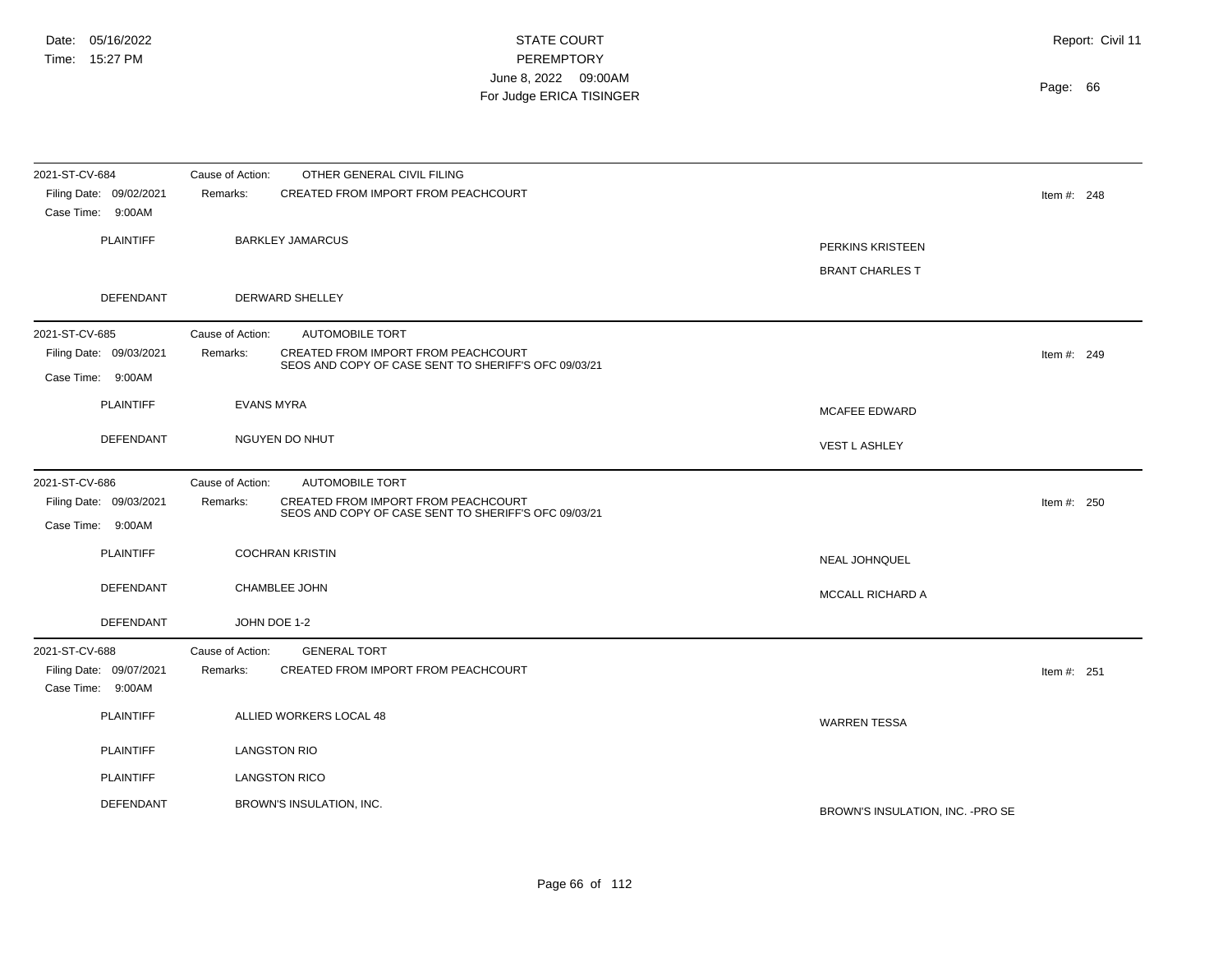| 2021-ST-CV-689                               | Cause of Action: | CONTRACT/ACCOUNT                                                                            |                           |               |  |
|----------------------------------------------|------------------|---------------------------------------------------------------------------------------------|---------------------------|---------------|--|
| Filing Date: 09/07/2021                      | Remarks:         | CREATED FROM IMPORT FROM PEACHCOURT<br>SEOS AND COPY OF CASE SENT TO SHERIFF'S OFC 09/07/21 |                           | Item #: $252$ |  |
| Case Time: 9:00AM                            |                  |                                                                                             |                           |               |  |
| <b>PLAINTIFF</b>                             |                  | WESTERN FUNDING INCORPORATED                                                                | <b>BROOKS DOUGLAS L</b>   |               |  |
| DEFENDANT                                    |                  | <b>CORBITT EMILY</b>                                                                        |                           |               |  |
| 2021-ST-CV-691                               | Cause of Action: | <b>AUTOMOBILE TORT</b>                                                                      |                           |               |  |
| Filing Date: 09/08/2021<br>Case Time: 9:00AM | Remarks:         | <b>CREATED FROM IMPORT FROM PEACHCOURT</b>                                                  |                           | Item #: $253$ |  |
| <b>PLAINTIFF</b>                             |                  | <b>FRANKS KEVIN R.</b>                                                                      | <b>WILLIAMS DANIEL II</b> |               |  |
| DEFENDANT                                    |                  | <b>GREEN DANIELLE R.</b>                                                                    | <b>SCHWARTZ JASON B</b>   |               |  |
| 2021-ST-CV-694                               | Cause of Action: | OTHER GENERAL CIVIL FILING                                                                  |                           |               |  |
| Filing Date: 09/09/2021                      | Remarks:         | CREATED FROM IMPORT FROM PEACHCOURT<br>SEOS AND COPY OF CASE SENT TO SHERIFF'S OFC 09/09/21 |                           | Item #: $254$ |  |
| Case Time: 9:00AM                            |                  |                                                                                             |                           |               |  |
| <b>PLAINTIFF</b>                             |                  | <b>JOHNSON DERECK</b>                                                                       | <b>KAN ALAN</b>           |               |  |
| <b>PLAINTIFF</b>                             |                  | <b>GRIFFIN KIANA L</b>                                                                      |                           |               |  |
| <b>DEFENDANT</b>                             | SMITH EZRA C     |                                                                                             |                           |               |  |
| 2021-ST-CV-695                               | Cause of Action: | <b>AUTOMOBILE TORT</b>                                                                      |                           |               |  |
| Filing Date: 09/09/2021<br>Case Time: 9:00AM | Remarks:         | CREATED FROM IMPORT FROM PEACHCOURT                                                         |                           | Item #: 255   |  |
| <b>PLAINTIFF</b>                             |                  | <b>OSTRANDER ALBERT</b>                                                                     | <b>MOMTAHAN MATTHEW</b>   |               |  |
| <b>DEFENDANT</b>                             |                  | ND SOLUTIONS, INC.                                                                          | GILL SEAN L.              |               |  |
| <b>DEFENDANT</b>                             |                  | DAVIS STEVEN L JR.                                                                          | GILL SEAN L.              |               |  |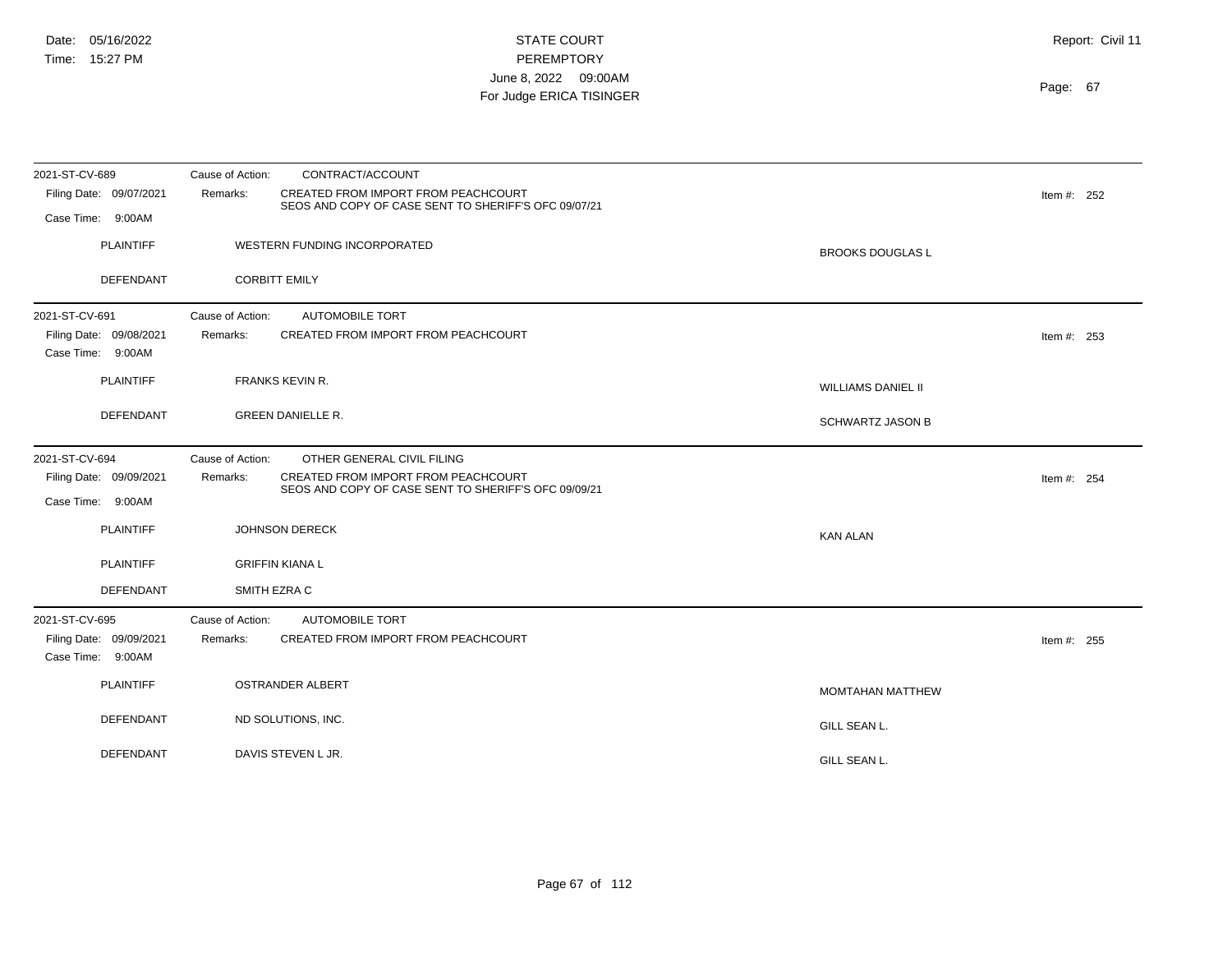| 2021-ST-CV-697          | CONTRACT/ACCOUNT<br>Cause of Action:                                                                    |                        |             |
|-------------------------|---------------------------------------------------------------------------------------------------------|------------------------|-------------|
| Filing Date: 09/13/2021 | CREATED FROM IMPORT FROM PEACHCOURT<br>Remarks:                                                         |                        | Item #: 256 |
| Case Time: 9:00AM       |                                                                                                         |                        |             |
| <b>PLAINTIFF</b>        | AUTOVEST, L.L.C.                                                                                        | <b>TADDAY CHERICE</b>  |             |
|                         |                                                                                                         |                        |             |
| DEFENDANT               | JEROME GUERDY G                                                                                         |                        |             |
| 2021-ST-CV-698          | CONTRACT/ACCOUNT<br>Cause of Action:                                                                    |                        |             |
| Filing Date: 09/14/2021 | CREATED FROM IMPORT FROM PEACHCOURT<br>Remarks:<br>SEOS AND COPY OF CASE SENT TO SHERIFF'S OFC 09/14/21 |                        | Item #: 257 |
| Case Time: 9:00AM       |                                                                                                         |                        |             |
| <b>PLAINTIFF</b>        | VELOCITY INVESTMENTS LLC ASGN OF PROSPER FUNDING                                                        |                        |             |
|                         |                                                                                                         | <b>REAGIN ROY D JR</b> |             |
| DEFENDANT               | <b>ROBERTS MICHAEL</b>                                                                                  |                        |             |
| 2021-ST-CV-699          | Cause of Action:<br><b>GARNISHMENT</b>                                                                  |                        |             |
| Filing Date: 09/14/2021 | CREATED FROM IMPORT FROM PEACHCOURT<br>Remarks:                                                         |                        | Item #: 258 |
| Case Time: 9:00AM       |                                                                                                         |                        |             |
| <b>PLAINTIFF</b>        | CAVALRY SPV I, LLC,                                                                                     | <b>HAAN GREGSON T.</b> |             |
|                         |                                                                                                         |                        |             |
| DEFENDANT               | PORTER KAILEIGH                                                                                         |                        |             |
| DEFENDANT               | CARROLL COUNTY BOARD OF COMMISSIONERS                                                                   |                        |             |
| 2021-ST-CV-700          | Cause of Action:<br>CONTRACT/ACCOUNT                                                                    |                        |             |
| Filing Date: 09/15/2021 | CREATED FROM IMPORT FROM PEACHCOURT<br>Remarks:                                                         |                        | Item #: 259 |
| Case Time: 9:00AM       |                                                                                                         |                        |             |
| <b>PLAINTIFF</b>        | WELLS FARGO BANK, N.A.                                                                                  | <b>RUSSO ADAM</b>      |             |
|                         |                                                                                                         |                        |             |
| <b>DEFENDANT</b>        | <b>SUTTON LINDSEY</b>                                                                                   |                        |             |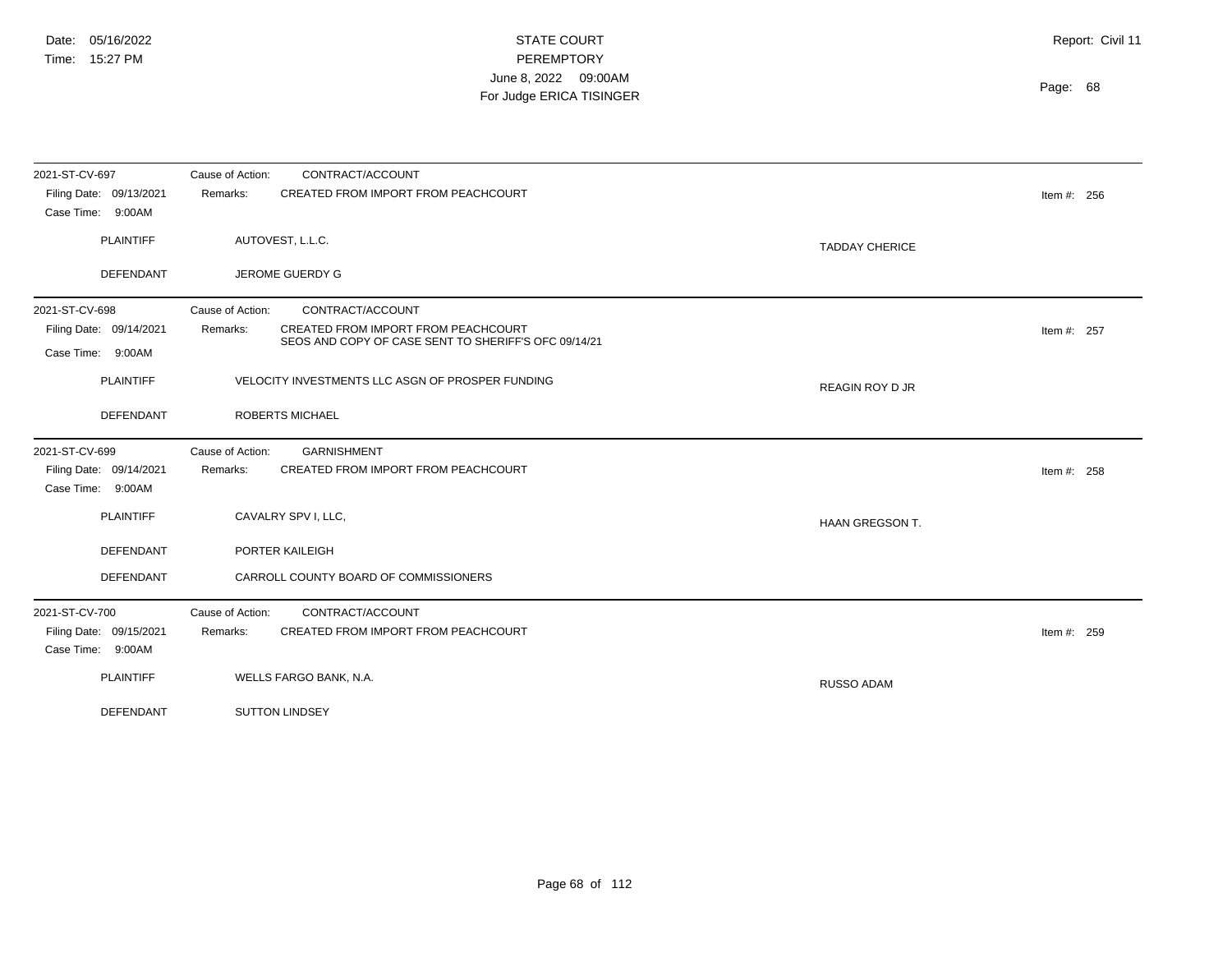| 2021-ST-CV-701                               | Cause of Action:<br><b>AUTOMOBILE TORT</b><br>CREATED FROM IMPORT FROM PEACHCOURT<br>Remarks:                 |                         |               |
|----------------------------------------------|---------------------------------------------------------------------------------------------------------------|-------------------------|---------------|
| Filing Date: 09/15/2021<br>Case Time: 9:00AM |                                                                                                               |                         | Item #: $260$ |
| <b>PLAINTIFF</b>                             | <b>BUBES DIANA</b>                                                                                            | <b>PANION DANNY</b>     |               |
| DEFENDANT                                    | <b>BARNES MARQUIS</b>                                                                                         | DILLARD NATHAN T        |               |
| 2021-ST-CV-702                               | Cause of Action:<br>CONTRACT/ACCOUNT                                                                          |                         |               |
| Filing Date: 09/15/2021<br>Case Time: 9:00AM | CREATED FROM IMPORT FROM PEACHCOURT<br>Remarks:                                                               |                         | Item #: $261$ |
| <b>PLAINTIFF</b>                             | W. S. BADCOCK CORPORATION                                                                                     | NADLER JAMES            |               |
| DEFENDANT                                    | <b>SMITH NORMAN</b>                                                                                           |                         |               |
| 2021-ST-CV-703                               | <b>AUTOMOBILE TORT</b><br>Cause of Action:                                                                    |                         |               |
| Filing Date: 09/15/2021                      | CREATED FROM IMPORT FROM PEACHCOURT<br>Remarks:<br>SEOS AND COPY OF CASE SENT TO SHERIFF'S OFC 09/16/21       |                         | Item #: $262$ |
| Case Time: 9:00AM                            |                                                                                                               |                         |               |
| <b>PLAINTIFF</b>                             | <b>WARREN REXENNE</b>                                                                                         | <b>JACKSON JOHN B</b>   |               |
| <b>DEFENDANT</b>                             | PARRISH LANCE                                                                                                 | <b>HAUSNER BRYAN</b>    |               |
| 2021-ST-CV-704                               | Cause of Action:<br><b>AUTOMOBILE TORT</b>                                                                    |                         |               |
| Filing Date: 09/15/2021                      | CREATED FROM IMPORT FROM PEACHCOURT<br>Remarks:<br>2 SEOS AND 2 COPIES OF CASE SENT TO SHERIFF'S OFC 09/16/21 |                         | Item #: $263$ |
| Case Time: 9:00AM                            |                                                                                                               |                         |               |
| <b>PLAINTIFF</b>                             | <b>WILLIAMS AMBER J</b>                                                                                       | <b>WILLIAMS MIRACLE</b> |               |
| DEFENDANT                                    | <b>KEARNEY JESSICA</b>                                                                                        | <b>REARDON KEVIN</b>    |               |
|                                              |                                                                                                               | <b>THRASHER LAUREN</b>  |               |
| DEFENDANT                                    | <b>KEARNEY BLAKE A</b>                                                                                        | <b>REARDON KEVIN</b>    |               |
|                                              |                                                                                                               | <b>THRASHER LAUREN</b>  |               |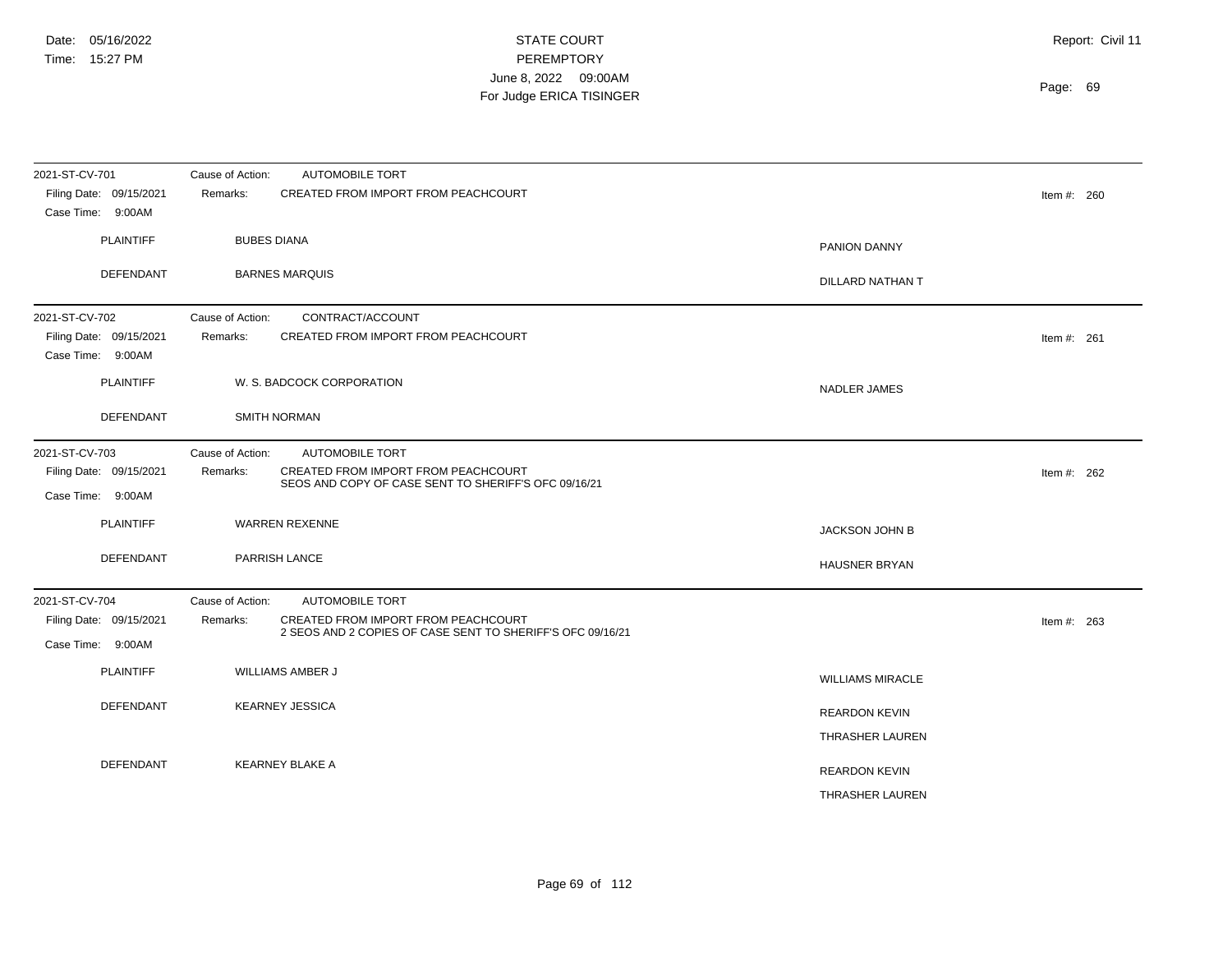| 2021-ST-CV-705                               | <b>GENERAL TORT</b><br>Cause of Action:                                                                 |                                 |               |
|----------------------------------------------|---------------------------------------------------------------------------------------------------------|---------------------------------|---------------|
| Filing Date: 09/16/2021<br>Case Time: 9:00AM | CREATED FROM IMPORT FROM PEACHCOURT<br>Remarks:                                                         |                                 | Item #: $264$ |
| <b>PLAINTIFF</b>                             | PARKER AMY                                                                                              | <b>BENGTSON BENJAMIN</b>        |               |
| <b>PLAINTIFF</b>                             | PARKER BOYD                                                                                             |                                 |               |
| DEFENDANT                                    | <b>GETER DWAIN</b>                                                                                      | <b>HARRISON R. CHRISTIOPHER</b> |               |
| DEFENDANT                                    | <b>GETER VIRGINIA</b>                                                                                   | HARRISON R. CHRISTIOPHER        |               |
| DEFENDANT                                    | DWAIN GETER ENTERPRISE INC C/O DWAIN GETER                                                              | HARRISON R. CHRISTIOPHER        |               |
| 2021-ST-CV-706                               | Cause of Action:<br><b>AUTOMOBILE TORT</b>                                                              |                                 |               |
| Filing Date: 09/17/2021<br>Case Time: 9:00AM | CREATED FROM IMPORT FROM PEACHCOURT<br>Remarks:<br>SEOS AND COPY OF CASE SENT TO SHERIFF'S OFC 09/20/21 |                                 | Item #: $265$ |
|                                              |                                                                                                         |                                 |               |
| <b>PLAINTIFF</b>                             | <b>HAMLER MICHELLE</b>                                                                                  | <b>DICKERSON MARCUS</b>         |               |
| DEFENDANT                                    | <b>DICKERSON ELIZABETH</b>                                                                              |                                 |               |
| 2021-ST-CV-707                               | Cause of Action:<br><b>AUTOMOBILE TORT</b>                                                              |                                 |               |
| Filing Date: 09/17/2021                      | CREATED FROM IMPORT FROM PEACHCOURT<br>Remarks:<br>SEOS AND COPY OF CASE SENT TO SHERIFF'S OFC 09/20/21 |                                 | Item #: $266$ |
| Case Time: 9:00AM                            |                                                                                                         |                                 |               |
| <b>PLAINTIFF</b>                             | DAWSON DE'ANNA                                                                                          | <b>DICKERSON MARCUS</b>         |               |
| <b>PLAINTIFF</b>                             | <b>DAWSON TIANA</b>                                                                                     |                                 |               |
| DEFENDANT                                    | DICKERSON ELIZABETH                                                                                     |                                 |               |
| 2021-ST-CV-708                               | Cause of Action:<br><b>AUTOMOBILE TORT</b>                                                              |                                 |               |
| Filing Date: 09/18/2021                      | CREATED FROM IMPORT FROM PEACHCOURT<br>Remarks:                                                         |                                 | Item #: $267$ |
| Case Time: 9:00AM                            | SEOS AND COPY OF CASE SENT TO SHERIFF'S OFC 09/20/21                                                    |                                 |               |
| <b>PLAINTIFF</b>                             | GEICO GENERAL INSURANCE CO ASO PAMELA GAYTON                                                            | PROCTOR CHRISTINE V             |               |
| DEFENDANT                                    | <b>HIDALGO ALIANNA</b>                                                                                  |                                 |               |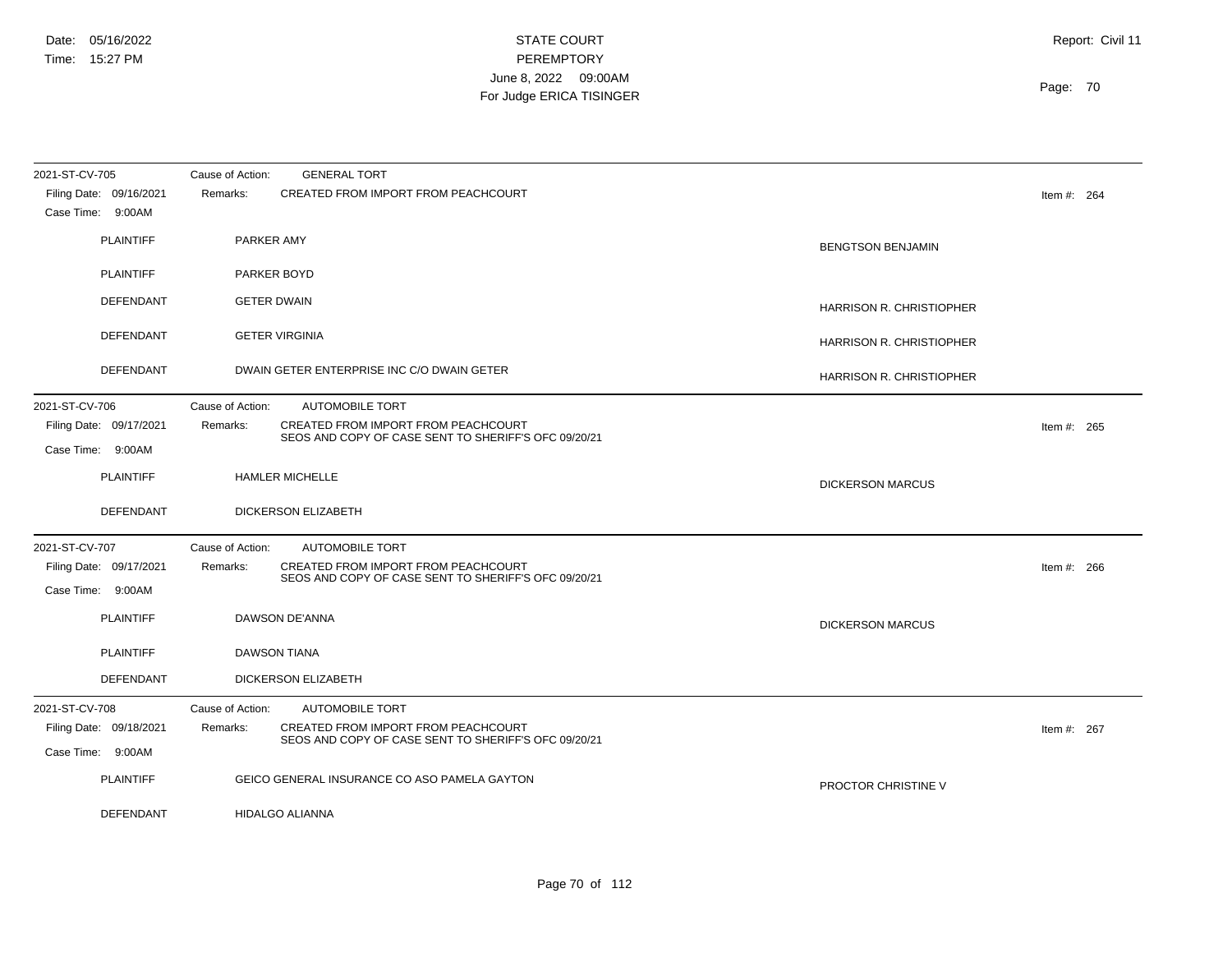| 2021-ST-CV-709                               | Cause of Action:<br>CONTRACT/ACCOUNT                                                                    |                         |               |
|----------------------------------------------|---------------------------------------------------------------------------------------------------------|-------------------------|---------------|
| Filing Date: 09/20/2021<br>Case Time: 9:00AM | CREATED FROM IMPORT FROM PEACHCOURT<br>Remarks:                                                         |                         | Item #: $268$ |
| <b>PLAINTIFF</b>                             | ALLY FINANCIAL INC.                                                                                     | WHIDDON JAMES G III     |               |
| <b>DEFENDANT</b>                             | <b>BUSHEY STEPHANIE L</b>                                                                               |                         |               |
| <b>DEFENDANT</b>                             | WIMPY JONATHAN P                                                                                        |                         |               |
| 2021-ST-CV-711                               | <b>GARNISHMENT</b><br>Cause of Action:                                                                  |                         |               |
| Filing Date: 09/21/2021                      | CREATED FROM IMPORT FROM PEACHCOURT<br>Remarks:<br>SEOS AND COPY OF CASE SENT TO SHERIFF'S OFC 09/21/21 |                         | Item #: 269   |
| Case Time: 9:00AM                            |                                                                                                         |                         |               |
| <b>PLAINTIFF</b>                             | PROFESSIONAL FINANCIAL SERVICES                                                                         | <b>HECHT FREDERICK</b>  |               |
| <b>DEFENDANT</b>                             | ERVIN JOSEPH III                                                                                        |                         |               |
| DEFENDANT                                    | BROWN SECURITY & LEO MANAGEMENT INC                                                                     |                         |               |
| 2021-ST-CV-713                               | Cause of Action:<br><b>AUTOMOBILE TORT</b>                                                              |                         |               |
| Filing Date: 09/21/2021<br>Case Time: 9:00AM | CREATED FROM IMPORT FROM PEACHCOURT<br>Remarks:                                                         |                         | Item #: $270$ |
| <b>PLAINTIFF</b>                             | THOMPSON RICHARD JR.                                                                                    | KHAN AHKIBAH            |               |
|                                              |                                                                                                         | SCOTT MARK E.           |               |
|                                              |                                                                                                         |                         |               |
| <b>DEFENDANT</b>                             | <b>DAVIS DIAMOND</b>                                                                                    | <b>REAGIN J. NICOLA</b> |               |
| <b>DEFENDANT</b>                             | TARRANT JERRARD                                                                                         | <b>REAGIN J. NICOLA</b> |               |
| <b>DEFENDANT</b>                             | DOE JOHN                                                                                                |                         |               |
| <b>UNINSURED</b><br><b>MOTODICT</b>          | GEICO GENERAL INSURANCE COMPANY                                                                         | <b>GIULIANI FRANK</b>   |               |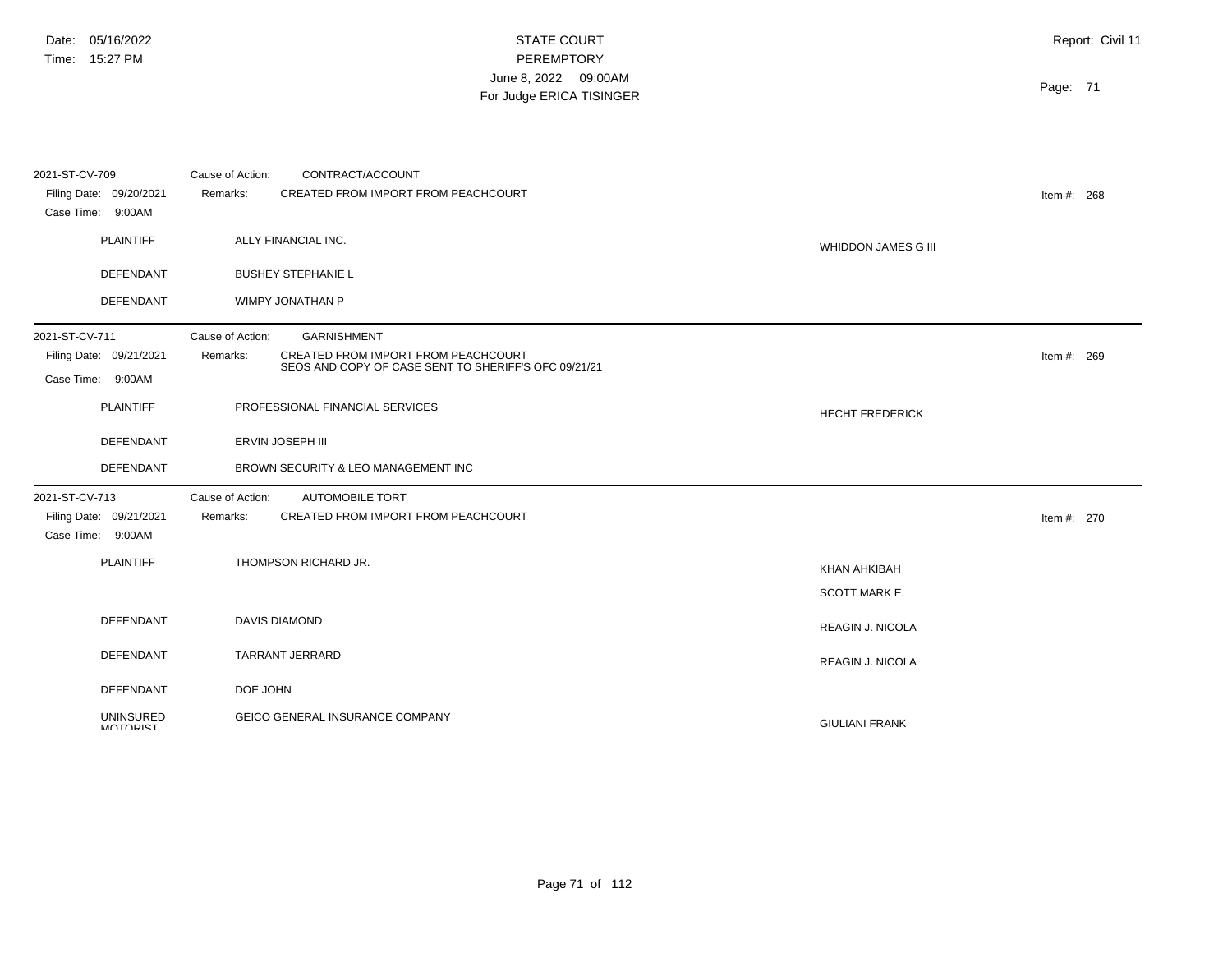| 2021-ST-CV-714                               | CONTRACT/ACCOUNT<br>Cause of Action:                                                                              |                         |               |
|----------------------------------------------|-------------------------------------------------------------------------------------------------------------------|-------------------------|---------------|
| Filing Date: 09/21/2021                      | CREATED FROM IMPORT FROM PEACHCOURT<br>Remarks:<br>SEOS AND COPY OF CASE SENT TO SHERIFF'S OFC 09/21/21           |                         | Item #: $271$ |
| Case Time: 9:00AM                            |                                                                                                                   |                         |               |
| <b>PLAINTIFF</b>                             | <b>WESTLAKE FINANCIAL SERVICES</b>                                                                                | <b>BROOKS DOUGLAS L</b> |               |
| DEFENDANT                                    | MCCLURE DARRYL                                                                                                    |                         |               |
| 2021-ST-CV-715                               | CONTRACT/ACCOUNT<br>Cause of Action:                                                                              |                         |               |
| Filing Date: 09/21/2021<br>Case Time: 9:00AM | CREATED FROM IMPORT FROM PEACHCOURT<br>Remarks:<br>2 SEOS AND 2 COPIES OF THE CASE SENT TO SHERIFF'S OFC 09/21/21 |                         | Item #: $272$ |
| <b>PLAINTIFF</b>                             | <b>WESTLAKE FINANCIAL SERVICES</b>                                                                                | <b>BROOKS DOUGLAS L</b> |               |
| DEFENDANT                                    | <b>NASH JUSTIN K</b>                                                                                              |                         |               |
| DEFENDANT                                    | NASH AMANDA B                                                                                                     |                         |               |
| 2021-ST-CV-716                               | CONTRACT/ACCOUNT<br>Cause of Action:                                                                              |                         |               |
| Filing Date: 09/22/2021<br>Case Time: 9:00AM | CREATED FROM IMPORT FROM PEACHCOURT<br>Remarks:                                                                   |                         | Item #: $273$ |
| <b>PLAINTIFF</b>                             | <b>BANK OF AMERICA NA</b>                                                                                         | BREEDEN RALPH D. III    |               |
| <b>DEFENDANT</b>                             | <b>MEALER MANDY C</b>                                                                                             |                         |               |
| 2021-ST-CV-717                               | <b>AUTOMOBILE TORT</b><br>Cause of Action:                                                                        |                         |               |
| Filing Date: 09/22/2021<br>Case Time: 9:00AM | CREATED FROM IMPORT FROM PEACHCOURT<br>Remarks:                                                                   |                         | Item #: 274   |
| <b>PLAINTIFF</b>                             | JONES LATISHA M                                                                                                   | HOWARD BRYAN            |               |
| <b>DEFENDANT</b>                             | <b>FLANDERS BARNEY R</b>                                                                                          | JENKINS-FLOYD CHAUNTIS  |               |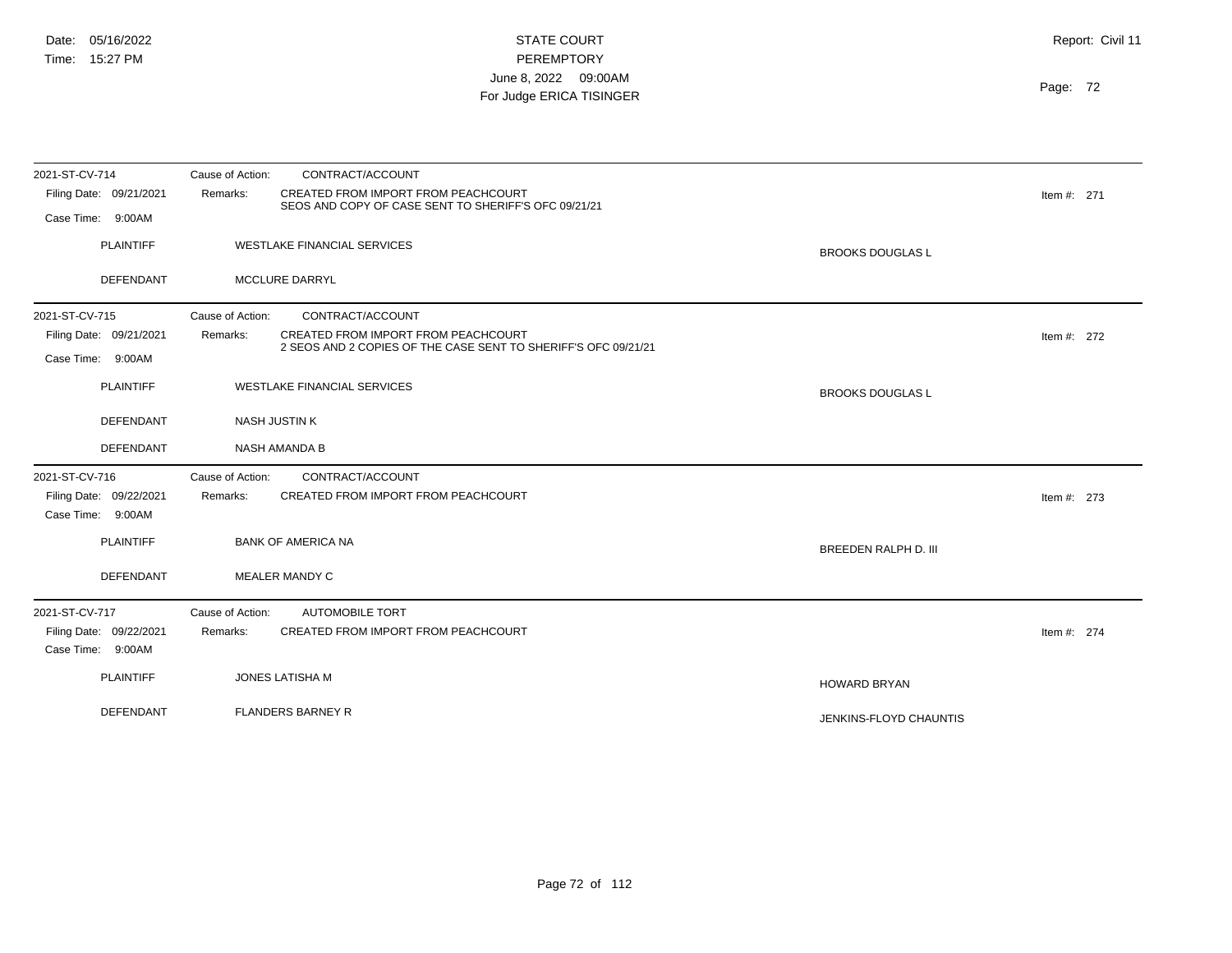| 2021-ST-CV-719                                                 | <b>AUTOMOBILE TORT</b><br>Cause of Action:                                                    |                     |
|----------------------------------------------------------------|-----------------------------------------------------------------------------------------------|---------------------|
| Filing Date: 09/27/2021<br>Case Time: 9:00AM                   | CREATED FROM IMPORT FROM PEACHCOURT<br>Remarks:                                               | Item #: $275$       |
| <b>PLAINTIFF</b>                                               | <b>THORTON TRAVIS</b>                                                                         | STANDARD AVA        |
| <b>PLAINTIFF</b>                                               | <b>THORTON TIFFANY</b>                                                                        | STANDARD AVA        |
| <b>DEFENDANT</b>                                               | CARLOS JUAN                                                                                   | ALEXANDER BRIAN     |
| DEFENDANT                                                      | PLAZA RENE H                                                                                  | ALEXANDER BRIAN     |
| <b>UNINSURED</b><br><b>MOTODICT</b>                            | GOVERNMENT EMPLOYEES INSURANCE CO                                                             | MARSHALL CHASTITY   |
| 2021-ST-CV-720<br>Filing Date: 09/27/2021<br>Case Time: 9:00AM | Cause of Action:<br><b>AUTOMOBILE TORT</b><br>CREATED FROM IMPORT FROM PEACHCOURT<br>Remarks: | Item #: $276$       |
| <b>PLAINTIFF</b>                                               | <b>BANKS MONICA</b>                                                                           | <b>ROSNER NOAH</b>  |
| DEFENDANT                                                      | DOE JOHN                                                                                      |                     |
| <b>INSURANCE CARRIER</b>                                       | AUTO OWNER'S INSURANCE COMPANY                                                                | LEE PAMELA N        |
|                                                                |                                                                                               | LEVINE CORYNE E.G.  |
| 2021-ST-CV-722                                                 | Cause of Action:<br>AUTOMOBILE TORT                                                           |                     |
| Filing Date: 09/28/2021<br>Case Time: 9:00AM                   | CREATED FROM IMPORT FROM PEACHCOURT<br>Remarks:                                               | Item #: $277$       |
| <b>PLAINTIFF</b>                                               | PFISTERER JASON ANDREW                                                                        | <b>WITCHER JACK</b> |
| DEFENDANT                                                      | OKWUOSA TOCHUKWU VINCENT                                                                      | FESKE ANDREW E.     |
| <b>DEFENDANT</b>                                               | CK TRANSPORTATION, LLC                                                                        | FESKE ANDREW E.     |
| DEFENDANT                                                      | MIDWAY INSURANCE MANAGEMENT INTERNATIONAL, INC.                                               | FESKE ANDREW E.     |
| <b>UNINSURED</b><br><b>MOTORIST</b>                            | SAFEWAY INSURANCE COMPANY OF ALABAMA, INC.                                                    |                     |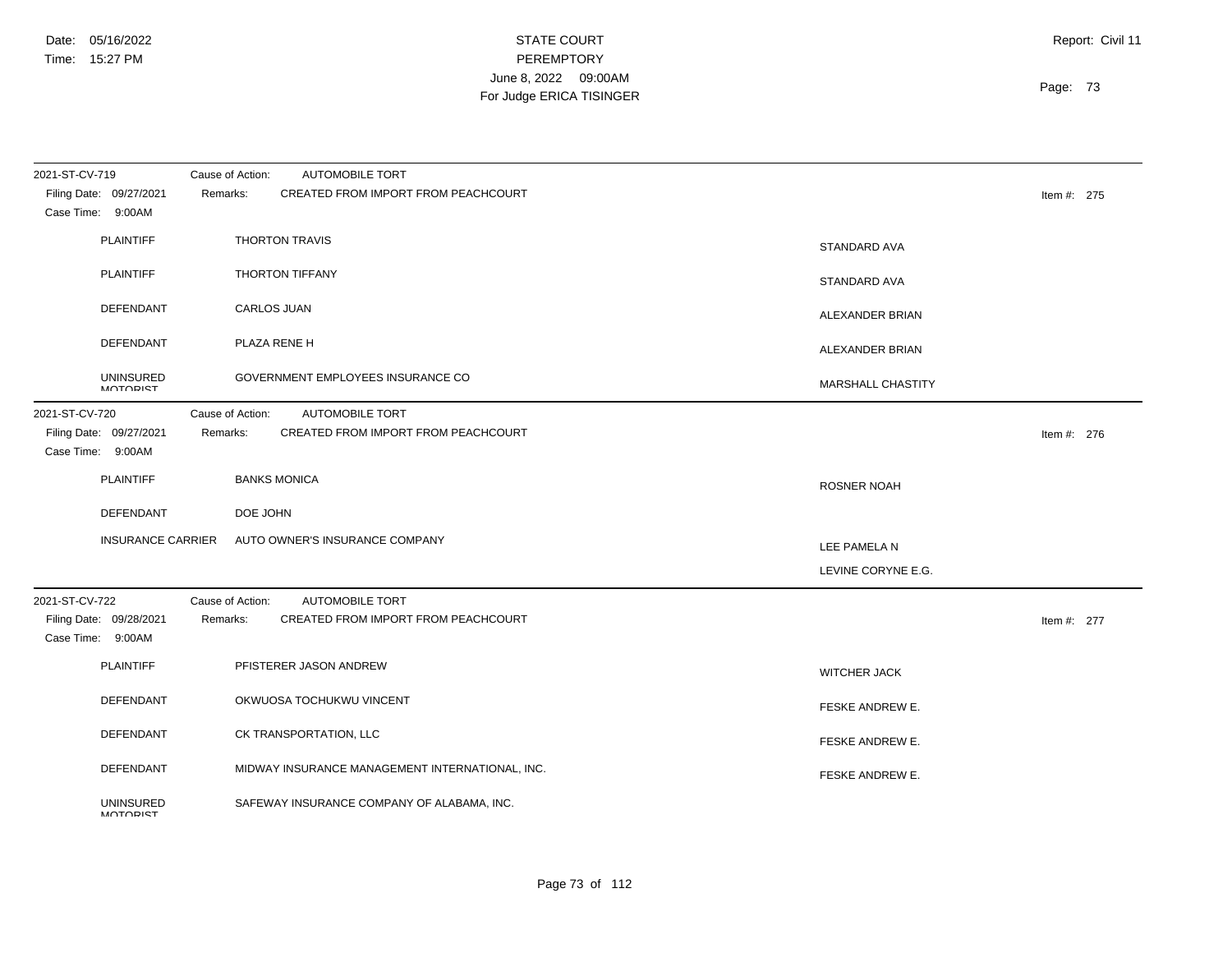| 2021-ST-CV-723                               | <b>AUTOMOBILE TORT</b><br>Cause of Action:                                                              |                        |               |
|----------------------------------------------|---------------------------------------------------------------------------------------------------------|------------------------|---------------|
| Filing Date: 09/28/2021<br>Case Time: 9:00AM | Remarks:<br>CREATED FROM IMPORT FROM PEACHCOURT                                                         |                        | Item #: $278$ |
| <b>PLAINTIFF</b>                             | PFISTERER NICKIE COLE                                                                                   | <b>WITCHER JACK</b>    |               |
| DEFENDANT                                    | OKWUOSA TOCHUKWU VINCENT                                                                                | FESKE ANDREW E.        |               |
| DEFENDANT                                    | CK TRANSPORTATION, LLC                                                                                  | FESKE ANDREW E.        |               |
| DEFENDANT                                    | MIDWAY INSURANCE MANAGEMENT INTERNATIONAL, INC.                                                         | <b>FESKE ANDREW E.</b> |               |
| <b>UNINSURED</b><br><b>MOTODICT</b>          | SAFEWAY INSURANCE COMPANY OF ALABAMA, INC.                                                              |                        |               |
| 2021-ST-CV-724                               | Cause of Action:<br><b>AUTOMOBILE TORT</b>                                                              |                        |               |
| Filing Date: 09/28/2021<br>Case Time: 9:00AM | Remarks:<br>CREATED FROM IMPORT FROM PEACHCOURT                                                         |                        | Item #: $279$ |
| <b>PLAINTIFF</b>                             | MASSEY SHAYWINTER HENDRIX                                                                               | <b>WITCHER JACK</b>    |               |
| <b>PLAINTIFF</b>                             | PFISTERER NICKIE COLE                                                                                   |                        |               |
| DEFENDANT                                    | OKWUOSA TOCHUKWU VINCENT                                                                                | FESKE ANDREW E.        |               |
| DEFENDANT                                    | CK TRANSPORTATION, LLC                                                                                  | FESKE ANDREW E.        |               |
| <b>DEFENDANT</b>                             | MIDWAY INSURANCE MANAGEMENT INTERNATIONAL, INC.                                                         | FESKE ANDREW E.        |               |
| <b>UNINSURED</b><br><b>MOTODICT</b>          | SAFEWAY INSURANCE COMPANY OF ALABAMA, INC.                                                              |                        |               |
| 2021-ST-CV-727                               | Cause of Action:<br><b>AUTOMOBILE TORT</b>                                                              |                        |               |
| Filing Date: 09/29/2021                      | CREATED FROM IMPORT FROM PEACHCOURT<br>Remarks:<br>SEOS AND COPY OF CASE SENT TO SHERIFF'S OFC 09/29/21 |                        | Item #: $280$ |
| Case Time: 9:00AM                            |                                                                                                         |                        |               |
| <b>PLAINTIFF</b>                             | RODRIGUEZ ZAIRA                                                                                         | PARKER ROBERT W. JR.   |               |
| DEFENDANT                                    | <b>BROWNING INGRID</b>                                                                                  | <b>INNISS KAREN</b>    |               |
| <b>INTERVENOR</b>                            | DEPARTMENT OF ADMINISTRATIVE SERVICES                                                                   |                        |               |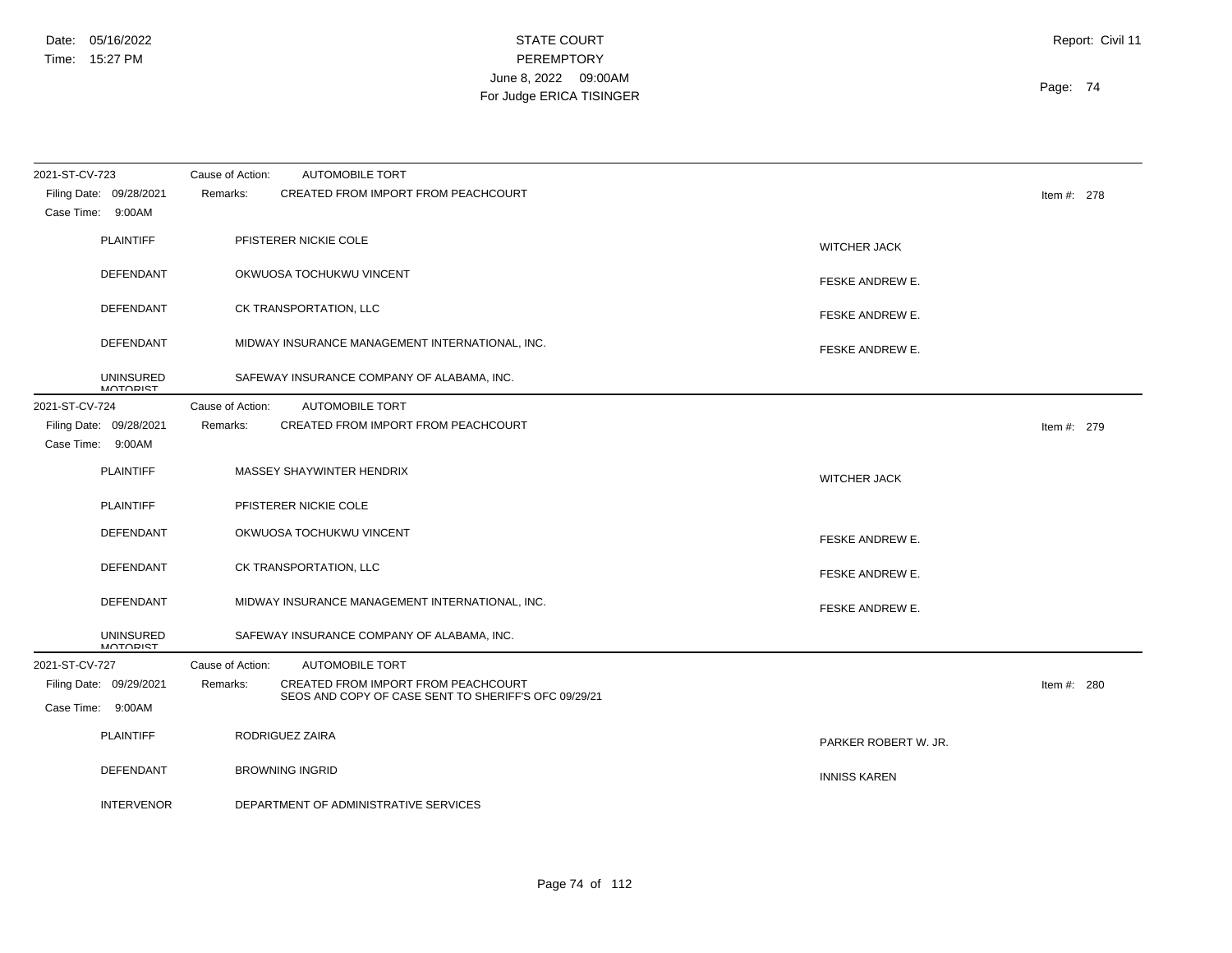| 2021-ST-CV-728                      | Cause of Action:<br><b>AUTOMOBILE TORT</b>                                                                           |                                |
|-------------------------------------|----------------------------------------------------------------------------------------------------------------------|--------------------------------|
| Filing Date: 09/29/2021             | <b>CREATED FROM IMPORT FROM PEACHCOURT</b><br>Remarks:<br>SEOS AND COPY OF CASE SENT TO SHERIFF'S OFC 09/29/21       | Item #: $281$                  |
| Case Time:<br>9:00AM                |                                                                                                                      |                                |
| <b>PLAINTIFF</b>                    | SAJCHE JESUS                                                                                                         | <b>WILLIAMS DANIEL ALAN II</b> |
| DEFENDANT                           | <b>GABLE SCOTT S</b>                                                                                                 | DRUMMOND KEVIN WAYNE           |
| 2021-ST-CV-729                      | Cause of Action:<br><b>AUTOMOBILE TORT</b>                                                                           |                                |
| Filing Date: 10/01/2021             | <b>CREATED FROM IMPORT FROM PEACHCOURT</b><br>Remarks:<br>2 SEOS AND 2 COPIES OF CASE SENT TO SHERIFF'S OFC 10/01/21 | Item #: $282$                  |
| Case Time: 9:00AM                   |                                                                                                                      |                                |
| <b>PLAINTIFF</b>                    | <b>CONTRERAS GLORIA</b>                                                                                              | <b>DUKE DESIREE</b>            |
| <b>DEFENDANT</b>                    | <b>TRIPLETT JOSEPH WILLIS</b>                                                                                        | PINKETT VALERIE E              |
| <b>DEFENDANT</b>                    | VENTURE IMPORT, INC.                                                                                                 | PINKETT VALERIE E              |
| 2021-ST-CV-730                      | <b>AUTOMOBILE TORT</b><br>Cause of Action:                                                                           |                                |
| Filing Date: 10/01/2021             | <b>CREATED FROM IMPORT FROM PEACHCOURT</b><br>Remarks:<br>SEOS AND COPY OF CASE SENT TO SHERIFF'S OFC 10/01/21       | Item #: $283$                  |
| Case Time: 9:00AM                   |                                                                                                                      |                                |
| <b>PLAINTIFF</b>                    | <b>GLENN TAMIKA</b>                                                                                                  | <b>FAIR STEVEN M</b>           |
| DEFENDANT                           | <b>DEAN WILLIAM D</b>                                                                                                |                                |
| <b>UNINSURED</b><br><b>MOTORIST</b> | PROGRESSIVE PREMIER INSURANCE COMPANY OF ILLINOIS                                                                    | STRAWSER TERRY L               |
| <b>UNINSURED</b><br><b>MOTORIST</b> | PROGRESSIVE PREMIER INSURANCE COMPANY OF IL                                                                          |                                |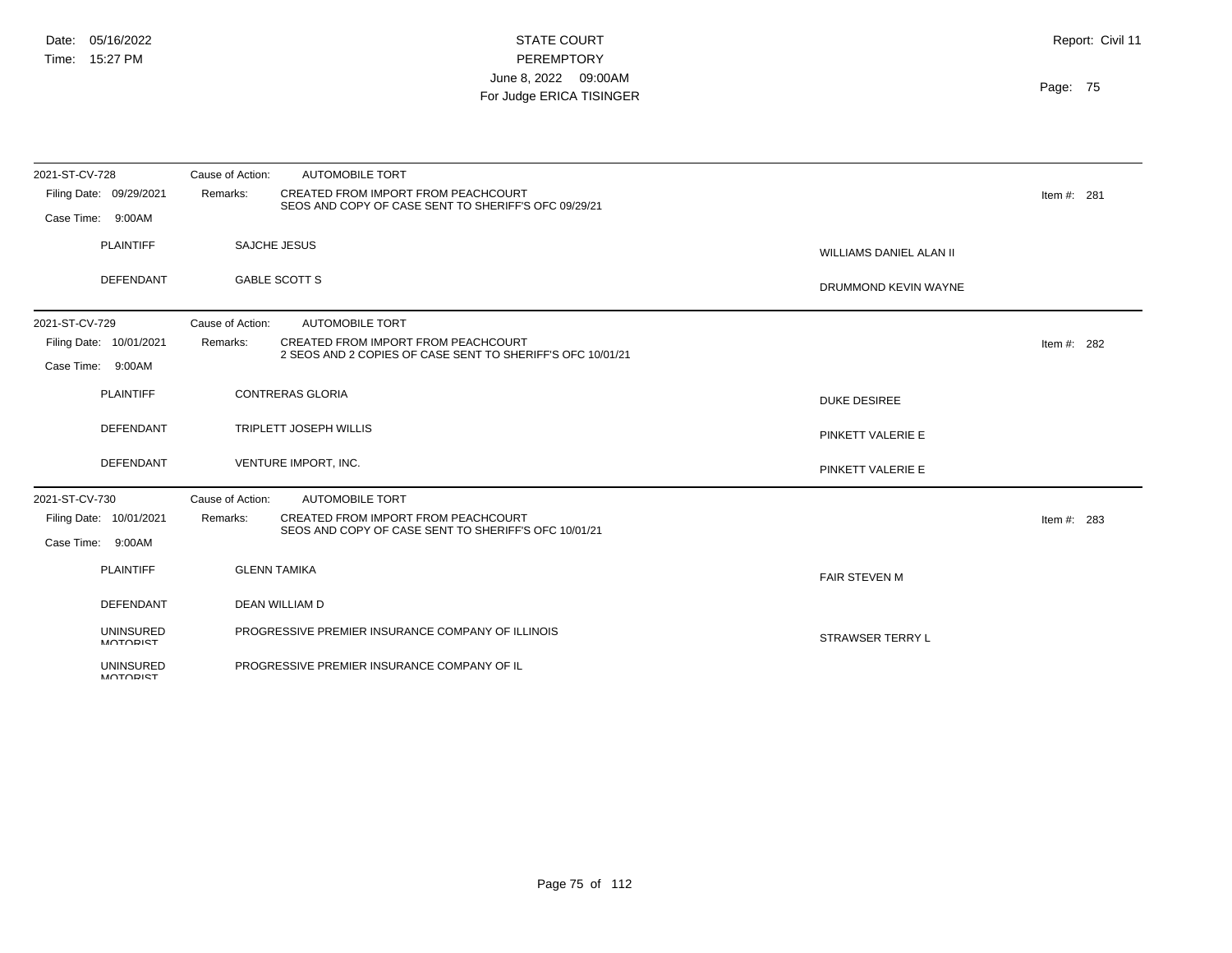| 2021-ST-CV-731                                                 | <b>AUTOMOBILE TORT</b><br>Cause of Action:                                                    |                                                    |               |
|----------------------------------------------------------------|-----------------------------------------------------------------------------------------------|----------------------------------------------------|---------------|
| Filing Date: 10/01/2021<br>Case Time: 9:00AM                   | CREATED FROM IMPORT FROM PEACHCOURT<br>Remarks:                                               |                                                    | Item #: $284$ |
| <b>PLAINTIFF</b>                                               | <b>BONILLA SANDRA</b>                                                                         | ROSENBURG JONATHAN                                 |               |
| <b>PLAINTIFF</b>                                               | JUAREZ LILIAN                                                                                 | ROSENBURG JONATHAN                                 |               |
| DEFENDANT                                                      | <b>GRAVES JEREMIAH LEE</b>                                                                    | BENNETT QUINN CURTIS                               |               |
|                                                                |                                                                                               | HOSTETTER MICHAEL D.                               |               |
| <b>DEFENDANT</b>                                               | PENSKE TRUCK LEASING CO., L.P.                                                                | <b>BENNETT QUINN CURTIS</b>                        |               |
|                                                                |                                                                                               | HOSTETTER MICHAEL D.                               |               |
| 2021-ST-CV-732<br>Filing Date: 10/01/2021<br>Case Time: 9:00AM | Cause of Action:<br><b>AUTOMOBILE TORT</b><br>CREATED FROM IMPORT FROM PEACHCOURT<br>Remarks: |                                                    | Item #: 285   |
| <b>PLAINTIFF</b>                                               | MCPHERSON TED                                                                                 | <b>WILLIFORD MICHAEL F.</b><br><b>AITKEN COREY</b> |               |
| <b>DEFENDANT</b>                                               | <b>NICKLOW SHONA</b>                                                                          | <b>CHARTASH KELLY G</b><br>SEGEL MELISSA A.        |               |
| <b>UNINSURED</b><br><b>MOTODICT</b>                            | NATIONAL GENERAL INSURANCE COMPANY                                                            | <b>GOWER ANNE D</b>                                |               |
| 2021-ST-CV-733<br>Filing Date: 10/04/2021<br>Case Time: 9:00AM | Cause of Action:<br>CONTRACT/ACCOUNT<br>CREATED FROM IMPORT FROM PEACHCOURT<br>Remarks:       |                                                    | Item #: 286   |
| <b>PLAINTIFF</b>                                               | ALLY FINANCIAL INC.                                                                           | TOOTLE J CURTIS JR                                 |               |
| DEFENDANT                                                      | <b>HANCOCK DAVID M</b>                                                                        | PRO SE                                             |               |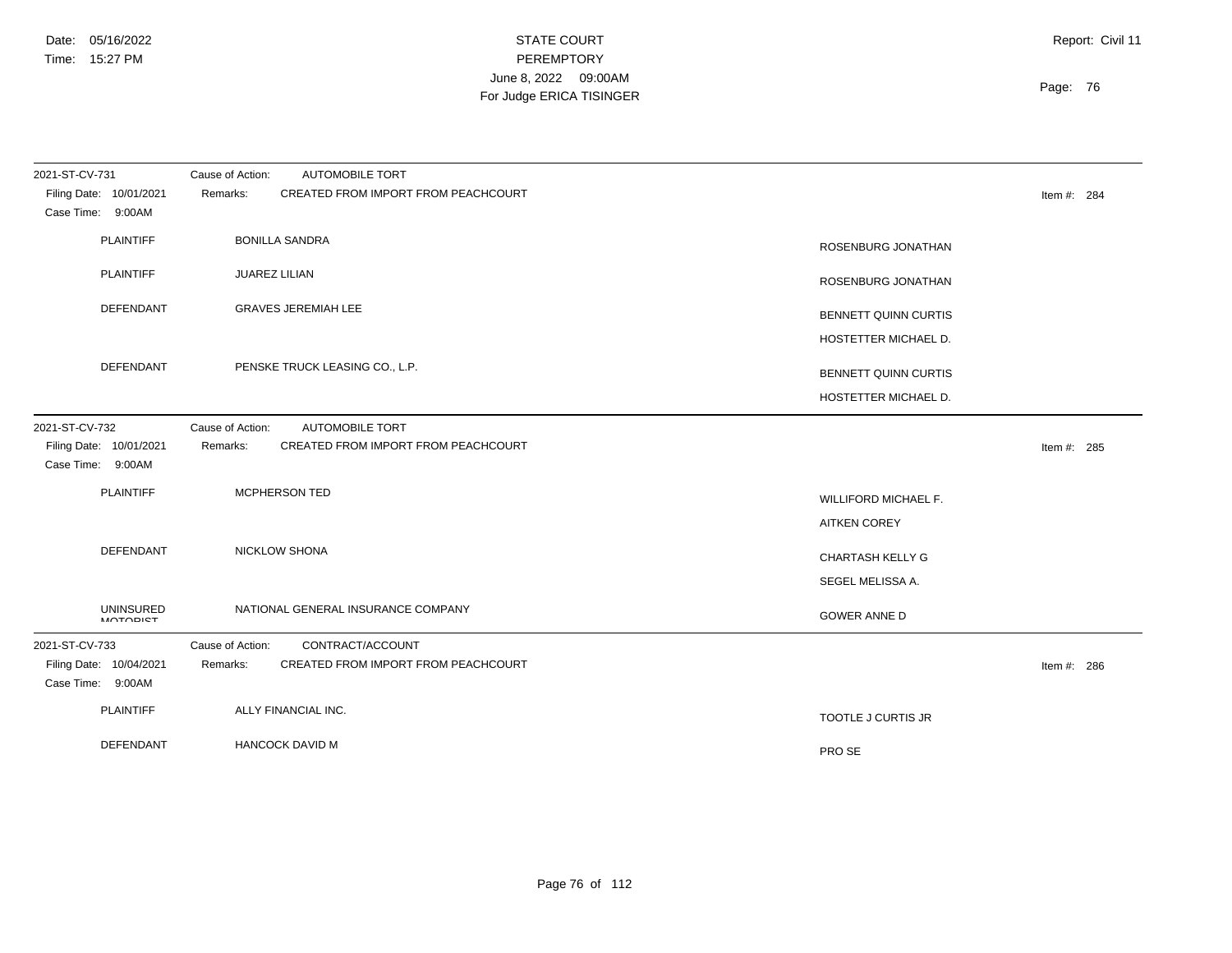| 2021-ST-CV-734<br>Filing Date: 10/04/2021<br>Case Time: 9:00AM | Cause of Action:<br>CONTRACT/ACCOUNT<br>CREATED FROM IMPORT FROM PEACHCOURT<br>Remarks:                 |                          | Item #: 287   |
|----------------------------------------------------------------|---------------------------------------------------------------------------------------------------------|--------------------------|---------------|
| <b>PLAINTIFF</b>                                               | MIDLAND CREDIT MANAGEMENT, INC                                                                          | <b>COBB ANDREW</b>       |               |
| <b>DEFENDANT</b>                                               | <b>HAGAN DOREAN</b>                                                                                     | PRO SE                   |               |
| 2021-ST-CV-735                                                 | <b>AUTOMOBILE TORT</b><br>Cause of Action:                                                              |                          |               |
| Filing Date: 10/04/2021<br>Case Time: 9:00AM                   | CREATED FROM IMPORT FROM PEACHCOURT<br>Remarks:<br>SEOS AND COPY OF CASE SENT TO SHERIFF'S OFC 10/04/21 |                          | Item #: 288   |
| <b>PLAINTIFF</b>                                               | VANN ALYSSA                                                                                             | KURUVILLA JOHN V.        |               |
| <b>DEFENDANT</b>                                               | <b>CONNER STEPHEN G</b>                                                                                 |                          |               |
| <b>UNINSURED</b><br><b>MOTODICT</b>                            | STATE FARM MUTUAL AUTOMOBILE INSURANCE COMPANY                                                          | SMITH SHEPARD R.         |               |
| 2021-ST-CV-738<br>Filing Date: 10/05/2021<br>Case Time: 9:00AM | Cause of Action:<br>APPEALS/REVIEWS<br>Remarks:                                                         |                          | Item #: $289$ |
| <b>PLAINTIFF</b>                                               | <b>GARRISON VIRGINIA</b>                                                                                | <b>GARRISON VIRGINIA</b> |               |
| <b>DEFENDANT</b>                                               | <b>WILLIAMS LEE</b>                                                                                     | <b>MOMTAHAN MATTHEW</b>  |               |
| DEFENDANT                                                      | <b>DURDEN HEIDI</b>                                                                                     | <b>MOMTAHAN MATTHEW</b>  |               |
| 2021-ST-CV-739<br>Filing Date: 10/05/2021<br>Case Time: 9:00AM | Cause of Action:<br>APPEALS/REVIEWS<br>TRANSFERRED FROM CASE 2021-SU-CV-973<br>Remarks:                 |                          | Item #: 290   |
| <b>DEFENDANT</b>                                               | SDN PROPERTIES LLC                                                                                      | JORDAN MIRANDA B         |               |
| <b>PLAINTIFF</b>                                               | <b>CARTER QUENTIN</b>                                                                                   | RAYMOND JORDAN C.        |               |
| <b>PLAINTIFF</b>                                               | CARTER OLIVIA HALL                                                                                      | RAYMOND JORDAN C.        |               |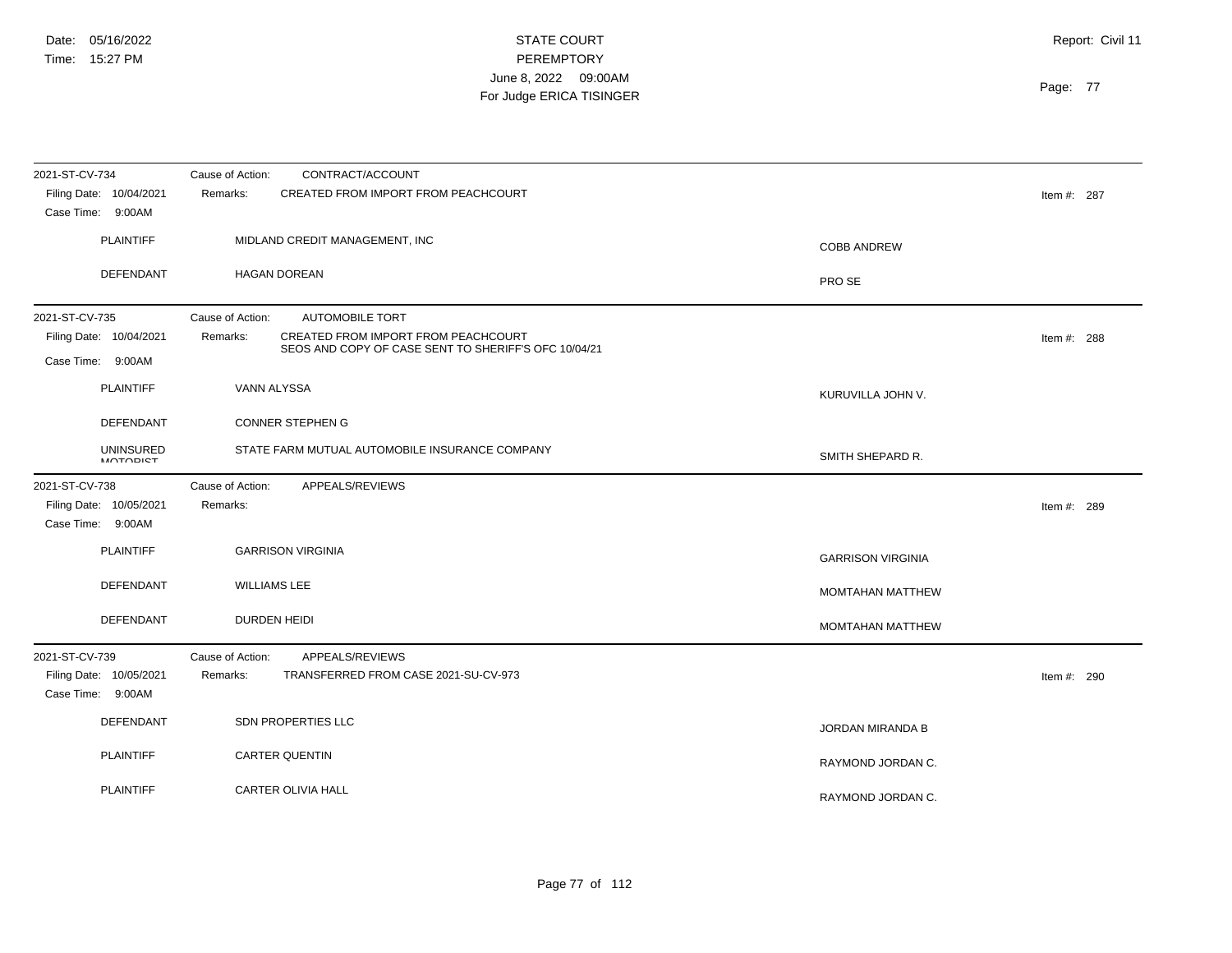| 2021-ST-CV-740<br>Filing Date: 10/05/2021<br>Case Time: 9:00AM | Cause of Action:<br>OTHER GENERAL CIVIL FILING<br>Remarks:<br>CREATED FROM IMPORT FROM PEACHCOURT       |                                         | Item #: 291 |
|----------------------------------------------------------------|---------------------------------------------------------------------------------------------------------|-----------------------------------------|-------------|
| <b>PLAINTIFF</b>                                               | CITIBANK NA SUCCESSOR BY MERGER TO CITIBANK SOUTH                                                       | <b>SIMS TANISHA</b>                     |             |
| DEFENDANT                                                      | ROBINSON TERESA C                                                                                       | PINEYRO LESLIE M                        |             |
| 2021-ST-CV-741                                                 | <b>AUTOMOBILE TORT</b><br>Cause of Action:                                                              |                                         |             |
| Filing Date: 10/06/2021<br>Case Time: 9:00AM                   | CREATED FROM IMPORT FROM PEACHCOURT<br>Remarks:<br>SEOS AND COPY OF CASE SENT TO SHERIFF'S OFC 10/06/21 |                                         | Item #: 292 |
| <b>PLAINTIFF</b>                                               | <b>GOMEZ MARVIN</b>                                                                                     | ROGERS KEENAN                           |             |
| PLAINTIFF                                                      | NUNEZ LIZETH                                                                                            | ROGERS KEENAN V                         |             |
| <b>DEFENDANT</b>                                               | <b>HARRIS CHARLES</b>                                                                                   | <b>GRAHAM EVELYN</b>                    |             |
| 2021-ST-CV-743<br>Filing Date: 10/08/2021<br>Case Time: 9:00AM | <b>AUTOMOBILE TORT</b><br>Cause of Action:<br>CREATED FROM IMPORT FROM PEACHCOURT<br>Remarks:           |                                         | Item #: 293 |
| <b>PLAINTIFF</b>                                               | <b>LEWIS THOMAS</b>                                                                                     | <b>SAXTON DANIEL</b>                    |             |
| <b>PLAINTIFF</b>                                               | <b>MARLOW MARIAH</b>                                                                                    | <b>SAXTON DANIEL</b>                    |             |
| <b>PLAINTIFF</b>                                               | <b>LEWIS ARYA</b>                                                                                       | <b>SAXTON DANIEL</b>                    |             |
| DEFENDANT                                                      | NORTON DORINE A                                                                                         | <b>AMIR CALANIT</b>                     |             |
| <b>UNINSURED</b><br><b>MOTORIST</b>                            | STATE FARM MUTUAL AUTOMOBILE INSURANCE COMPANY                                                          | <b>MEYER TRAVIS J.</b><br>PARKER JACK A |             |
| <b>NON PARTY</b>                                               | BENCHMARK REHABILITATION PARTNERS, LLC                                                                  |                                         |             |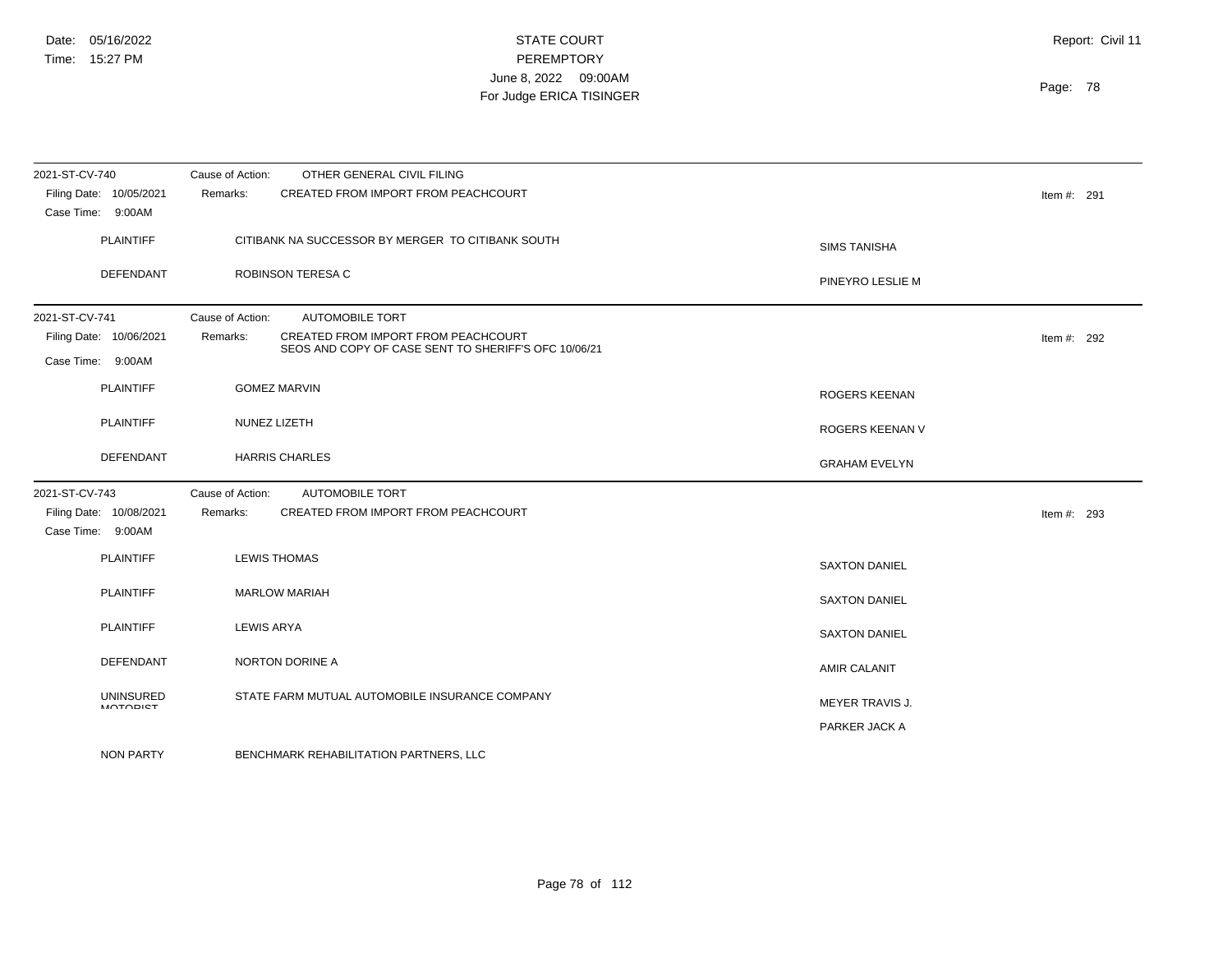| 2021-ST-CV-744                               | <b>AUTOMOBILE TORT</b><br>Cause of Action:                                                              |                       |             |
|----------------------------------------------|---------------------------------------------------------------------------------------------------------|-----------------------|-------------|
| Filing Date: 10/08/2021                      | CREATED FROM IMPORT FROM PEACHCOURT<br>Remarks:<br>SEOS AND COPY OF CASE SENT TO SHERIFF'S OFC 10/08/21 |                       | Item #: 294 |
| Case Time: 9:00AM                            |                                                                                                         |                       |             |
| <b>PLAINTIFF</b>                             | <b>STEWART CONNIE</b>                                                                                   | PETROZZA ANTHONY      |             |
| <b>PLAINTIFF</b>                             | <b>MORGAN &amp; MORGAN PLLC</b>                                                                         | PETROZZA ANTHONY      |             |
| DEFENDANT                                    | <b>TOLBERT BRENDA</b>                                                                                   | NAJM MISHAEL K.       |             |
|                                              |                                                                                                         | SEGEL MELISSA A.      |             |
| 2021-ST-CV-747                               | CONTRACT/ACCOUNT<br>Cause of Action:                                                                    |                       |             |
| Filing Date: 10/11/2021<br>Case Time: 9:00AM | CREATED FROM IMPORT FROM PEACHCOURT<br>Remarks:                                                         |                       | Item #: 295 |
| <b>PLAINTIFF</b>                             | CAPITAL ONE BANK (USA), N.A.                                                                            | NADLER JAMES          |             |
| DEFENDANT                                    | <b>CASEY CARLIE L</b>                                                                                   | CASEY CARLIE L-PRO SE |             |
| 2021-ST-CV-749                               | Cause of Action:<br>CONTRACT/ACCOUNT                                                                    |                       |             |
| Filing Date: 10/12/2021                      | CREATED FROM IMPORT FROM PEACHCOURT<br>Remarks:                                                         |                       | Item #: 296 |
| Case Time: 9:00AM                            |                                                                                                         |                       |             |
| <b>PLAINTIFF</b>                             | ACCELERATED INVENTORY MANAGEMENT LLC                                                                    | STUART JOHN           |             |
| DEFENDANT                                    | <b>LYONS CHRISTI</b>                                                                                    |                       |             |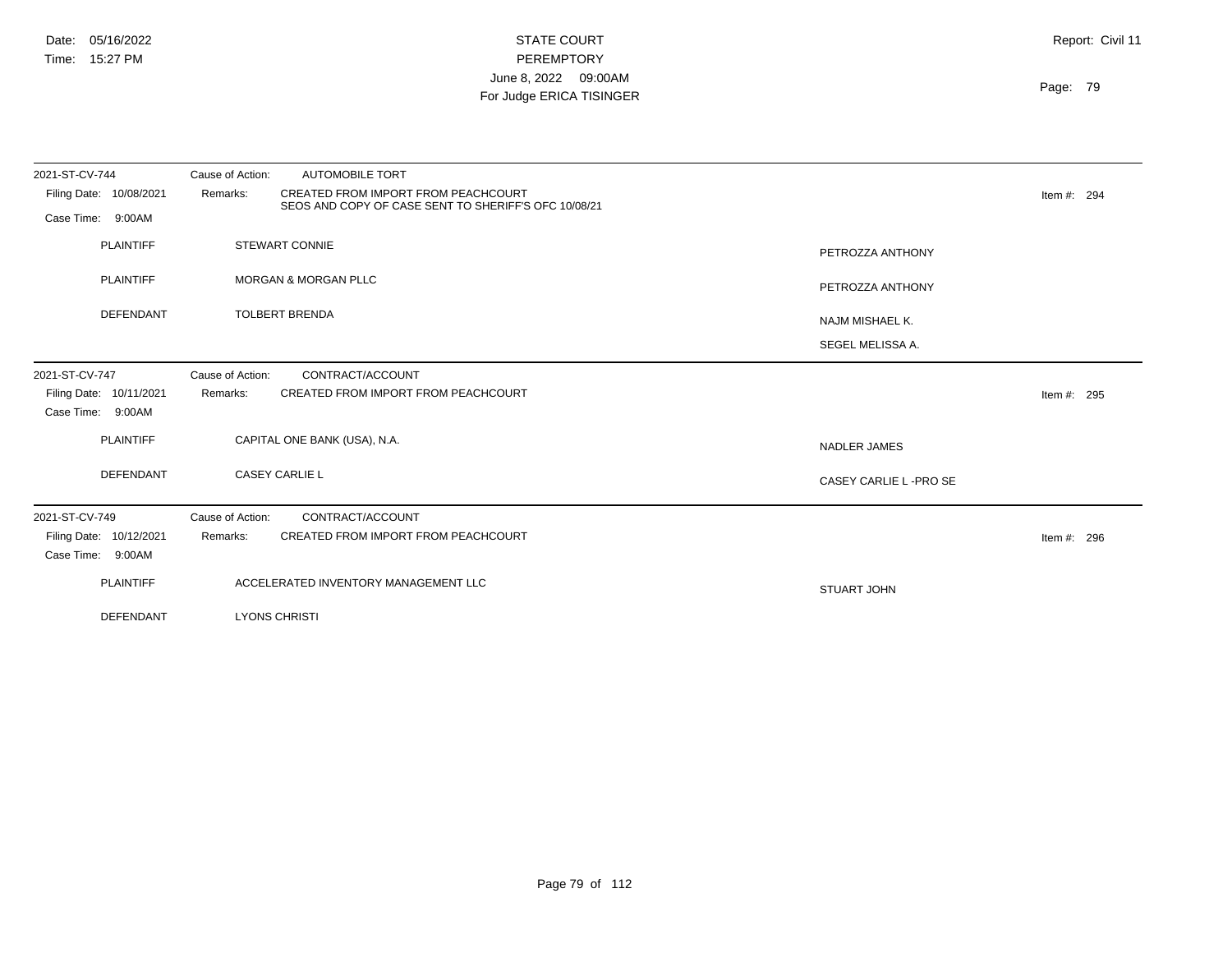| 2021-ST-CV-750<br>Filing Date: 10/13/2021<br>Case Time: 9:00AM | <b>AUTOMOBILE TORT</b><br>Cause of Action:<br>Remarks:<br>CREATED FROM IMPORT FROM PEACHCOURT           | Item #: $297$         |
|----------------------------------------------------------------|---------------------------------------------------------------------------------------------------------|-----------------------|
| <b>PLAINTIFF</b>                                               | <b>TORRES DANIEL</b>                                                                                    | <b>NAGRANI SHANTI</b> |
|                                                                |                                                                                                         | <b>BYRD DAVID</b>     |
| DEFENDANT                                                      | SMITH JEFFERY T                                                                                         |                       |
|                                                                |                                                                                                         | <b>WYRICK JASON G</b> |
|                                                                |                                                                                                         | DROUYOR JASON W.      |
|                                                                |                                                                                                         | <b>CRUSER J. ROBB</b> |
| <b>DEFENDANT</b>                                               | CARRIGAN & SONS TRUCKING, INC.                                                                          | <b>WYRICK JASON G</b> |
|                                                                |                                                                                                         | DROUYOR JASON W.      |
|                                                                |                                                                                                         | <b>CRUSER J. ROBB</b> |
| <b>DEFENDANT</b>                                               | CHEROKEE INSURANCE COMPANY                                                                              |                       |
|                                                                |                                                                                                         | <b>WYRICK JASON G</b> |
|                                                                |                                                                                                         | DROUYOR JASON W.      |
|                                                                |                                                                                                         | <b>CRUSER J. ROBB</b> |
| 2021-ST-CV-751                                                 | <b>AUTOMOBILE TORT</b><br>Cause of Action:                                                              |                       |
| Filing Date: 10/14/2021                                        | CREATED FROM IMPORT FROM PEACHCOURT<br>Remarks:<br>SEOS AND COPY OF CASE SENT TO SHERIFF'S OFC 10/15/21 | Item #: $298$         |
| Case Time: 9:00AM                                              |                                                                                                         |                       |
| <b>PLAINTIFF</b>                                               | AMERICAN STANDARD INS CO OF OH ASO SHARON FERGUSON                                                      | PROCTOR CHRISTINE V   |
| DEFENDANT                                                      | SCOTT BRENDISHAI N                                                                                      |                       |
| DEFENDANT                                                      | <b>SCOTT BRENDA</b>                                                                                     |                       |
| 2021-ST-CV-753                                                 | Cause of Action:<br>CONTRACT/ACCOUNT                                                                    |                       |
| Filing Date: 10/15/2021                                        | CREATED FROM IMPORT FROM PEACHCOURT<br>Remarks:<br>SEOS AND COPY OF CASE SENT TO SHERIFF'S OFC 10/15/21 | Item #: $299$         |
| Case Time: 9:00AM                                              |                                                                                                         |                       |
| <b>PLAINTIFF</b>                                               | <b>DISCOVER BANK</b>                                                                                    | STUHRENBERG JOSEPH H. |
| <b>DEFENDANT</b>                                               | <b>WILLIAMSON RICHARD S</b>                                                                             | <b>WILLIAMS RAY</b>   |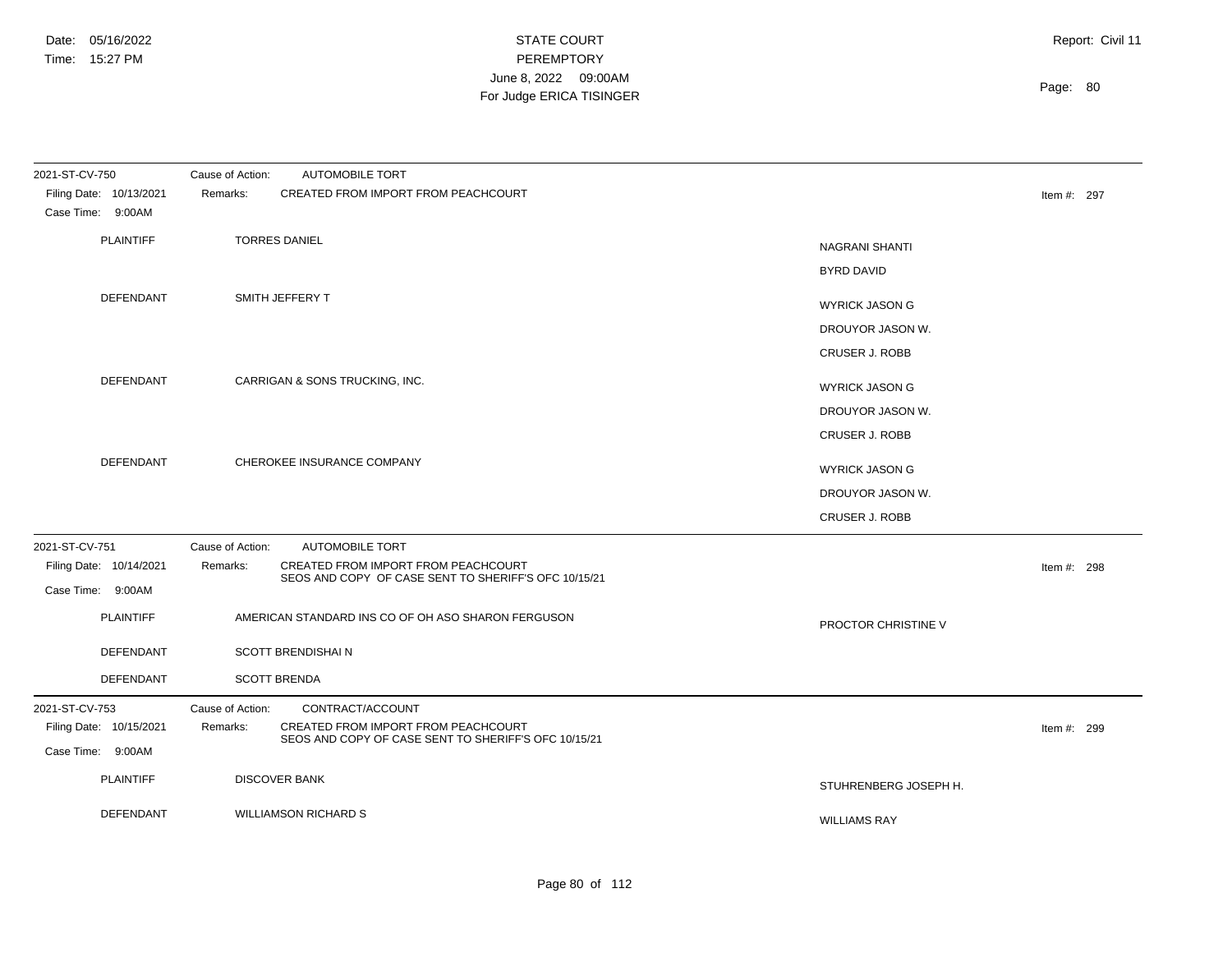| 2021-ST-CV-754                               | Cause of Action:<br>CONTRACT/ACCOUNT                       |                         |               |
|----------------------------------------------|------------------------------------------------------------|-------------------------|---------------|
| Filing Date: 10/18/2021<br>Case Time: 9:00AM | CREATED FROM IMPORT FROM PEACHCOURT<br>Remarks:            |                         | Item #: $300$ |
| <b>PLAINTIFF</b>                             | MASTER KEY HOMES, LLC                                      | <b>BEXLEY ROBERT</b>    |               |
| DEFENDANT                                    | PRIME CONSTRUCTION GROUP                                   | <b>LANE CHARLES M</b>   |               |
| <b>DEFENDANT</b>                             | <b>RCW RENOVATIONS</b>                                     |                         |               |
| DEFENDANT                                    | MIAHNAHRI MOHAMMED                                         | <b>LANE CHARLES M</b>   |               |
| <b>DEFENDANT</b>                             | <b>WILLIAMS ROBERT C</b>                                   |                         |               |
| 2021-ST-CV-755                               | Cause of Action:<br><b>AUTOMOBILE TORT</b>                 |                         |               |
| Filing Date: 10/18/2021                      | CREATED FROM IMPORT FROM PEACHCOURT<br>Remarks:            |                         | Item #: 301   |
| Case Time:<br>9:00AM                         | 2 SEOS AND 2 COPIES OF CASE SENT TO SHERIFF'S OFC 10/19/21 |                         |               |
| <b>PLAINTIFF</b>                             | SWAFFORD CHADWICK E                                        | <b>BUICE KEVIN</b>      |               |
| DEFENDANT                                    | <b>GONZALEZ TOMAS O</b>                                    |                         |               |
| <b>DEFENDANT</b>                             | <b>GONZALEZ ELIA</b>                                       | <b>SCHWARTZ JASON B</b> |               |
| <b>UNINSURED</b><br><b>MOTORIST</b>          | STATE FARM MUTUAL AUTOMOBILE INSURANCE COMPANY             | <b>SMITH LACY</b>       |               |
| 2021-ST-CV-756                               | OTHER GENERAL CIVIL FILING<br>Cause of Action:             |                         |               |
| Filing Date: 10/19/2021<br>Case Time: 9:00AM | CREATED FROM IMPORT FROM PEACHCOURT<br>Remarks:            |                         | Item #: $302$ |
| <b>PLAINTIFF</b>                             | <b>CITIBANK N A</b>                                        | <b>SIMS TANISHA</b>     |               |
| DEFENDANT                                    | PEW JAMES C JR.                                            |                         |               |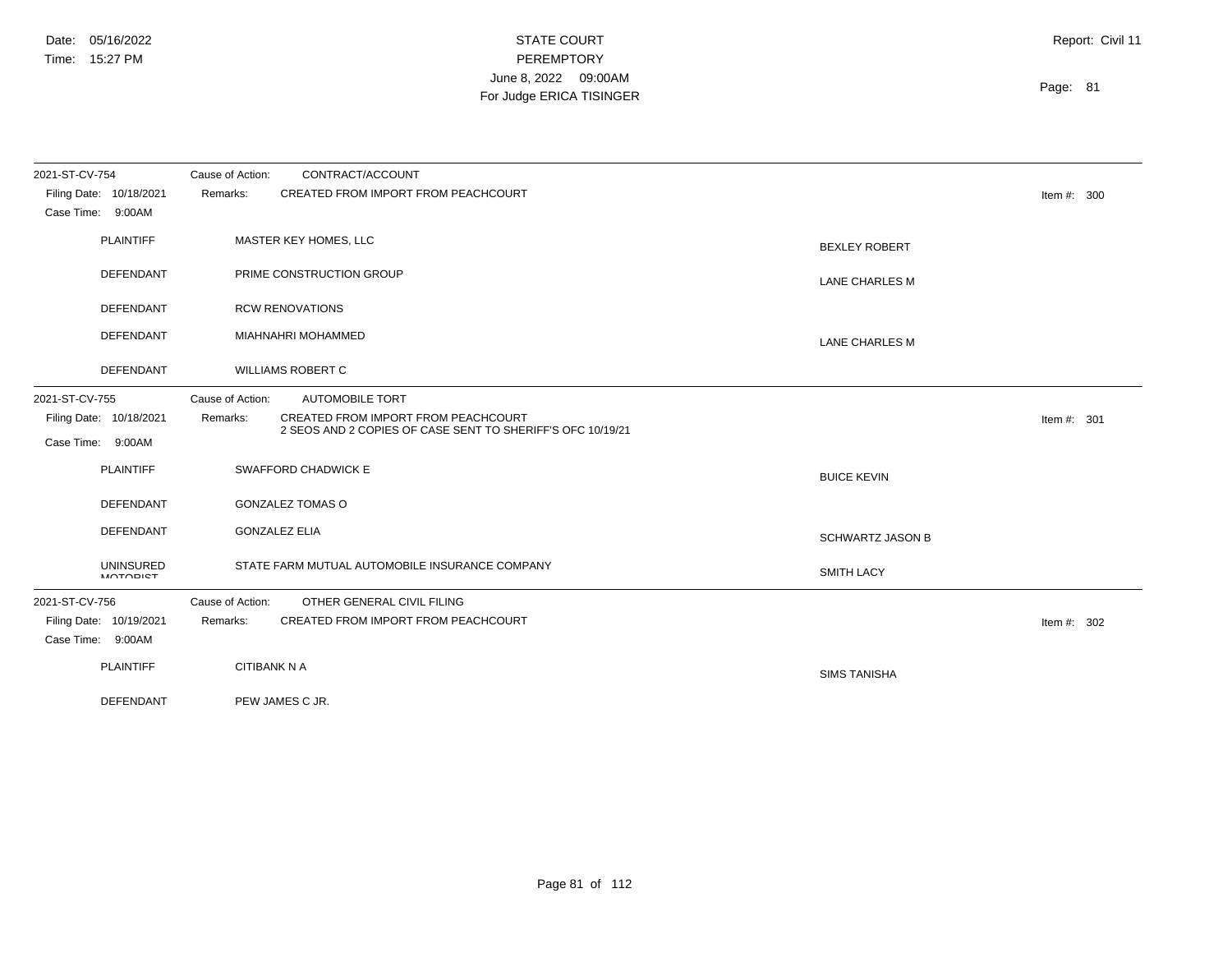| 2021-ST-CV-757          | <b>GARNISHMENT</b><br>Cause of Action:                                                                               |               |
|-------------------------|----------------------------------------------------------------------------------------------------------------------|---------------|
| Filing Date: 10/19/2021 | CREATED FROM IMPORT FROM PEACHCOURT<br>Remarks:<br>SEOS AND COPY OF CASE ON GARNISHEE SENT TO SHERIFF'S OFC 10/19/21 | Item #: $303$ |
| Case Time:<br>9:00AM    |                                                                                                                      |               |
| <b>PLAINTIFF</b>        | CAVALRY SPV I, LLC<br><b>ROBIN SARA G</b>                                                                            |               |
| <b>DEFENDANT</b>        | <b>BIERLEY CHARLOTTE T</b>                                                                                           |               |
| DEFENDANT               | BANK OF AMERICA, NATIONAL ASSOCIATION                                                                                |               |
| 2021-ST-CV-758          | Cause of Action:<br><b>AUTOMOBILE TORT</b>                                                                           |               |
| Filing Date: 10/19/2021 | CREATED FROM IMPORT FROM PEACHCOURT<br>Remarks:                                                                      | Item #: $304$ |
| Case Time: 9:00AM       |                                                                                                                      |               |
| <b>PLAINTIFF</b>        | SHEPHERD MA'KATELYN<br><b>ROBERTS MARCUS</b>                                                                         |               |
| <b>DEFENDANT</b>        | <b>HUCKEBA DAVID</b><br>D GRANT COYLE                                                                                |               |
|                         | MILLER E. ALAN                                                                                                       |               |
| 2021-ST-CV-760          | CONTRACT/ACCOUNT<br>Cause of Action:                                                                                 |               |
| Filing Date: 10/20/2021 | CREATED FROM IMPORT FROM PEACHCOURT<br>Remarks:                                                                      | Item #: $305$ |
| Case Time:<br>9:00AM    | SEOS AND COPY OF CASE SENT TO SHERIFF'S OFC 10/21/21                                                                 |               |
| <b>PLAINTIFF</b>        | <b>WESTLAKE FINANCIAL SERVICES</b><br><b>BROOKS DOUGLAS L</b>                                                        |               |
| <b>DEFENDANT</b>        | DANIEL LORENZO                                                                                                       |               |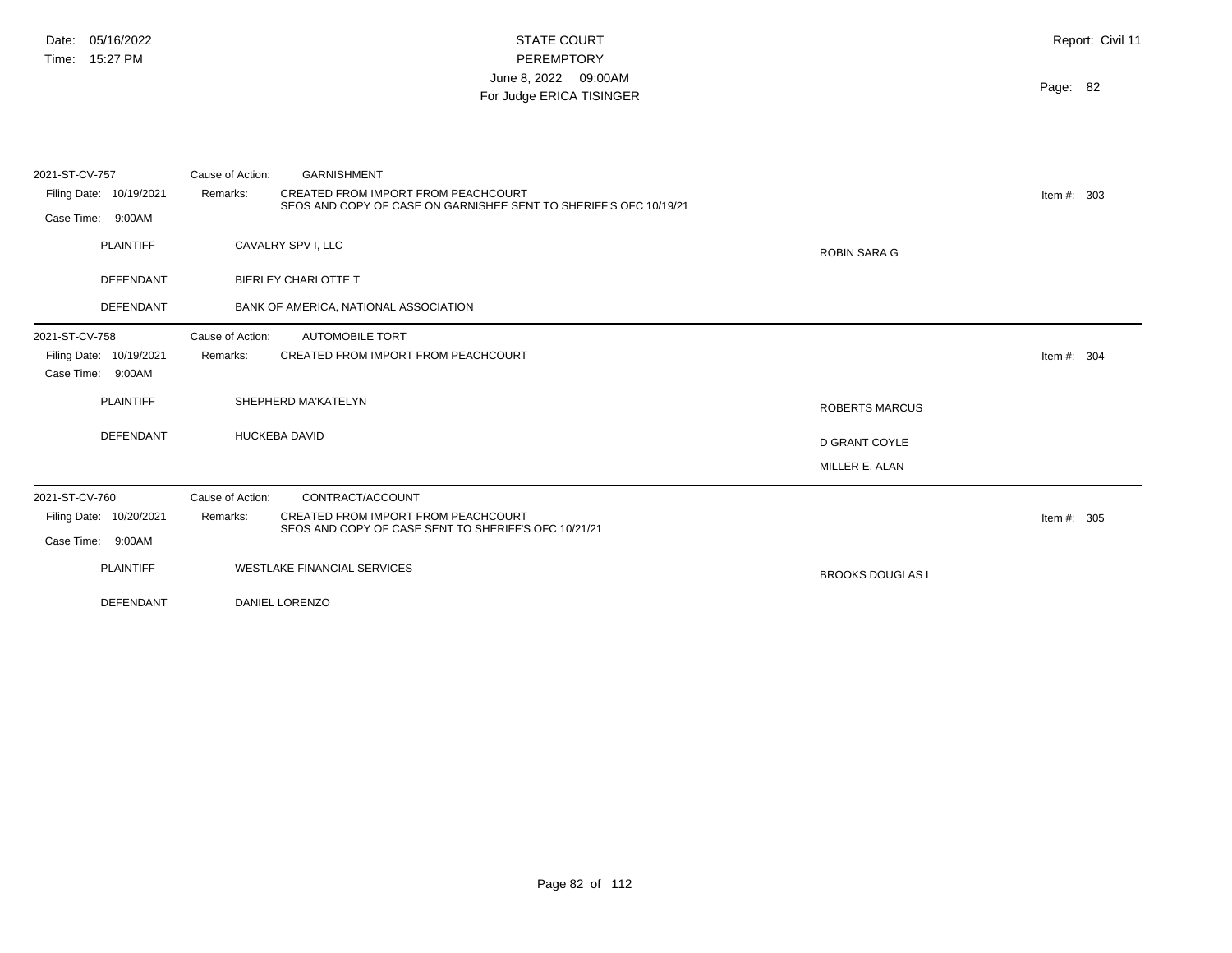| 2021-ST-CV-761                               | Cause of Action:<br><b>AUTOMOBILE TORT</b>                             |                                       |
|----------------------------------------------|------------------------------------------------------------------------|---------------------------------------|
| Filing Date: 10/20/2021<br>Case Time: 9:00AM | CREATED FROM IMPORT FROM PEACHCOURT<br>Remarks:                        | Item #: $306$                         |
| <b>PLAINTIFF</b>                             | KOS ALEKASANDRA                                                        | ROSENBERG EVAN T                      |
| DEFENDANT                                    | GIPSON JAMES F.                                                        | O'DANIEL CLAY S                       |
|                                              |                                                                        | ACHAAF RICHARD C.                     |
| DEFENDANT                                    | BLS TRUCKING, INC.                                                     | O'DANIEL CLAY S                       |
|                                              |                                                                        | ACHAAF RICHARD C.                     |
| DEFENDANT                                    | GREAT WEST CASUALTY COMPANY                                            | O'DANIEL CLAY S                       |
|                                              |                                                                        | ACHAAF RICHARD C.                     |
| 2021-ST-CV-763                               | OTHER GENERAL CIVIL FILING<br>Cause of Action:                         |                                       |
| Filing Date: 10/21/2021<br>Case Time: 9:00AM | 3 SEOS AND 3 COPIES OF CASE SENT TO SHERIFF'S OFC 10/21/21<br>Remarks: | Item #: 307                           |
| <b>PLAINTIFF</b>                             | <b>WARD CALVIN</b>                                                     | PRO SE                                |
| <b>PLAINTIFF</b>                             | WARD KEIYAWNA                                                          | PRO SE                                |
| <b>DEFENDANT</b>                             | CRUICKSHANK JOEL MICHAEL                                               | CRUICKSHANK JOEL MICHAEL - PRO SE     |
| DEFENDANT                                    | <b>CRUICKSHANK YVONNE</b>                                              | CRUICKSHANK YVONNE - PRO SE           |
| DEFENDANT                                    | JOEL LANDSCAPING SERVICE, LLC                                          | JOEL LANDSCAPING SERVICE, LLC -PRO SE |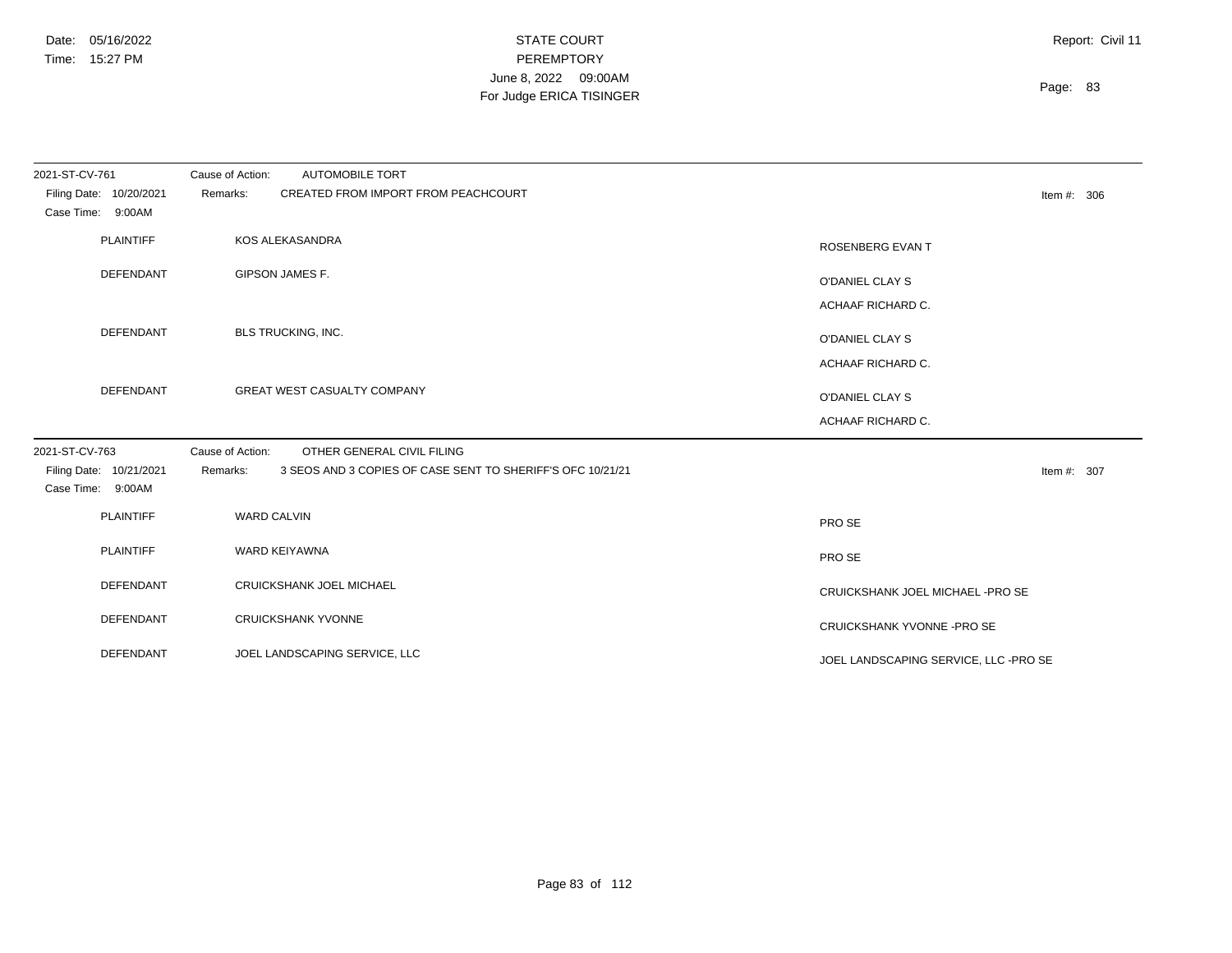| 2021-ST-CV-765                                                 | Cause of Action:<br><b>AUTOMOBILE TORT</b>                                                        |                          |               |
|----------------------------------------------------------------|---------------------------------------------------------------------------------------------------|--------------------------|---------------|
| Filing Date: 10/21/2021                                        | Remarks:<br>CREATED FROM IMPORT FROM PEACHCOURT                                                   |                          | Item #: $308$ |
|                                                                | SEOS AND COPY OF FILE SENT TO SHERIFF'S OFC 10/27/21                                              |                          |               |
| Case Time: 9:00AM                                              |                                                                                                   |                          |               |
| <b>PLAINTIFF</b>                                               | <b>HERELLE MARISA</b>                                                                             | PEARSON ROMERO           |               |
| <b>DEFENDANT</b>                                               | JOHNSON MONTAY D.                                                                                 | MANUSH CHARLES H.        |               |
| <b>DEFENDANT</b>                                               | PEACHTREE ORTHOPAEDIC CLINIC                                                                      | MANUSH CHARLES H.        |               |
| <b>PLAINTIFF</b>                                               | <b>HERELLE MARISA</b>                                                                             |                          |               |
| <b>DEFENDANT</b>                                               | JOHNSON MONTAY D.                                                                                 |                          |               |
| 2021-ST-CV-766<br>Filing Date: 10/22/2021<br>Case Time: 9:00AM | Cause of Action:<br>OTHER GENERAL CIVIL FILING<br>Remarks:<br>CREATED FROM IMPORT FROM PEACHCOURT |                          | Item #: 309   |
| <b>PLAINTIFF</b>                                               | MIDLAND CREDIT MANAGEMENT, INC.                                                                   | BOWMAN-DUMITRASCU ASHLEY |               |
| DEFENDANT                                                      | <b>BROWN JAMES M</b>                                                                              |                          |               |
| 2021-ST-CV-767                                                 | Cause of Action:<br><b>AUTOMOBILE TORT</b>                                                        |                          |               |
| Filing Date: 10/25/2021<br>Case Time: 9:00AM                   | CREATED FROM IMPORT FROM PEACHCOURT<br>Remarks:                                                   |                          | Item #: $310$ |
| <b>PLAINTIFF</b>                                               | <b>SMITH AMBER</b>                                                                                | PILGRIM J.MAC C          |               |
| <b>PLAINTIFF</b>                                               | <b>BOYD ALLYSSA</b>                                                                               | PILGRIM J.MAC C          |               |
| DEFENDANT                                                      | THOMPSON JONATHAN                                                                                 | EIDEX JAY F              |               |
|                                                                |                                                                                                   | CHONG D. NATHAN          |               |
| DEFENDANT                                                      | THOMPSON CHRISTOPHER                                                                              |                          |               |
|                                                                |                                                                                                   | EIDEX JAY F              |               |
|                                                                |                                                                                                   | CHONG D. NATHAN          |               |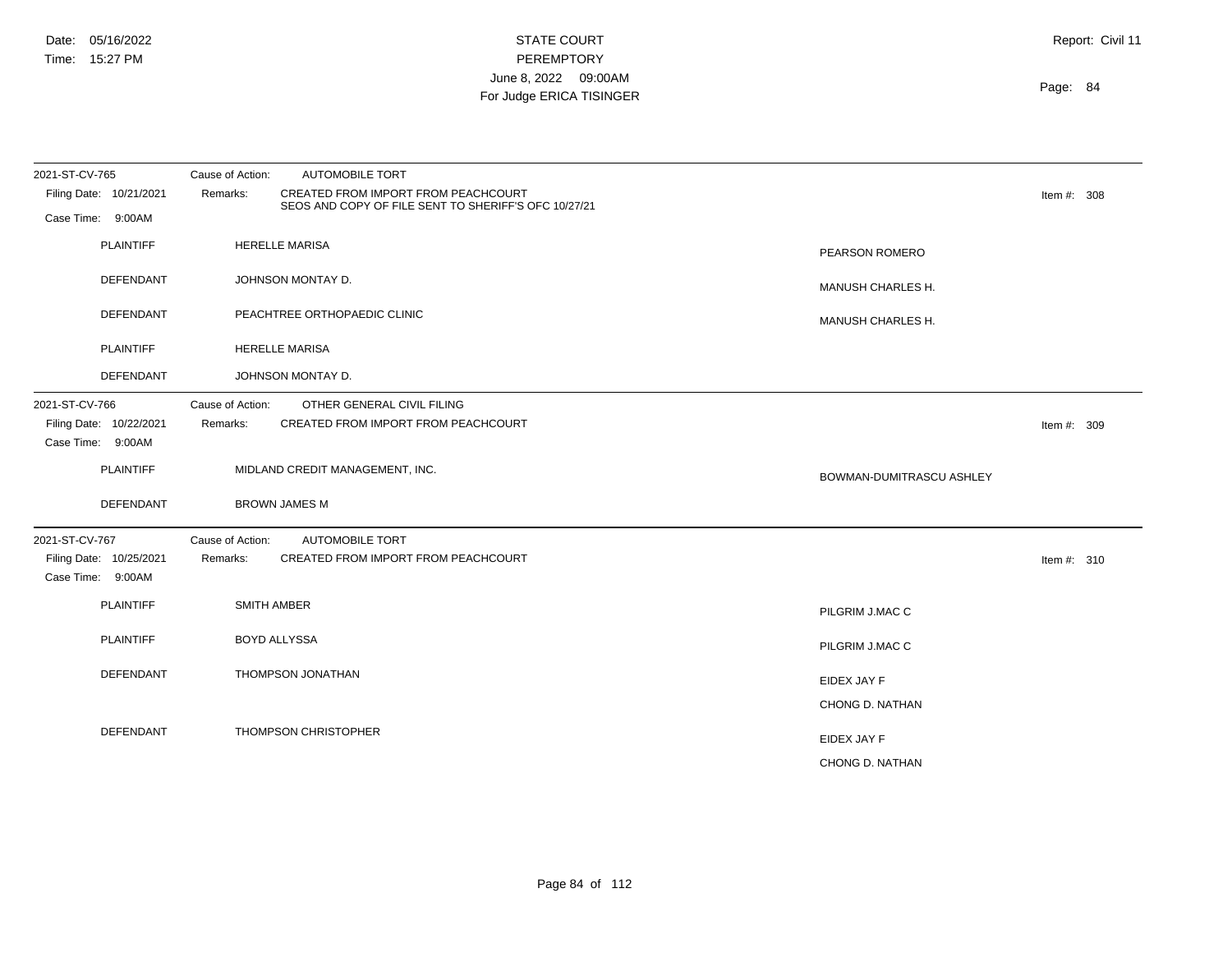| 2021-ST-CV-770                               | Cause of Action:<br>CONTRACT/ACCOUNT                                                                    |                        |               |
|----------------------------------------------|---------------------------------------------------------------------------------------------------------|------------------------|---------------|
| Filing Date: 10/25/2021                      | Remarks:<br>CREATED FROM IMPORT FROM PEACHCOURT<br>SEOS AND COPY OF CASE SENT TO SHERIFF'S OFC 10/28/21 |                        | Item #: $311$ |
| Case Time: 9:00AM                            |                                                                                                         |                        |               |
| <b>PLAINTIFF</b>                             | ONEMAIN FINANCIAL GROUP, LLC AS SERVICER FOR                                                            | <b>CROWE BENNIE</b>    |               |
| DEFENDANT                                    | HULSEY CHRISTOPHER                                                                                      |                        |               |
| 2021-ST-CV-771                               | Cause of Action:<br><b>AUTOMOBILE TORT</b>                                                              |                        |               |
| Filing Date: 10/26/2021                      | Remarks:<br>CREATED FROM IMPORT FROM PEACHCOURT<br>SEOS AND COPY OF CASE SENT TO SHERIFF'S OFC 10/26/21 |                        | Item #: $312$ |
| Case Time: 9:00AM                            |                                                                                                         |                        |               |
| <b>PLAINTIFF</b>                             | <b>ROSALES CHRISTIAN</b>                                                                                | <b>FAIR STEVEN</b>     |               |
| DEFENDANT                                    | <b>LARREW STEPHEN</b>                                                                                   | CONNELL ALISA S        |               |
| <b>UNINSURED</b><br><b>MOTORIST</b>          | STATE FARM MUTUAL AUTOMOBILE INSURANCE COMPANY                                                          | RICE ASHLEY            |               |
|                                              |                                                                                                         | LU ZHENGCHEN "ELLEN"   |               |
| 2021-ST-CV-772                               | Cause of Action:<br><b>GENERAL TORT</b>                                                                 |                        |               |
| Filing Date: 10/26/2021<br>Case Time: 9:00AM | CREATED FROM IMPORT FROM PEACHCOURT<br>Remarks:                                                         |                        | Item #: $313$ |
| <b>PLAINTIFF</b>                             | <b>HOWARD MICHAEL</b>                                                                                   | <b>SESSIONS DANIEL</b> |               |
| DEFENDANT                                    | <b>BROWN BRANDON</b>                                                                                    | JACKSON JOHN B         |               |
| 2021-ST-CV-773                               | Cause of Action:<br><b>AUTOMOBILE TORT</b>                                                              |                        |               |
| Filing Date: 11/01/2021<br>Case Time: 9:00AM | CREATED FROM IMPORT FROM PEACHCOURT<br>Remarks:                                                         |                        | Item #: $314$ |
| <b>PLAINTIFF</b>                             | <b>WOODIE TIMOTHY</b>                                                                                   | DOWNEY JASON           |               |
| DEFENDANT                                    | <b>CADE BRANDON LEE</b>                                                                                 |                        |               |
| DEFENDANT                                    | <b>CADE ROBIN LEIGH</b>                                                                                 |                        |               |
| <b>UNINSURED</b><br><b>MOTORIST</b>          | STATE FARM AUTOMONILE INSURANCE COMPANY                                                                 | YAGLA ASHLEY L         |               |
| <b>INSURANCE CARRIER</b>                     | SAFEWAY INSURANCE COMPANY                                                                               |                        |               |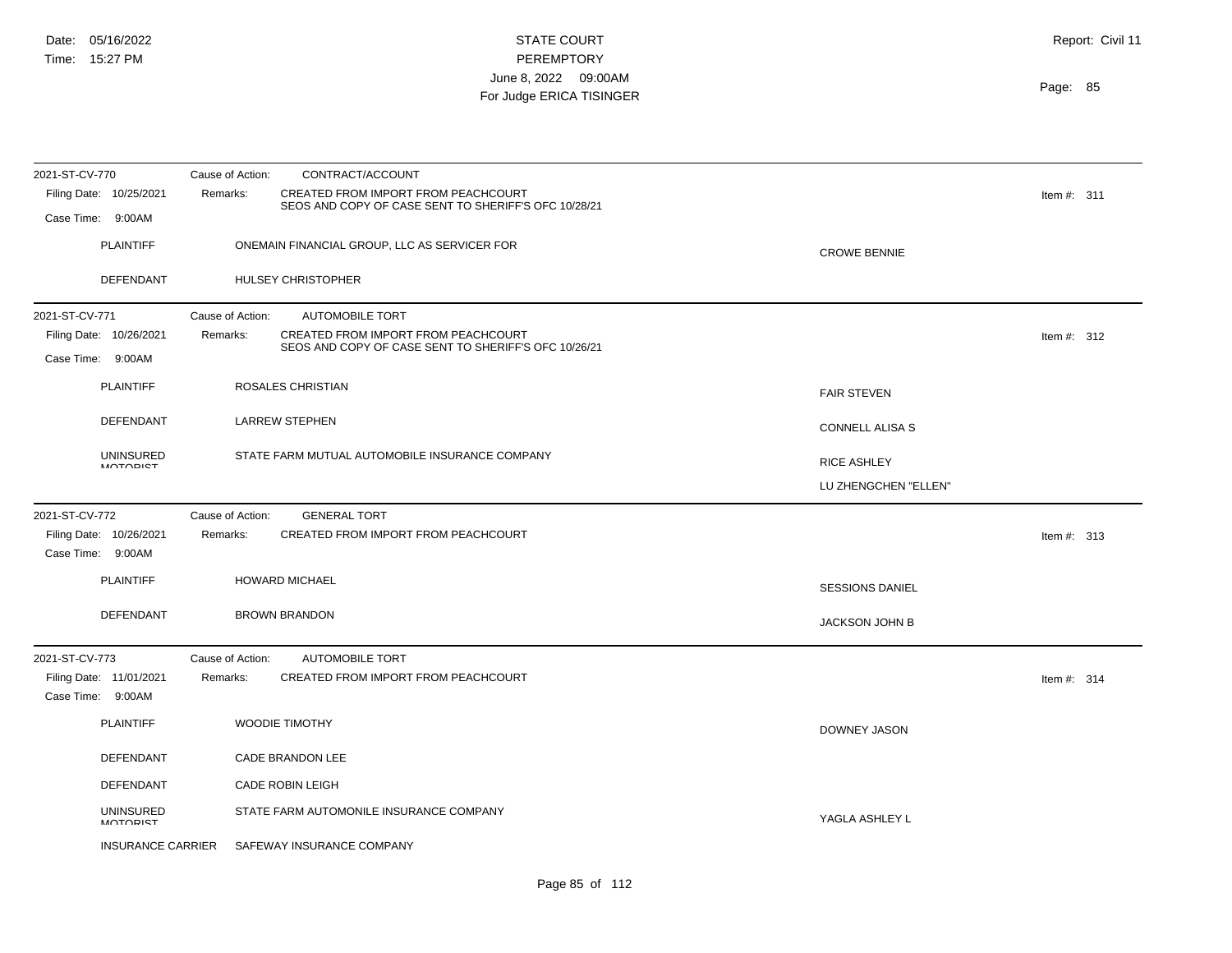| 2021-ST-CV-776          | Cause of Action:      | CONTRACT/ACCOUNT                                                                            |                         |               |  |
|-------------------------|-----------------------|---------------------------------------------------------------------------------------------|-------------------------|---------------|--|
| Filing Date: 11/03/2021 | Remarks:              | CREATED FROM IMPORT FROM PEACHCOURT<br>SEOS AND COPY OF CASE SENT TO SHERIFF'S OFC 11/03/21 |                         | Item #: $315$ |  |
| Case Time: 9:00AM       |                       |                                                                                             |                         |               |  |
| <b>PLAINTIFF</b>        | GFS II, LLC           |                                                                                             | <b>THRIFT CRAIG</b>     |               |  |
|                         |                       |                                                                                             |                         |               |  |
| DEFENDANT               |                       | MCELREATH DAVID L                                                                           |                         |               |  |
| 2021-ST-CV-777          | Cause of Action:      | <b>AUTOMOBILE TORT</b>                                                                      |                         |               |  |
| Filing Date: 11/03/2021 | Remarks:              | CREATED FROM IMPORT FROM PEACHCOURT                                                         |                         | Item #: 316   |  |
| Case Time: 9:00AM       |                       |                                                                                             |                         |               |  |
| <b>PLAINTIFF</b>        | <b>WILLIAMS BARRY</b> |                                                                                             | <b>BLASKA THOMAS II</b> |               |  |
| <b>DEFENDANT</b>        |                       | <b>FARMER CHRISTIAN S.</b>                                                                  |                         |               |  |
|                         |                       |                                                                                             | <b>BANKS RIAN E</b>     |               |  |
| 2021-ST-CV-780          | Cause of Action:      | <b>AUTOMOBILE TORT</b>                                                                      |                         |               |  |
| Filing Date: 11/05/2021 | Remarks:              | CREATED FROM IMPORT FROM PEACHCOURT<br>SEOS AND COPY OF CASE SENT TO SHERIFF'S OFC 11/05/21 |                         | Item #: $317$ |  |
| Case Time: 9:00AM       |                       |                                                                                             |                         |               |  |
| <b>PLAINTIFF</b>        |                       | AHMED SHAHBAZ                                                                               | MURPHY JAMES K          |               |  |
| DEFENDANT               |                       | WOJNOWSKI KARA                                                                              |                         |               |  |
|                         |                       |                                                                                             | DRUMMOND KEVIN WAYNE    |               |  |
| 2021-ST-CV-781          | Cause of Action:      | <b>AUTOMOBILE TORT</b>                                                                      |                         |               |  |
| Filing Date: 11/05/2021 | Remarks:              | CREATED FROM IMPORT FROM PEACHCOURT                                                         |                         | Item #: $318$ |  |
| Case Time: 9:00AM       |                       | SEOS AND COPY OF CASE SENT TO SHERIFF'S OFC 11/05/21                                        |                         |               |  |
| PLAINTIFF               |                       | HOUSEN JOHNATHON                                                                            | <b>TAYLOR SKYLER</b>    |               |  |
|                         |                       |                                                                                             |                         |               |  |
| <b>PLAINTIFF</b>        |                       | <b>HOUSEN KIMBERLY</b>                                                                      |                         |               |  |
| <b>DEFENDANT</b>        |                       | WALKER JERRY R                                                                              |                         |               |  |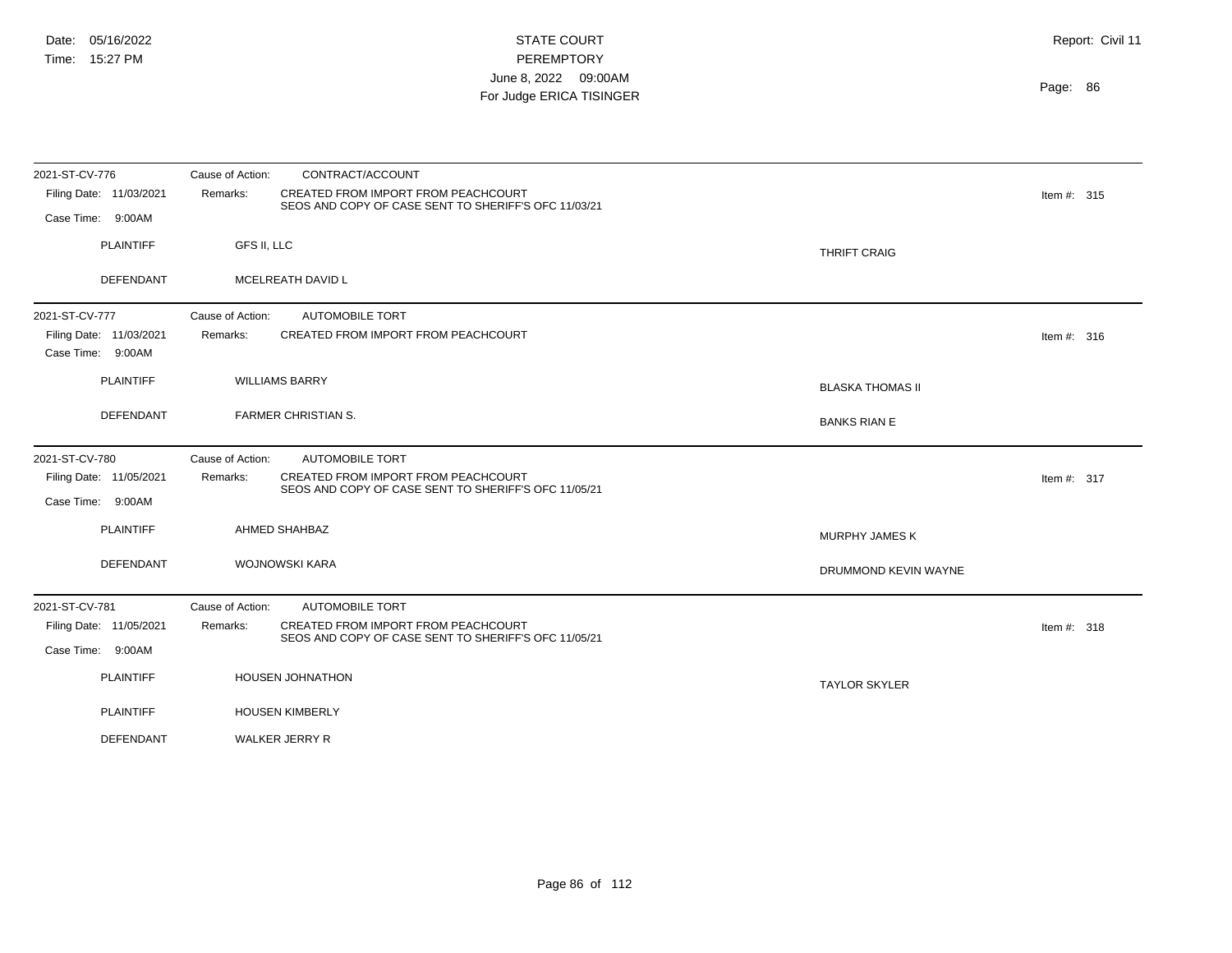| 2021-ST-CV-785<br>Filing Date: 11/08/2021<br>Case Time: 9:00AM | Cause of Action:<br>CONTRACT/ACCOUNT<br>Remarks:<br>CREATED FROM IMPORT FROM PEACHCOURT           | Item #: $319$            |
|----------------------------------------------------------------|---------------------------------------------------------------------------------------------------|--------------------------|
| <b>PLAINTIFF</b>                                               | THE CREDIT UNION LOAN SOURCE, LLC                                                                 | <b>WILLIAMS KRISTI</b>   |
| <b>DEFENDANT</b>                                               | <b>FREEMAN JUSTIN</b>                                                                             | DORSEN CLIFF R.          |
| 2021-ST-CV-786<br>Filing Date: 11/08/2021<br>Case Time: 9:00AM | <b>GARNISHMENT</b><br>Cause of Action:<br>CREATED FROM IMPORT FROM PEACHCOURT<br>Remarks:         | Item #: $320$            |
| <b>PLAINTIFF</b>                                               | AUTOVEST, L.L.C.                                                                                  | <b>TADDAY CHERICE A</b>  |
| <b>DEFENDANT</b>                                               | <b>DODSON ZANA MARTINA</b>                                                                        |                          |
| <b>DEFENDANT</b>                                               | SOUTHWIRE COMPANY LLC                                                                             |                          |
| 2021-ST-CV-787<br>Filing Date: 11/08/2021<br>Case Time: 9:00AM | Cause of Action:<br>OTHER GENERAL CIVIL FILING<br>CREATED FROM IMPORT FROM PEACHCOURT<br>Remarks: | Item #: $321$            |
| <b>PLAINTIFF</b>                                               | <b>DISCOVER BANK</b>                                                                              | <b>COLLIER SHENIKA</b>   |
| <b>DEFENDANT</b>                                               | <b>MILLER EMILY</b>                                                                               |                          |
| 2021-ST-CV-789<br>Filing Date: 11/09/2021<br>Case Time: 9:00AM | OTHER GENERAL CIVIL FILING<br>Cause of Action:<br>CREATED FROM IMPORT FROM PEACHCOURT<br>Remarks: | Item #: $322$            |
| <b>PLAINTIFF</b>                                               | MIDLAND CREDIT MANAGEMENT, INC.                                                                   | BOWMAN-DUMITRASCU ASHLEY |
| <b>DEFENDANT</b>                                               | <b>LAILER ELISA</b>                                                                               |                          |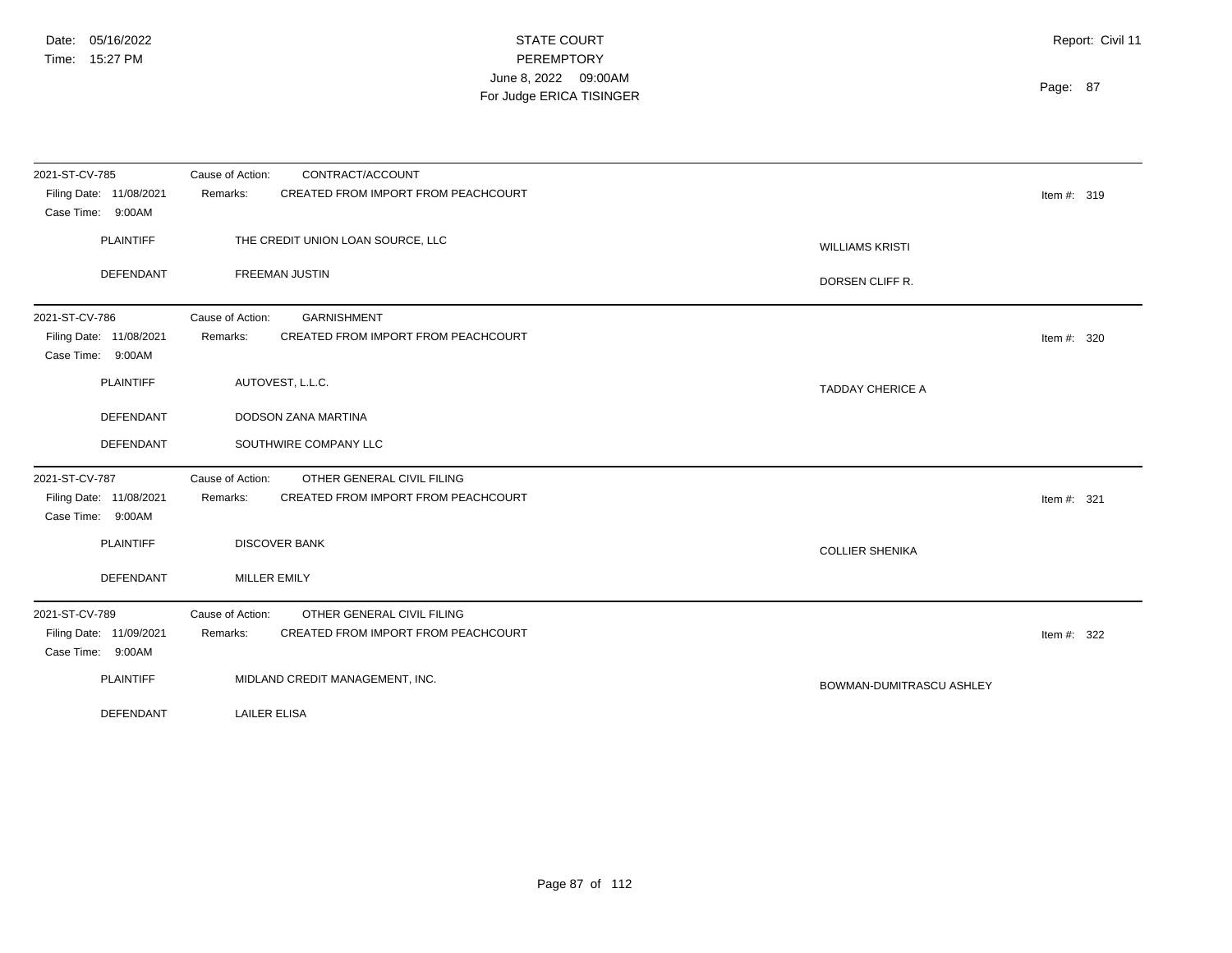| 2021-ST-CV-790                               | AUTOMOBILE TORT<br>Cause of Action:                                                                     |                                 |
|----------------------------------------------|---------------------------------------------------------------------------------------------------------|---------------------------------|
| Filing Date: 11/09/2021                      | CREATED FROM IMPORT FROM PEACHCOURT<br>Remarks:<br>SEOS AND COPY OF CASE SENT TO SHERIFF'S OFC 11/10/21 | Item #: $323$                   |
| Case Time: 9:00AM                            |                                                                                                         |                                 |
| <b>PLAINTIFF</b>                             | LYONS JEFFERY ERNEST                                                                                    | <b>WITCHER JACK</b>             |
| DEFENDANT                                    | YARBROUGH CAROLYN                                                                                       | JOHNSON THOMAS P.               |
| <b>UNINSURED</b><br><b>MOTODICT</b>          | GEICO GENERAL INSURANCE COMPANY                                                                         | GHAFFARISARAVI FARNAZ           |
| 2021-ST-CV-791                               | Cause of Action:<br>CONTRACT/ACCOUNT                                                                    |                                 |
| Filing Date: 11/09/2021                      | CREATED FROM IMPORT FROM PEACHCOURT<br>Remarks:<br>SEOS AND COPY OF FILE SENT TO SHERIFF'S OFC 11/11/21 | Item #: $324$                   |
| Case Time: 9:00AM                            |                                                                                                         |                                 |
| <b>PLAINTIFF</b>                             | WELLS FARGO BANK, N.A.                                                                                  | <b>BRYANT MIYA</b>              |
| DEFENDANT                                    | OLIVER JOUNELLI K                                                                                       | OLIVER JOUNELLI K -PRO SE       |
| 2021-ST-CV-793                               | Cause of Action:<br>OTHER GENERAL CIVIL FILING                                                          |                                 |
| Filing Date: 11/10/2021<br>Case Time: 9:00AM | CREATED FROM IMPORT FROM PEACHCOURT<br>Remarks:                                                         | Item #: $325$                   |
| <b>PLAINTIFF</b>                             | MIDLAND CREDIT MANAGEMENT, INC.                                                                         | BOWMAN-DUMITRASCU ASHLEY        |
| DEFENDANT                                    | KENDRIX KATRINA                                                                                         |                                 |
| 2021-ST-CV-795                               | OTHER GENERAL CIVIL FILING<br>Cause of Action:                                                          |                                 |
| Filing Date: 11/10/2021<br>Case Time: 9:00AM | CREATED FROM IMPORT FROM PEACHCOURT<br>Remarks:                                                         | Item #: $326$                   |
| <b>PLAINTIFF</b>                             | MIDLAND CREDIT MANAGEMENT, INC.                                                                         | BOWMAN-DUMITRASCU ASHLEY        |
| <b>DEFENDANT</b>                             | <b>GURLEY STEPHEN E</b>                                                                                 | <b>GURLEY STEPHEN E -PRO SE</b> |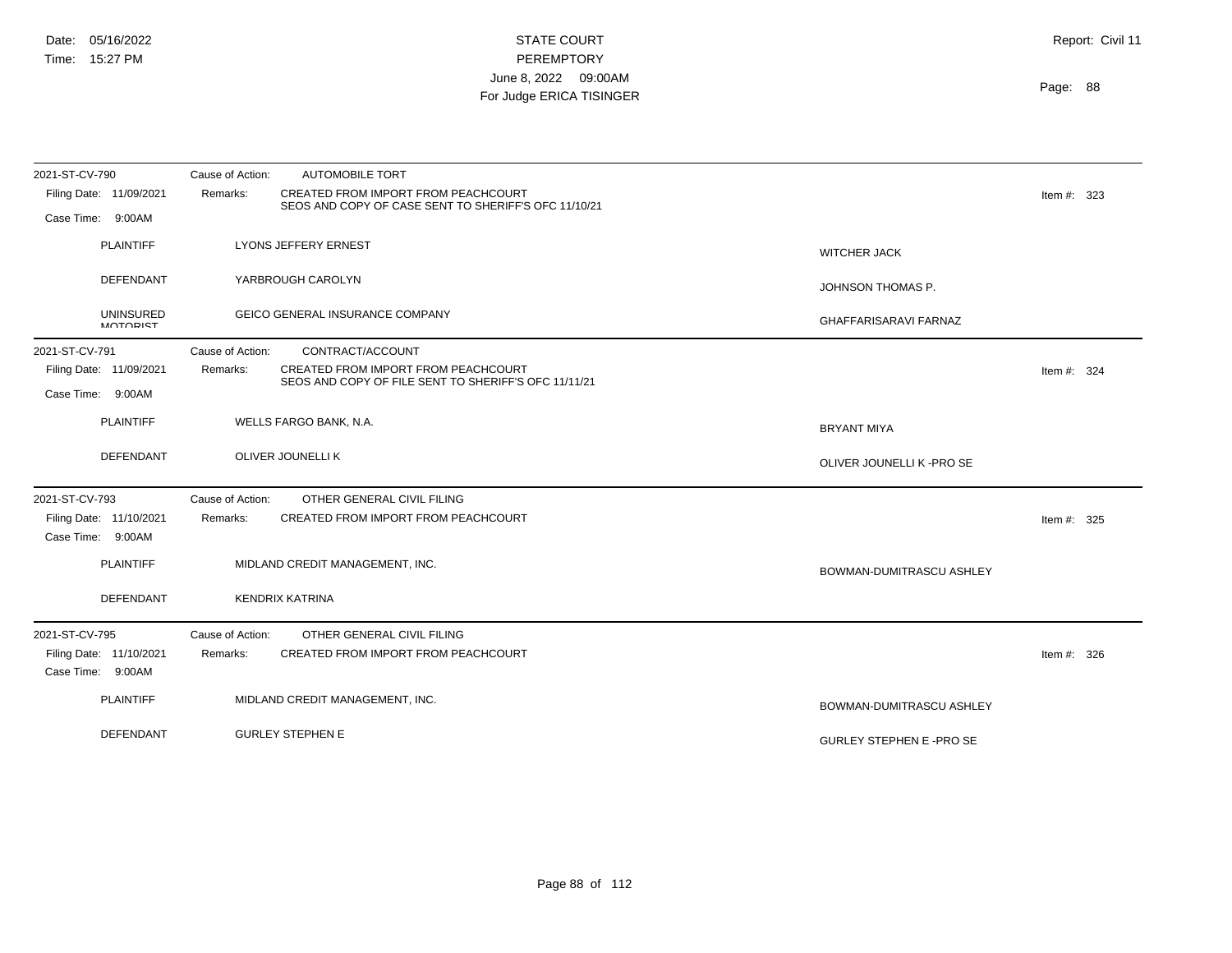| 2021-ST-CV-797                               | Cause of Action:<br>OTHER GENERAL CIVIL FILING          |                          |
|----------------------------------------------|---------------------------------------------------------|--------------------------|
| Filing Date: 11/10/2021<br>Case Time: 9:00AM | CREATED FROM IMPORT FROM PEACHCOURT<br>Remarks:         | Item #: $327$            |
| <b>PLAINTIFF</b>                             | MIDLAND CREDIT MANAGEMENT, INC.                         | BOWMAN-DUMITRASCU ASHLEY |
| <b>DEFENDANT</b>                             | <b>BROWN BLISS</b>                                      |                          |
| 2021-ST-CV-803                               | Cause of Action:<br>CONTRACT/ACCOUNT                    |                          |
| Filing Date: 11/10/2021<br>Case Time: 9:00AM | CREATED FROM IMPORT FROM PEACHCOURT<br>Remarks:         | Item #: $328$            |
| <b>PLAINTIFF</b>                             | PRESTIGE FINANCIAL SERVICES, INC.                       | <b>ROGERS BETH</b>       |
| <b>DEFENDANT</b>                             | PARKS MARY J                                            | PRO SE                   |
| 2021-ST-CV-804                               | Cause of Action:<br>OTHER GENERAL CIVIL FILING          |                          |
| Filing Date: 11/11/2021<br>Case Time: 9:00AM | Remarks:<br>CREATED FROM IMPORT FROM PEACHCOURT         | Item #: $329$            |
| <b>PLAINTIFF</b>                             | MIDLAND CREDIT MANAGEMENT, INC.                         | BOWMAN-DUMITRASCU ASHLEY |
| <b>DEFENDANT</b>                             | <b>RANN SHEYENNE</b>                                    |                          |
| 2021-ST-CV-807                               | CONTRACT/ACCOUNT<br>Cause of Action:                    |                          |
| Filing Date: 11/11/2021<br>Case Time: 9:00AM | CREATED FROM IMPORT FROM PEACHCOURT<br>Remarks:         | Item #: $330$            |
| <b>PLAINTIFF</b>                             | VELOCITY INVESTMENTS LLC ASGN OF PROSPER FUNDING        | <b>REAGIN ROY D JR</b>   |
| <b>DEFENDANT</b>                             | <b>MANGHAM JEROME</b>                                   |                          |
| 2021-ST-CV-808                               | OTHER GENERAL CIVIL FILING<br>Cause of Action:          |                          |
| Filing Date: 11/11/2021<br>Case Time: 9:00AM | CASE TRANSFERRED FROM CARROLL CO MAGISTRATE<br>Remarks: | Item #: 331              |
| <b>PLAINTIFF</b>                             | LEVETT NARADA                                           | PRO SE                   |
| <b>DEFENDANT</b>                             | <b>CHISM SIDNEY</b>                                     | PRO SE                   |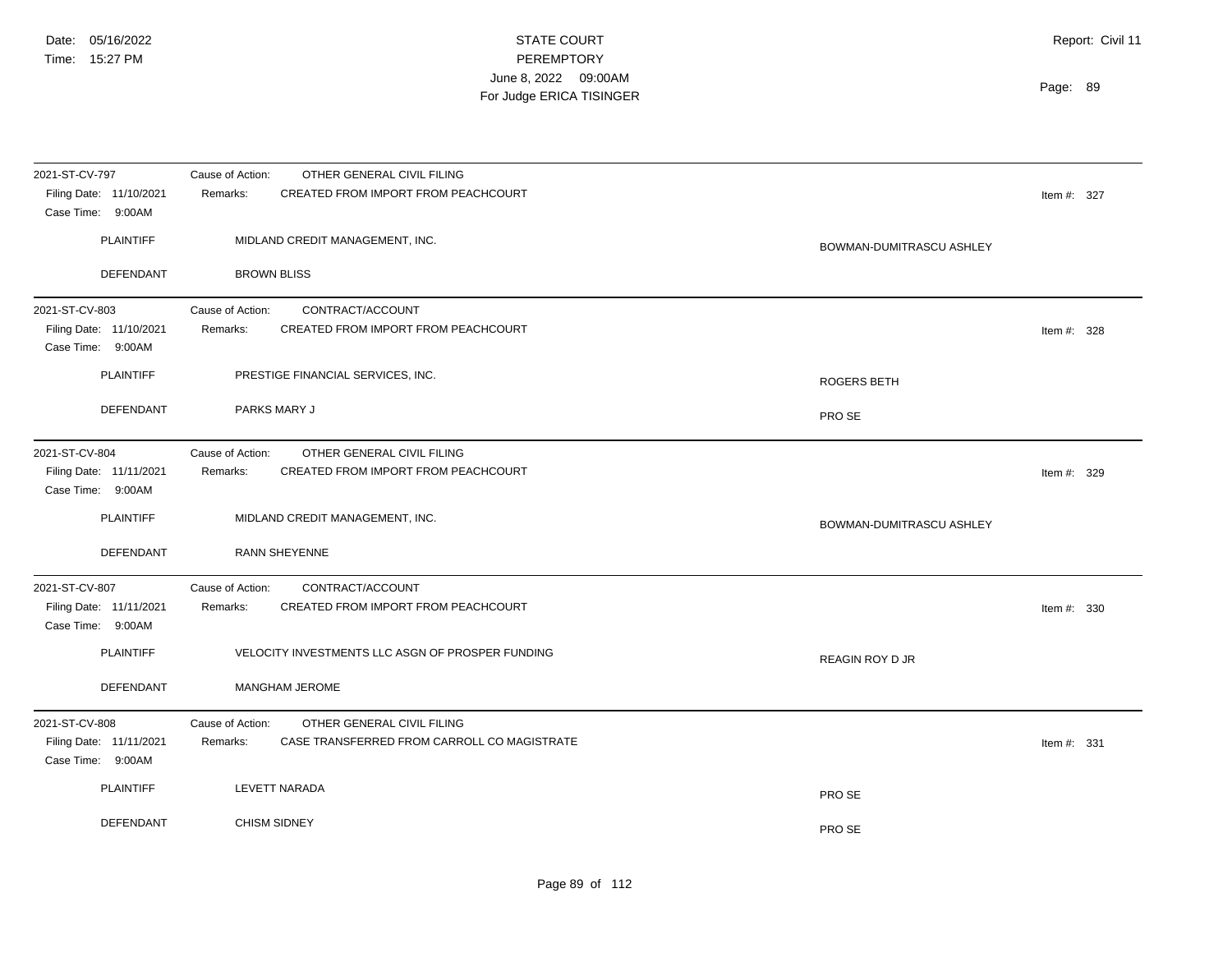| 2021-ST-CV-809                               | Cause of Action:<br>PRODUCT LIABILITY TORT                                                              |                               |
|----------------------------------------------|---------------------------------------------------------------------------------------------------------|-------------------------------|
| Filing Date: 11/09/2021                      | CREATED FROM IMPORT FROM PEACHCOURT<br>Remarks:<br>SEOS AND COPY OF CASE SENT TO SHERIFF'S OFC 11/11/21 | Item #: $332$                 |
| Case Time: 9:00AM                            |                                                                                                         |                               |
| <b>PLAINTIFF</b>                             | ALEXANDER GLENN                                                                                         | <b>SUTTON WILLIAM</b>         |
| <b>DEFENDANT</b>                             | MARLEY'S VAPE SHOP, LLC                                                                                 | <b>SELLERS TIFFANY CARTER</b> |
| 2021-ST-CV-810                               | Cause of Action:<br><b>AUTOMOBILE TORT</b>                                                              |                               |
| Filing Date: 11/11/2021<br>Case Time: 9:00AM | CREATED FROM IMPORT FROM PEACHCOURT<br>Remarks:                                                         | Item #: $333$                 |
| <b>PLAINTIFF</b>                             | <b>QUILLIAN DANTA</b>                                                                                   | <b>FITZPATRICK NATHAN</b>     |
| <b>DEFENDANT</b>                             | <b>CLARK ADRIAN</b>                                                                                     | OLSON DAVID A.                |
| 2021-ST-CV-811                               | Cause of Action:<br>OTHER GENERAL CIVIL FILING                                                          |                               |
| Filing Date: 11/12/2021<br>Case Time: 9:00AM | CREATED FROM IMPORT FROM PEACHCOURT<br>Remarks:                                                         | Item #: $334$                 |
| <b>PLAINTIFF</b>                             | MIDLAND CREDIT MANAGEMENT, INC.                                                                         | BOWMAN-DUMITRASCU ASHLEY      |
| DEFENDANT                                    | MCFARLAND ETHEL                                                                                         |                               |
| 2021-ST-CV-816                               | Cause of Action:<br>CONTRACT/ACCOUNT                                                                    |                               |
| Filing Date: 11/12/2021                      | CREATED FROM IMPORT FROM PEACHCOURT<br>Remarks:<br>SEOS AND COPY OF CASE SENT TO SHERIFF'S OFC 11/12/21 | Item #: $335$                 |
| Case Time: 9:00AM                            |                                                                                                         |                               |
| <b>PLAINTIFF</b>                             | <b>WESTLAKE FINANCIAL SERVICES</b>                                                                      | <b>BROOKS DOUGLAS L</b>       |
| DEFENDANT                                    | <b>TOMLINSON ELVIS</b>                                                                                  | TOMLINSON ELVIS - PRO SE      |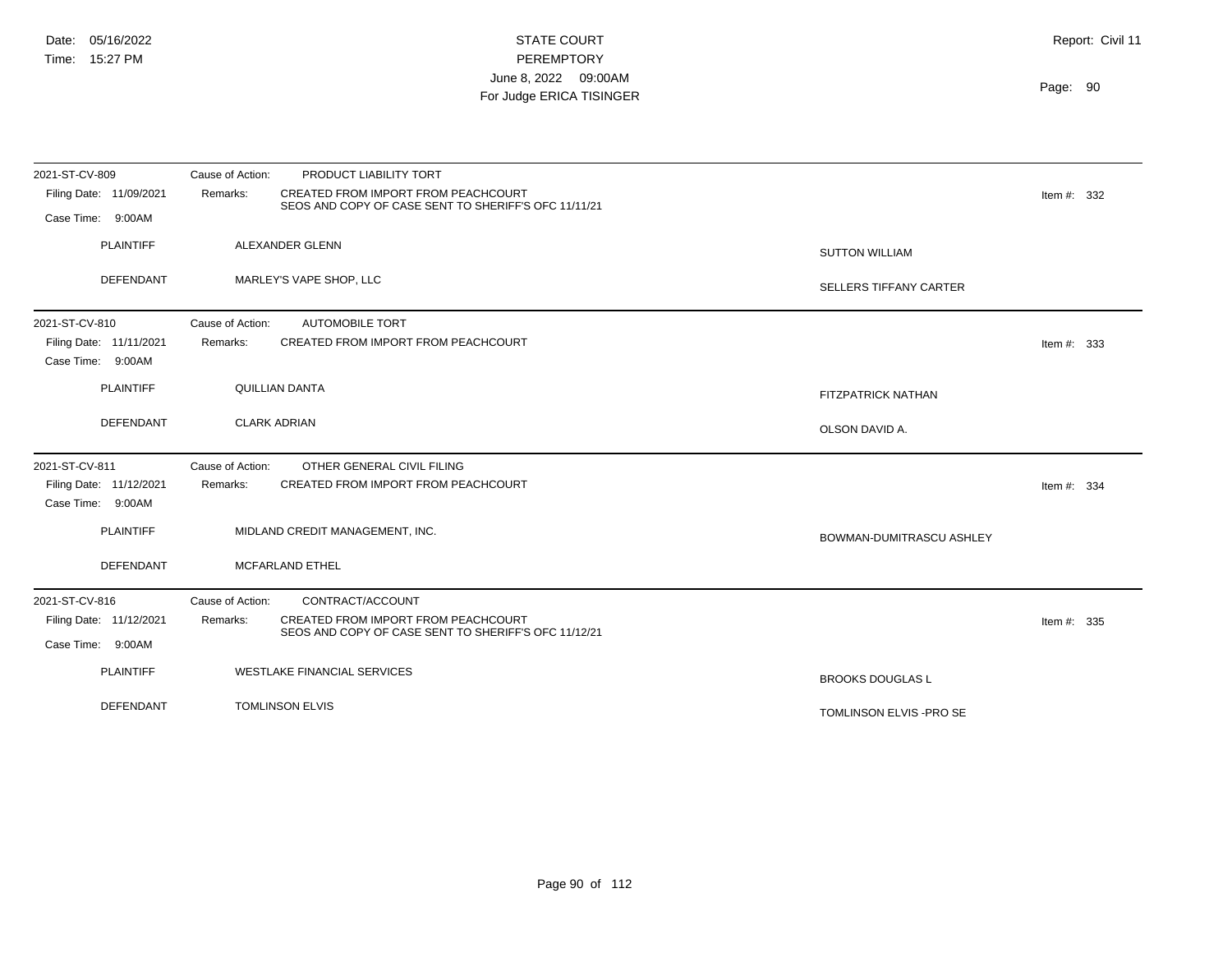| 2021-ST-CV-817                               | <b>AUTOMOBILE TORT</b><br>Cause of Action:                                                              |                                     |
|----------------------------------------------|---------------------------------------------------------------------------------------------------------|-------------------------------------|
| Filing Date: 11/12/2021                      | CREATED FROM IMPORT FROM PEACHCOURT<br>Remarks:<br>SEOS AND CASE SENT TO SHERIFF'S OFC 11/15/21         | Item #: $336$                       |
| Case Time: 9:00AM                            |                                                                                                         |                                     |
| <b>PLAINTIFF</b>                             | HARRIS JAMES C.                                                                                         | LUONG LISA                          |
| DEFENDANT                                    | DUKE TONY H.                                                                                            | ALEXANDER BRIAN                     |
| 2021-ST-CV-823                               | OTHER GENERAL CIVIL FILING<br>Cause of Action:                                                          |                                     |
| Filing Date: 11/15/2021<br>Case Time: 9:00AM | Remarks:<br>CREATED FROM IMPORT FROM PEACHCOURT                                                         | Item #: 337                         |
| <b>PLAINTIFF</b>                             | MIDLAND CREDIT MANAGEMENT, INC.                                                                         | BOWMAN-DUMITRASCU ASHLEY            |
| DEFENDANT                                    | RICHARDSON MELODEE                                                                                      |                                     |
| 2021-ST-CV-825                               | OTHER GENERAL CIVIL FILING<br>Cause of Action:                                                          |                                     |
| Filing Date: 11/15/2021<br>Case Time: 9:00AM | Remarks:<br>CREATED FROM IMPORT FROM PEACHCOURT                                                         | Item #: 338                         |
| <b>PLAINTIFF</b>                             | MIDLAND CREDIT MANAGEMENT, INC.                                                                         | BOWMAN-DUMITRASCU ASHLEY            |
| <b>DEFENDANT</b>                             | <b>TUMEY MICHAEL</b>                                                                                    |                                     |
| 2021-ST-CV-829                               | CONTRACT/ACCOUNT<br>Cause of Action:                                                                    |                                     |
| Filing Date: 11/15/2021<br>Case Time: 9:00AM | CREATED FROM IMPORT FROM PEACHCOURT<br>Remarks:<br>SEOS AND COPY OF CASE SENT TO SHERIFF'S OFC 11/15/21 | Item #: $339$                       |
| <b>PLAINTIFF</b>                             | TD AUTO FINANCE, LLC                                                                                    | <b>DRIGGERS WILL</b>                |
| <b>DEFENDANT</b>                             | WHYTE-WILSON TASHANA NICOLA                                                                             | WHYTE-WILSON TASHANA NICOLA -PRO SE |
| 2021-ST-CV-830                               | Cause of Action:<br>CONTRACT/ACCOUNT                                                                    |                                     |
| Filing Date: 11/15/2021<br>Case Time: 9:00AM | Remarks:<br>CREATED FROM IMPORT FROM PEACHCOURT                                                         | Item #: 340                         |
| <b>PLAINTIFF</b>                             | CITIBANK N.A.                                                                                           | <b>LAVRAR FLYNN</b>                 |
| DEFENDANT                                    | <b>WARREN RANDY S</b>                                                                                   | <b>KONN NEIL J</b>                  |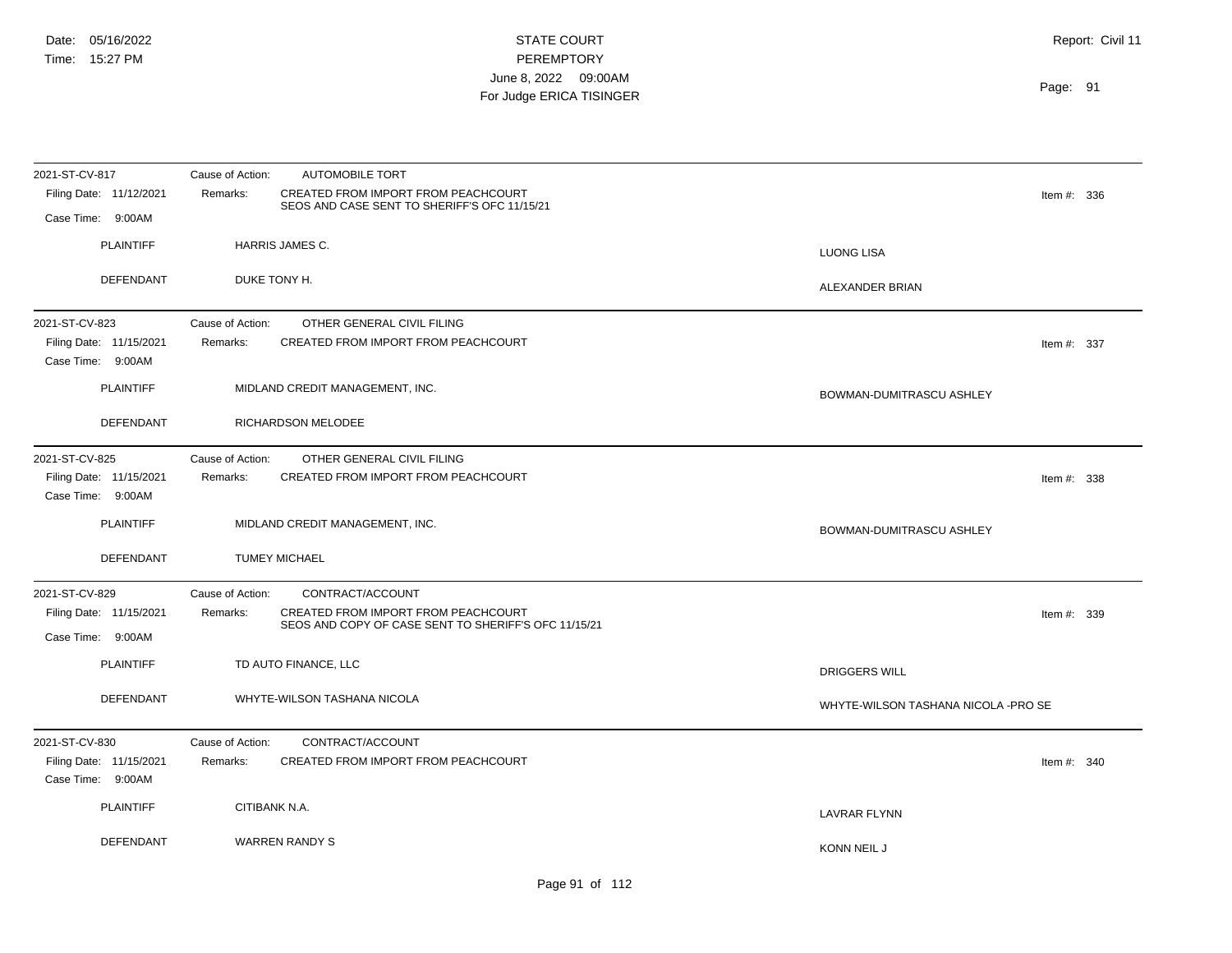| 2021-ST-CV-835                                                 | Cause of Action:<br>OTHER GENERAL CIVIL FILING                                                    |                          |
|----------------------------------------------------------------|---------------------------------------------------------------------------------------------------|--------------------------|
| Filing Date: 11/17/2021<br>Case Time: 9:00AM                   | Remarks:<br>CREATED FROM IMPORT FROM PEACHCOURT                                                   | Item #: $341$            |
| <b>PLAINTIFF</b>                                               | MIDLAND CREDIT MANAGEMENT, INC.                                                                   | BOWMAN-DUMITRASCU ASHLEY |
| <b>DEFENDANT</b>                                               | GONZALEZ RESENDIZ MARIO                                                                           |                          |
| 2021-ST-CV-836<br>Filing Date: 11/17/2021<br>Case Time: 9:00AM | Cause of Action:<br>OTHER GENERAL CIVIL FILING<br>Remarks:<br>CREATED FROM IMPORT FROM PEACHCOURT | Item #: $342$            |
| <b>PLAINTIFF</b>                                               | MIDLAND CREDIT MANAGEMENT, INC.                                                                   | BOWMAN-DUMITRASCU ASHLEY |
| <b>DEFENDANT</b>                                               | <b>WRIGHT TAYLOR</b>                                                                              |                          |
| 2021-ST-CV-842<br>Filing Date: 11/17/2021<br>Case Time: 9:00AM | Cause of Action:<br>OTHER GENERAL CIVIL FILING<br>Remarks:<br>CREATED FROM IMPORT FROM PEACHCOURT | Item #: $343$            |
| <b>PLAINTIFF</b>                                               | MIDLAND CREDIT MANAGEMENT, INC                                                                    | BOWMAN-DUMITRASCU ASHLEY |
| <b>DEFENDANT</b>                                               | <b>DONOHO VICKI</b>                                                                               |                          |
| 2021-ST-CV-847<br>Filing Date: 11/17/2021<br>Case Time: 9:00AM | CONTRACT/ACCOUNT<br>Cause of Action:<br>CREATED FROM IMPORT FROM PEACHCOURT<br>Remarks:           | Item #: $344$            |
| <b>PLAINTIFF</b>                                               | <b>DISCOVER BANK</b>                                                                              | <b>TAYLOR KEITH D</b>    |
| DEFENDANT                                                      | <b>CARR ELISA M</b>                                                                               | PRO SE                   |
| 2021-ST-CV-848<br>Filing Date: 11/17/2021<br>Case Time: 9:00AM | Cause of Action:<br><b>GARNISHMENT</b><br>CREATED FROM IMPORT FROM PEACHCOURT<br>Remarks:         | Item #: $345$            |
| <b>PLAINTIFF</b>                                               | MIDLAND CREDIT MANAGEMENT, INC                                                                    | <b>NADLER JAMES</b>      |
| <b>DEFENDANT</b>                                               | WILLIAMS CHEREE H                                                                                 |                          |
| <b>DEFENDANT</b>                                               | FIVE STAR MANUFACTURED HOMES, INC.                                                                |                          |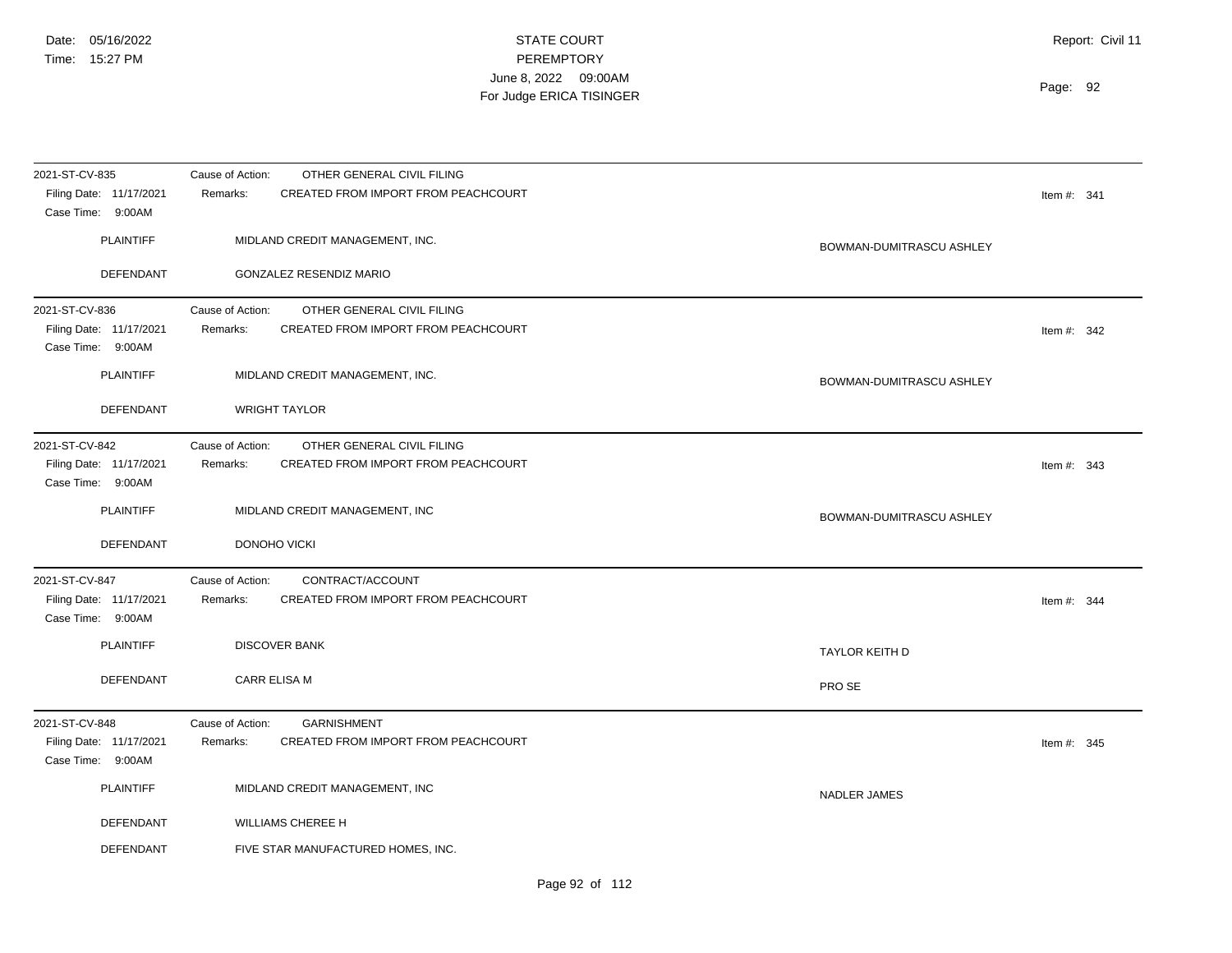| 2021-ST-CV-849                               | CONTRACT/ACCOUNT<br>Cause of Action:            |                                                           |               |  |
|----------------------------------------------|-------------------------------------------------|-----------------------------------------------------------|---------------|--|
| Filing Date: 11/17/2021<br>Case Time: 9:00AM | CREATED FROM IMPORT FROM PEACHCOURT<br>Remarks: |                                                           | Item #: $346$ |  |
| <b>PLAINTIFF</b>                             | AUTOVEST, L.L.C.                                | <b>TADDAY CHERICE</b>                                     |               |  |
| DEFENDANT                                    | <b>BYESS HALIE</b>                              |                                                           |               |  |
| 2021-ST-CV-851                               | Cause of Action:<br>CONTRACT/ACCOUNT            |                                                           |               |  |
| Filing Date: 11/18/2021<br>Case Time: 9:00AM | CREATED FROM IMPORT FROM PEACHCOURT<br>Remarks: |                                                           | Item #: 347   |  |
| <b>PLAINTIFF</b>                             | <b>BANK OF AMERICA NA</b>                       | BREEDEN RALPH D. III                                      |               |  |
| DEFENDANT                                    | NEWSON TERRIE J                                 | WILLIAMS JAMAL K                                          |               |  |
| 2021-ST-CV-852                               | CONTRACT/ACCOUNT<br>Cause of Action:            |                                                           |               |  |
| Filing Date: 11/18/2021<br>Case Time: 9:00AM | CREATED FROM IMPORT FROM PEACHCOURT<br>Remarks: | -----CLOSED - ORDER FOR SUMMARY JUDGMENT -05/02/2022----- | Item #: $348$ |  |
| <b>PLAINTIFF</b>                             | <b>BANK OF AMERICA NA</b>                       | BREEDEN RALPH D. III                                      |               |  |
| DEFENDANT                                    | OLIVER JOUNELLI                                 |                                                           |               |  |
| 2021-ST-CV-854                               | CONTRACT/ACCOUNT<br>Cause of Action:            |                                                           |               |  |
| Filing Date: 11/18/2021<br>Case Time: 9:00AM | CREATED FROM IMPORT FROM PEACHCOURT<br>Remarks: |                                                           | Item #: 349   |  |
| PLAINTIFF                                    | CITIBANK N.A.                                   | <b>LAVRAR FLYNN</b>                                       |               |  |
| DEFENDANT                                    | <b>GOMEZ FRANKLIN</b>                           | GOMEZ FRANKLIN - PRO SE                                   |               |  |
| 2021-ST-CV-855                               | Cause of Action:<br>OTHER GENERAL CIVIL FILING  |                                                           |               |  |
| Filing Date: 11/19/2021<br>Case Time: 9:00AM | Remarks:<br>CREATED FROM IMPORT FROM PEACHCOURT |                                                           | Item #: $350$ |  |
| <b>PLAINTIFF</b>                             | MIDLAND CREDIT MANAGEMENT, INC                  | BOWMAN-DUMITRASCU ASHLEY                                  |               |  |
| DEFENDANT                                    | <b>HAWKINS ELAINE</b>                           |                                                           |               |  |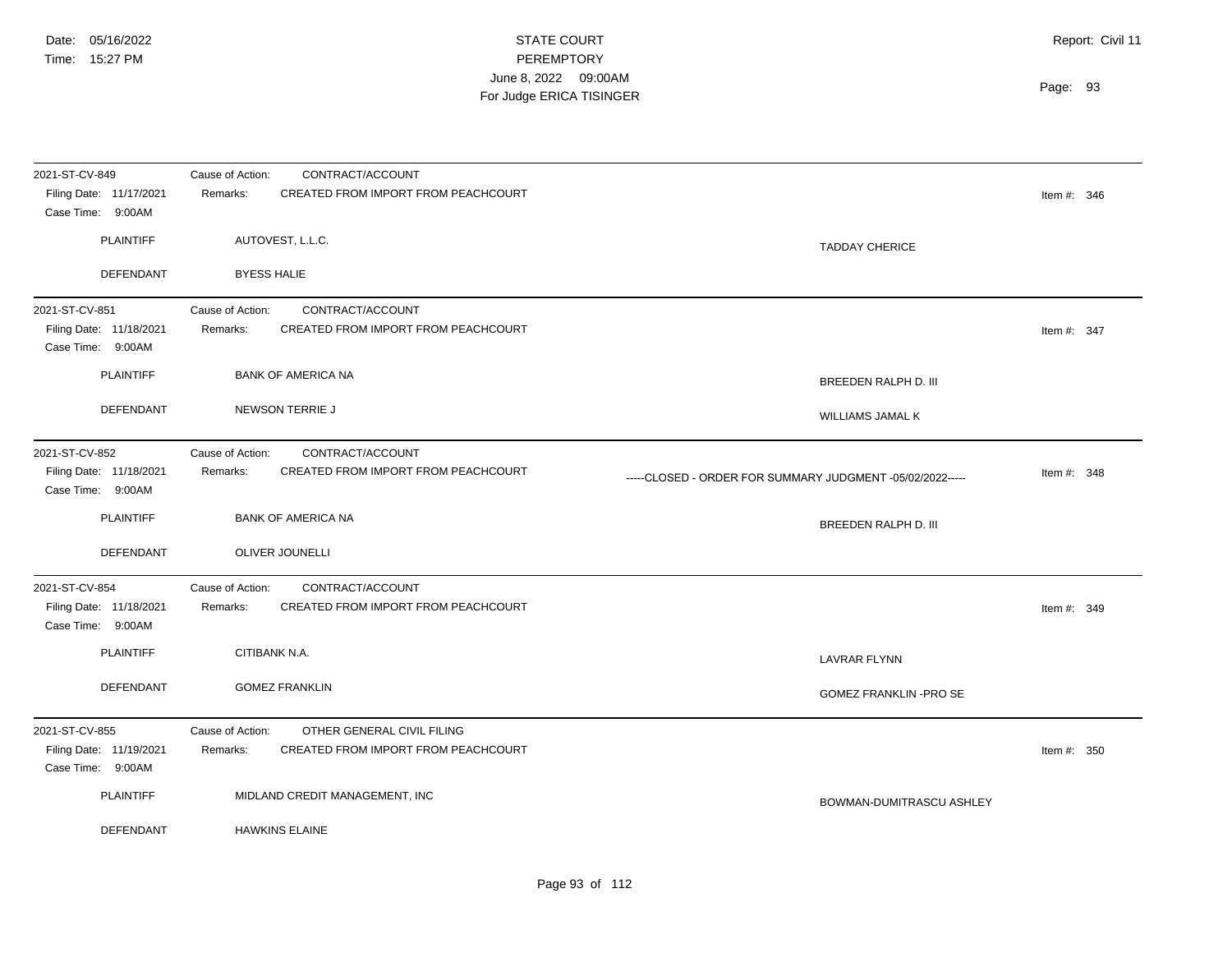| 2021-ST-CV-858<br>Filing Date: 11/19/2021<br>Case Time: 9:00AM | Cause of Action:<br>OTHER GENERAL CIVIL FILING<br>CREATED FROM IMPORT FROM PEACHCOURT<br>Remarks:                                                     | Item #: $351$                                       |
|----------------------------------------------------------------|-------------------------------------------------------------------------------------------------------------------------------------------------------|-----------------------------------------------------|
| <b>PLAINTIFF</b>                                               | MIDLAND CREDIT MANAGEMENT, INC                                                                                                                        | BOWMAN-DUMITRASCU ASHLEY                            |
| DEFENDANT                                                      | <b>GUJJAR BALVIR S</b>                                                                                                                                |                                                     |
| 2021-ST-CV-860<br>Filing Date: 11/19/2021<br>Case Time: 9:00AM | <b>AUTOMOBILE TORT</b><br>Cause of Action:<br>CREATED FROM IMPORT FROM PEACHCOURT<br>Remarks:<br>SEOS AND COPY OF CASE SENT TO SHERIFF'S OFC 11/19/21 | Item #: $352$                                       |
| <b>PLAINTIFF</b>                                               | <b>VARGAS FREDY</b>                                                                                                                                   | DEMETZ, JR. ROBERT A.                               |
| <b>DEFENDANT</b>                                               | <b>HAZELRIGS JOSHUA</b>                                                                                                                               | <b>BROWN JAY</b>                                    |
| <b>UNINSURED</b><br><b>MOTODICT</b>                            | <b>GEICO GENERAL INSURANCE COMPANY</b>                                                                                                                | <b>CARSON BRANNON W</b>                             |
| 2021-ST-CV-862<br>Filing Date: 11/19/2021<br>Case Time: 9:00AM | Cause of Action:<br>CONTRACT/ACCOUNT<br>CREATED FROM IMPORT FROM PEACHCOURT<br>Remarks:                                                               | Item #: $353$                                       |
| <b>PLAINTIFF</b>                                               | THE CREDIT UNION LOAN SOURCE, LLC                                                                                                                     | <b>WILLIAMS KRISTI</b>                              |
| <b>DEFENDANT</b>                                               | HULL SHELIA S.                                                                                                                                        |                                                     |
| 2021-ST-CV-863<br>Filing Date: 11/19/2021<br>Case Time: 9:00AM | <b>AUTOMOBILE TORT</b><br>Cause of Action:<br>CREATED FROM IMPORT FROM PEACHCOURT<br>Remarks:                                                         | Item #: $354$                                       |
| <b>PLAINTIFF</b>                                               | MELVILLE AMANDA                                                                                                                                       | <b>GEIGER ANDREW</b><br><b>BROWN CHRISTOPHER P.</b> |
| DEFENDANT                                                      | <b>DIAMOND SAMANTHA</b>                                                                                                                               | KENDALL MICHAEL C                                   |
| <b>UNINSURED</b><br><b>MOTORIST</b>                            | STATE FARM INSURANCE COMPANY                                                                                                                          | ALEXANDER BRIAN                                     |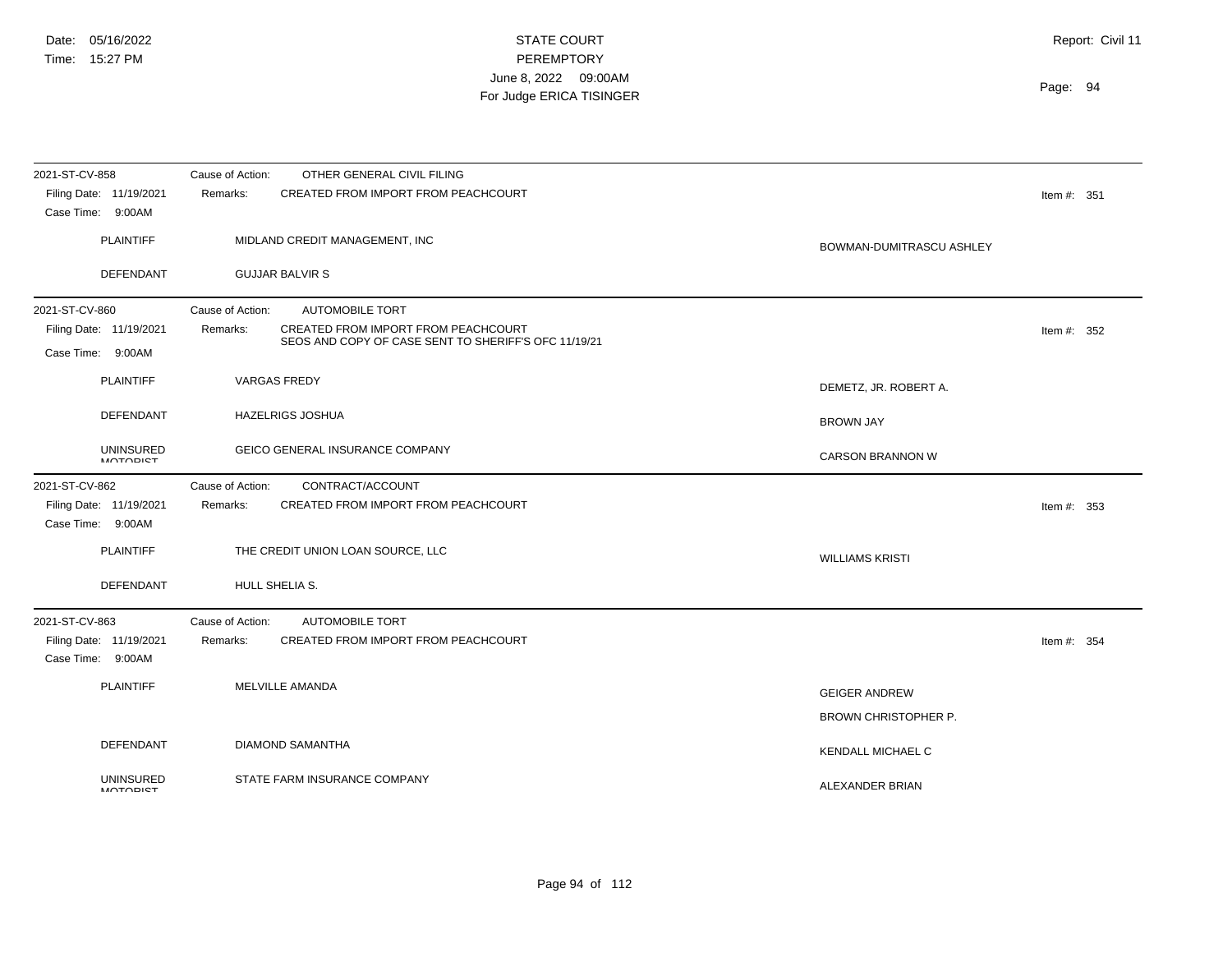| 2021-ST-CV-864          | Cause of Action:<br><b>GARNISHMENT</b>                  |                           |               |
|-------------------------|---------------------------------------------------------|---------------------------|---------------|
| Filing Date: 11/19/2021 | CREATED FROM IMPORT FROM PEACHCOURT<br>Remarks:         |                           | Item #: $355$ |
| Case Time: 9:00AM       |                                                         |                           |               |
| <b>PLAINTIFF</b>        | STUDENT LOAN SOLUTIONS, LLC                             | <b>MARPLE CHRISTOPHER</b> |               |
|                         |                                                         |                           |               |
| <b>DEFENDANT</b>        | PRIMUTH RICHARD                                         |                           |               |
| DEFENDANT               | UNIVERSITY OF WEST GEORGIA                              |                           |               |
| 2021-ST-CV-866          | Cause of Action:<br>APPEALS/REVIEWS                     |                           |               |
| Filing Date: 11/23/2021 | CASE APPEALED FROM CARROLL CO MAGISTRATE CT<br>Remarks: |                           | Item #: 356   |
| Case Time: 9:00AM       |                                                         |                           |               |
| <b>PLAINTIFF</b>        | SMITH DESCY                                             | PRO SE                    |               |
|                         |                                                         |                           |               |
| DEFENDANT               | PARKER LINDA                                            | PRO SE                    |               |
|                         |                                                         |                           |               |
| 2021-ST-CV-867          | <b>GARNISHMENT</b><br>Cause of Action:                  |                           |               |
| Filing Date: 11/22/2021 | CREATED FROM IMPORT FROM PEACHCOURT<br>Remarks:         |                           | Item #: 357   |
| Case Time: 9:00AM       |                                                         |                           |               |
| <b>PLAINTIFF</b>        | CAVALRY SPV I, LLC, AS ASSIGNE                          |                           |               |
|                         |                                                         | <b>NADLER JAMES</b>       |               |
| DEFENDANT               | <b>ROGERS JOHN</b>                                      |                           |               |
| DEFENDANT               | GTS HOLDINGS, LLC AFS: PIERCE WALDREP                   |                           |               |
|                         |                                                         |                           |               |
| 2021-ST-CV-872          | Cause of Action:<br>CONTRACT/ACCOUNT                    |                           |               |
| Filing Date: 11/22/2021 | CREATED FROM IMPORT FROM PEACHCOURT<br>Remarks:         |                           | Item #: 358   |
| Case Time: 9:00AM       |                                                         |                           |               |
| <b>PLAINTIFF</b>        | ON DECK CAPITAL, INC.                                   |                           |               |
|                         |                                                         | <b>TAYLOR KEITH</b>       |               |
| DEFENDANT               | <b>TODD JEFFERY</b>                                     |                           |               |
|                         |                                                         |                           |               |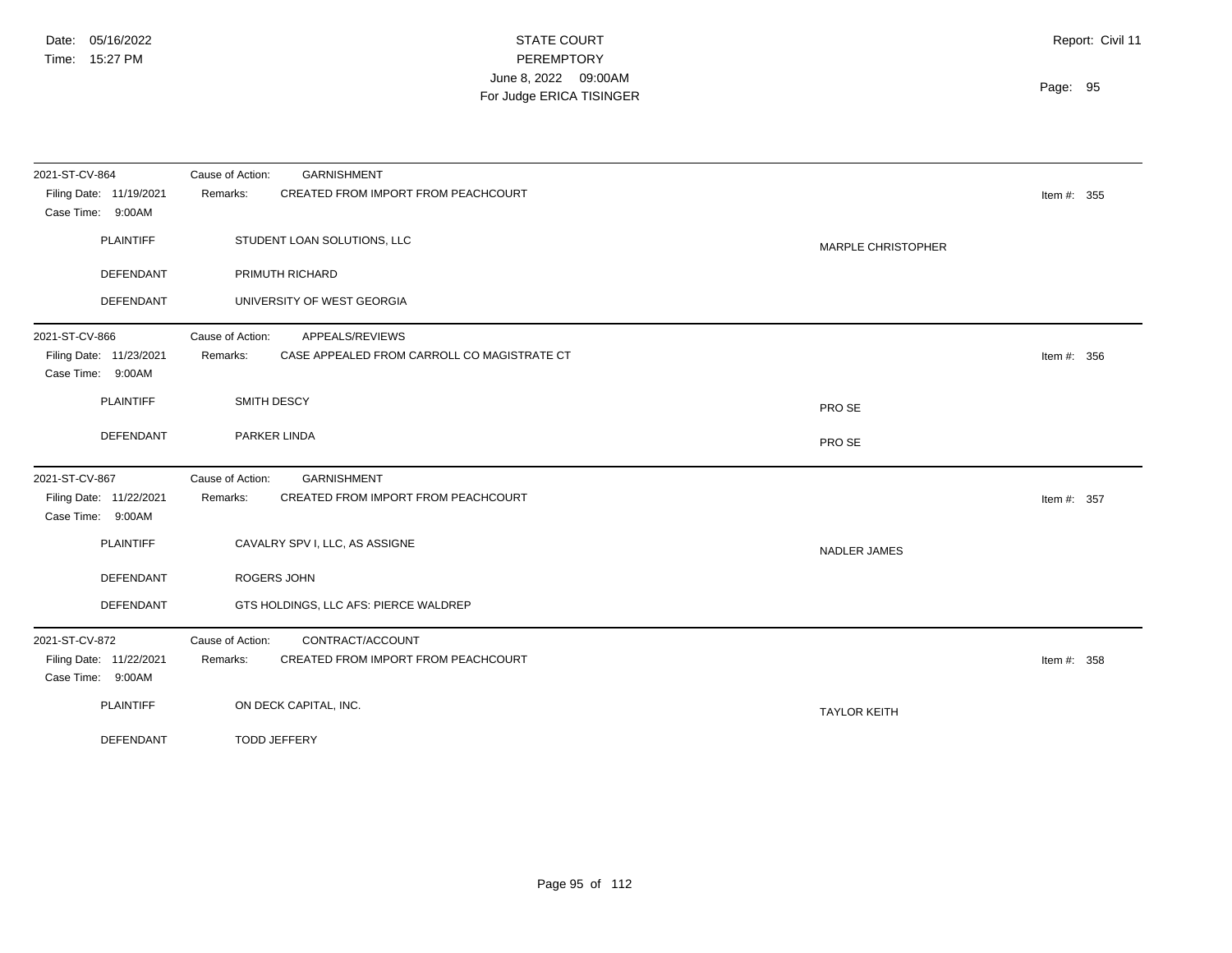| 2021-ST-CV-874                               | Cause of Action:<br>CONTRACT/ACCOUNT            |                                                |               |
|----------------------------------------------|-------------------------------------------------|------------------------------------------------|---------------|
| Filing Date: 11/23/2021<br>Case Time: 9:00AM | CREATED FROM IMPORT FROM PEACHCOURT<br>Remarks: | -----CLOSED - CONSENT JUDGMENT 05/16/2022----- | Item #: 359   |
| <b>PLAINTIFF</b>                             | WELLS FARGO BANK, N.A.                          | <b>RUSSO ADAM</b>                              |               |
| DEFENDANT                                    | <b>RANSBY BARRY E</b>                           | MICHEL MELISSA                                 |               |
| 2021-ST-CV-875                               | Cause of Action:<br>CONTRACT/ACCOUNT            |                                                |               |
| Filing Date: 11/23/2021<br>Case Time: 9:00AM | CREATED FROM IMPORT FROM PEACHCOURT<br>Remarks: |                                                | Item #: $360$ |
| <b>PLAINTIFF</b>                             | R.R. DONNELLEY & SONS COMPANY                   | <b>HOWE RICHARD</b>                            |               |
| <b>DEFENDANT</b>                             | POM GRAPHIC SOLUTIONS, LLC                      | POM GRAPHIC SOLUTIONS, LLC -PRO SE             |               |
| 2021-ST-CV-879                               | CONTRACT/ACCOUNT<br>Cause of Action:            |                                                |               |
| Filing Date: 11/24/2021<br>Case Time: 9:00AM | CREATED FROM IMPORT FROM PEACHCOURT<br>Remarks: |                                                | Item #: $361$ |
| <b>PLAINTIFF</b>                             | CITIBANK N.A.                                   | <b>LAVRAR FLYNN</b>                            |               |
| <b>DEFENDANT</b>                             | <b>BEARDEN JESSICA</b>                          | <b>TEHLIRIAN JESSICA</b>                       |               |
| 2021-ST-CV-880                               | Cause of Action:<br>CONTRACT/ACCOUNT            |                                                |               |
| Filing Date: 11/24/2021<br>Case Time: 9:00AM | CREATED FROM IMPORT FROM PEACHCOURT<br>Remarks: |                                                | Item #: $362$ |
| <b>PLAINTIFF</b>                             | CITIBANK N.A.                                   | <b>LAVRAR FLYNN</b>                            |               |
| <b>DEFENDANT</b>                             | <b>HUSKINS ZACH</b>                             | HUSKINS ZACH - PRO SE                          |               |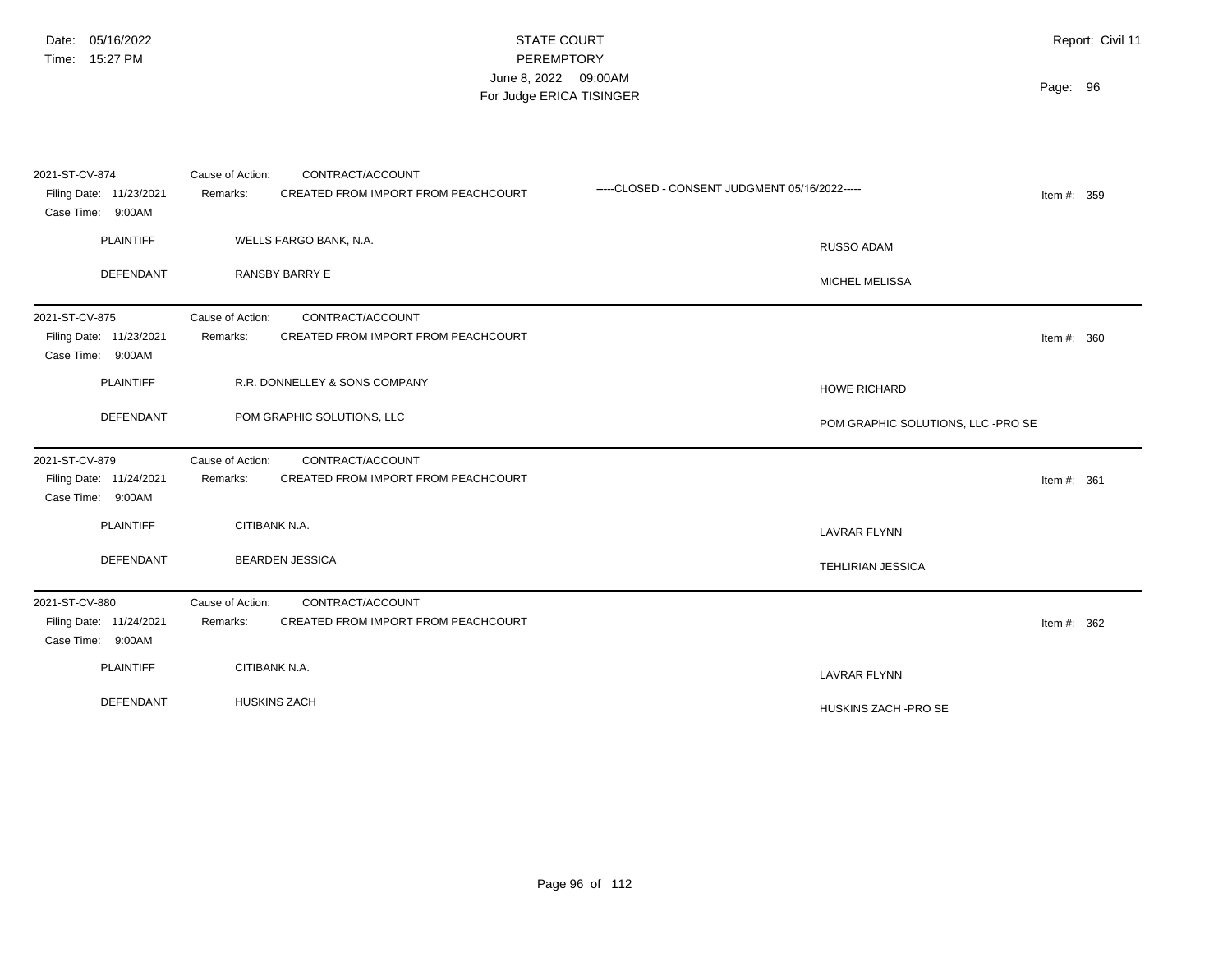| 2021-ST-CV-881                               | <b>AUTOMOBILE TORT</b><br>Cause of Action:      |                               |
|----------------------------------------------|-------------------------------------------------|-------------------------------|
| Filing Date: 11/24/2021<br>Case Time: 9:00AM | CREATED FROM IMPORT FROM PEACHCOURT<br>Remarks: | Item #: $363$                 |
| <b>PLAINTIFF</b>                             | <b>HEARD LASHONDA</b>                           | CLERKS OFFICE HARALSON COUNTY |
|                                              |                                                 | HOLMAN WILLIAM D              |
|                                              |                                                 | HAMBY M. CALLAN               |
| DEFENDANT                                    | BARBARA RUNKLES ADMINISTRATOR                   |                               |
| <b>INSURANCE CARRIER</b>                     | ALLSTATE PROPERTY & CASUALTY INSURANCE COMPANY  |                               |
| 2021-ST-CV-885                               | Cause of Action:<br>OTHER GENERAL CIVIL FILING  |                               |
| Filing Date: 11/26/2021<br>Case Time: 9:00AM | Remarks:<br>CREATED FROM IMPORT FROM PEACHCOURT | Item #: $364$                 |
| <b>PLAINTIFF</b>                             | MIDLAND CREDIT MANAGEMENT, INC.                 | BOWMAN-DUMITRASCU ASHLEY      |
| DEFENDANT                                    | <b>HUCKEBA CATHIE</b>                           |                               |
| 2021-ST-CV-889                               | CONTRACT/ACCOUNT<br>Cause of Action:            |                               |
| Filing Date: 11/30/2021<br>Case Time: 9:00AM | CREATED FROM IMPORT FROM PEACHCOURT<br>Remarks: | Item #: $365$                 |
| <b>PLAINTIFF</b>                             | <b>DISCOVER BANK</b>                            | <b>TAYLOR KEITH</b>           |
| <b>DEFENDANT</b>                             | KIMBERLY IVEY AKA KIMBERLY A IVEY               |                               |
| 2021-ST-CV-891                               | AUTOMOBILE TORT<br>Cause of Action:             |                               |
| Filing Date: 11/30/2021<br>Case Time: 9:00AM | CREATED FROM IMPORT FROM PEACHCOURT<br>Remarks: | Item #: $366$                 |
| <b>PLAINTIFF</b>                             | <b>CLAY TREECE</b>                              | PERKINS ANN-MARGARET          |
| DEFENDANT                                    | WILLIAMS KASSIDY B.                             | ALEXANDER BRIAN               |
| <b>DEFENDANT</b>                             | WILLIAMS KEVIN L.                               | ALEXANDER BRIAN               |
| UNINSURED<br><b>MOTORIST</b>                 | STATE FARM MUTUAL AUTOMOBILE INSURANCE COMPANY  | ALEXANDER BRIAN               |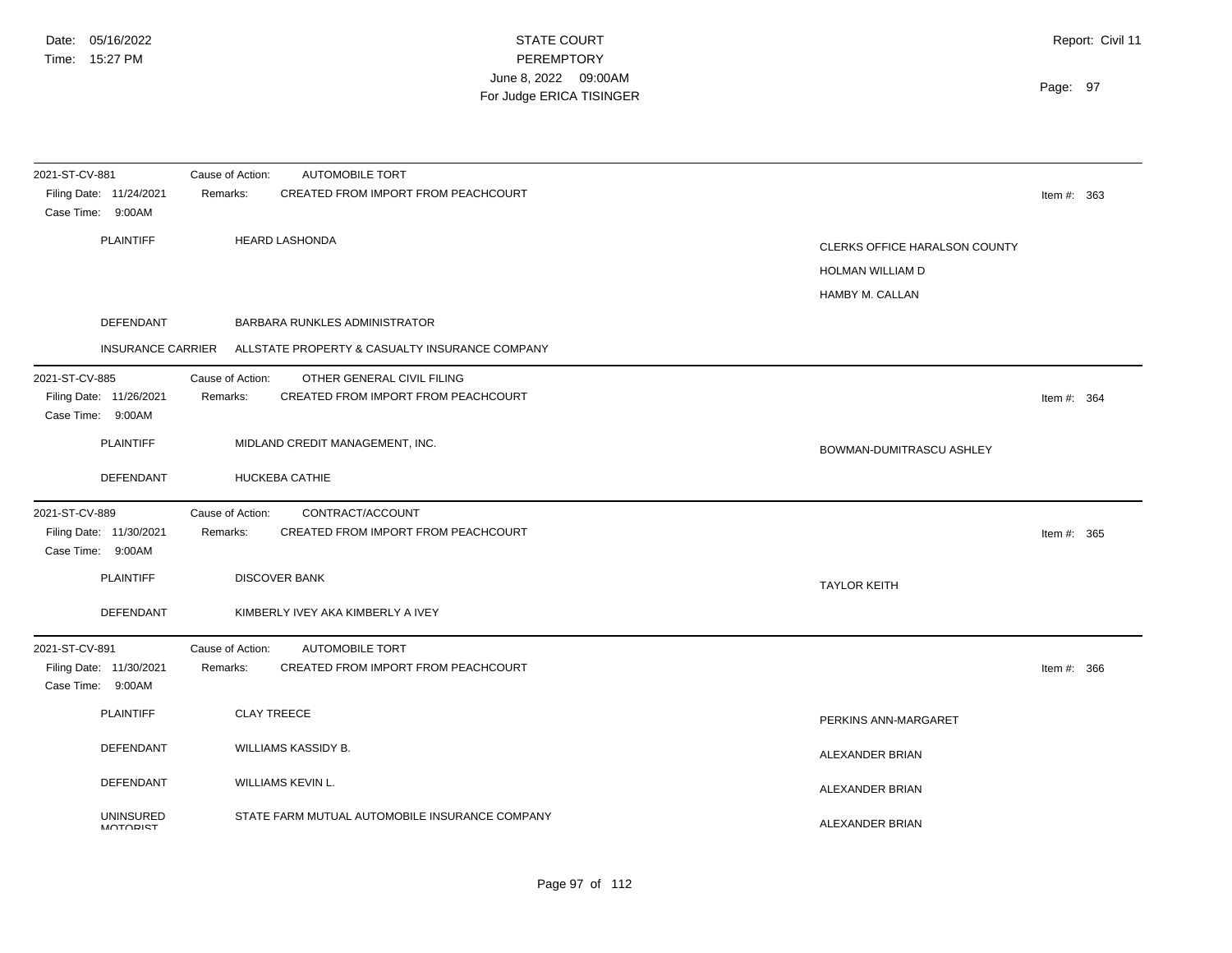| 2021-ST-CV-893          | <b>GARNISHMENT</b><br>Cause of Action:                                                                         |                           |               |
|-------------------------|----------------------------------------------------------------------------------------------------------------|---------------------------|---------------|
| Filing Date: 12/01/2021 | CREATED FROM IMPORT FROM PEACHCOURT<br>Remarks:<br>SEOS AND COPY OF CASE SENT TO SHERIFF'S OFC 12/01/21        |                           | Item #: $367$ |
| Case Time: 9:00AM       |                                                                                                                |                           |               |
| <b>PLAINTIFF</b>        | CAVALRY SPV I, LLC, AS ASSIGNEE OF SYNCHRONY BANK                                                              | <b>NICOLE SIMPSON</b>     |               |
| DEFENDANT               | VONDENBOSCH ANDREW                                                                                             |                           |               |
| DEFENDANT               | ELECTRONIC SECURITY SOLUTIONS INC                                                                              |                           |               |
| 2021-ST-CV-894          | Cause of Action:<br><b>AUTOMOBILE TORT</b>                                                                     |                           |               |
| Filing Date: 12/01/2021 | <b>CREATED FROM IMPORT FROM PEACHCOURT</b><br>Remarks:<br>SEOS AND COPY OF CASE SENT TO SHERIFF'S OFC 12/01/21 |                           | Item #: $368$ |
| Case Time: 9:00AM       |                                                                                                                |                           |               |
| <b>PLAINTIFF</b>        | PROTECTIVE INSURANCE COMPANY                                                                                   | <b>BUTLER JEFFREY</b>     |               |
| <b>DEFENDANT</b>        | <b>JEAN MACEUS</b>                                                                                             |                           |               |
| 2021-ST-CV-895          | Cause of Action:<br><b>AUTOMOBILE TORT</b>                                                                     |                           |               |
| Filing Date: 12/01/2021 | Remarks:<br>CREATED FROM IMPORT FROM PEACHCOURT                                                                |                           | Item #: $369$ |
| Case Time: 9:00AM       | SEOS AND COPY OF CASE SENT TO SHERIFF'S OFC 12/02/21                                                           |                           |               |
| <b>PLAINTIFF</b>        | <b>SAJCHE TECUM GILBERTO</b>                                                                                   | <b>WILLIAMS DANIEL II</b> |               |
| <b>DEFENDANT</b>        | <b>GABLE SCOTT S</b>                                                                                           | DRUMMOND KEVIN WAYNE      |               |
| 2021-ST-CV-897          | Cause of Action:<br>CONTRACT/ACCOUNT                                                                           |                           |               |
| Filing Date: 12/03/2021 | CREATED FROM IMPORT FROM PEACHCOURT<br>Remarks:                                                                |                           | Item #: $370$ |
| Case Time: 9:00AM       | 2 SEOS AND 2 COPIES OF CASE SENT TO SHERIFF'S OFC 12/03/21                                                     |                           |               |
| <b>PLAINTIFF</b>        | <b>WESTLAKE FINANCIAL SERVICES</b>                                                                             | <b>BROOKS DOUGLAS L</b>   |               |
| DEFENDANT               | <b>HUMBERT JANIE</b>                                                                                           |                           |               |
|                         |                                                                                                                |                           |               |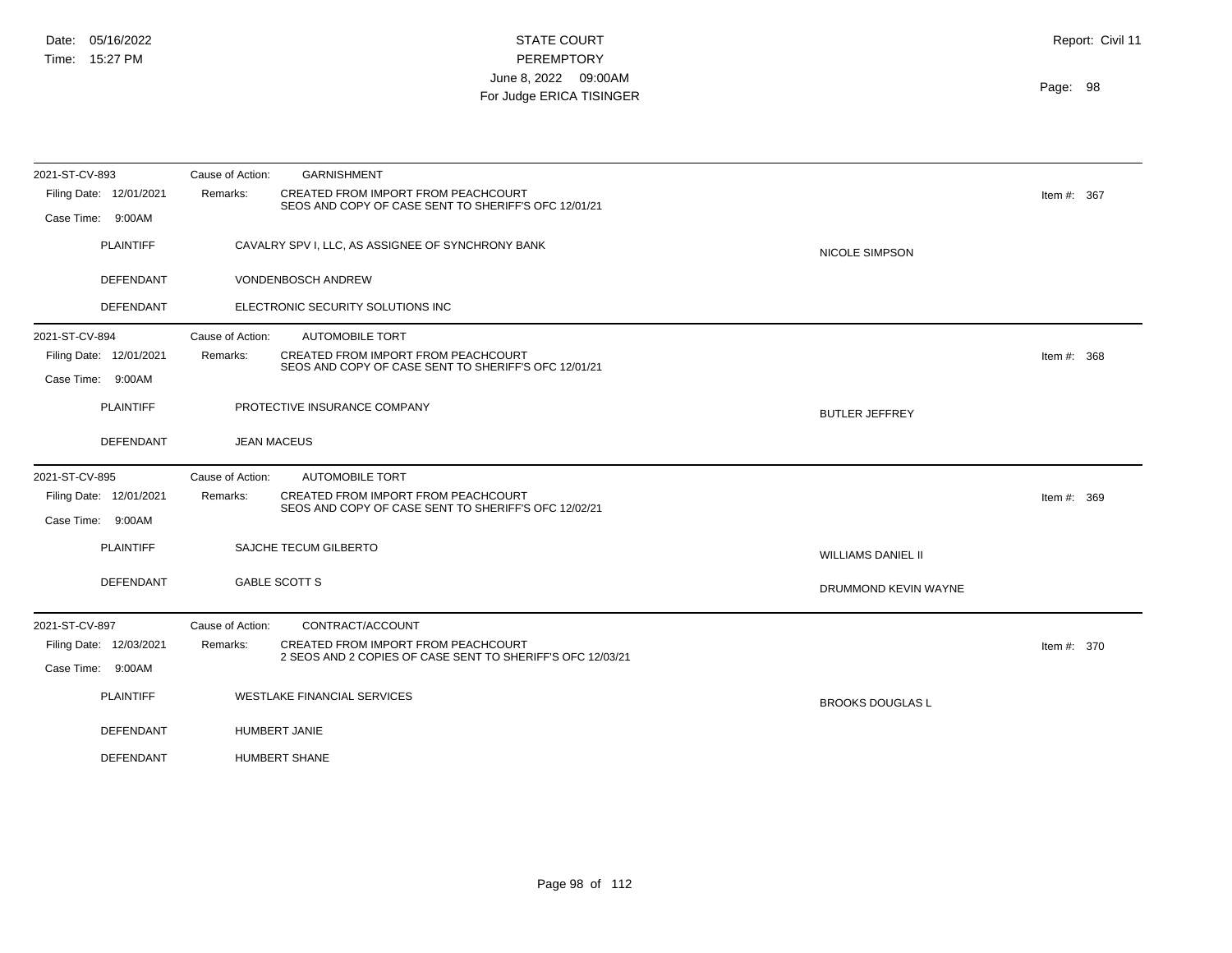| 2021-ST-CV-900                               | Cause of Action:<br>CONTRACT/ACCOUNT                                                                                 |                             |
|----------------------------------------------|----------------------------------------------------------------------------------------------------------------------|-----------------------------|
| Filing Date: 12/06/2021                      | CREATED FROM IMPORT FROM PEACHCOURT<br>Remarks:<br>SEOS AND COPY OF CASE SENT TO SHERIFF'S OFC 12/07/21              | Item #: 371                 |
| Case Time: 9:00AM                            |                                                                                                                      |                             |
| <b>PLAINTIFF</b>                             | GFS II, LLC                                                                                                          | <b>THRIFT CRAIG</b>         |
| DEFENDANT                                    | JENKINS REJHI LLOYD                                                                                                  |                             |
| 2021-ST-CV-903                               | Cause of Action:<br><b>AUTOMOBILE TORT</b>                                                                           |                             |
| Filing Date: 12/07/2021<br>Case Time: 9:00AM | CREATED FROM IMPORT FROM PEACHCOURT<br>Remarks:                                                                      | Item #: $372$               |
| <b>PLAINTIFF</b>                             | <b>EDMONDSON MACAHLIA</b>                                                                                            | <b>MERMELSTEIN EVAN</b>     |
| <b>DEFENDANT</b>                             | IMX FREIGHT INC. D/B/A IMX EXPRESS LLC                                                                               |                             |
| DEFENDANT                                    | <b>GIBSON TERRENCE</b>                                                                                               |                             |
| DEFENDANT                                    | STOICOVSKI IVICA                                                                                                     |                             |
| DEFENDANT                                    | ABC CORP.                                                                                                            |                             |
| DEFENDANT                                    | XYZ INSURANCE CO.                                                                                                    |                             |
| 2021-ST-CV-904                               | Cause of Action:<br><b>MEDICAL TORT</b>                                                                              |                             |
| Filing Date: 12/07/2021                      | <b>CREATED FROM IMPORT FROM PEACHCOURT</b><br>Remarks:<br>2 SEOS AND 2 COPIES OF CASE SENT TO SHERIFF'S OFC 12/08/21 | Item #: $373$               |
| Case Time: 9:00AM                            |                                                                                                                      |                             |
| <b>PLAINTIFF</b>                             | MILES JENNA                                                                                                          | <b>REGO NICHOLAS</b>        |
| <b>DEFENDANT</b>                             | KAHLER STEPHEN H                                                                                                     | TISINGER RICHARD GARDNER JR |
| <b>DEFENDANT</b>                             | TANNER MEDICAL CENTER INC. C/O CARROLL CREWS RA                                                                      | TISINGER RICHARD GARDNER JR |
| 2021-ST-CV-905                               | Cause of Action:<br>CONTRACT/ACCOUNT                                                                                 |                             |
| Filing Date: 12/08/2021                      | CREATED FROM IMPORT FROM PEACHCOURT<br>Remarks:<br>SEOS AND COPY OF CASE SENT TO SHERIFF'S OFC 12/09/21              | Item #: $374$               |
| Case Time: 9:00AM                            |                                                                                                                      |                             |
| <b>PLAINTIFF</b>                             | JPMORGAN CHASE BANK, N.A.                                                                                            | <b>BRYANT MIYA</b>          |
| DEFENDANT                                    | DIETRICH RYAN A                                                                                                      | HARMON OLIVIA W.            |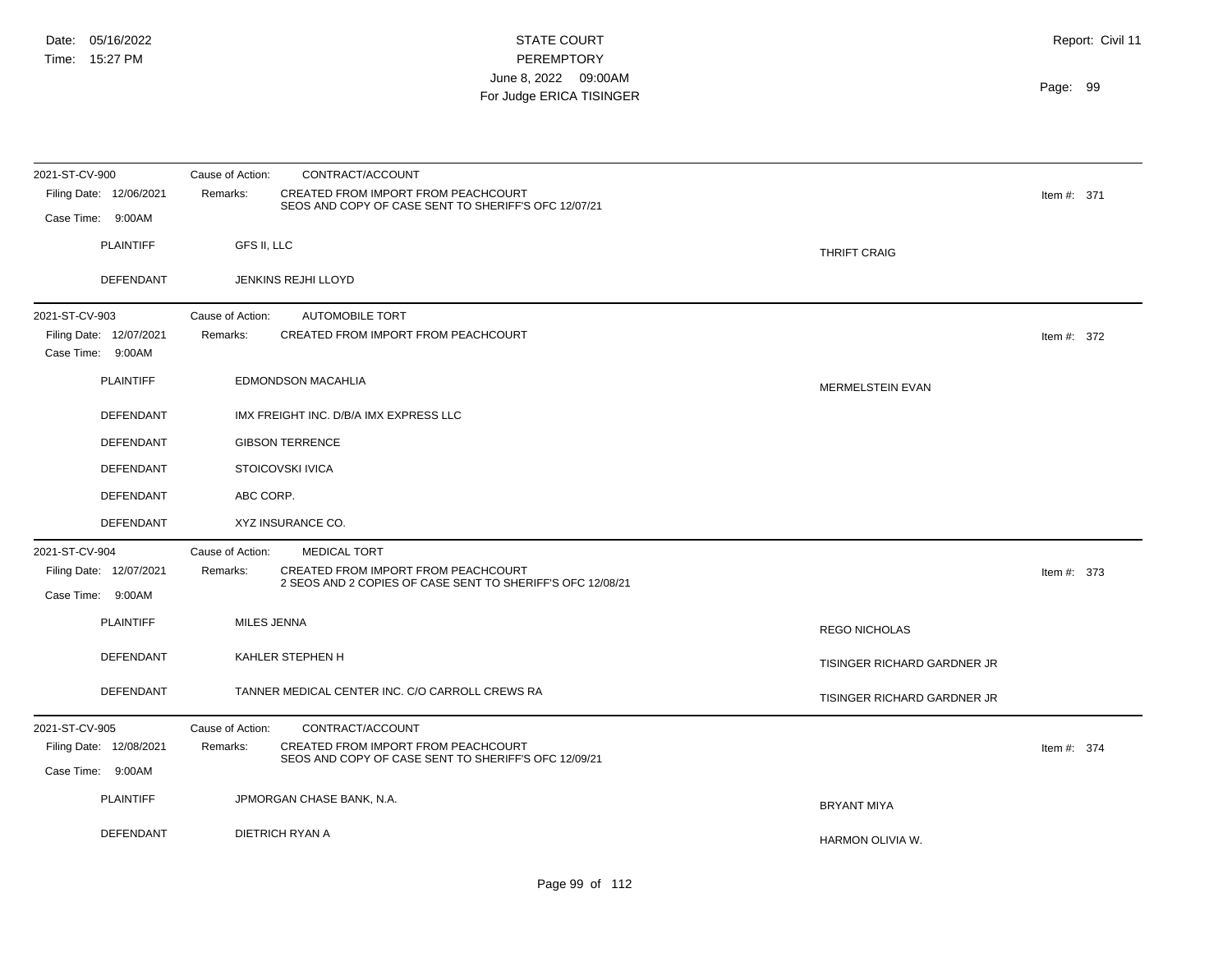| 2021-ST-CV-907<br>Filing Date: 12/09/2021                      | <b>AUTOMOBILE TORT</b><br>Cause of Action:<br>Remarks:<br>CREATED FROM IMPORT FROM PEACHCOURT     | Item #: $375$                  |
|----------------------------------------------------------------|---------------------------------------------------------------------------------------------------|--------------------------------|
| Case Time: 9:00AM                                              |                                                                                                   |                                |
| <b>PLAINTIFF</b>                                               | <b>SOUTH AMBER</b>                                                                                | MASSEY JAMES                   |
| DEFENDANT                                                      | STEPANYAN ARTEM                                                                                   | <b>HARRISON R CHRIS</b>        |
| 2021-ST-CV-908                                                 | OTHER GENERAL CIVIL FILING<br>Cause of Action:                                                    |                                |
| Filing Date: 12/10/2021<br>Case Time: 9:00AM                   | CREATED FROM IMPORT FROM PEACHCOURT<br>Remarks:                                                   | Item #: 376                    |
| <b>PLAINTIFF</b>                                               | MIDLAND CREDIT MANAGEMENT, INC.                                                                   | BOWMAN-DUMITRASCU ASHLEY       |
| DEFENDANT                                                      | <b>COLEY CHRISTINE</b>                                                                            | <b>COLEY CHRISTINE -PRO SE</b> |
| 2021-ST-CV-911<br>Filing Date: 12/10/2021<br>Case Time: 9:00AM | Cause of Action:<br>OTHER GENERAL CIVIL FILING<br>Remarks:<br>CREATED FROM IMPORT FROM PEACHCOURT | Item #: 377                    |
| <b>PLAINTIFF</b>                                               | MIDLAND CREDIT MANAGEMENT, INC.                                                                   | BOWMAN-DUMITRASCU ASHLEY       |
| <b>DEFENDANT</b>                                               | <b>AGRESTA ANDREW</b>                                                                             | <b>AGRESTA ANDREW -PRO SE</b>  |
| 2021-ST-CV-914<br>Filing Date: 12/10/2021<br>Case Time: 9:00AM | Cause of Action:<br>OTHER GENERAL CIVIL FILING<br>CREATED FROM IMPORT FROM PEACHCOURT<br>Remarks: | Item #: 378                    |
| PLAINTIFF                                                      | MIDLAND CREDIT MANAGEMENT, INC.                                                                   | BOWMAN-DUMITRASCU ASHLEY       |
| DEFENDANT                                                      | <b>ARNOLD CLINTON</b>                                                                             | ARNOLD CLINTON - PRO SE        |
| 2021-ST-CV-915<br>Filing Date: 12/10/2021<br>Case Time: 9:00AM | OTHER GENERAL CIVIL FILING<br>Cause of Action:<br>CREATED FROM IMPORT FROM PEACHCOURT<br>Remarks: | Item #: 379                    |
| <b>PLAINTIFF</b>                                               | MIDLAND CREDIT MANAGEMENT, INC.                                                                   | BOWMAN-DUMITRASCU ASHLEY       |
| <b>DEFENDANT</b>                                               | <b>BUTLER JOSHUA</b>                                                                              |                                |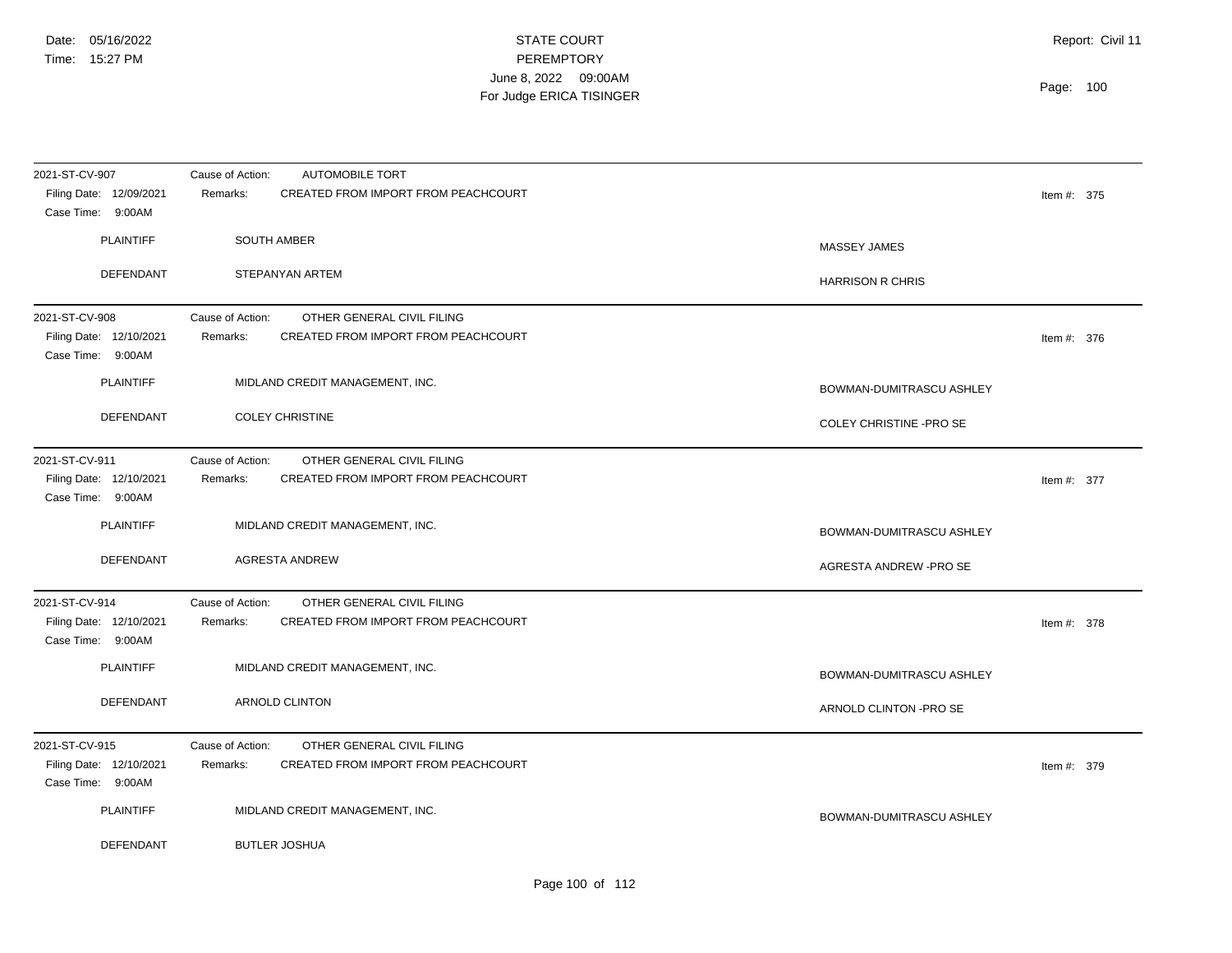| 2021-ST-CV-916<br>Filing Date: 12/10/2021<br>Case Time: 9:00AM | OTHER GENERAL CIVIL FILING<br>Cause of Action:<br>CREATED FROM IMPORT FROM PEACHCOURT<br>Remarks:       | Item #: $380$            |
|----------------------------------------------------------------|---------------------------------------------------------------------------------------------------------|--------------------------|
| <b>PLAINTIFF</b>                                               | MIDLAND CREDIT MANAGEMENT, INC.                                                                         | BOWMAN-DUMITRASCU ASHLEY |
| DEFENDANT                                                      | <b>CASEY MARY</b>                                                                                       |                          |
| 2021-ST-CV-922<br>Filing Date: 12/10/2021<br>Case Time: 9:00AM | Cause of Action:<br>APPEALS/REVIEWS<br>Remarks:                                                         | Item #: $381$            |
| <b>PLAINTIFF</b>                                               | MYERS-ELLER BARBARA                                                                                     | SULLIVAN RACHEL E        |
| <b>DEFENDANT</b>                                               | <b>WILBANKS COURTNEY A.</b>                                                                             | <b>VEST L ASHLEY</b>     |
| <b>INSURANCE CARRIER</b>                                       | STATE FARM MUTUUAL AUTOMOBILE INSURANCE COMPANY                                                         | <b>VEST L ASHLEY</b>     |
| 2021-ST-CV-923                                                 | Cause of Action:<br><b>GENERAL TORT</b>                                                                 |                          |
| Filing Date: 12/13/2021<br>Case Time: 9:00AM                   | CREATED FROM IMPORT FROM PEACHCOURT<br>Remarks:<br>SEOS AND COPY OF CASE SENT TO SHERIFF'S OFC 12/13/21 | Item #: $382$            |
| <b>PLAINTIFF</b>                                               | <b>BERRY PATRICIA</b>                                                                                   | <b>WITCHER JACK</b>      |
| <b>DEFENDANT</b>                                               | ROBINSON TINA A.                                                                                        | ABNEY ERIC S             |
| 2021-ST-CV-924                                                 | <b>AUTOMOBILE TORT</b><br>Cause of Action:                                                              |                          |
| Filing Date: 12/13/2021<br>Case Time: 9:00AM                   | CREATED FROM IMPORT FROM PEACHCOURT<br>Remarks:<br>SEOS AND COPY OF CASE SENT TO SHERIFF'S OFC 12/13/21 | Item #: $383$            |
| <b>PLAINTIFF</b>                                               | <b>CARTER CARIANNE</b>                                                                                  | PARIAN CADE              |
| <b>DEFENDANT</b>                                               | <b>BERNA SEAN</b>                                                                                       | <b>BEALE BRANDI</b>      |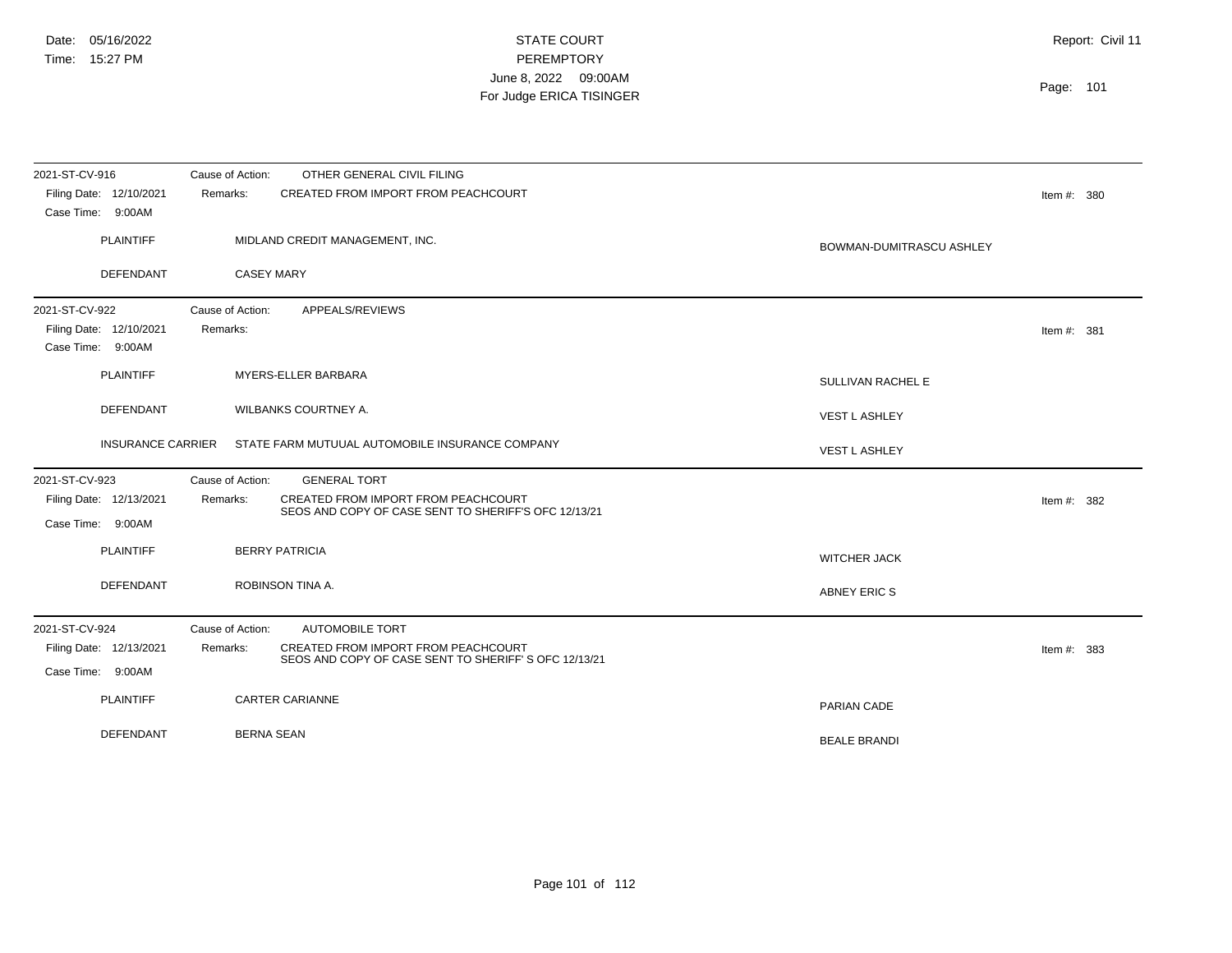| 2021-ST-CV-925                               | Cause of Action:<br><b>AUTOMOBILE TORT</b>                  |                                        |               |
|----------------------------------------------|-------------------------------------------------------------|----------------------------------------|---------------|
| Filing Date: 12/14/2021<br>Case Time: 9:00AM | CASE TRANSFERRED FROM DOUGLAS CO SUPERIOR COURT<br>Remarks: |                                        | Item #: $384$ |
| <b>PLAINTIFF</b>                             | ANDERSON ANDREW                                             | <b>HOOPER KELLI BYERS</b>              |               |
| DEFENDANT                                    | <b>SMITH LARRY</b>                                          | STOJANOVIC SANDRO                      |               |
| DEFENDANT                                    | AAA COOPER TRANSPORTATION                                   | STOJANOVIC SANDRO                      |               |
| DEFENDANT                                    | ACE AMERICAN INSURANCE                                      |                                        |               |
| 2021-ST-CV-926                               | <b>GENERAL TORT</b><br>Cause of Action:                     |                                        |               |
| Filing Date: 12/13/2021                      | CREATED FROM IMPORT FROM PEACHCOURT<br>Remarks:             |                                        | Item #: 385   |
| Case Time: 9:00AM                            | SEOS AND COPY OF CASE SENT TO SHERIFF'S OFC 12/14/21        |                                        |               |
| <b>PLAINTIFF</b>                             | RIDGDELL ALEX                                               | <b>WARSHAUER MICHAEL J</b>             |               |
| <b>PLAINTIFF</b>                             | RIDGDELL ASHLEY                                             | WARSHAUER MICHAEL J                    |               |
| DEFENDANT                                    | KEMP ELECTRICAL CONTRACTORS, INC., C/O                      | STRICKLAND REBECCA E<br>MCCALL JOHN M. |               |
| 2021-ST-CV-929                               | Cause of Action:<br>OTHER GENERAL CIVIL FILING              |                                        |               |
| Filing Date: 12/14/2021<br>Case Time: 9:00AM | CREATED FROM IMPORT FROM PEACHCOURT<br>Remarks:             |                                        | Item #: $386$ |
| <b>PLAINTIFF</b>                             | MIDLAND CREDIT MANAGEMENT, INC.                             | BOWMAN-DUMITRASCU ASHLEY               |               |
| DEFENDANT                                    | HORTON FRANK JAMES                                          |                                        |               |
| 2021-ST-CV-930                               | OTHER GENERAL CIVIL FILING<br>Cause of Action:              |                                        |               |
| Filing Date: 12/14/2021<br>Case Time: 9:00AM | CREATED FROM IMPORT FROM PEACHCOURT<br>Remarks:             |                                        | Item #: $387$ |
| <b>PLAINTIFF</b>                             | MIDLAND CREDIT MANAGEMENT, INC.                             | BOWMAN-DUMITRASCU ASHLEY               |               |
| DEFENDANT                                    | <b>COWART BELINDA</b>                                       |                                        |               |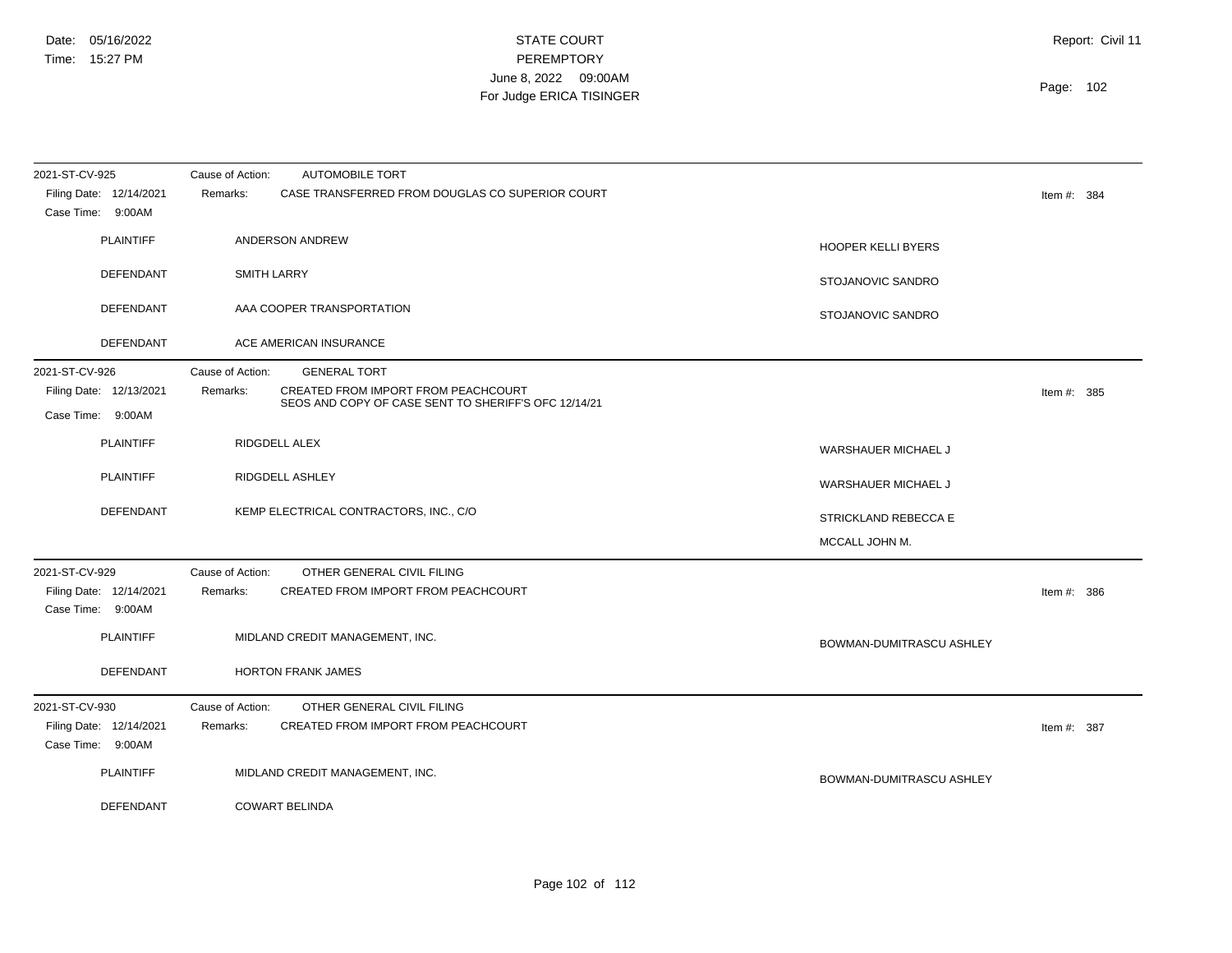| 2021-ST-CV-936                                                 | <b>MEDICAL TORT</b><br>Cause of Action:                                                           |                           |
|----------------------------------------------------------------|---------------------------------------------------------------------------------------------------|---------------------------|
| Filing Date: 12/14/2021<br>Case Time: 9:00AM                   | CREATED FROM IMPORT FROM PEACHCOURT<br>Remarks:                                                   | Item $#: 388$             |
| <b>PLAINTIFF</b>                                               | SIMONS KATHRYN A                                                                                  | <b>MACON LINDSEY</b>      |
| <b>PLAINTIFF</b>                                               | <b>WILVERT WESLEY E</b>                                                                           |                           |
| DEFENDANT                                                      | <b>WEBER BRIAN D</b>                                                                              |                           |
| DEFENDANT                                                      | GEORGIA WEST IMAGING, P.C.                                                                        | STEIN ELIZABETH A.        |
|                                                                |                                                                                                   | <b>WEATHINGTON PAUL E</b> |
| <b>DEFENDANT</b>                                               | <b>WEBER BRIAN D</b>                                                                              | STEIN ELIZABETH A.        |
|                                                                |                                                                                                   | <b>WEATHINGTON PAUL E</b> |
| 2021-ST-CV-938<br>Filing Date: 12/15/2021<br>Case Time: 9:00AM | OTHER GENERAL CIVIL FILING<br>Cause of Action:<br>CREATED FROM IMPORT FROM PEACHCOURT<br>Remarks: | Item #: 389               |
| <b>PLAINTIFF</b>                                               | MIDLAND CREDIT MANAGEMENT, INC.                                                                   | BOWMAN-DUMITRASCU ASHLEY  |
| DEFENDANT                                                      | PYNES HENRY                                                                                       |                           |
| 2021-ST-CV-940                                                 | OTHER GENERAL CIVIL FILING<br>Cause of Action:                                                    |                           |
| Filing Date: 12/15/2021<br>Case Time: 9:00AM                   | CREATED FROM IMPORT FROM PEACHCOURT<br>Remarks:                                                   | Item #: $390$             |
| PLAINTIFF                                                      | MIDLAND CREDIT MANAGEMENT, INC                                                                    | BOWMAN-DUMITRASCU ASHLEY  |
| <b>DEFENDANT</b>                                               | <b>ENGLIS DEMETRIUS</b>                                                                           |                           |
| 2021-ST-CV-941                                                 | OTHER GENERAL CIVIL FILING<br>Cause of Action:                                                    |                           |
| Filing Date: 12/15/2021<br>Case Time: 9:00AM                   | Remarks:<br>CREATED FROM IMPORT FROM PEACHCOURT                                                   | Item #: 391               |
| <b>PLAINTIFF</b>                                               | MIDLAND CREDIT MANAGEMENT, INC.                                                                   | BOWMAN-DUMITRASCU ASHLEY  |
| DEFENDANT                                                      | <b>EWALD CODY T</b>                                                                               |                           |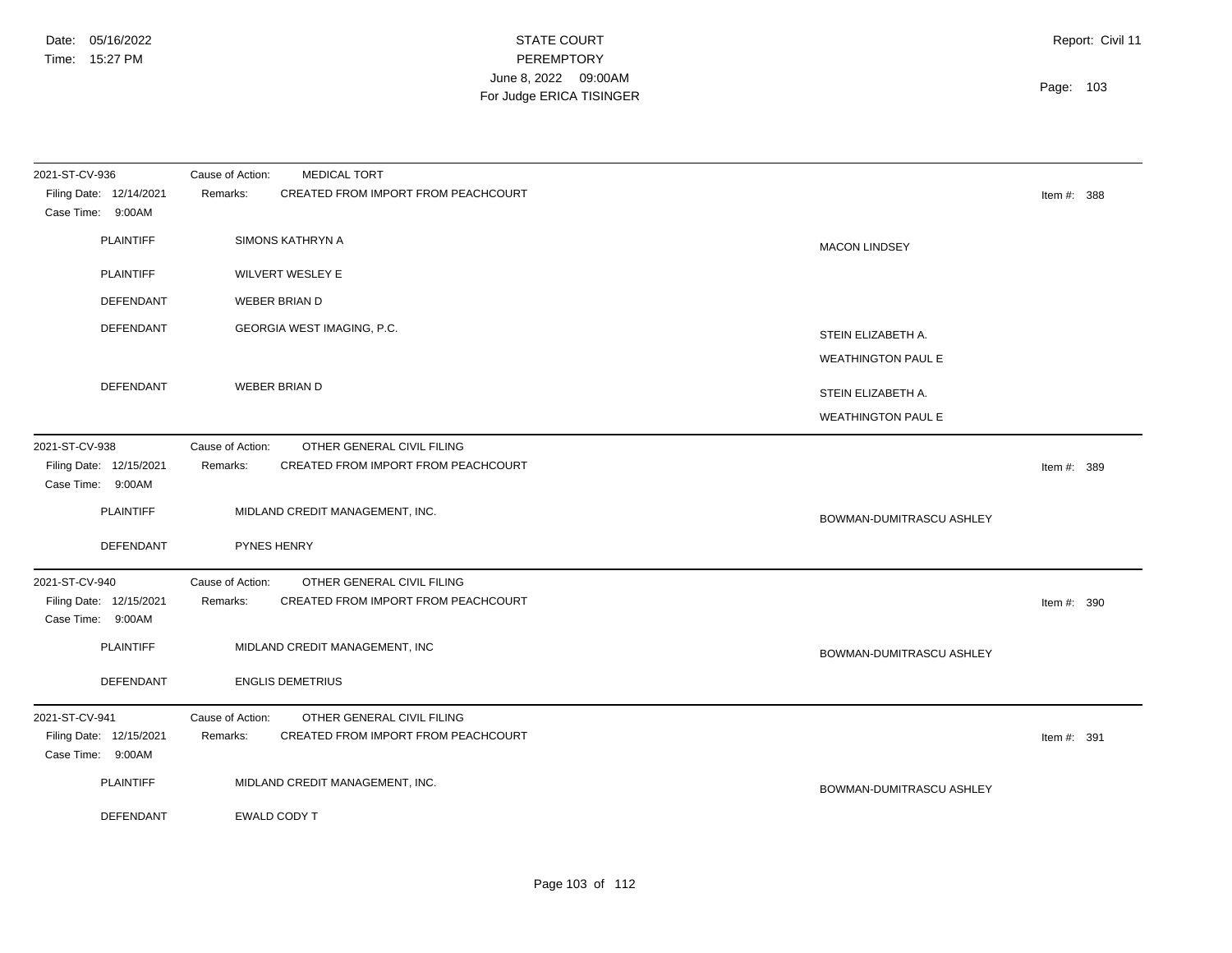| 2021-ST-CV-942<br>Filing Date: 12/15/2021<br>Case Time: 9:00AM | Cause of Action:<br>OTHER GENERAL CIVIL FILING<br>Remarks:<br>CREATED FROM IMPORT FROM PEACHCOURT                                                     | -----CLOSED - DEFAULT JUDGMENT - 04/25/2022-----<br>Item #: $392$ |
|----------------------------------------------------------------|-------------------------------------------------------------------------------------------------------------------------------------------------------|-------------------------------------------------------------------|
| <b>PLAINTIFF</b>                                               | MIDLAND CREDIT MANAGEMENT, INC                                                                                                                        | BOWMAN-DUMITRASCU ASHLEY                                          |
| DEFENDANT                                                      | MOYE JOEL                                                                                                                                             |                                                                   |
| 2021-ST-CV-946<br>Filing Date: 12/15/2021<br>Case Time: 9:00AM | <b>AUTOMOBILE TORT</b><br>Cause of Action:<br>CREATED FROM IMPORT FROM PEACHCOURT<br>Remarks:<br>SEOS AND COPY OF CASE SENT TO SHERIFF'S OFC 12/16/21 | Item #: $393$                                                     |
| <b>PLAINTIFF</b>                                               | <b>JACKSON TWANA</b>                                                                                                                                  | <b>DUNCAN JASON</b>                                               |
| DEFENDANT                                                      | STREETER NATHAN                                                                                                                                       | HOFFLER VERONICA L                                                |
| 2021-ST-CV-947<br>Filing Date: 12/16/2021<br>Case Time: 9:00AM | Cause of Action:<br>OTHER GENERAL CIVIL FILING<br>CREATED FROM IMPORT FROM PEACHCOURT<br>Remarks:                                                     | Item #: $394$                                                     |
| <b>PLAINTIFF</b><br>DEFENDANT                                  | MIDLAND CREDIT MANAGEMENT, INC.<br><b>BELL MAUREEN</b>                                                                                                | BOWMAN-DUMITRASCU ASHLEY                                          |
| 2021-ST-CV-949<br>Filing Date: 12/16/2021<br>Case Time: 9:00AM | CONTRACT/ACCOUNT<br>Cause of Action:<br>Remarks:<br>CREATED FROM IMPORT FROM PEACHCOURT                                                               | Item #: 395                                                       |
| <b>PLAINTIFF</b>                                               | CITIBANK N.A.                                                                                                                                         | <b>LAVRAR FLYNN</b>                                               |
| <b>DEFENDANT</b>                                               | <b>CRAFT CHRISTOPHER</b>                                                                                                                              | CRAFT CHRISTOPHER -PRO SE                                         |
| 2021-ST-CV-953<br>Filing Date: 12/16/2021<br>Case Time: 9:00AM | CONTRACT/ACCOUNT<br>Cause of Action:<br>CREATED FROM IMPORT FROM PEACHCOURT<br>Remarks:                                                               | Item #: 396                                                       |
| <b>PLAINTIFF</b>                                               | CITIBANK N.A.                                                                                                                                         | <b>LAVRAR FLYNN</b>                                               |
| <b>DEFENDANT</b>                                               | HUSKINS ZACH L                                                                                                                                        | HUSKINS ZACH L-PRO SE                                             |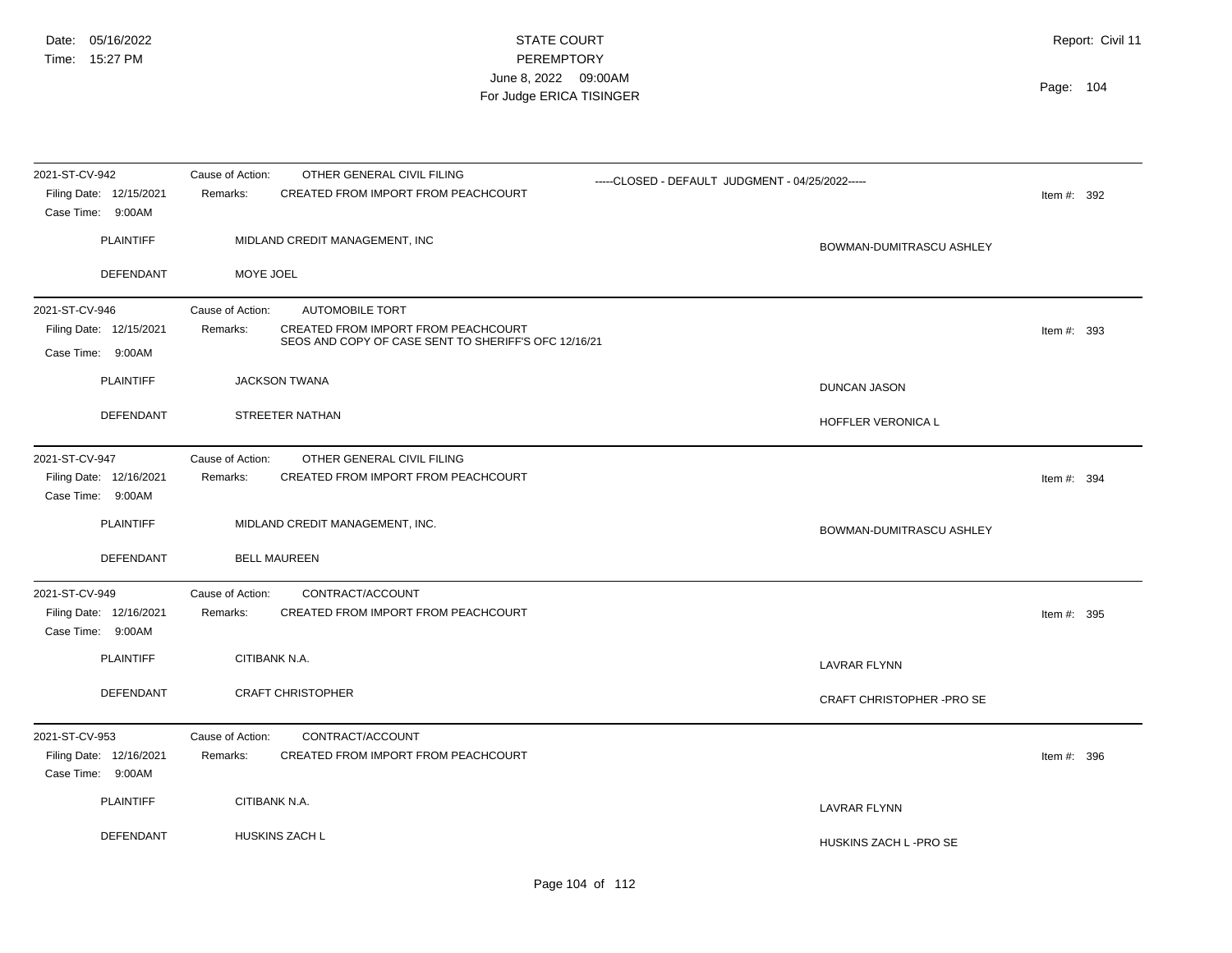| 2021-ST-CV-956                      | Cause of Action:<br>OTHER GENERAL CIVIL FILING  |                                  |
|-------------------------------------|-------------------------------------------------|----------------------------------|
| Filing Date: 12/17/2021             | CREATED FROM IMPORT FROM PEACHCOURT<br>Remarks: | Item #: 397                      |
| Case Time: 9:00AM                   |                                                 |                                  |
| <b>PLAINTIFF</b>                    | MIDLAND CREDIT MANAGEMENT, INC.                 | BOWMAN-DUMITRASCU ASHLEY         |
| DEFENDANT                           | SCANDRETH HALLIDAY NORA J                       | SCANDRETH HALLIDAY NORA J-PRO SE |
| 2021-ST-CV-959                      | Cause of Action:<br><b>GARNISHMENT</b>          |                                  |
| Filing Date: 12/17/2021             | Remarks:<br>CREATED FROM IMPORT FROM PEACHCOURT | Item #: $398$                    |
| Case Time: 9:00AM                   |                                                 |                                  |
| <b>PLAINTIFF</b>                    | CAVALRY SPV I, LLC,                             |                                  |
|                                     |                                                 | NADLER JAMES                     |
| DEFENDANT                           | CLEVELAND TINA M                                |                                  |
| DEFENDANT                           | SOUTHWIRE COMPANY, LLC AFS: STACEY L. BLACKMON  |                                  |
| 2021-ST-CV-960                      | Cause of Action:<br><b>AUTOMOBILE TORT</b>      |                                  |
| Filing Date: 12/17/2021             | CREATED FROM IMPORT FROM PEACHCOURT<br>Remarks: | Item #: $399$                    |
| Case Time: 9:00AM                   |                                                 |                                  |
| <b>PLAINTIFF</b>                    | YANCEY PATRICE                                  |                                  |
|                                     |                                                 | <b>BRANDT ANDREW</b>             |
| <b>DEFENDANT</b>                    | PATTERSON-WOOTEN ALISHA                         | FREIMAN JEREMY A.                |
|                                     |                                                 | <b>TERRETT CRAIG P</b>           |
|                                     |                                                 |                                  |
| <b>UNINSURED</b><br><b>MOTODICT</b> | STATE FARM MUTUAL AUTOMOBILE INSURANCE COMPANY  |                                  |
| 2021-ST-CV-961                      | CONTRACT/ACCOUNT<br>Cause of Action:            |                                  |
| Filing Date: 12/17/2021             | CREATED FROM IMPORT FROM PEACHCOURT<br>Remarks: | Item #: $400$                    |
| Case Time: 9:00AM                   |                                                 |                                  |
| <b>PLAINTIFF</b>                    | CITIBANK N.A.                                   |                                  |
|                                     |                                                 | <b>LAVRAR FLYNN</b>              |
| <b>DEFENDANT</b>                    | <b>IVEY ADAM</b>                                | HOOVER WILLIAM THOMAS            |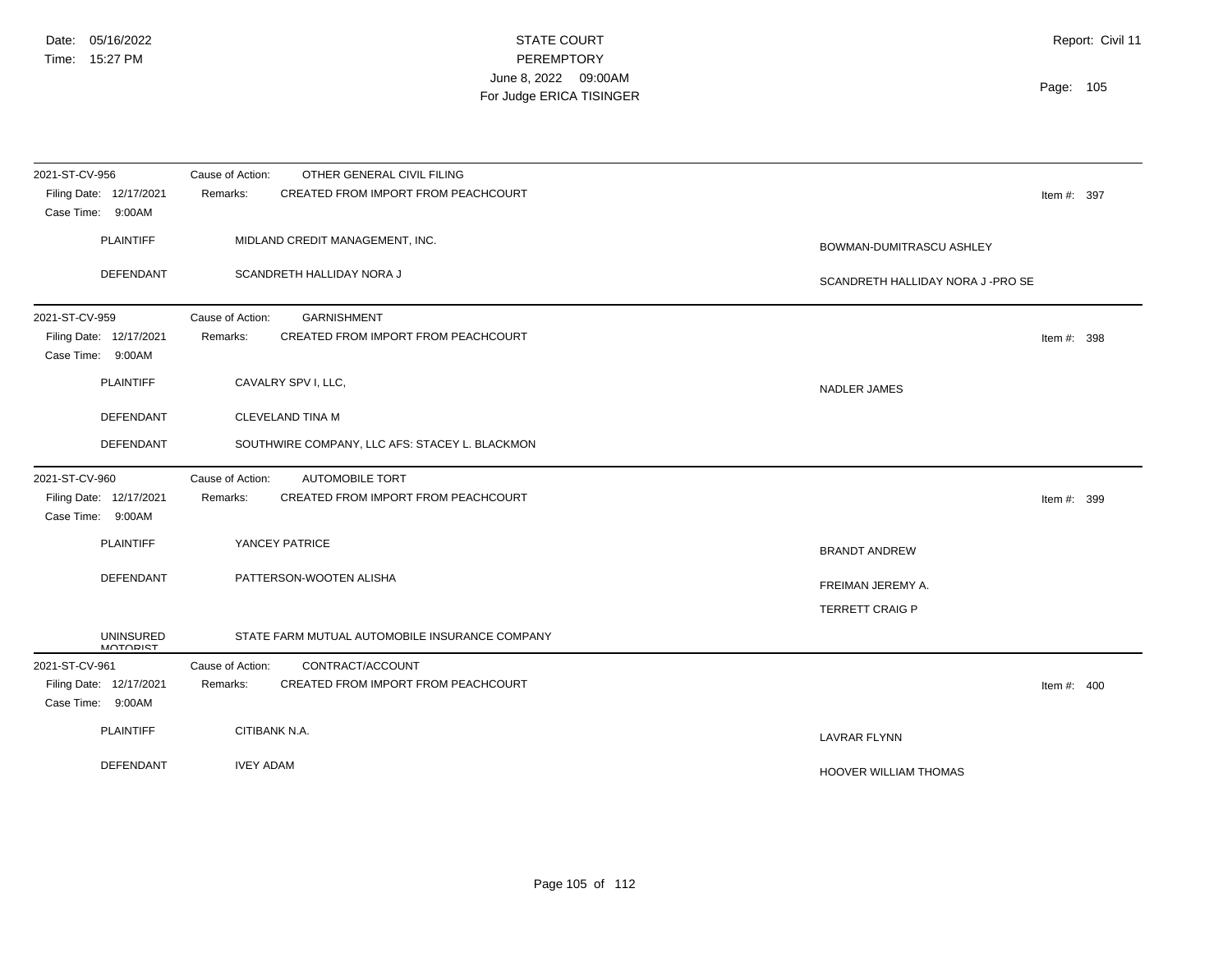| 2021-ST-CV-965<br>Filing Date: 12/21/2021    | OTHER GENERAL CIVIL FILING<br>Cause of Action:<br>CREATED FROM IMPORT FROM PEACHCOURT<br>Remarks: |                          | Item #: $401$ |  |
|----------------------------------------------|---------------------------------------------------------------------------------------------------|--------------------------|---------------|--|
| Case Time: 9:00AM                            |                                                                                                   |                          |               |  |
| <b>PLAINTIFF</b>                             | MIDLAND CREDIT MANAGEMENT, INC.                                                                   | BOWMAN-DUMITRASCU ASHLEY |               |  |
| <b>DEFENDANT</b>                             | <b>BARKER BRANDON</b>                                                                             |                          |               |  |
| 2021-ST-CV-966                               | Cause of Action:<br>OTHER GENERAL CIVIL FILING                                                    |                          |               |  |
| Filing Date: 12/21/2021<br>Case Time: 9:00AM | CREATED FROM IMPORT FROM PEACHCOURT<br>Remarks:                                                   |                          | Item #: $402$ |  |
| <b>PLAINTIFF</b>                             | MIDLAND CREDIT MANAGEMENT, INC.                                                                   | BOWMAN-DUMITRASCU ASHLEY |               |  |
| DEFENDANT                                    | DIEGO HERNANDEZ                                                                                   |                          |               |  |
| 2021-ST-CV-970                               | Cause of Action:<br>OTHER GENERAL CIVIL FILING                                                    |                          |               |  |
| Filing Date: 12/21/2021<br>Case Time: 9:00AM | CREATED FROM IMPORT FROM PEACHCOURT<br>Remarks:                                                   |                          | Item #: $403$ |  |
| <b>PLAINTIFF</b>                             | MIDLAND CREDIT MANAGEMENT, INC.                                                                   | BOWMAN-DUMITRASCU ASHLEY |               |  |
| <b>DEFENDANT</b>                             | <b>TAYLOR MARK M</b>                                                                              |                          |               |  |
| 2021-ST-CV-972                               | OTHER GENERAL CIVIL FILING<br>Cause of Action:                                                    |                          |               |  |
| Filing Date: 12/21/2021<br>Case Time: 9:00AM | CREATED FROM IMPORT FROM PEACHCOURT<br>Remarks:                                                   |                          | Item #: $404$ |  |
| <b>PLAINTIFF</b>                             | MIDLAND CREDIT MANAGEMENT, INC                                                                    | BOWMAN-DUMITRASCU ASHLEY |               |  |
| <b>DEFENDANT</b>                             | <b>WOOD RAYMOND</b>                                                                               |                          |               |  |
| 2021-ST-CV-973                               | OTHER GENERAL CIVIL FILING<br>Cause of Action:                                                    |                          |               |  |
| Filing Date: 12/21/2021<br>Case Time: 9:00AM | CREATED FROM IMPORT FROM PEACHCOURT<br>Remarks:                                                   |                          | Item #: $405$ |  |
| <b>PLAINTIFF</b>                             | MIDLAND CREDIT MANAGEMENT, INC.                                                                   | BOWMAN-DUMITRASCU ASHLEY |               |  |
| <b>DEFENDANT</b>                             | <b>ELLIS SYRETHA</b>                                                                              |                          |               |  |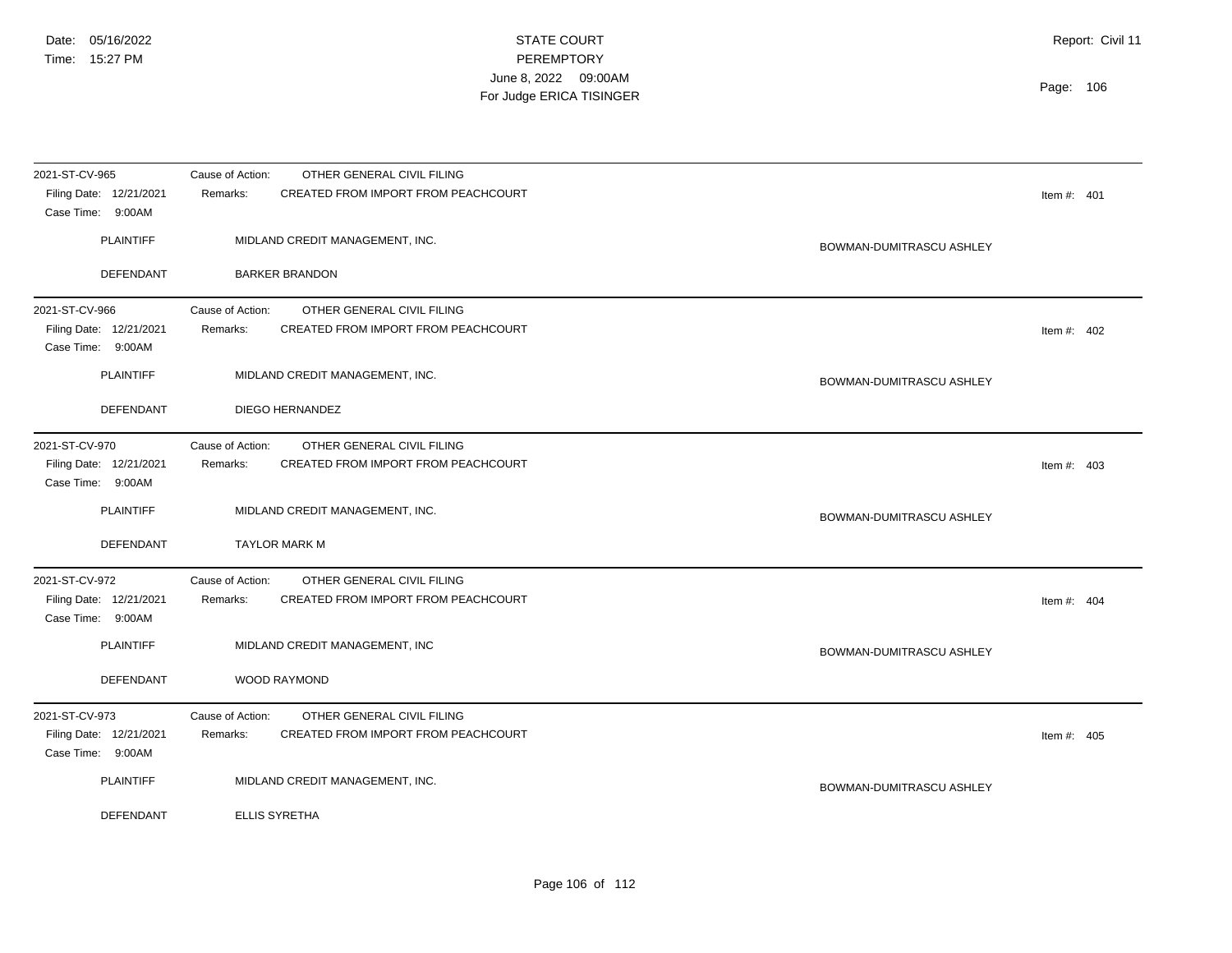| 2021-ST-CV-974<br>Filing Date: 12/21/2021<br>Case Time: 9:00AM | Cause of Action:<br>OTHER GENERAL CIVIL FILING<br>CREATED FROM IMPORT FROM PEACHCOURT<br>Remarks: | Item #: $406$            |
|----------------------------------------------------------------|---------------------------------------------------------------------------------------------------|--------------------------|
| <b>PLAINTIFF</b>                                               | MIDLAND CREDIT MANAGEMENT, INC.                                                                   | BOWMAN-DUMITRASCU ASHLEY |
| DEFENDANT                                                      | <b>ACOSTA OMAR</b>                                                                                |                          |
| 2021-ST-CV-978<br>Filing Date: 12/21/2021<br>Case Time: 9:00AM | OTHER GENERAL CIVIL FILING<br>Cause of Action:<br>CREATED FROM IMPORT FROM PEACHCOURT<br>Remarks: | Item #: $407$            |
| <b>PLAINTIFF</b>                                               | MIDLAND CREDIT MANAGEMENT, INC.                                                                   | BOWMAN-DUMITRASCU ASHLEY |
| DEFENDANT                                                      | <b>HEAGGANS COREY</b>                                                                             |                          |
| 2021-ST-CV-979<br>Filing Date: 12/21/2021<br>Case Time: 9:00AM | OTHER GENERAL CIVIL FILING<br>Cause of Action:<br>CREATED FROM IMPORT FROM PEACHCOURT<br>Remarks: | Item #: $408$            |
| <b>PLAINTIFF</b>                                               | MIDLAND CREDIT MANAGEMENT, INC.                                                                   | BOWMAN-DUMITRASCU ASHLEY |
| DEFENDANT                                                      | <b>WOODS VALERIE</b>                                                                              |                          |
| 2021-ST-CV-980<br>Filing Date: 12/21/2021<br>Case Time: 9:00AM | OTHER GENERAL CIVIL FILING<br>Cause of Action:<br>Remarks:<br>CREATED FROM IMPORT FROM PEACHCOURT | Item #: $409$            |
| <b>PLAINTIFF</b>                                               | MIDLAND CREDIT MANAGEMENT, INC                                                                    | BOWMAN-DUMITRASCU ASHLEY |
| DEFENDANT                                                      | SHIVER AMBER                                                                                      |                          |
| 2021-ST-CV-981<br>Filing Date: 12/21/2021<br>Case Time: 9:00AM | OTHER GENERAL CIVIL FILING<br>Cause of Action:<br>Remarks:<br>CREATED FROM IMPORT FROM PEACHCOURT | Item #: $410$            |
| <b>PLAINTIFF</b>                                               | MIDLAND CREDIT MANAGEMENT, INC.                                                                   | BOWMAN-DUMITRASCU ASHLEY |
| <b>DEFENDANT</b>                                               | <b>CATALAN RUBEN</b>                                                                              |                          |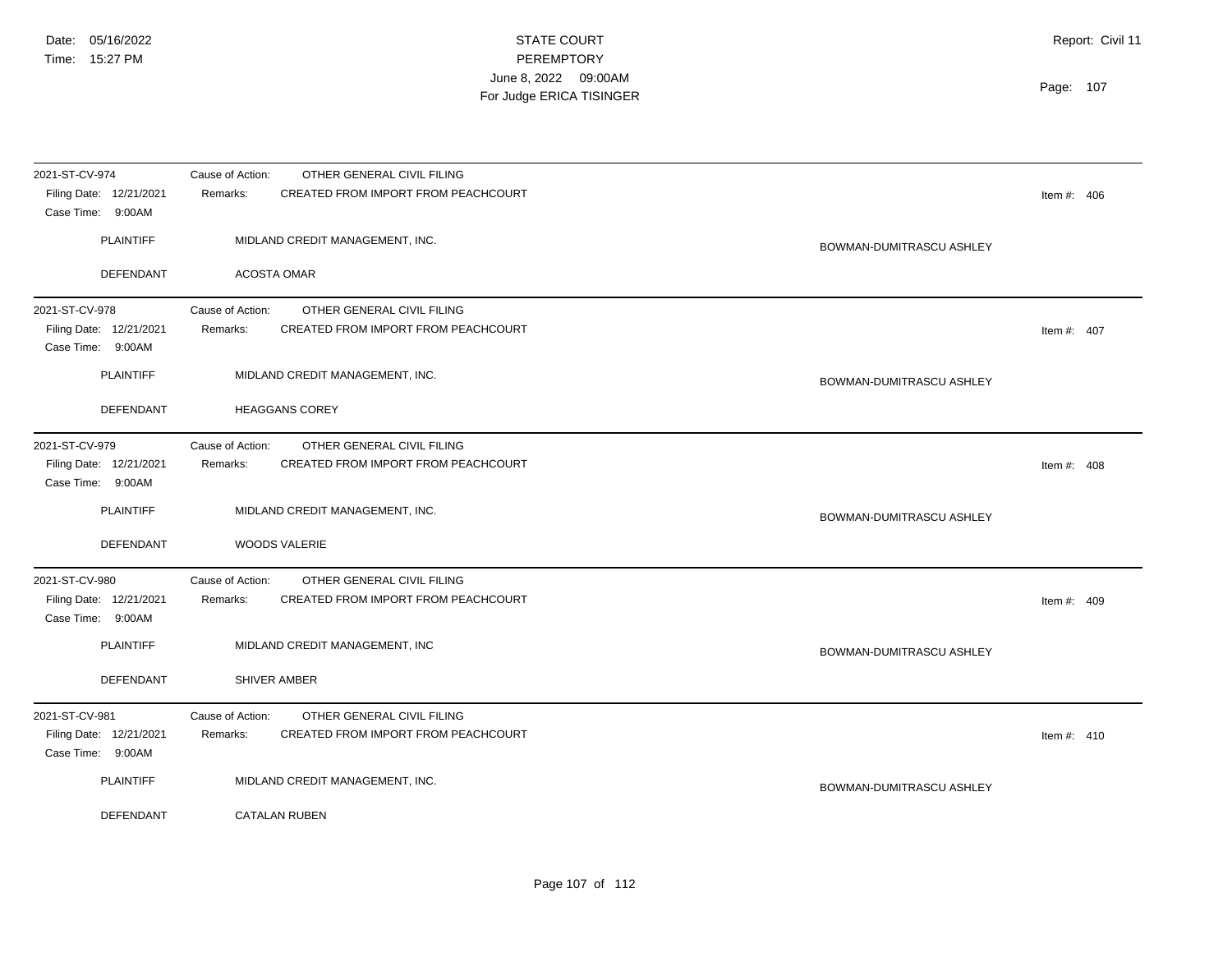| 2021-ST-CV-982                                                 | OTHER GENERAL CIVIL FILING<br>Cause of Action:                                                    |                          |
|----------------------------------------------------------------|---------------------------------------------------------------------------------------------------|--------------------------|
| Filing Date: 12/21/2021<br>Case Time: 9:00AM                   | CREATED FROM IMPORT FROM PEACHCOURT<br>Remarks:                                                   | Item #: $411$            |
| <b>PLAINTIFF</b>                                               | MIDLAND CREDIT MANAGEMENT, INC.                                                                   | BOWMAN-DUMITRASCU ASHLEY |
| DEFENDANT                                                      | <b>HOLLOWAY RICKY</b>                                                                             |                          |
| 2021-ST-CV-984<br>Filing Date: 12/21/2021<br>Case Time: 9:00AM | OTHER GENERAL CIVIL FILING<br>Cause of Action:<br>CREATED FROM IMPORT FROM PEACHCOURT<br>Remarks: | Item #: $412$            |
| <b>PLAINTIFF</b>                                               | MIDLAND CREDIT MANAGEMENT, INC                                                                    | BOWMAN-DUMITRASCU ASHLEY |
| <b>DEFENDANT</b>                                               | <b>GARRETT MICHAEL</b>                                                                            |                          |
| 2021-ST-CV-985<br>Filing Date: 12/21/2021<br>Case Time: 9:00AM | OTHER GENERAL CIVIL FILING<br>Cause of Action:<br>CREATED FROM IMPORT FROM PEACHCOURT<br>Remarks: | Item #: $413$            |
| <b>PLAINTIFF</b>                                               | MIDLAND CREDIT MANAGEMENT, INC.                                                                   | BOWMAN-DUMITRASCU ASHLEY |
| DEFENDANT                                                      | NELSON ALEXANDER                                                                                  |                          |
| 2021-ST-CV-986                                                 | OTHER GENERAL CIVIL FILING<br>Cause of Action:                                                    |                          |
| Filing Date: 12/21/2021<br>Case Time: 9:00AM                   | CREATED FROM IMPORT FROM PEACHCOURT<br>Remarks:                                                   | Item #: $414$            |
| <b>PLAINTIFF</b>                                               | MIDLAND CREDIT MANAGEMENT, INC                                                                    | BOWMAN-DUMITRASCU ASHLEY |
| <b>DEFENDANT</b>                                               | SWANGER RODNEY                                                                                    |                          |
| 2021-ST-CV-987                                                 | OTHER GENERAL CIVIL FILING<br>Cause of Action:                                                    |                          |
| Filing Date: 12/21/2021<br>Case Time: 9:00AM                   | CREATED FROM IMPORT FROM PEACHCOURT<br>Remarks:                                                   | Item #: $415$            |
| <b>PLAINTIFF</b>                                               | MIDLAND CREDIT MANAGEMENT, INC                                                                    | BOWMAN-DUMITRASCU ASHLEY |
| <b>DEFENDANT</b>                                               | <b>MADDOX DUANE</b>                                                                               |                          |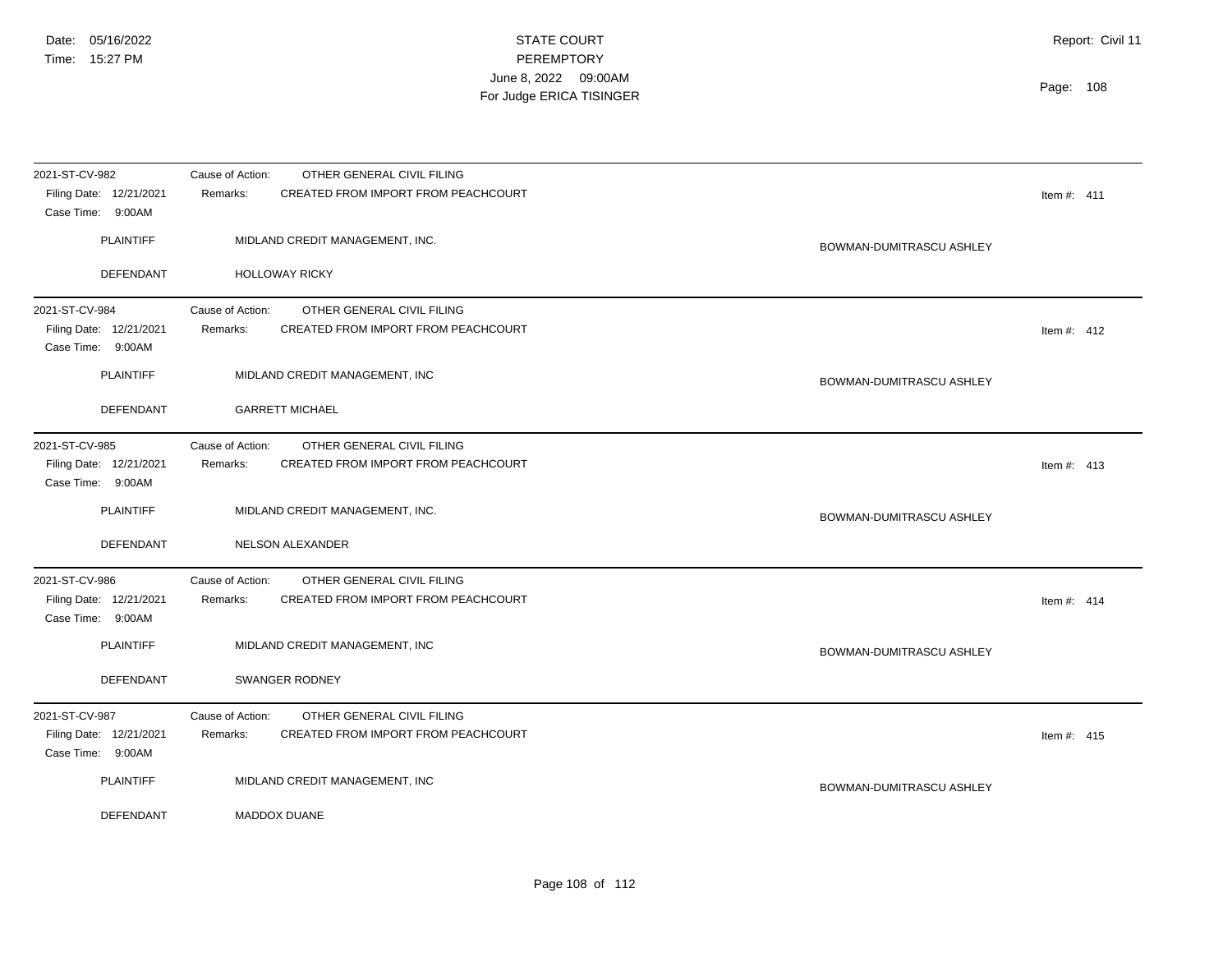| 2021-ST-CV-988                               | Cause of Action:  | OTHER GENERAL CIVIL FILING                                                                  |                          |               |  |
|----------------------------------------------|-------------------|---------------------------------------------------------------------------------------------|--------------------------|---------------|--|
| Filing Date: 12/21/2021<br>Case Time: 9:00AM | Remarks:          | CREATED FROM IMPORT FROM PEACHCOURT                                                         |                          | Item #: $416$ |  |
| <b>PLAINTIFF</b>                             |                   | MIDLAND CREDIT MANAGEMENT, INC                                                              | BOWMAN-DUMITRASCU ASHLEY |               |  |
| DEFENDANT                                    | <b>CLARY MARY</b> |                                                                                             |                          |               |  |
| 2021-ST-CV-990                               | Cause of Action:  | OTHER GENERAL CIVIL FILING                                                                  |                          |               |  |
| Filing Date: 12/21/2021<br>Case Time: 9:00AM | Remarks:          | CREATED FROM IMPORT FROM PEACHCOURT                                                         |                          | Item #: $417$ |  |
| PLAINTIFF                                    |                   | MIDLAND CREDIT MANAGEMENT, INC                                                              | BOWMAN-DUMITRASCU ASHLEY |               |  |
| DEFENDANT                                    |                   | MCGUIRE NICOLE                                                                              |                          |               |  |
| 2021-ST-CV-992                               | Cause of Action:  | <b>GARNISHMENT</b>                                                                          |                          |               |  |
| Filing Date: 12/21/2021                      | Remarks:          | CREATED FROM IMPORT FROM PEACHCOURT<br>SEOS AND COPY OF CASE SENT TO SHERIFF'S OFC 12/22/21 |                          | Item #: $418$ |  |
| Case Time: 9:00AM                            |                   |                                                                                             |                          |               |  |
| <b>PLAINTIFF</b>                             |                   | ONEMAIN FINANCIAL GROUP, LLC. ET SEQ.                                                       | <b>LAHEY KAREN</b>       |               |  |
| DEFENDANT                                    |                   | MANDERS AMANDA M                                                                            |                          |               |  |
| <b>DEFENDANT</b>                             |                   | CARROLL COUNTY SCHOOLS                                                                      |                          |               |  |
| 2021-ST-CV-993                               | Cause of Action:  | <b>AUTOMOBILE TORT</b>                                                                      |                          |               |  |
| Filing Date: 12/21/2021<br>Case Time: 9:00AM | Remarks:          | CREATED FROM IMPORT FROM PEACHCOURT                                                         |                          | Item #: $419$ |  |
| <b>PLAINTIFF</b>                             |                   | <b>JACKSON TRISTAN</b>                                                                      | JACKSON JOHN             |               |  |
| DEFENDANT                                    |                   | <b>WILLIAMSON CRYSTAL</b>                                                                   | SHEAR ALLISON B          |               |  |
| <b>UNINSURED</b><br><b>MOTODICT</b>          |                   | <b>GEICO INDEMNITY COMPANY</b>                                                              | <b>WHITLOCK TIERRA</b>   |               |  |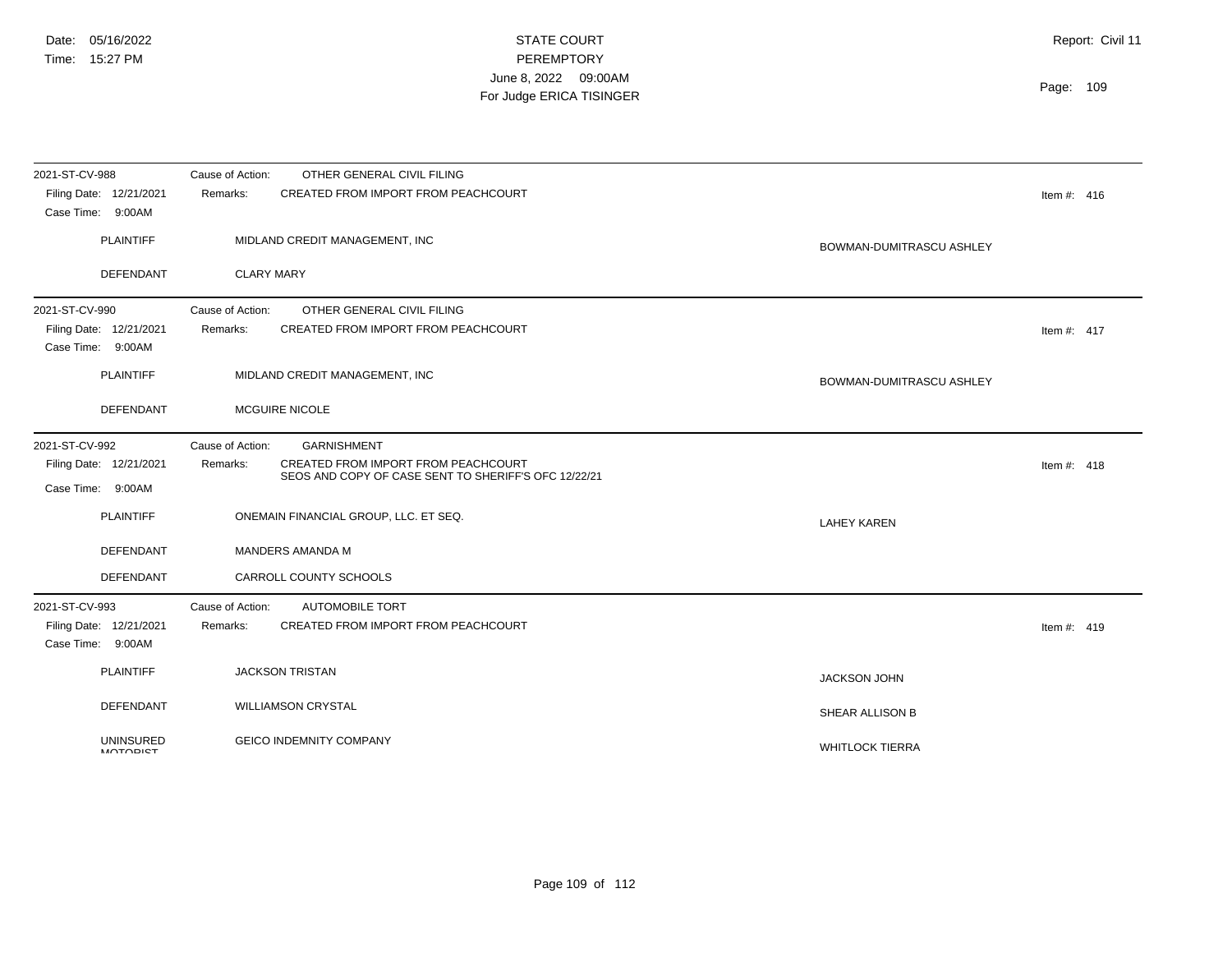| 2021-ST-CV-994<br>Filing Date: 12/22/2021                      | Cause of Action:<br>OTHER GENERAL CIVIL FILING<br>Remarks:<br>CREATED FROM IMPORT FROM PEACHCOURT | Item #: $420$                 |
|----------------------------------------------------------------|---------------------------------------------------------------------------------------------------|-------------------------------|
| Case Time: 9:00AM<br>PLAINTIFF                                 | MIDLAND CREDIT MANAGEMENT, INC.                                                                   | BOWMAN-DUMITRASCU ASHLEY      |
| DEFENDANT                                                      | <b>WRIGHT WILLIAM</b>                                                                             |                               |
| 2021-ST-CV-995<br>Filing Date: 12/22/2021<br>Case Time: 9:00AM | OTHER GENERAL CIVIL FILING<br>Cause of Action:<br>CREATED FROM IMPORT FROM PEACHCOURT<br>Remarks: | Item #: $421$                 |
| <b>PLAINTIFF</b>                                               | MIDLAND CREDIT MANAGEMENT, INC.                                                                   | BOWMAN-DUMITRASCU ASHLEY      |
| DEFENDANT                                                      | BERSOVINE BARBARA A A                                                                             | BERSOVINE BARBARA A A -PRO SE |
| 2021-ST-CV-996<br>Filing Date: 12/22/2021<br>Case Time: 9:00AM | OTHER GENERAL CIVIL FILING<br>Cause of Action:<br>CREATED FROM IMPORT FROM PEACHCOURT<br>Remarks: | Item #: $422$                 |
| PLAINTIFF                                                      | MIDLAND CREDIT MANAGEMENT, INC.                                                                   | BOWMAN-DUMITRASCU ASHLEY      |
| <b>DEFENDANT</b>                                               | <b>MORRIS WENDY</b>                                                                               |                               |
| 2021-ST-CV-997<br>Filing Date: 12/23/2021<br>Case Time: 9:00AM | CONTRACT/ACCOUNT<br>Cause of Action:<br>CREATED FROM IMPORT FROM PEACHCOURT<br>Remarks:           | Item #: $423$                 |
| <b>PLAINTIFF</b>                                               | CAPITAL ONE BANK (USA), N.A.                                                                      | OREM JOSHUA R                 |
| DEFENDANT                                                      | ROLLINS JUSTIN                                                                                    |                               |
| 2021-ST-CV-998<br>Filing Date: 12/23/2021<br>Case Time: 9:00AM | OTHER GENERAL CIVIL FILING<br>Cause of Action:<br>Remarks:<br>CREATED FROM IMPORT FROM PEACHCOURT | Item #: $424$                 |
| <b>PLAINTIFF</b>                                               | <b>MIDLAND FUNDING LLC</b>                                                                        | BOWMAN-DUMITRASCU ASHLEY      |
| <b>DEFENDANT</b>                                               | <b>BURBANO ANTHONY</b>                                                                            |                               |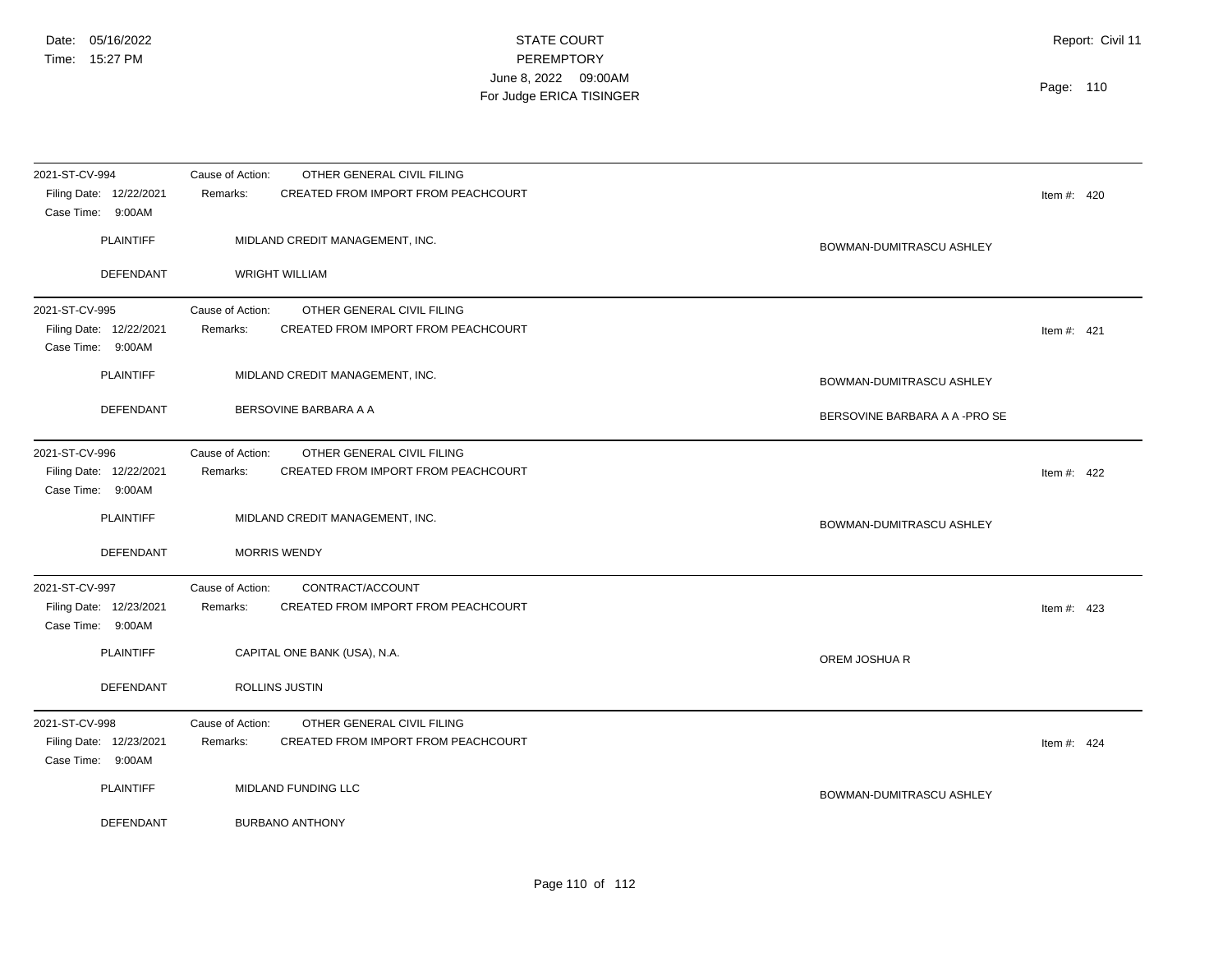| 2021-ST-CV-999                               | Cause of Action:<br><b>AUTOMOBILE TORT</b>           |                          |               |  |
|----------------------------------------------|------------------------------------------------------|--------------------------|---------------|--|
| Filing Date: 12/23/2021<br>Case Time: 9:00AM | CREATED FROM IMPORT FROM PEACHCOURT<br>Remarks:      |                          | Item #: $425$ |  |
| <b>PLAINTIFF</b>                             | <b>GRIFFIN DALLAS</b>                                | <b>ROUSE CARLTON</b>     |               |  |
| DEFENDANT                                    | SIMPSON MAKENZIE                                     | <b>HARRISON CHARLENE</b> |               |  |
| 2021-ST-CV-1000                              | CONTRACT/ACCOUNT<br>Cause of Action:                 |                          |               |  |
| Filing Date: 12/23/2021<br>Case Time: 9:00AM | CREATED FROM IMPORT FROM PEACHCOURT<br>Remarks:      |                          | Item #: $426$ |  |
| <b>PLAINTIFF</b>                             | GALAXY INTERNATIONAL PURCHASING LLC                  | <b>FAGEN JESSICA</b>     |               |  |
| <b>DEFENDANT</b>                             | <b>COSPER CARLA</b>                                  | WILLIAMS JAMAL K         |               |  |
| 2021-ST-CV-1003                              | CONTRACT/ACCOUNT<br>Cause of Action:                 |                          |               |  |
| Filing Date: 12/27/2021<br>Case Time: 9:00AM | CREATED FROM IMPORT FROM PEACHCOURT<br>Remarks:      |                          | Item #: $427$ |  |
| <b>PLAINTIFF</b>                             | <b>BANK OF AMERICA NA</b>                            | BREEDEN RALPH D. III     |               |  |
| DEFENDANT                                    | LANDEROS EMIGDIO GARCIA                              |                          |               |  |
| 2021-ST-CV-1005                              | CONTRACT/ACCOUNT<br>Cause of Action:                 |                          |               |  |
| Filing Date: 12/28/2021<br>Case Time: 9:00AM | Remarks:<br>CREATED FROM IMPORT FROM PEACHCOURT      |                          | Item #: $428$ |  |
| <b>PLAINTIFF</b>                             | DEPARTMENT STORES NATIONAL BANK                      | <b>LAVRAR FLYNN</b>      |               |  |
| <b>DEFENDANT</b>                             | <b>NEWSON TERRIE</b>                                 | WILLIAMS JAMAL K         |               |  |
| 2021-ST-CV-1006                              | Cause of Action:<br>CONTRACT/ACCOUNT                 |                          |               |  |
| Filing Date: 12/28/2021                      | CREATED FROM IMPORT FROM PEACHCOURT<br>Remarks:      |                          | Item #: $429$ |  |
| Case Time: 9:00AM                            | SEOS AND COPY OF CASE SENT TO SHERIFF'S OFC 12/29/21 |                          |               |  |
| <b>PLAINTIFF</b>                             | WELLS FARGO BANK, N.A.                               | ABRAMS AYANNA            |               |  |
| DEFENDANT                                    | <b>BROWN DEXTER L</b>                                | JOHNSON HEATHER L.       |               |  |